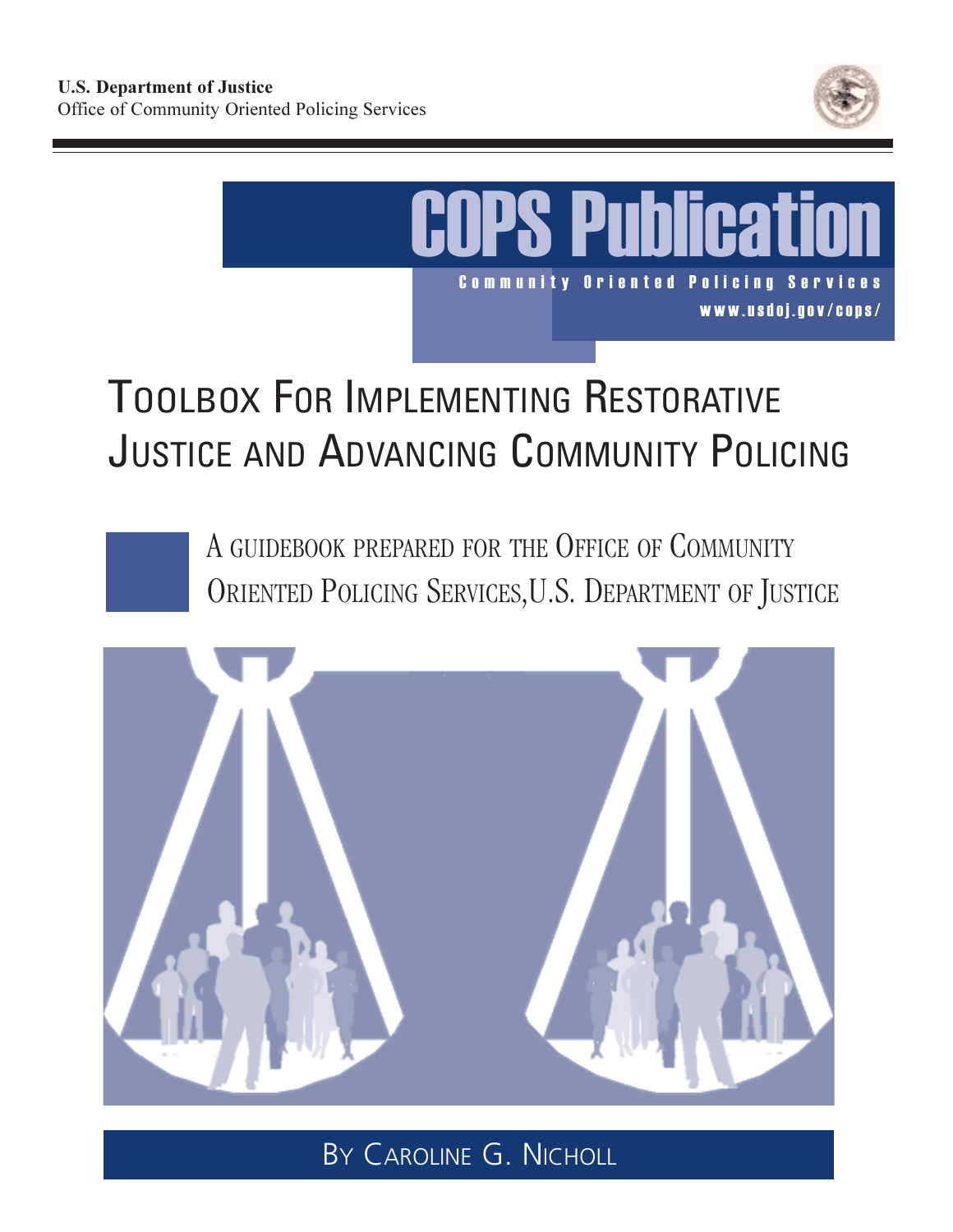## TOOLBOX FOR IMPLEMENTING RESTORATIVE JUSTICE AND ADVANCING COMMUNITY POLICING

A guidebook prepared for the Office of Community Oriented Policing Services, U.S. Department of Justice

By Caroline G. Nicholl

Funded under Grant No. 98-CK-WX-0059 awarded to the National Victim Center by the Office of Community Oriented Policing Services, U.S. Department of Justice. Companion document to *Community Policing, Community Justice, and Restorative Justice: Exploring the Links for the Delivery of a Balanced Approach to Public Safety.* The opinions, findings, and conclusions or recommendations expressed in this document do not necessarily represent the official position or policies of the U.S. Department of Justice.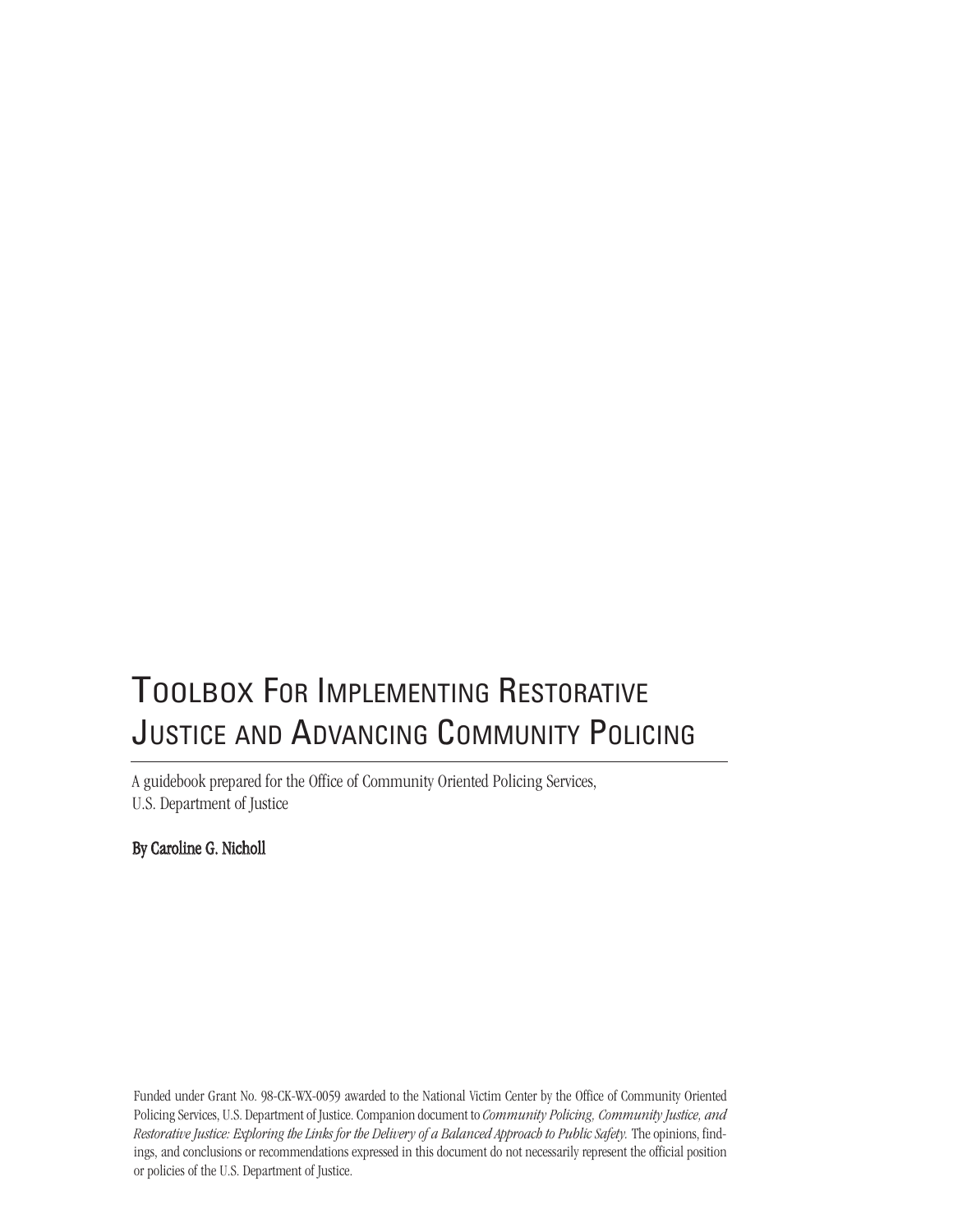#### SUGGESTED CITATION

Nicholl, Caroline G. *Toolbox for Implementing Restorative Justice and Advancing Community Policing.* Washington, DC: U.S. Department of Justice, Office of Community Oriented Policing Services, 1999.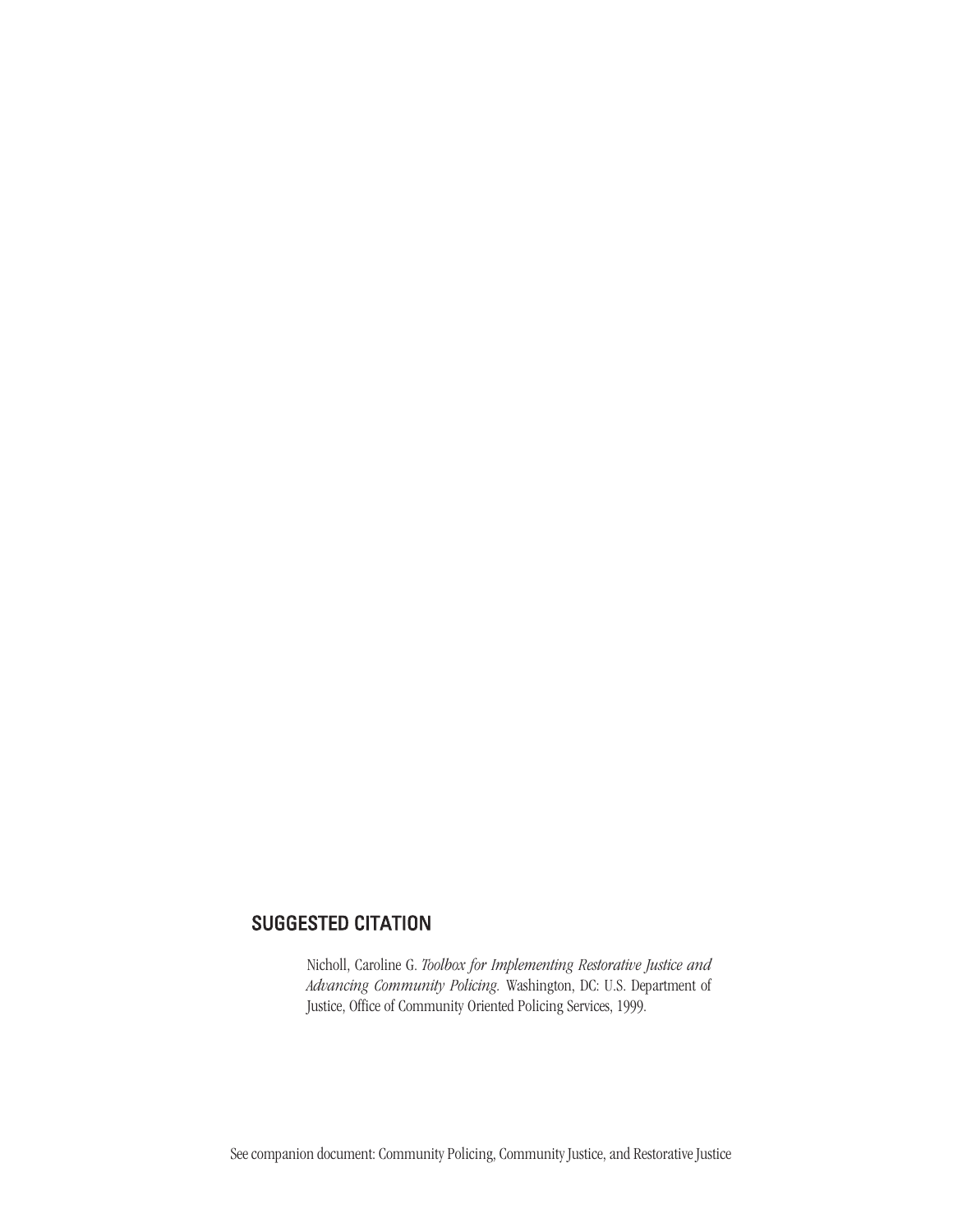### **Acknowledgments**

There are many people to thank for making this project a reality. First, my colleagues and the communities in Britain who tolerated my experimenting with community policing and exploring restorative justice; in particular, Charles Pollard, Chief Constable of Thames Valley Police, and Ian Blair, now Chief Constable of Surrey Police, both of whom placed considerable trust and faith in the work I was attempting to do while I was Chief Superintendent at Milton Keynes. I must also thank The Commonwealth Fund in New York, which awarded me a Harkness Fellowship in 1995–96, thereby providing an unusual and wonderful opportunity to test and further develop my thesis in a different cultural context.

I wish to express a special thanks to Professor Herman Goldstein of the Law School at Wisconsin University, who is a constant source of inspiration; to Beth Carter and everyone involved in the Campaign for Effective Crime Policy in Washington, D.C. (it is comforting to know there are so many eminent people who believe change is needed); to Kay Pranis, Annie Roberts, and all the other restorative justice visionaries in Minnesota who have influenced my thinking; to Mike Dooley, Ronnie Earle, Ellen Halbert, Kay Harris, John McKnight, Mark Umbreit, and Howard Zehr, all of whom have been especially helpful in their own way in getting me thinking "outside the box"; to the inmates and staff from Grendon (United Kingdom) and Shakopee (United States) prisons, whom I will remember always; to those parents and spouses of murder victims I have met, from whom I learned what can be achieved through gaining understanding and giving compassion; and to the many police officers I know—in England and in the United States—who provide a constant reminder of the realities of the street.

I owe my gratitude to Joseph Brann, Stacy Curtis Bushée, and Karen Beckman of the Office of Community Oriented Policing Services, without whom this project would not have become a reality. Finally, a huge thank you to my closest allies, Jenny Edwards, Dr. Catherine Fitzmaurice, Chris George, John Stuart, and Ken Webster, whose confidence in my work is always a source of encouragement.

Note

The author can be contacted via e-mail at carolinenicholl@erols.com.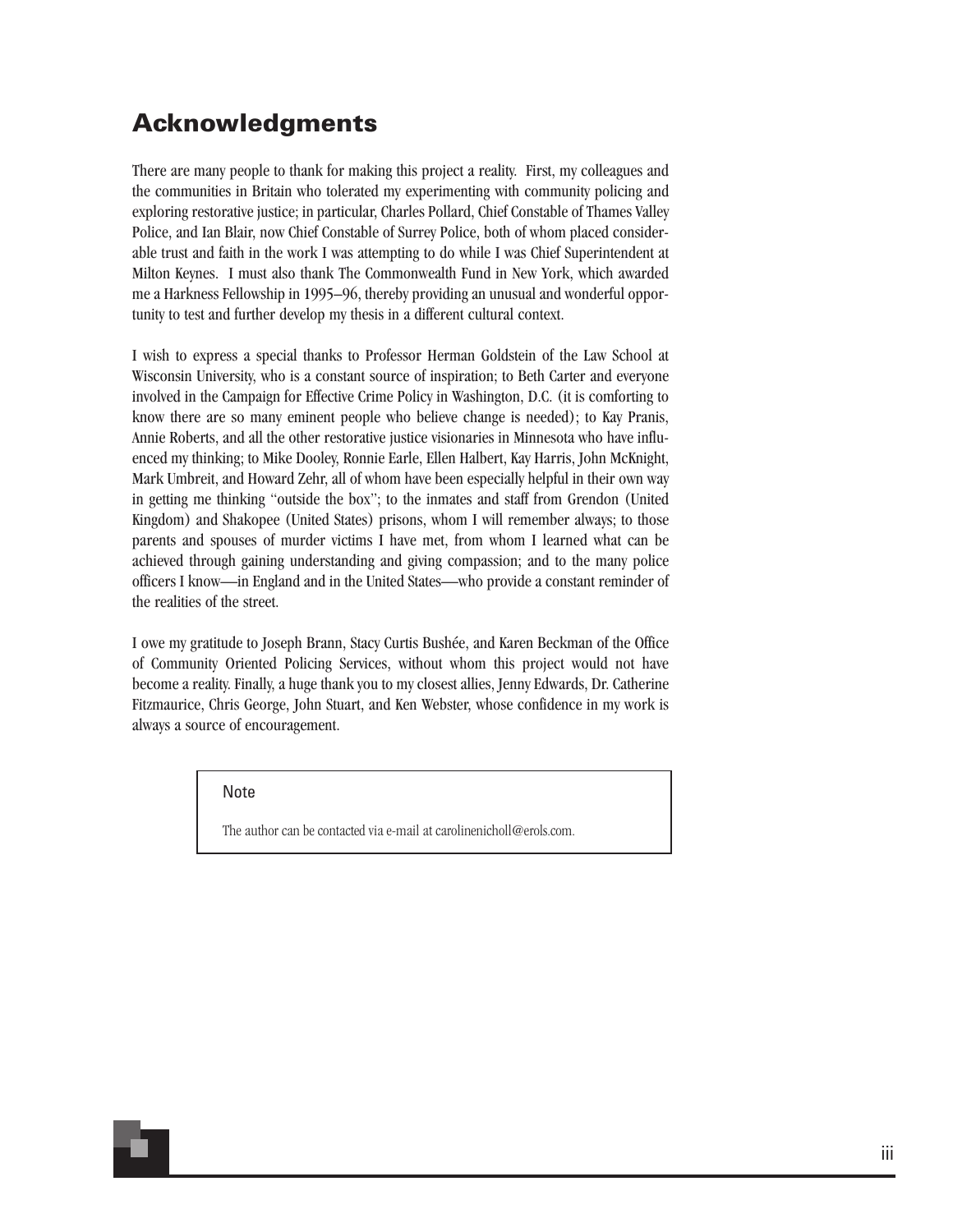## **Contents**

÷

| Is the Dream of Regenerated, Cohesive Communities Utopian?  42<br>Stages in Transition to Strong Informal Social Controls  50 |
|-------------------------------------------------------------------------------------------------------------------------------|
| Stages of Developing a Restorative Justice Program 56                                                                         |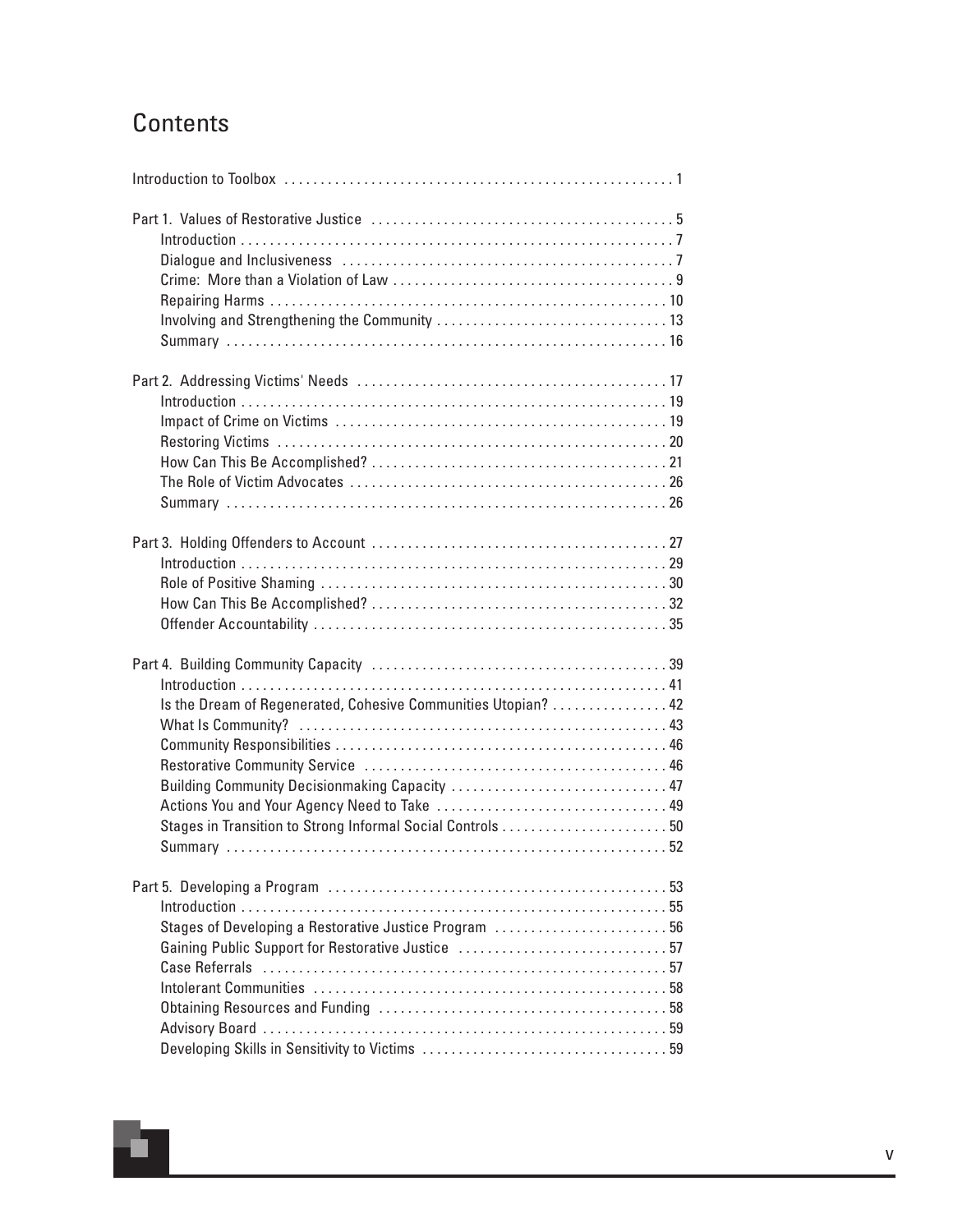| When One Victim Participates but Another Says No  64                                                 |
|------------------------------------------------------------------------------------------------------|
|                                                                                                      |
| Matching Cases with the Skills and Experience of the Facilitator  64                                 |
|                                                                                                      |
|                                                                                                      |
|                                                                                                      |
|                                                                                                      |
|                                                                                                      |
|                                                                                                      |
|                                                                                                      |
|                                                                                                      |
| 2. Involving victims, offenders, and communities 73                                                  |
|                                                                                                      |
|                                                                                                      |
| 5. Seeking community safety and connectedness 75                                                     |
|                                                                                                      |
|                                                                                                      |
|                                                                                                      |
|                                                                                                      |
|                                                                                                      |
|                                                                                                      |
|                                                                                                      |
|                                                                                                      |
|                                                                                                      |
|                                                                                                      |
| Relationship Between the Traditional Criminal Justice System and<br>88<br><b>Restorative Justice</b> |
|                                                                                                      |
|                                                                                                      |
| What if the Offender Fails to Fulfill the Agreement? 91                                              |
|                                                                                                      |
| Scope for Applying Restorative Justice in Inner Cities and Frustrated                                |
|                                                                                                      |
|                                                                                                      |
|                                                                                                      |
|                                                                                                      |
|                                                                                                      |

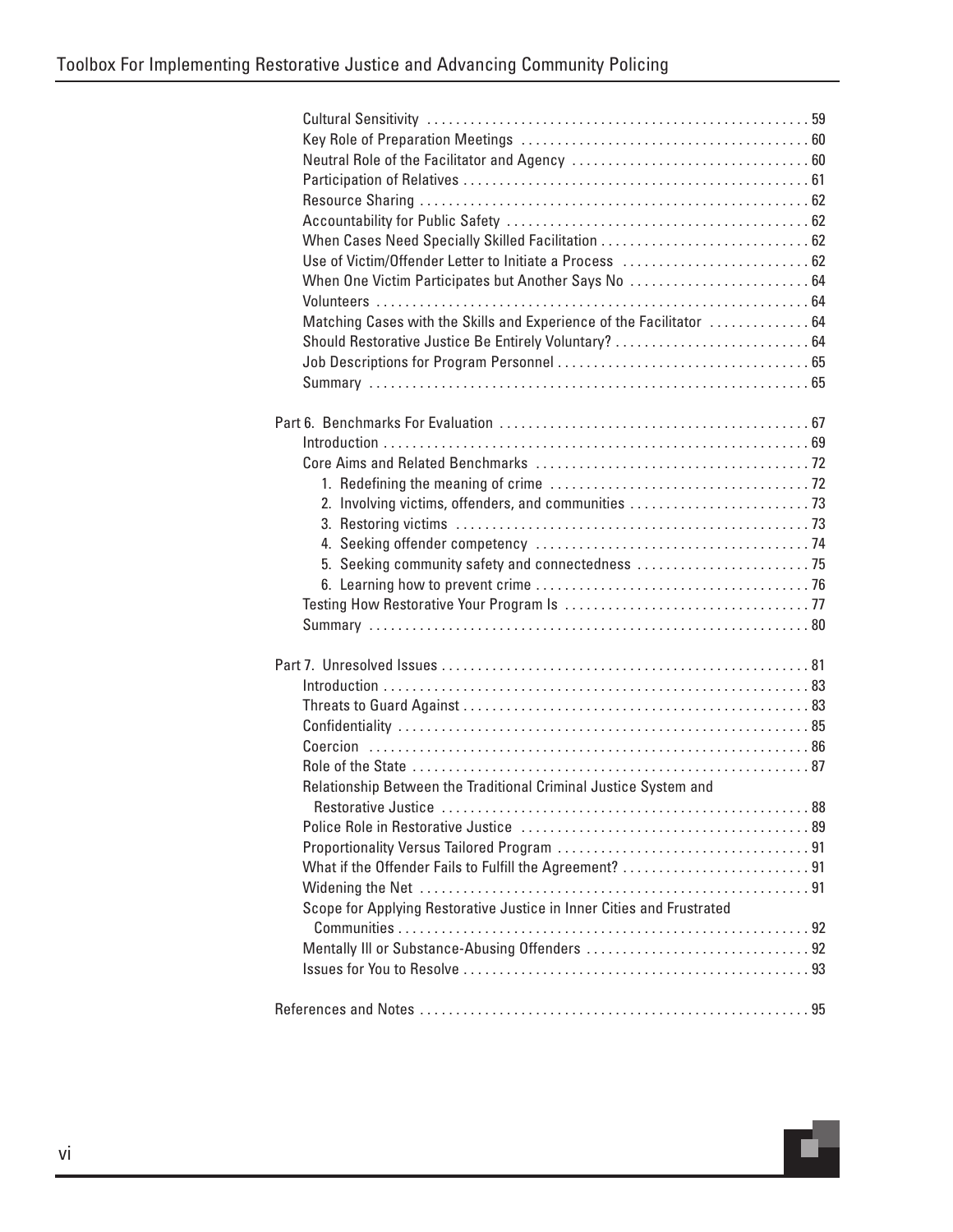## Toolbox For IMPLEMENTING RESTORATIVE JUSTICE

AND ADVANCING COMMUNITY POLICING

Introduction to Toolbox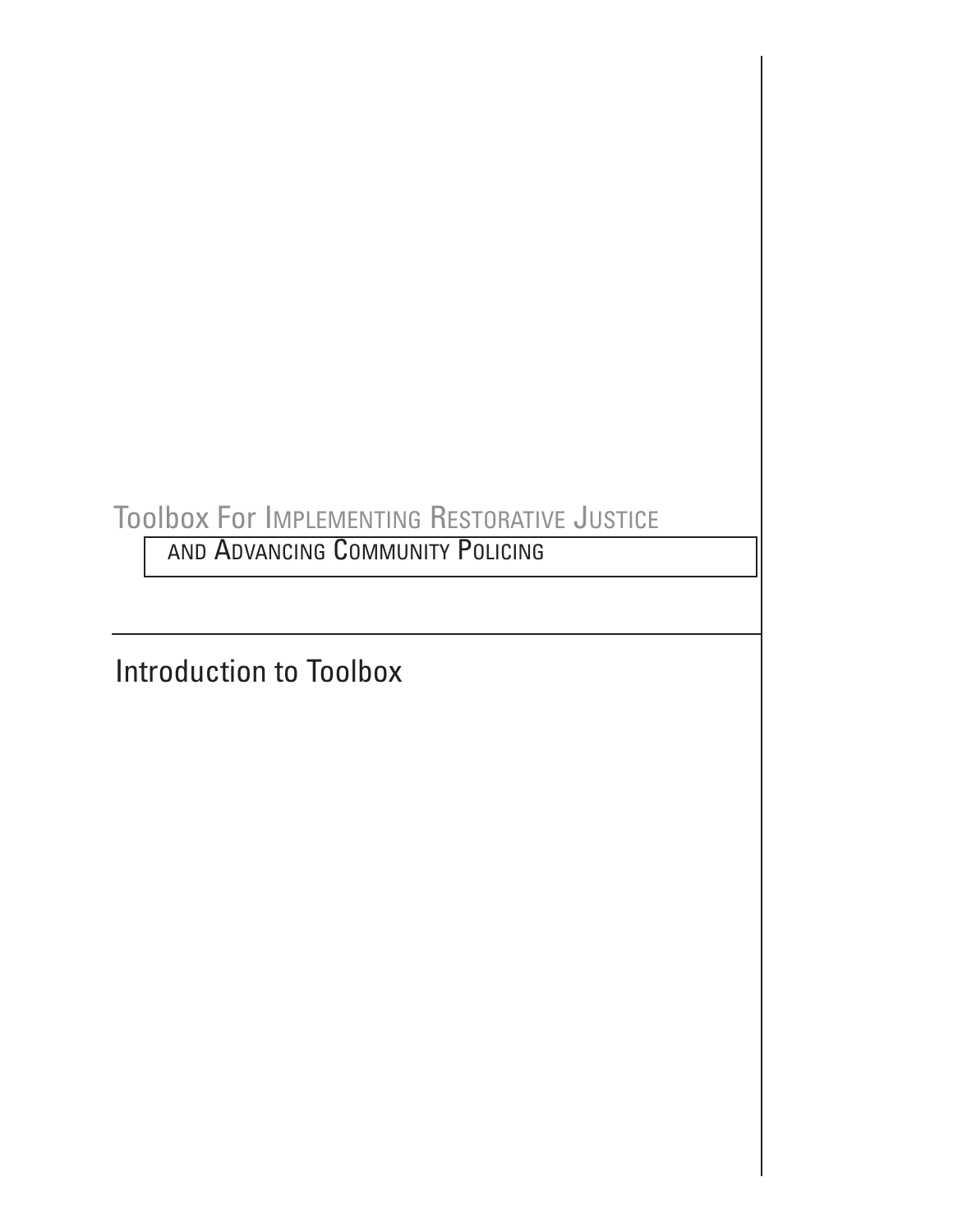### **Introduction to Toolbox** Putting Restorative Justice into Action<sup>1</sup>

Not too much has been written or said about police officers using their discretion to choose not to initiate criminal proceedings. It is done frequently . . . but when it comes to 'going formal,' our training and imagination for the most part starts and stops with the laying of criminal charges and going to court. We are seemingly locked into the court syndrome.

> — Cleve Cooper, Commander Royal Canadian Mounted Police

Restorative justice offers the hope of transforming the way the crime problem is addressed by encompassing community problem solving and citizen engagement. It affords citizens and communities opportunities to understand their role in controlling and reducing the incidence of crime. In addition, restorative justice is a means of promoting a healthy balance between formal and informal measures to address the causes and consequences of crime.

This *toolbox* aims to provide a practical guide to police departments interested in starting a new restorative justice program. It is not a definitive account of everything that restorative justice has to offer. Nor is it a training manual for facilitators of restorative justice processes. Facilitation requires specialized training and the supervision of those taking on this role. Starting up a program requires more than a few trained staff members. However, many issues need attention before a program can go *live*.

Remember that restorative justice is a new approach without a standard blueprint. Your program can benefit from what has been learned so far, but your program will be unique and will evolve over time. Across the world, as restorative justice continues to spread, new lessons are being learned all the time.

Our understanding of what is restorative to victims, offenders, and communities is still at an early stage of development. We are only beginning to explore the real capacity of lay communities to participate in justice decisionmaking through problem-solving solutions to crime. How to meet the needs of victims, and how to make offenders accountable without emphasizing punishment, are subjects that also require much more experiment and testing.

Restorative justice offers many rewards, but a couple of warnings need to be heeded. Be mindful that gaining acceptance of restorative justice in a retributive climate is likely to be thwarted unless the values and principles are understood and properly applied. It is easy for practitioners to rush into experimenting without having considered all of the principal elements that make up the necessary framework of restorative justice practice. Appropriate translation of the key values into a program requires considering a series of questions and issues that are relevant to the implementation and operation of restorative justice processes.

A poorly planned program may merely tinker with or replicate the traditional criminal justice system; this danger exists when the program is developed by practitioners accustomed to the rules and procedures of the courts who are not yet conversant with the new paradigm.

The overall aim is to introduce an effective program that restores victims and offenders to the community by repairing the harm and preventing further harm.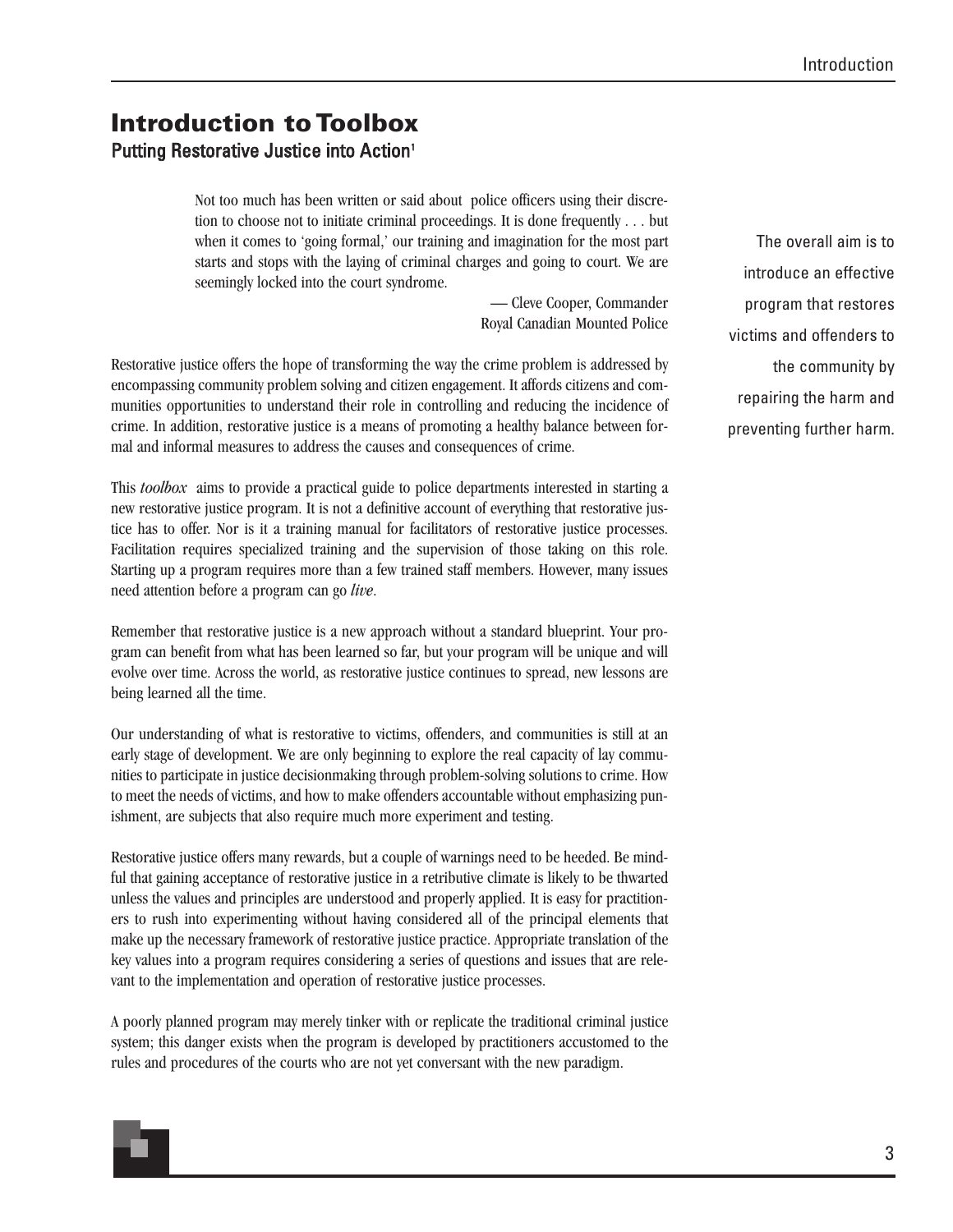So be aware that in trying to introduce your program, there will be obstacles simply because restorative justice is so different from the traditional system.

Nevertheless, the dangers are offset by opportunities for learning—for finding out how we can meet the challenges of crime, victimization, and offending behavior in ways that promote a healthy, inclusive society. This is a goal for which all police officers can happily work.

No single implementation plan and no one model of restorative justice is right. In the development of community policing, the police are learning the importance of applying principles in ways that are sensitive to local issues. Restorative justice requires the same flexible approach, without losing sight of the values and ethos inherent in this new vision of justice. As with community policing, restorative justice demands thoughtful and careful planning that considers both the needs of today and the needs of the long term; there is no quick fix for either. Restorative justice has clear aims, but how you go about achieving them is critical to the success of your program. The processes of implementation are just as important as the goals and objectives.

This toolbox has been designed to help people avoid the dangers and avail themselves of the opportunities. The sections of the toolbox outline the basic ingredients needed to design and implement restorative justice, leaving plenty of leeway for creativity and local adaptation. The sections do not specifically distinguish between the three models outlined in the accompanying monograph: victim-offender mediation, family group conferencing, and circles. While these models represent the bulk of experiments to date, they are by no means the only ways to put restorative justice into practice. Do not be put off by all the ingredients you need to have. Developing restorative justice is something you should not try to do on your own. Get others on board to help you!

The basic ingredients of restorative justice (and Parts 1–7 of this toolbox) are:

In restorative justice, the basic ingredients are essential, but there is room to improvise.

All the good initiatives in

restorative justice have

evolved over time, in

response to specific

circumstances.

priorities, and have been custom-made for local

> 1. Values of restorative justice 2. Addressing victims' needs 3. Holding offenders to account 4. Building community capacity 5. Developing a program 6. Benchmarks for evaluation 7. Unresolved issues

There may be no such thing as the perfect system but the restorative philosophy offers a way of bringing justice to the ideal.<sup>2</sup>

Restorative justice requires more than tinkering with existing practices and systems. It should bring transformations in thinking and understanding about crime, communities, and the role of policing. The aim of this toolbox is to bring justice closer to the ideal.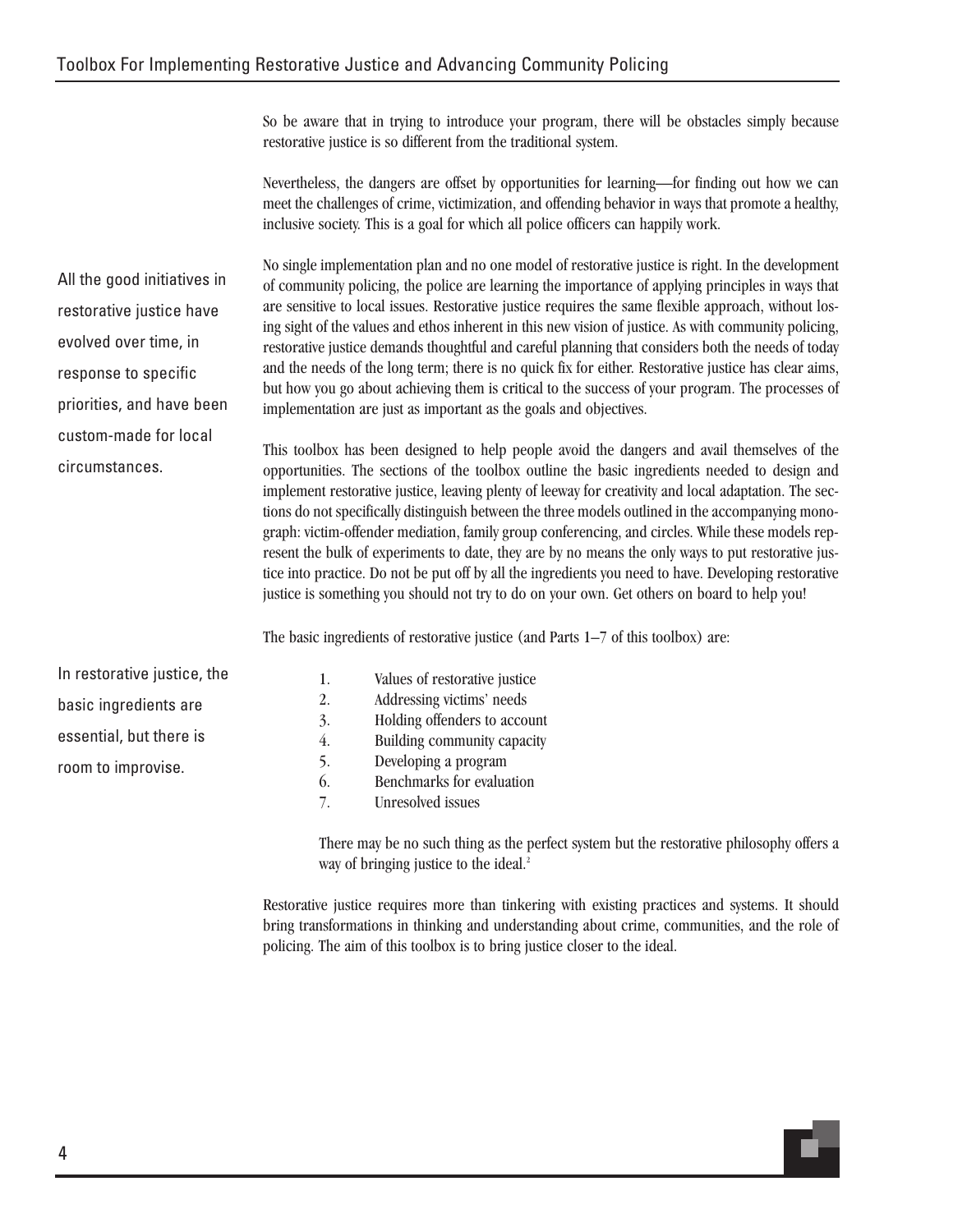

## Toolbox For IMPLEMENTING RESTORATIVE JUSTICE

AND ADVANCING COMMUNITY POLICING

Part 1. Values of Restorative Justice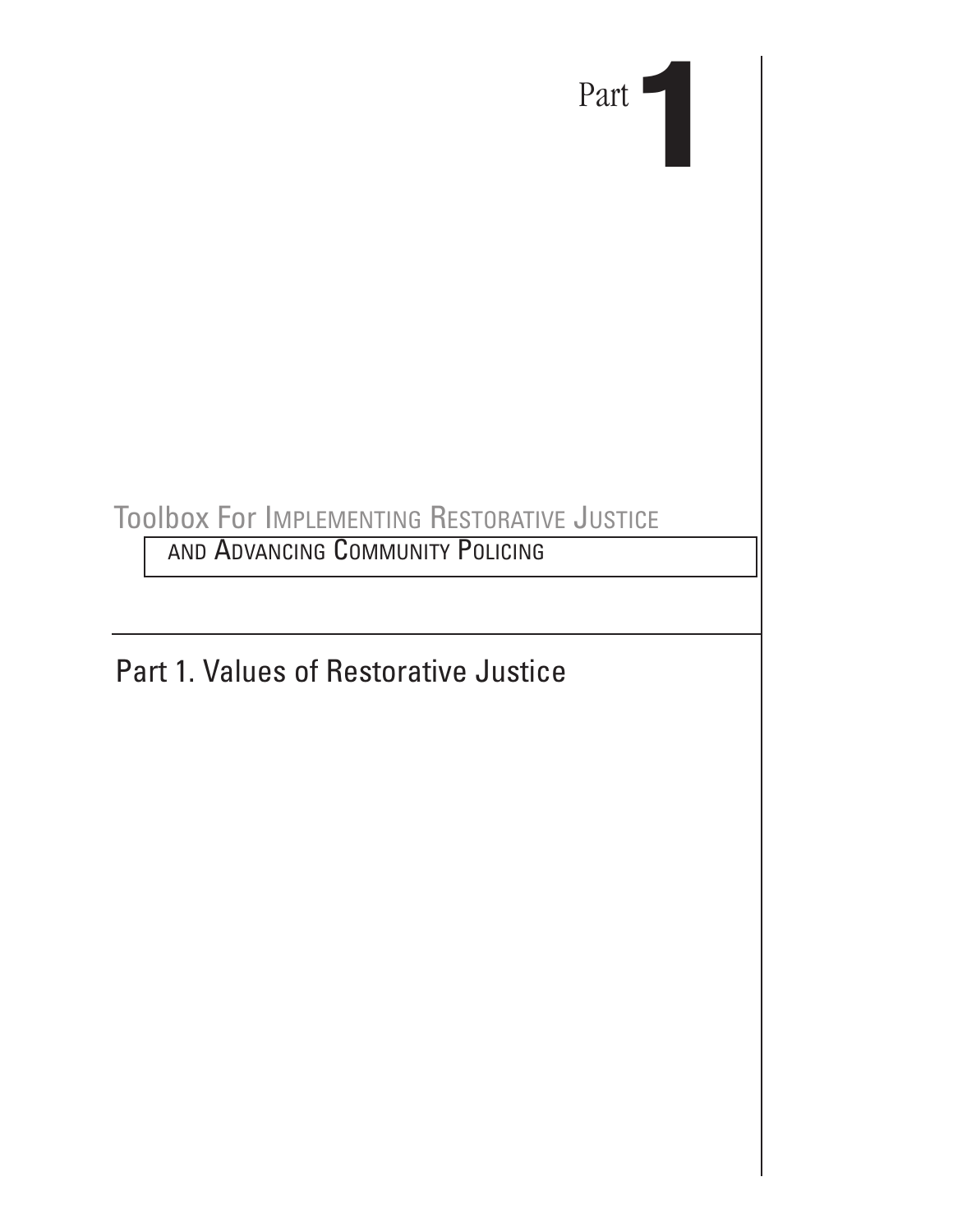## **Part 1. Values of Restorative Justice**

#### Introduction

Several basic values and principles need to be understood in the evolution toward a restorative justice response to crime. Talking and working through their meaning will help your department plan, design, and shape programs, processes, and working practices. Many police departments already have mission statements and objectives that reflect central elements of restorative justice. Community-oriented policing, problem solving, victim services, youth mentoring and education, diversionary schemes, and child abuse investigation teams, for example, reflect many of the features of restorative justice: concern for community problems, recognition of victim needs, communication with a large variety of people, opportunities for offenders to be reintegrated into society, and a focus on promoting safety and order in the community. As you know already, shaping how these initiatives develop depends largely on having clear goals and basic principles that guide practitioners.

The following pointers will help police departments to review existing approaches and to think about developing new ones, particularly in relation to their handling of reported crime. Restorative justice views crime as harm done to people—victims, offenders, and communities. If crime is essentially about harm, accountability is about learning to understand that harm and attempting to repair it—and this requires engaging the primary parties, who are given key roles in restorative justice processes.

#### Dialogue and Inclusiveness

Restorative justice builds on many features of community policing—including working in partnership and problem solving.

How can this be accomplished? You need these:

- **Bring parties together.** Instead of keeping the parties involved in crime separated, think about how people can be brought together in a safe environment to talk about the impact of a crime and about its consequences for both the victim and the offender. *Engage affected parties in a process that encourages collaboration and problem solving*.
- **Safe environment**. A safe environment means thinking about the right timing for such a meeting, preparing the participants who have been identified as having a stake, being clear about the purpose of the meeting, and ensuring that everyone is invited in a voluntary capacity. The location of the meeting should be a neutral place. *Bring people together in an environment that feels safe* and at an appropriate time. Sometimes this might be a few days after a crime. In other cases, it might be months later.

Dealing constructively with crime requires the participation of those people with a stake in the offense to work out what should be done, giving equal attention to the needs and interests of victims, offenders, and the community. Restorative justice promotes an inclusiveness approach to the problem and to harm identification and repair. No one person is seen as having all the necessary information, nor all the answers.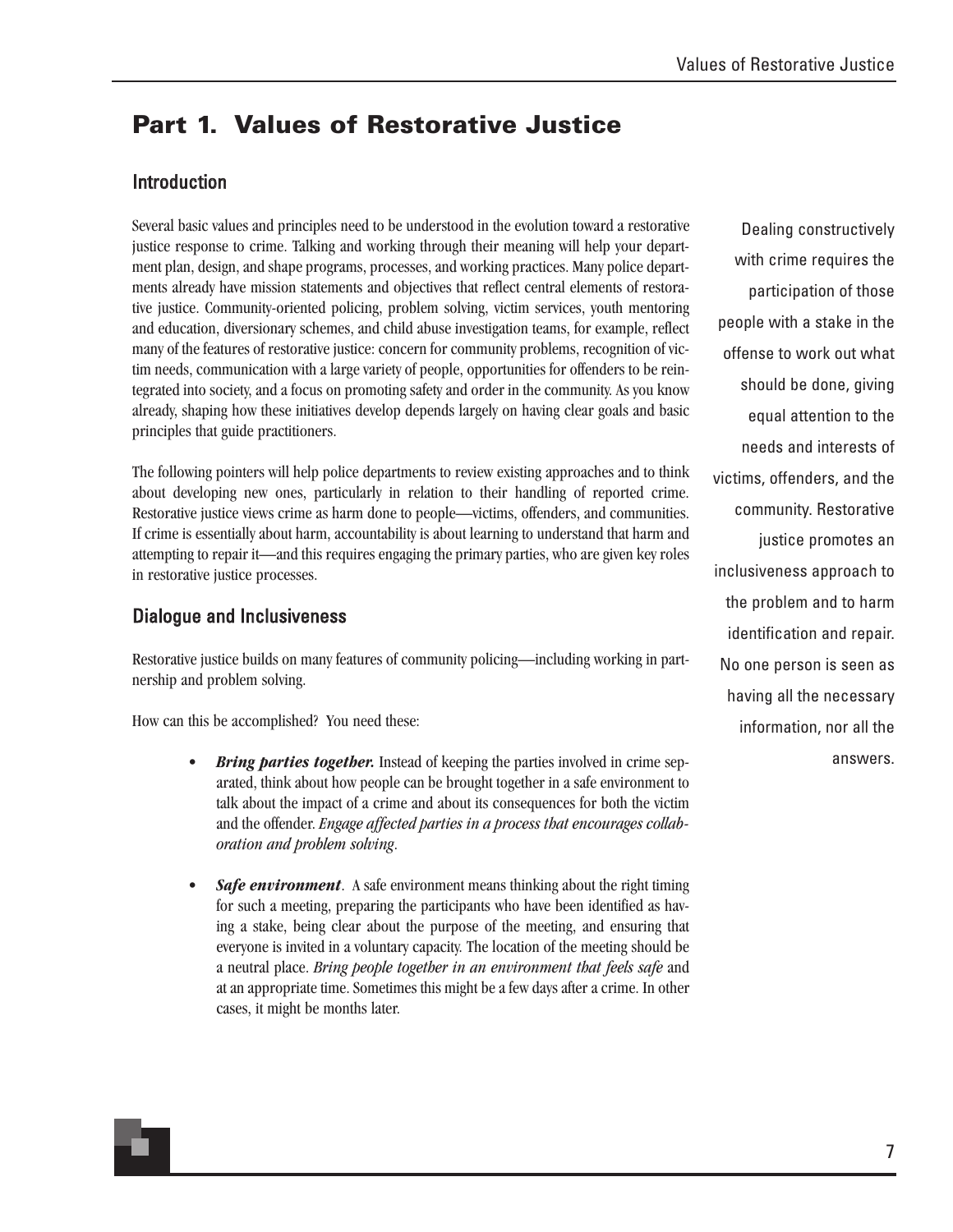- *Focus on harms*. The focus of the meeting is on identifying the harms and:
	- Restoring the victim $(s)$ —emotionally, materially, and relationally.
	- Encouraging the offender $(s)$  to take active responsibility to repair the harm.
	- Identifying resources in the community to support both the victim and offender.
	- Taking steps to prevent further crime.
- *Several steps.* The process involves several steps. Typically such dialogues take about an hour and a half, including introductions and allowing all parties to express how they feel, to ask questions of each other about what they would like to do to address identified needs, and to work out agreed outcomes. *The emphasis is on listening, learning from one another, and working out what would best serve everyone's interests. Focus on identifying and addressing people's interests and need*s.
- *Skilled facilitator.* The meeting requires a skilled facilitator who explains the process and the ground rules, provides the parties an opportunity to speak openly about the crime and its full impact, to receive answers to questions they might have, and to follow up on insights as to how best the harm can be repaired. *The dialogue should be facilitated to enable parties to keep this focus*.
- *Respectful dialogue*. The meeting should be conducted with a respectful dialogue about the crime and with the purpose of promoting cooperative problem solving by the participants, including the offender. It should not be an adversarial process, even though people who attend my feel like adversaries. *Show respect for all parties who attend at all times*.

Be ready for these:

- **Powerful communication.** Communication in restorative justice processes is often experienced as being "powerful, difficult, frightening, devastating, exhilarating, euphoric."3 Do not underestimate the power of the dialogue, which allows people to show their emotions as well as to exchange facts. *The process is a dynamic one, empowering all affected parties to respond to crime*.
- *Breaking down stereotypes.* The communication helps to shift people's focus because the dialogue is meaningful to those present; this in itself begins to repair the harm done by the crime. The process breaks down stereotypes about victims, images of monster offenders, and assumptions about apathetic and uncaring communities. People are encouraged to see that others too have strengths and weaknesses—and are human. *The process is humanizing and promotes understanding*.
- **Obstacles.** The meeting may not replace the traditional criminal justice system if, for example, the offender is uncooperative or the victim does not volunteer to

"The symposium gave me firsthand experience of the collaboration necessary for restorative justice to work."

— feedback from a regional conference on restorative justice run by the U.S. Department of Justice, 1997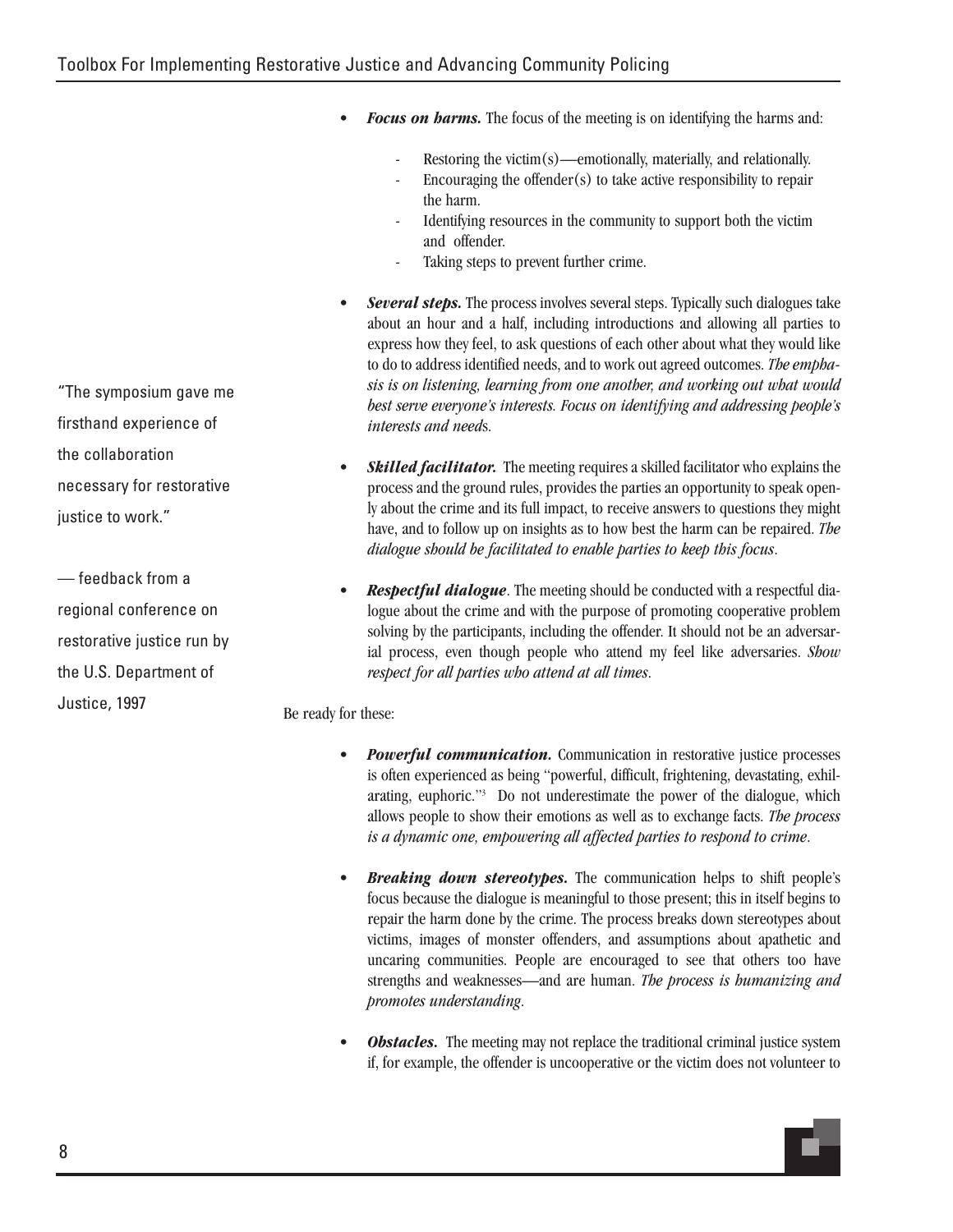participate (see "When Is Restorative Justice Appropriate?" in box). Recourse to the formal, adversarial system takes place when the dialogue fails. *Punishment may be an appropriate solution to address public safety and protection needs, but victim restoration can still take place.*

#### When Is Restorative Justice Appropriate?

Restorative justice is suitable for any offense, including cases where no offender is caught and so-called *victimless crimes* (e.g., drug dealing). Selection of cases, however, should be based on the value of the intervention to the parties concerned and to the wider community, as well as on the wishes of those involved. All restorative justice processes should be conducted on a *voluntary basis*, and some cases call for specific procedures that are highly sensitive to those involved, as in crimes involving serious violence.

It is advisable, therefore, to *choose restorative justice when there is support* for this kind of intervention, when there are *trained facilitators* equipped to run the dialogue, and when there are *opportunities for victim restoration, offender reintegration, and mobilizing community resources*.

• The dialogue affords a good opportunity for handling the impact of a crime that has already happened as well as for promoting crime prevention. Those present learn that crime does not happen in a vacuum: offenders are not born, they are created. *The avenues for prevention become clearer after such an open forum*.

As the key values of restorative justice are presented in this section, think through carefully what they mean for your program.

#### Crime: More than a Violation of Law

While laws invoke standards, restorative justice necessitates an understanding of the *particular consequences* following a crime. The idea is that you cannot repair harm unless you know what harm has been done. (See "Value of a Focus on Harms," in box.)

#### Value of a Focus on Harms

A focus on harms will change the way you respond to crime and how those involved in the dialogue think about crime. This is important to deal with crime effectively as well as prevent future crime. Thus, restorative justice is a response to crime that includes prevention. Helping victims recover, reintegrating offenders into the community, and promoting care in the community will enhance public safety. Crime is no longer seen as an unresolved issue, and people learn from the dialogue. This learning promotes positive change.

While traditional systems of crime control have focused on the investigation of facts to identify evidence for a prosecution, restorative justice initiates an exploration of all those who might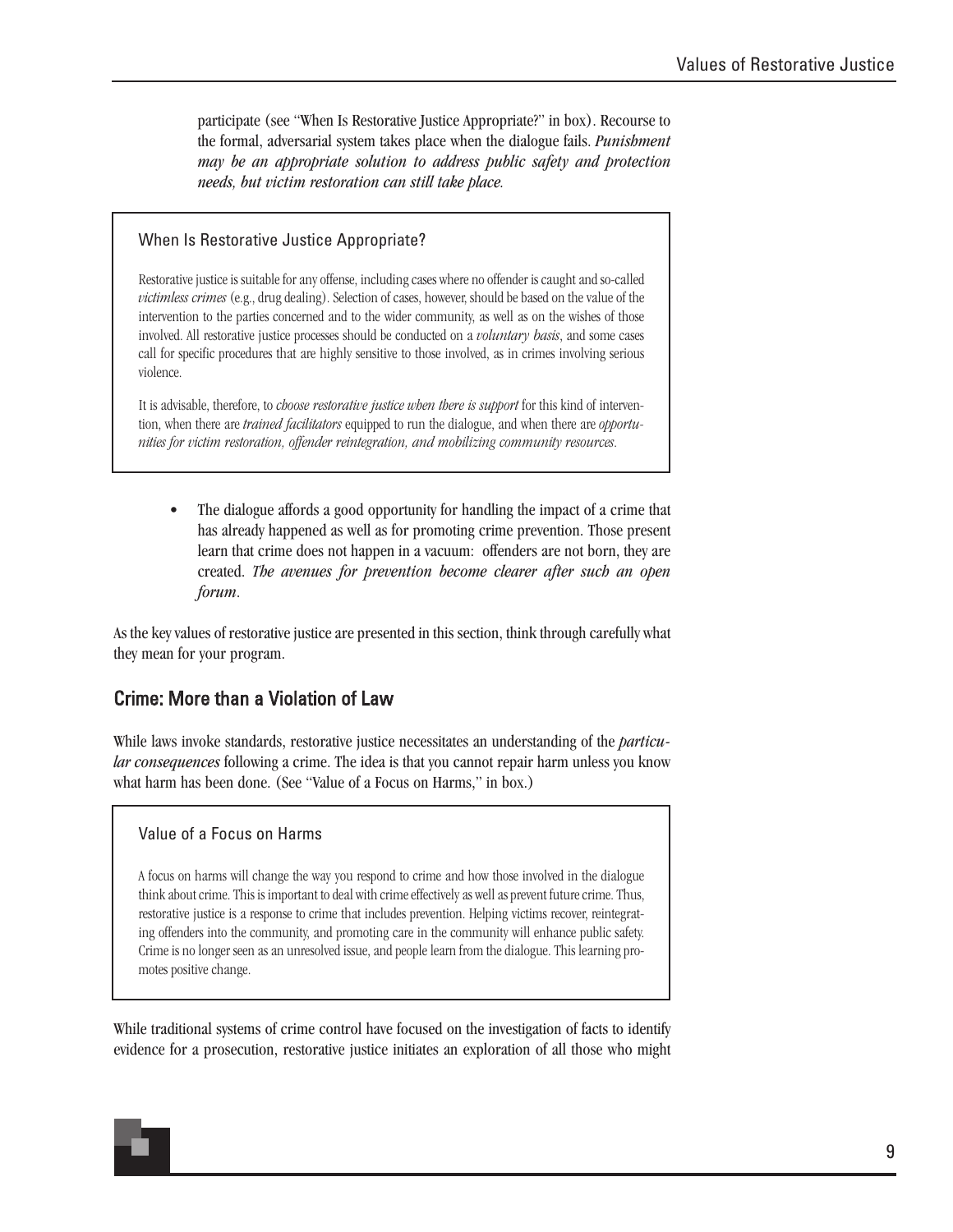have been affected by a crime in any way. A property crime, for example, may provoke deep emotions for some people, making the crime harmful beyond material terms. Do not just think about the primary victim(s). There will be others who suffer consequences, including, for example, the offender's family and the victim's friends and colleagues. Bring together those people who can determine what harm has been done and how the harm can be addressed.

The theft of a piece of jewelry or a car, for example, is seldom only a matter of property loss. How the crime was conducted, on whom, by whom, and where, can have significant consequences not only for the victim, but for the offender and community as well. A standard response will inevitably be inappropriate. Only by exploring the facts and the feelings provoked by a crime can there be a full understanding of the impact that needs to be addressed in a response to crime.

#### Repairing Harms

Many victims of crime who go to court do not feel that their needs have been taken care of, even if they see their offender(s) convicted and sentenced. Some people call this the need for *healing*, which requires that all the injuries and harm are addressed. The traditional system forces us to think inside the box and shapes how we view the impact of crime. Restorative justice asks us to redefine crime beyond a breach of the law:

- *Have a broad outlook*. Harms come in many guises and require a broad outlook on how crime can and does affect people. The harms are dealt with through a mixture of:
	- Letting victims speak for themselves on how they have been harmed.
	- Distinguishing between the offender and his or her behavior: condemning the behavior, but not the offender.
	- Dialogue in which care and empathy prevail over anger and vengeance.
	- Recognizing that while the offender has obligations to repair the harm, these should not be harmful to him or her.
- *Alleviate suffering*. Some harms are not reparable, but restorative justice challenges us to be imaginative about what might alleviate a person's suffering. Even parents of a murdered child can experience some relief if attention is paid to the different feelings of despair that they have. They might feel guilty about not having done more to protect their child, or feel regret that their last conversation was too casual or involved a quarrel. Acknowledging these harms is important.

Example: The mother of two homicide victims attended court when the killers were given life sentences. She addressed the men in court: "The only thing that has kept me going without my boys is my hope and faith that one day I would see

VALUE: Crime is a violation of the law, but this is too abstract; restorative justice recognizes that each crime creates its own unique consequences for those affected and harms people materially, mentally, individually, and socially. The response to crime includes identifying the harm and finding out what can be repaired.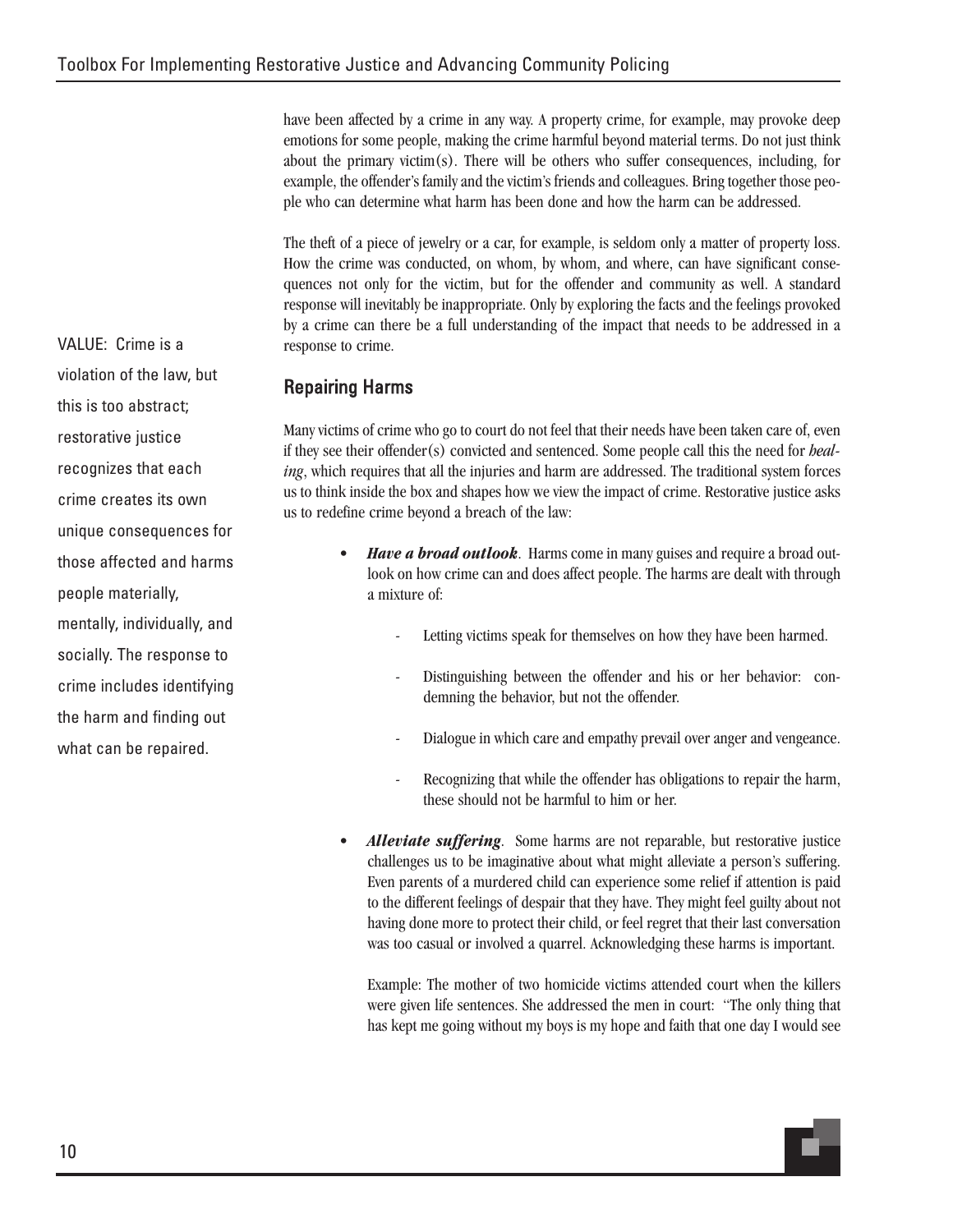you stand before God just before you burn in hell. And on that day you will tell me why you killed my sons." A very natural response from a victim who is suffering deep pain. Notice however, the question she has—even after a court trial. "Tell me . . ." suggests that she has many unanswered questions as to why her sons were killed. The victim may benefit from a restorative justice process at some stage—when she is ready and if she is willing—to get answers that she will be struggling to understand for the rest of her life.

- *Be sensitive to every harm*. Even offenders experience harm. They might feel defensive or feel deep shame. It is not unusual, for example, for *lifers* to be emotional about their crimes many years after the event. *Offenders can feel isolated and scared*. (See "Harms Typically Experienced by Victims, Offenders, and/or Communities," in box.)
- *Be aware of community harms.* A community also experiences harm and might change the way it behaves or relates. Fear might stop people from doing certain things or speaking to others. Anger might create tensions that never get resolved, with community members harboring distrust, suspicion, and resentment. Left to fester, these harms are counterproductive to social arrangements whereby people care for each other and are committed to harmony. *Consider what impact the crime has had on the community when convening a dialogue.*
- *Enable victims to tell their story.* The importance of victims being able to tell their story cannot be overemphasized. This experience satisfies part of their need to be listened to, to be vindicated, to be supported, and to move toward healing. *Victims should not be patronized but dealt with as key players in determining what should be included in the response to a crime.* The physical and emotional protection of the victim should be paramount considerations.

Example: An elderly woman who is the victim of a burglary might not be concerned with the property loss so much as the sentiments and feelings bound up in the stolen property—say, if the property used to belong to her recently departed husband. A monetary compensation for the property thus might not be what she needs. An acknowledgment by the offender that he has taken something precious from her, however, might be an important symbolic gesture that helps her to heal.

• *Acts of repair must be relevant to victims*. There will inevitably be direct victims—those against whom the crime was committed—as well as secondary victims, including families, neighbors, employers, friends, and the wider community. *Those who have suffered specific harm(s) should be encouraged to speak about their victimization so that no one assumes on his own what is needed.* Acts to repair the harm need to be relevant to the people who have been harmed.

VALUE: Victims of crime must be respected for what they might be going through, and this includes not assuming we know how they feel. Restorative justice processes need to involve the victim so that his or her needs and interests can be determined.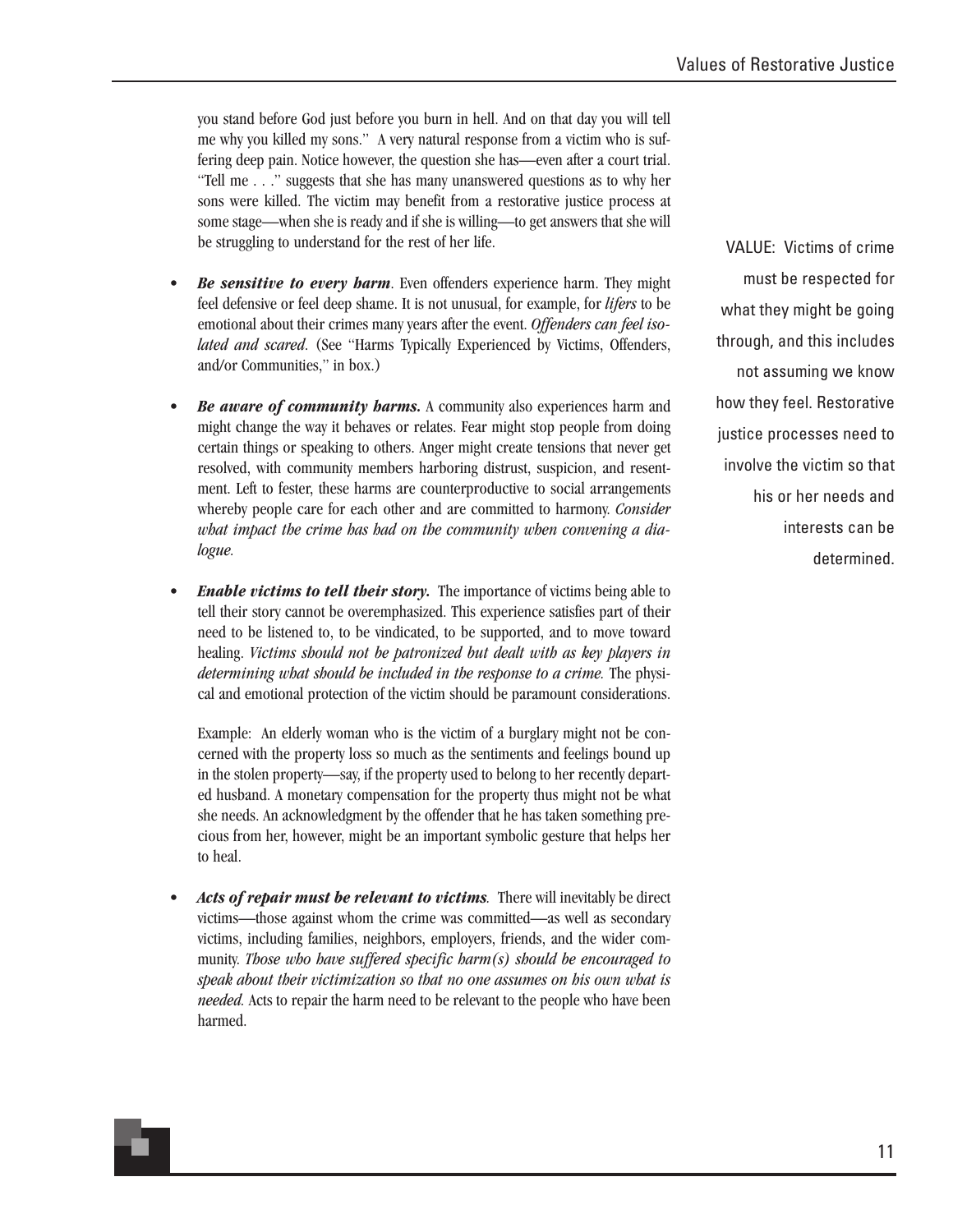| Loss of trust                                          | Physical injury, pain                                 | Sense of aloneness/<br>isolation                                 |
|--------------------------------------------------------|-------------------------------------------------------|------------------------------------------------------------------|
| Loss of a sense of<br>safety/security                  | Feeling numb,<br>disconnected                         | Remorse/<br>sorrow                                               |
| Feeling angry/humilated                                | Loss of control                                       | Shame, guilt                                                     |
| Emotional trauma (that<br>might continue for<br>years) | Fear and anxiety, defen-<br>siveness, prone to attack | Post-traumatic stress<br>disorder                                |
| Property damage or loss                                | Loss of dignity and/or<br>respect                     | Sense of powerlessness                                           |
| Betrayal, feeling of being<br>abused                   | Loss of sleep or job,<br>disrupted relationship       | Inconvenience, court<br>attendance, hospital/<br>insurance bills |
| Depression                                             | Feeling of vengeance,<br>hostility                    | Difficulty relating to<br>people                                 |
| Feeling of weakness                                    | Death, loss of limb or<br>senses                      | Memory losses, difficulty<br>concentrating                       |

Harms Typically Experienced by Victims, Offenders, and/or Communities

• *Acts of repair should be meaningful and proportional.* The decisions about harm repair need to be fair, realistic, and closely related to the damage that has been done. The values of restorative justice require that the obligations to repair the harm should be meaningful to the parties involved, rather than imposed according to standard guidelines. Sentencing guidelines or minimum mandatory sanctions do not have a place under restorative justice. Obligations should be proportional, however, to the harms identified.

Example: A teenager was shot by a neighbor with an air rifle and required hospital treatment costing thousands of dollars. His mother was not so much worried about the money, however, as about confiscating the air rifle so that "my son can freely play in the yard without fear." A process under restorative justice values is more likely to ensure that the neighbor agrees to surrender possession of a gun than is any court order under the traditional criminal justice system.

**Distinguish the offense from the offender**. A pragmatic response to offending behavior is sought: the offender has done wrong (and harmed himself and others) but he or she ought not to be condemned as a person. Rather, the offender should be invited to take part in identifying the harm and how it can be repaired. The offender is seen as a valuable member of the community who has

VALUE: Offenders have obligations but are also seen as needing support—and respect. Their crimes are construed as being caused by circumstances or problems that need to be addressed. Their behavior is not excused, but an explanation is sought as to why they caused harm to others (and often to themselves).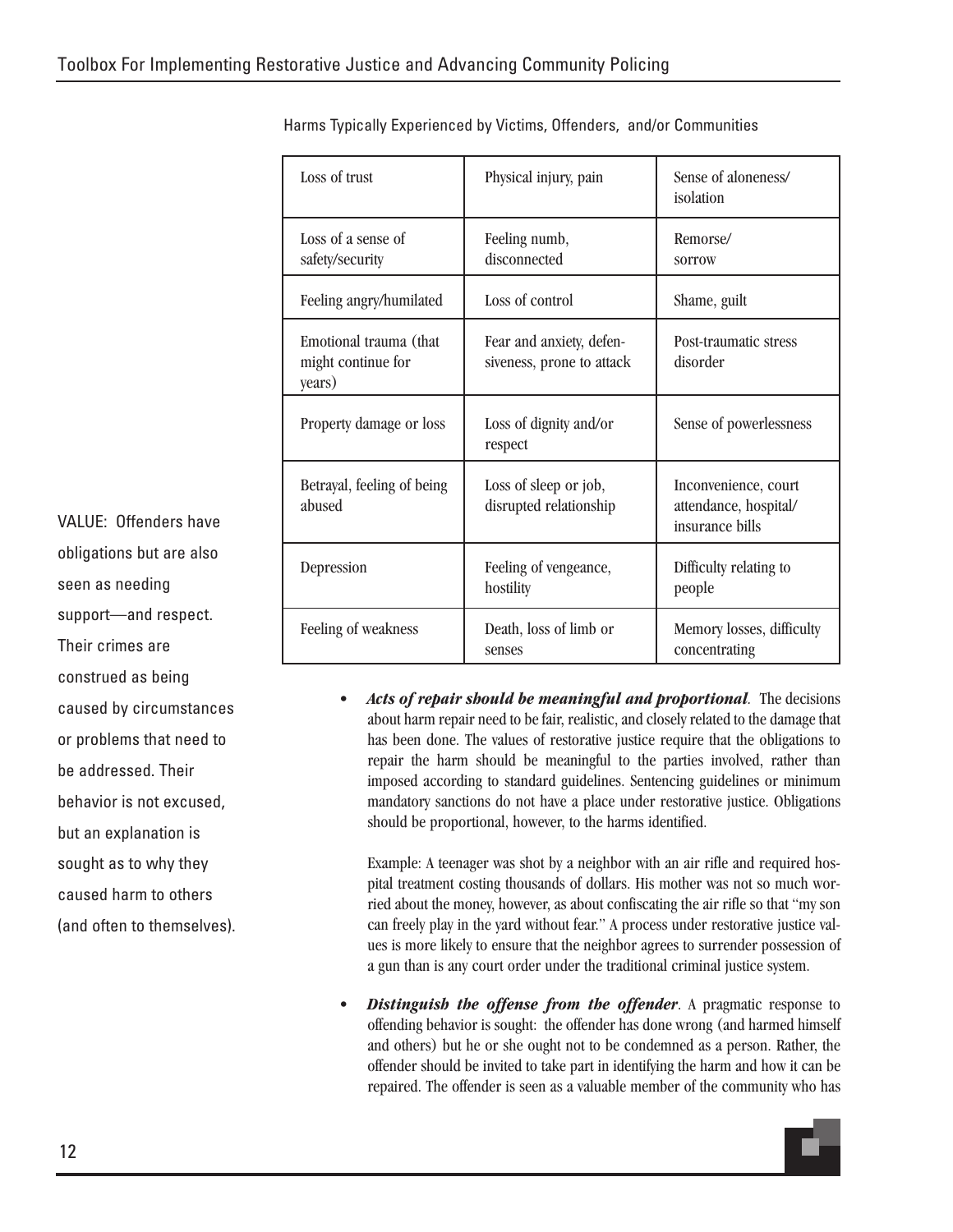to be held accountable for the wrongdoing without being isolated from those who might help to keep him away from further trouble.

• *Think "outside the box.***"** Restorative justice demands that we think outside the box and learn what the real capacity for changing behavior is when care, respect, and support win over anger, fear, and hatred. (See "Educative Value of Restorative Justice," in box.)

#### Educative Power of Restorative Justice

Approaching offending behavior through a restorative justice lens affords much more opportunity for reflection, introspection, and learning about what crime means, how it can be prevented, and how important social controls can be. This is true for the offender as well for others who participate in the dialogue. Restorative justice processes are educative processes, teaching us in ways that break down myths, assumptions, and stereotypes—building instead confidence, willingness to try new things, and learning from one another.

- *Accountability should be meaningful to the offender*. Restorative justice processes expose the offender to the harm done by his behavior; this exposure is critical to gaining the offender's understanding of the link between actions and consequences and is a precursor to the development of empathy and willingness to change. The accountability for crime is thus more meaningful than simple punishment; and major life changes for offenders are not unknown. These might include addressing a drug or alcohol problem through treatment and counseling, learning skills for controlling anger or destructive behavior, finding employment, learning the impact of crime on victims and communities, or making a commitment to a plan that involves helping other people keep out of trouble. *Obligations may be difficult for the offender, but they should be achievable.*
- *Enable offenders to feel connected to others***.** Addressing the offender's needs and obligations—with support from the community—is likely to enable the offender to see that he is someone connected to people who care about him. The result is that offenders are more likely to feel genuine remorse for their crime toward the victim and community. It is often hard for offenders to apologize, but restorative justice processes are intensely powerful catalysts for changing hearts and minds. *Remorse or apologies should not be expected as a matter of course, but are more likely to come from offenders who have been shown care.*

#### Involving and Strengthening the Community

The traditional criminal justice system applies power and force to control offenders. Restorative justice suggests that much can be done by way of cooperative arrangements between the com-

VALUE: The offender is not isolated or banished from the community unless this is necessary. The community can exercise monitoring and supervision as well as provide support and encourage the offender's restorative experience.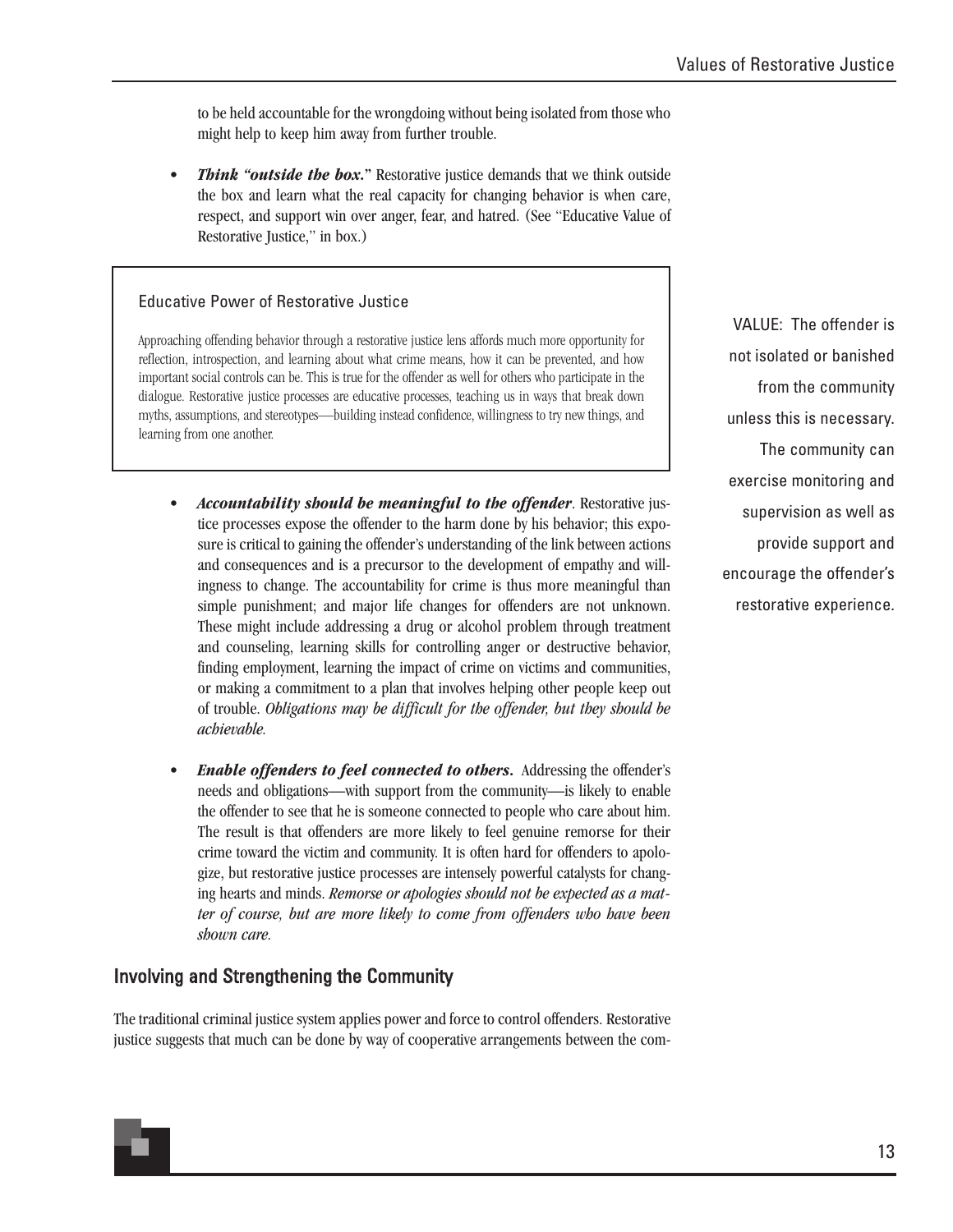munity, the victim, and the offender (with the state's help) to see crime in a social context and the need for informal social controls. *Restorative justice helps people learn from each other and promotes mutual respect.*

Communities experience crime as victims—they can be weakened by the impact of crime, including fear. Communities also bear the responsibility, however, of supporting the victim(s) and the offender(s), and they can be strengthened by this process:

- The community can play a vital role in determining how the offender should be held to account, as well as in helping the offender adhere to an agreed plan that addresses the victim's needs and the offender's own behavior. Social interventions are often necessary to stop further offending. This might involve punitive sanctions, but the focus is on enabling the offender to understand what is due to others from past behavior, as well as what he owes to reduce the likelihood of further offending. The community can help the offender develop a sense of obligation and a willingness to change. It is unlikely that this will come by itself from the sole effort of the offender. *Offenders should be supported by the community while being encouraged to take responsibility for their behavior.*
- The community can help the offender identify his or her positive strengths and work on building on these to change behavior. In this way the offender is encouraged to accept active responsibility for making good the harm without being banished from the community. Offenders who make amends with the support of the community are reintegrated into the community, which helps to prevent further crime. *Encourage collaboration and reintegration rather than isolating offenders.*
- As harms and needs are identified through the dialogue involving the parties, the community, and justice agencies, it becomes clear that many of these require community resources. Communities can provide help and support to victims, instead of leaving them to feel alone and isolated. Communities can share information about the offender, which can lead to understanding which social issues need to be addressed by them, or with their support. *Communities can use their resources to promote repair of harms and prevent further harm.*
- Indirectly, these efforts become a learning process. Communities are likely to feel more committed to addressing the underlying causes of crime when exposed to a dialogue that reveals the links between cause and effect. *The community is thereby strengthened and less likely to be feeling powerless in the face of crime.*
- Restorative justice is about strengthening individuals and communities rather than about perpetuating weakness and failure. Victims are afforded opportunities to regain their sense of safety and trust. Offenders are given opportunities for learning the consequences of their behavior and making changes to avoid further criminal activity. Communities are given the opportunity to express care and concern for their members and to learn from one another what promotes safety and

VALUE: Restorative justice encourages a dialogue between victims, offenders, and communities to resolve crime in a way that leaves everyone in a better place. The focus is on making things right instead of being resigned to what has gone wrong.

VALUE: Restorative justice promotes the peaceful resolution of crime by focusing on recovery and develops a spirit of cooperation and respect, seeking creative solutions for harmony.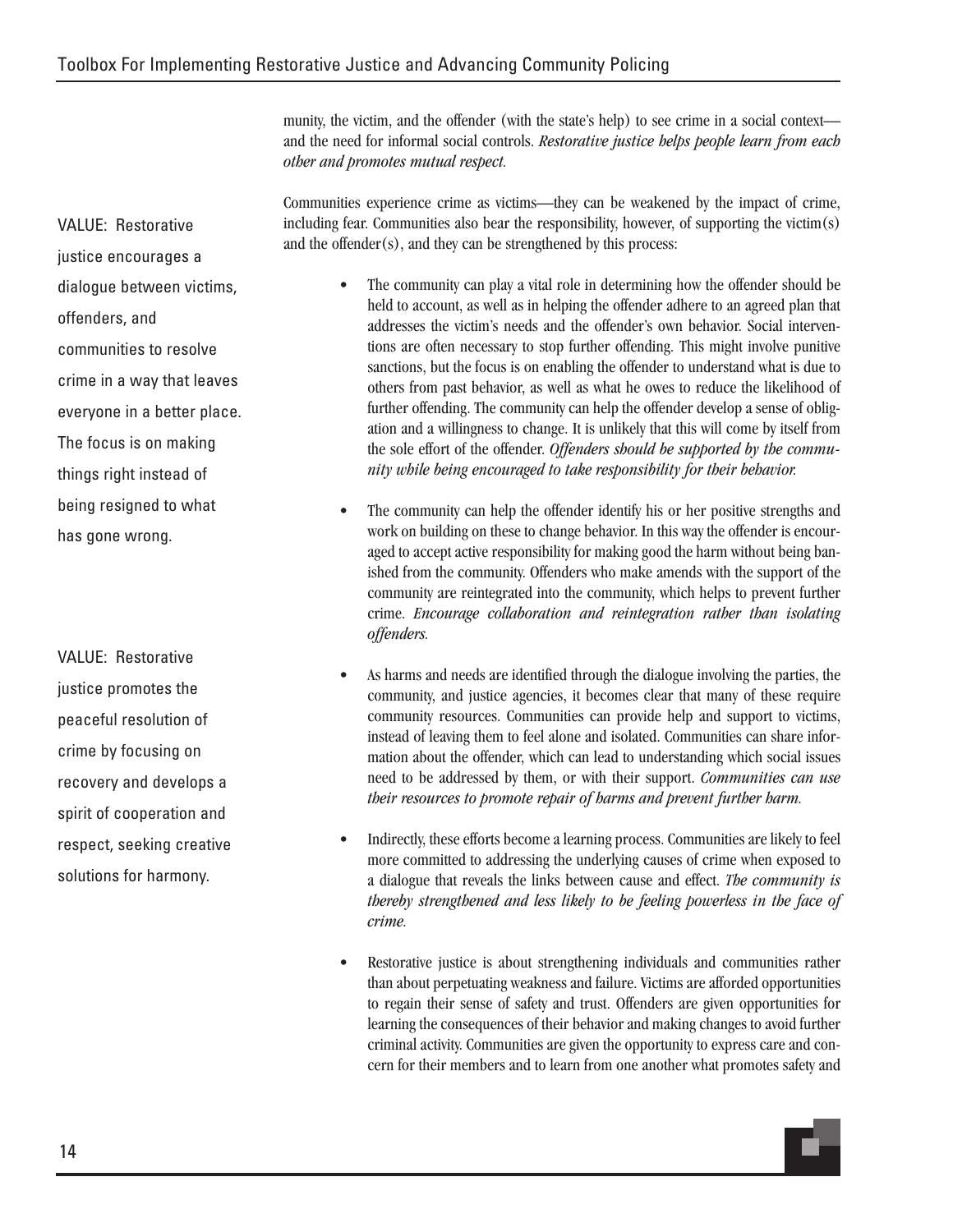freedom from crime. *Those who participate in restorative justice processes learn of the interdependency of people: that there is a need for sharing responsibility and caring for one another.*

- The shift from focusing on how to punish offenders to identifying how the consequences of their behavior has created harm is highly instrumental in encouraging an open dialogue among parties affected by crime. Instead of a "blame and nail 'em" attitude, the objective is to help recovery and to decide what measures would be most conducive to preventing crime from happening again. Defining the harm increases awareness of needs and obligations that have arisen, rather than allowing ungrounded assumptions to determine sanctions. The dialogue provides insights as to how the crime has affected people and not just which laws have been broken. Victim empathy and offender responsibility develop as understanding about what has happened unfolds. Further harm is avoided. *The dialogue can be intense—at times, hostile and upsetting—but remarkably there usually is a sense of wanting to work toward a plan that is in everybody's favor.*
- Society is not in a position to hand over the handling of crime to communities. Nor should we pretend that the formal, adversarial system is a sufficient response to the problem of crime. The state's role is to seek a balance between the capacity of communities to respond to crime and its own ability to deliver public safety. Communities cannot decide culpability, and offenders can choose to be uncooperative. Some crimes have such broad impact that no single community could determine harm or the restoration required. Some victims do not wish to participate in restorative justice processes. *The state will always have a role, but the role needs to be shared.*
- The state needs to recognize that crime violates people and has repercussions for individuals and communities. Participatory problem solving is often better for reaching agreed outcomes than an adversarial contest conducted by professionals where one side wins, and another loses. Punishment is not always more important than reparation and reconciliation. *Engaging communities, rather than sidelining them, can promote informal social controls, an essential contribution to crime reduction and public safety.*

Restorative justice involves the transfer of power and decisionmaking authority (principally that of the court) from the state to the community and engages victims and offenders as key participants.

VALUE: The state has a role but its role is to support communities—to develop their capacity for resolving crime. The state's role is to safeguard citizens from community prejudices and abuse of authority, and to deal with crimes in which the offenders deny responsibility.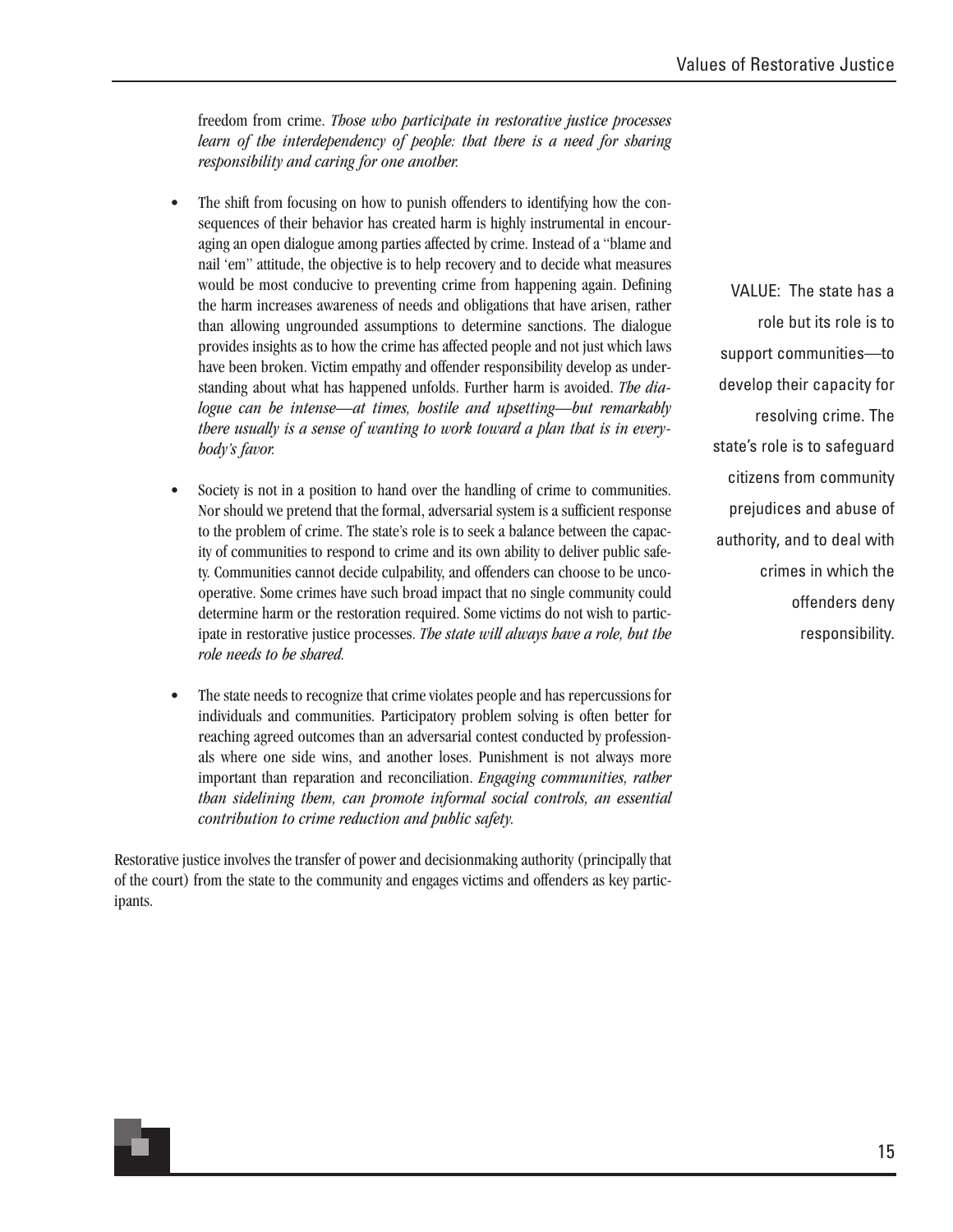#### **Summary**

Part 1 has covered the basic values of restorative justice that you need to think about. Other sections of this toolbox go into more depth about the way you should approach victims, offenders, and communities in designing your program—and the role of the state. You need to:

- Involve all parties affected.
- Provide a safe environment.
- Focus on harms.
- Use a skilled facilitator.
- Promote respectful dialogue.

#### With special attention to:

- Particular consequences.
- Community resources.
- Giving victims a key role.

To foster dialogue that:

- Addresses needs of victims.
- Breaks down stereotypes.
- Encourages the offender to take responsibility.
- Distinguishes offender from offense.
- Builds on the offender's positive qualities.
- Prevents harms from growing.
- Finds causes of crime.
- Locates areas for social intervention.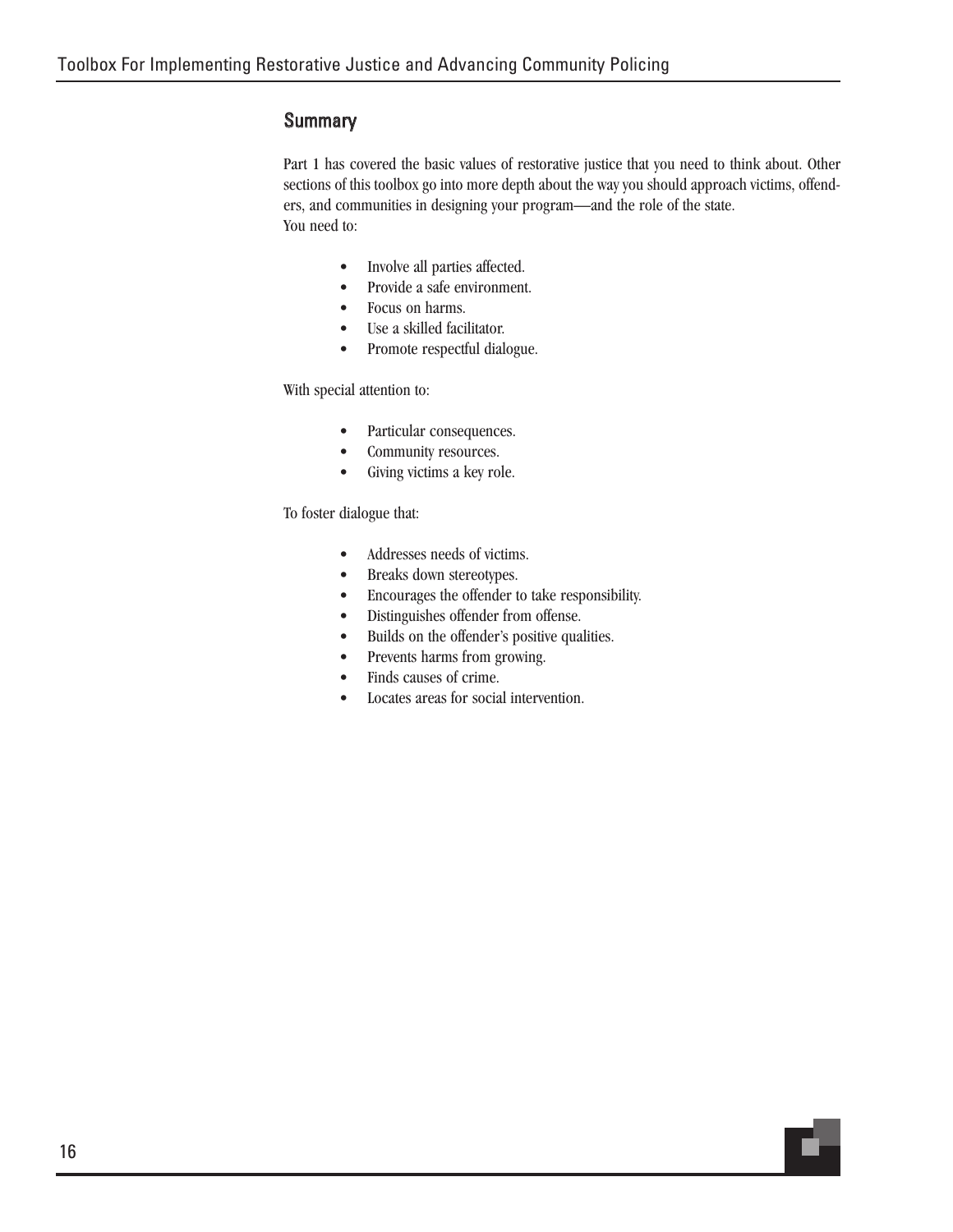

## Toolbox For IMPLEMENTING RESTORATIVE JUSTICE

AND ADVANCING COMMUNITY POLICING

Part 2. Addressing Victims' Needs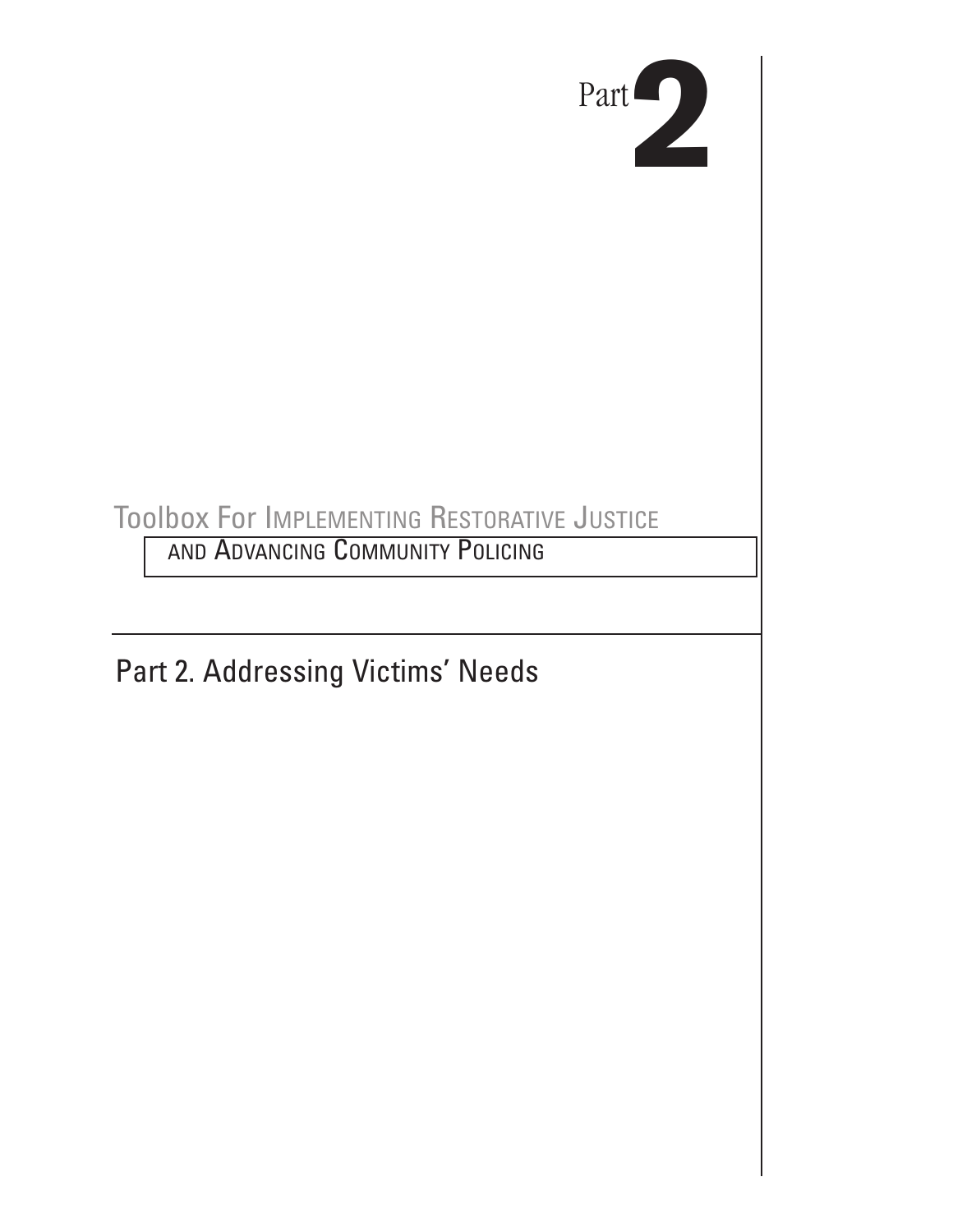### **Part 2. Addressing Victims' Needs**

#### Introduction

Victims experience an immediate disruption of their lives following crime, and may experience long-term trauma. The impact of crime on individual victims, as well as on communities and society at large, is not widely understood. The traditional criminal justice system has made efforts to listen to victims (through victim impact statements and panels, for example, and court-based victim services, which provide support to crime victims as well as provide valuable information in the court).

Although the traditional system has become more in touch with the needs of crime victims, it still regards any crime as *its case.* Victims are often perceived to be confused, unreliable, overemotional, and incapable of making decisions. However, *victims should be given every opportunity to tell their story without the constraints often imposed by the rules of evidence and due process of law.*

#### Impact of Crime on Victims

Restorative justice processes need to be *victim-centered, victim-sensitive*, and *victimempowering*. Restorative justice helps us to understand much more about victim trauma and to recognize the shortcomings of traditional attitudes toward victims. Restorative justice processes promote interventions that assist victim recovery. Crime is a sudden, unpredictable event for most victims and can provoke an emotional rollercoaster.

Ironically, as is the case with offenders, many victims face stereotyping and stigmatization. They can be isolated (often because their victimization increases other people's sense of vulnerability) and may be seen as being in some way responsible for what has happened to them. The isolation and blaming of victims can compound the harm that they already are suffering following the crime.

Victims can feel disoriented after a crime event has disrupted their life. They often endure conflict between a willingness to share what has happened to them and a desire to forget—or to deny—that the crime occurred at all. The denial can be powerful but is counterproductive for recovery and healing. Any denial or understatement of what has happened to the victims by others is also damaging. Remembering what happened and telling people about the crime are prerequisites for victim restoration.

Telling their story does not come easily to victims; they experience sudden changes of which they themselves might not be aware, or of which they cannot speak. They can be very emotional and thus thinking in a disorganized fashion. Recent research has revealed that serious crime victimization can have a physical impact on the brain, making memory retrieval more difficult. In some cases, the effects of crime on a victim can change the victim's entire life. Trying to rebuild one's life takes time and may require therapy or clinical treatment over the span of several years.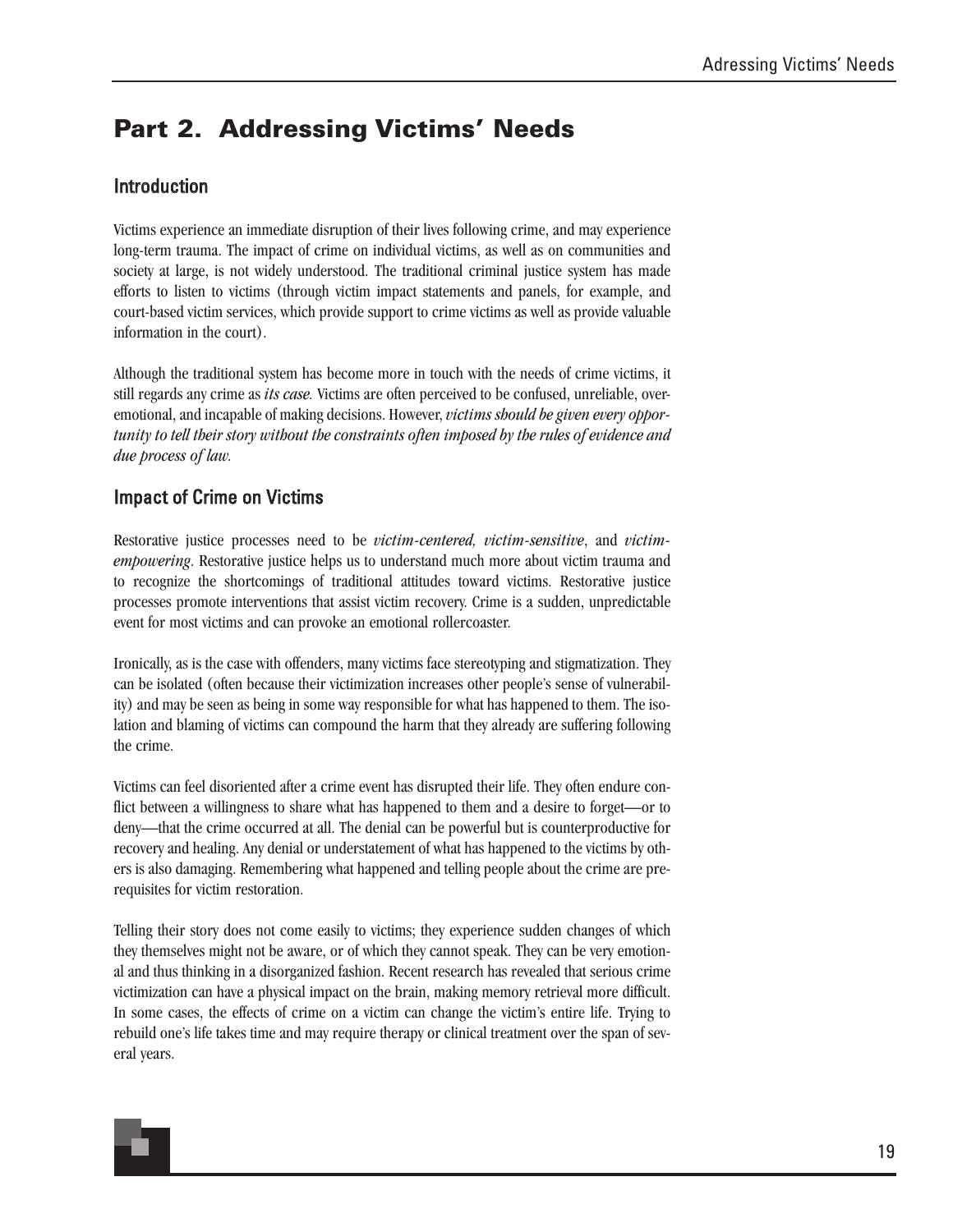Victims suffer grief, for example, from the loss of a loved one, loss of trust, loss of property, or loss of feelings of safety. *Crime can provoke shock, rage, despair, detachment, depression, and fatigue*. <sup>4</sup> *Remember that victims can experience these even when the offender is not caught.* Think about what can be done for victims in these cases as well.

#### What Victims Need

"Victims of violent crime have 'holes in their hearts' that no amount of support, therapy, theology, selftalk and behavior modification seems to be able to fill. They need answers to their questions which only the offender can provide; they need the opportunity to express the full impact that their crime has had on their lives and the lives of others; they want to hear the offenders admit guilt, take responsibility, and be accountable beyond themselves to the victims and their community."<sup>5</sup>

The suffering that victims experience can last for days, weeks, or even years. In some cases, the crisis will have an impact on those around the victim. For this reason, *the response to victimization is critical.* (Some maintain there is a need for medical attention as a matter of course, in addition to interventions relevant to justice; in Argentina, for example, in all cases of violence, a victim will be seen by a doctor as well as a lawyer or police officer.)

#### Restoring Victims

Restorative justice processes need to reflect the elements listed in "Key Stages in Victim Recovery" (in box) as much as possible and to give victims choices, time, information, the opportunity to be heard, support, a chance to hear and to understand why the crime happened to them, and influence over what action needs to be taken. *Above all, restorative justice processes must afford victims respect and ensure that provision is made to avoid further harm.*

Key Stages in Victim Recovery

- Establishing safety
- Reconstructing the crime—ventilation
- Acknowledgment from others—validation
- Supporting the victim: words of empathy or "I'm sorry"
- Providing information
- Maintaining good communication
- Reconnecting with people
- Help in reconstructing life to make sense of what happened after a crime
- Giving victims a role in making decisions for the justice process

Goal: *To lessen the immediate and long-term effects experienced by victims and to prevent future harm.*

"We are working toward restorative justice when we work toward the restoration of victims, empowering them and responding to their needs as they see them."6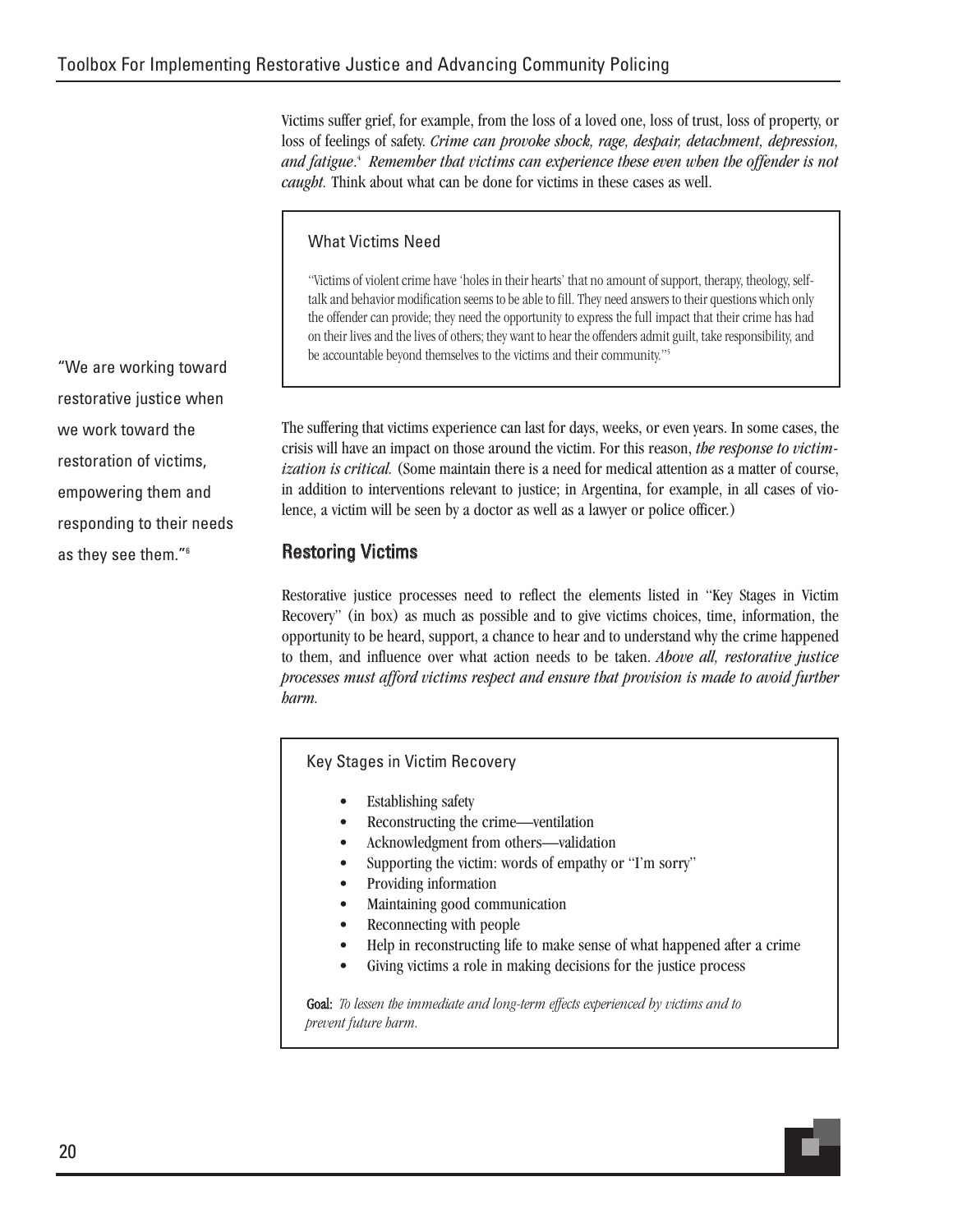The true involvement of victims as a key player will come only from building opportunities for victims of crime to be engaged fully in the planning, design, implementation, and operation of restorative justice programs. Think about involving crime victims as soon as you consider restorative justice for your department.

#### How Can This Be Accomplished?

- *Involve victims of crime and/or victim support services in the planning of your program*. It is important that victims be given opportunities to learn about restorative justice and about how it might help them. Their input will be invaluable, even if they have reservations about restorative justice. Experience to date suggests that crime victims can recognize that restorative justice offers benefits, but problems can arise in the course of its implementation. *These problems can be avoided if crime victims are at the table from the start.*
- *Victims of crime should be invited to participate in restorative justice processes without coercion or the expectation that they must come.* In theory, no crime is unsuitable for restorative justice intervention, but restorative justice is not suitable for all victims. Victims need to feel safe and should not be pushed into doing something that feels threatening. Give victims information on which to make decisions. *Good preparation before a restorative justice intervention can prove helpful in securing the voluntary attendance of crime victims*. In some cases, a telephone call might suffice. In most cases, however, only a personal visit by the facilitator can build trust and an understanding of what to expect from participation. In some cases, any meeting with their offender might not be appropriate for years after the crime.
- *It is important to distinguish between affording victims of crime a choice to participate as active partners—*and allowing them to attend merely to help the process achieve outcomes unrelated to their restoration*. Using victims as props to make decisions about an offender is not only damaging and disrespectful to the victims, but will ultimately dissuade them from participating in restorative justice.*
- *Victims of crime are willing to participate in restorative justice processes more often than is generally recognized*, but one must ensure that they feel fully involved in all stages of the process and are included in decisionmaking, such as timing, location, identifying who else should be invited to participate, seating, and agreed plans for the offender and the community.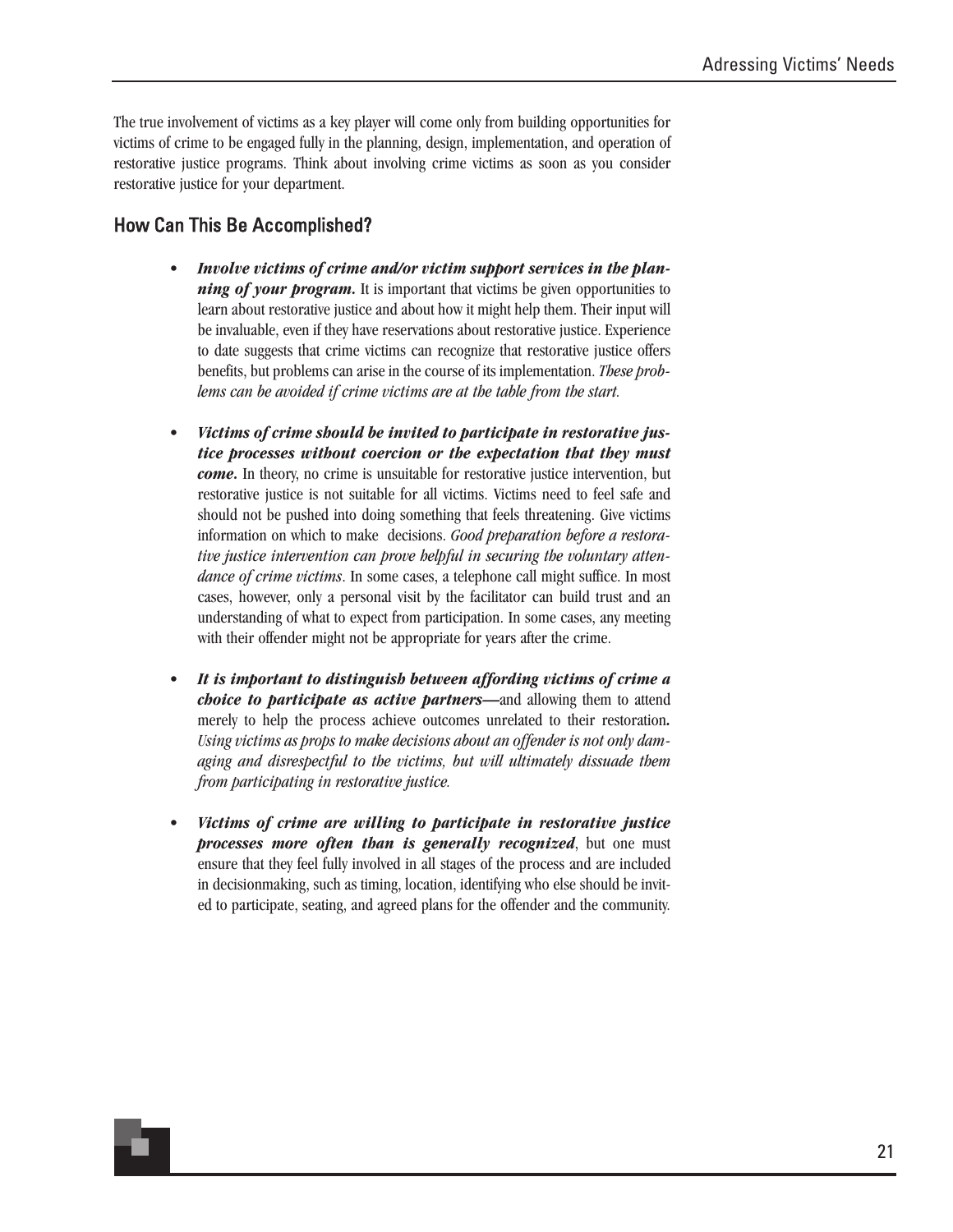#### International Focus on Victims

In November 1989, the General Assembly of the United Nations adopted the *Declaration of Basic Principles of Justice for Victims of Crime and Abuse of Power*. It recommends measures to be taken on behalf of crime victims and has helped direct attention to the needs to victims internationally. A manual for enhancing victims' access to justice, fair treatment, restitution, and assistance is presently in circulation.

- *Some victims (e.g., the young, the elderly, the ill) may require dedicated support* if they are to participate in restorative justice. In certain cases, a parent or other guardian will suffice, but the victim might also enjoy a trusting relationship with a teacher, counselor, nurse, or someone else. *Ask the victim who should be invited to be with him or her at a preparatory meeting or any dialogue with the offender.*
- *Victims of crime may feel anger toward their offender, and they need to know that it is legitimate for them to share their feelings.* Letting victims vent their feelings helps to normalize what they are experiencing. Victims should be well prepared, however; they should be helped to understand that the restorative justice intervention seeks to create a safe environment for everyone, including the offender, to promote a dialogue that focuses on restoration. *Certain ground rules must be established, including the prohibition of any violence, threat of violence, and abusive language.*
- *Understanding the impact and consequences of a crime on victims requires a different kind of dialogue than that allowed in the courts*. Restorative justice does not seek to prove a case against the offender. It focuses on recovery from harm and reintegration. Ask victims how they feel, whether they feel safe (and if not, where they would feel safe), and *acknowledge their victimization*, for example, "I am sorry this has happened. It's not your fault. You're not going crazy."
- *Victims of crime should not have their expectations raised unrealistically. It is important to be honest about what restorative justice may or may not achieve*. In some cases, a single restorative justice intervention will not address any of the victim's needs. It might take several meetings over a period of months before the victim experiences any benefit. For example, some offenders will not exhibit remorse or fulfill the agreement to repair the harm. *These failures can further erode the victim's sense of trust of other people and can compound the victim's suffering.*
- *It is important to be sensitive in your use of language:* some victims do not like to perceive themselves as *victims*, believing that the label connotes some kind of failure. One should also recognize that words like *recovery, healing, reconciliation*, and *forgiveness* can provoke resentment. *A facilitator*

Focusing on material outcomes for the victim might seem appropriate, but this ignores the importance of the emotional needs left in the wake of crime.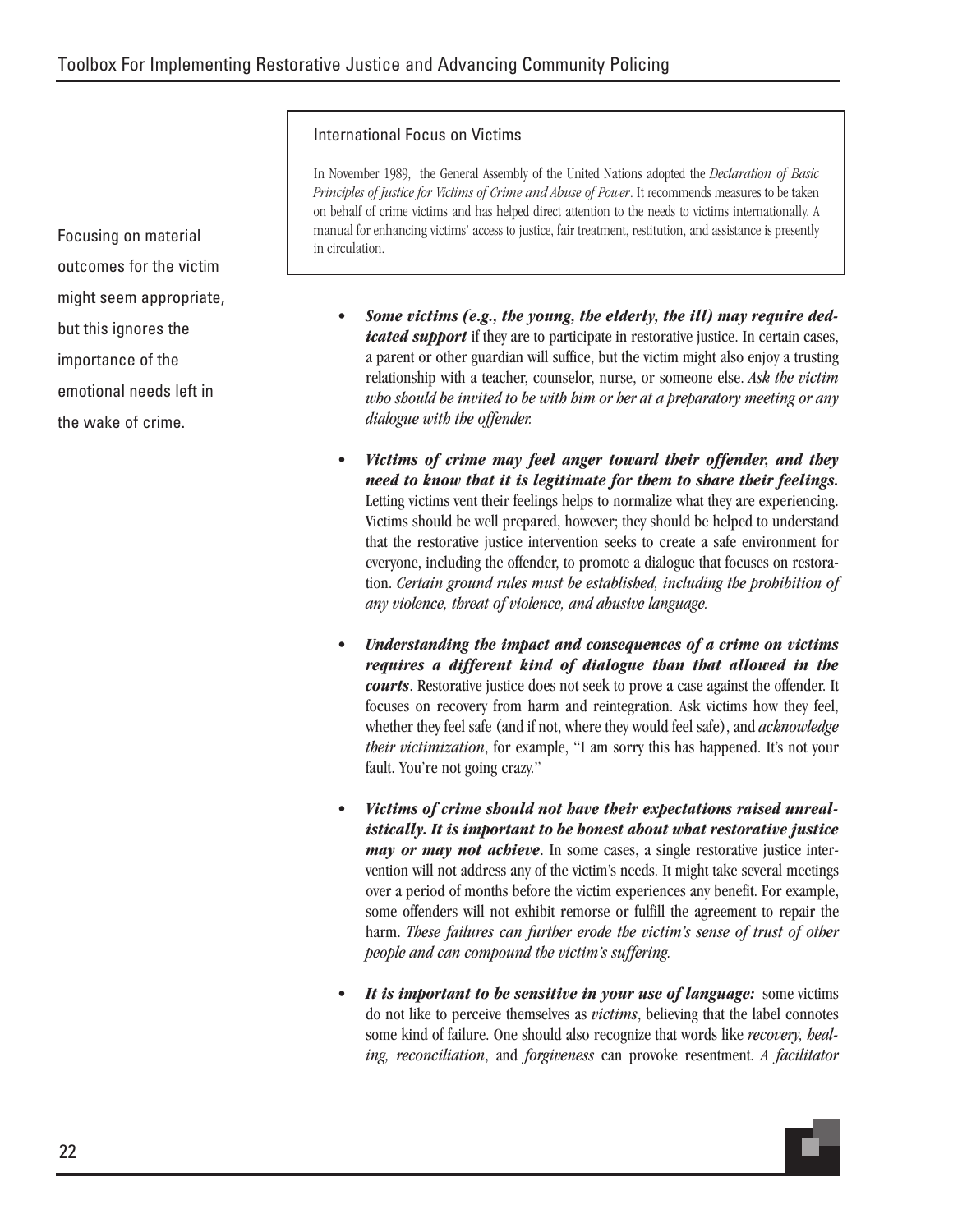*needs to be aware of the comfort zone of a victim and of cultural differences that can play a significant role*. Alternative words less likely to evince a hostile reaction include *survivor, making right the harm (or wrong), support, assistance, holding the offender to account;* or use the person's name (this is often the safest) and define the harm or feeling as he or she would express it: e.g., "the loss of your gold watch," "the kidnapping of your daughter Mary," or "the fear that you have."

- *Restorative justice processes are highly personal to those involved and entail people telling their story—as they see it*. The dialogue should be open, nonadversarial, and allow the expression of fear, anxiety, pain, and hopes. *Restorative justice should provide opportunities for the victim to gain a better understanding and personalization of the crime's impact, to allow for recovery.*
- *No one can fully understand the victim's feelings or experience. Thus, one must allow victims to speak from the heart and let them know that we are listening* with the heart as well. They have things to say that we might not understand; they often need answers to irresolvable questions; and they have expectations that might not be met. We have to assume that what they say is important for us to hear and that we will learn from hearing it. Sometimes victims prove remarkably frank, blunt, or direct. *It is important to respect these exchanges and the victim who shares them*.
- *The victim has the right to terminate his or her participation at any time*. Sometimes, a victim may just need more information or the choice of having the dialogue another time. If an offender is being destructive, the facilitator should stop the process unless the victim chooses to continue. Even then, the facilitator has a responsibility to consider the best course of action in the circumstances. (The figure "Levels of Victim-Offender Communication" shows types of contact from lowest intensity to highest intensity communication.)
- *Victims' feelings can be experienced with acute intensity,* and it can be difficult to know what to say or how to respond. *Recognize the power of silence; it can help participants accept what is being said and allow time to absorb its meaning.*
- *Restoring victims has different dimensions, in addition to giving victims opportunities to be heard*. Restoration can include restoring safety, a sense of security, and the lack of fear, as well as recovering property or material losses. Regaining control, dignity, power, and a sense of fairness can also be restorative. *The critical element in restorative justice is that the victim determines which kind of restoration matters to him or her*: Some victims will prefer an apology from an offender rather than monetary compensation, for example. This preference must be respected, as it determines the sense of satisfaction and fairness experienced by victims who participate in restorative justice.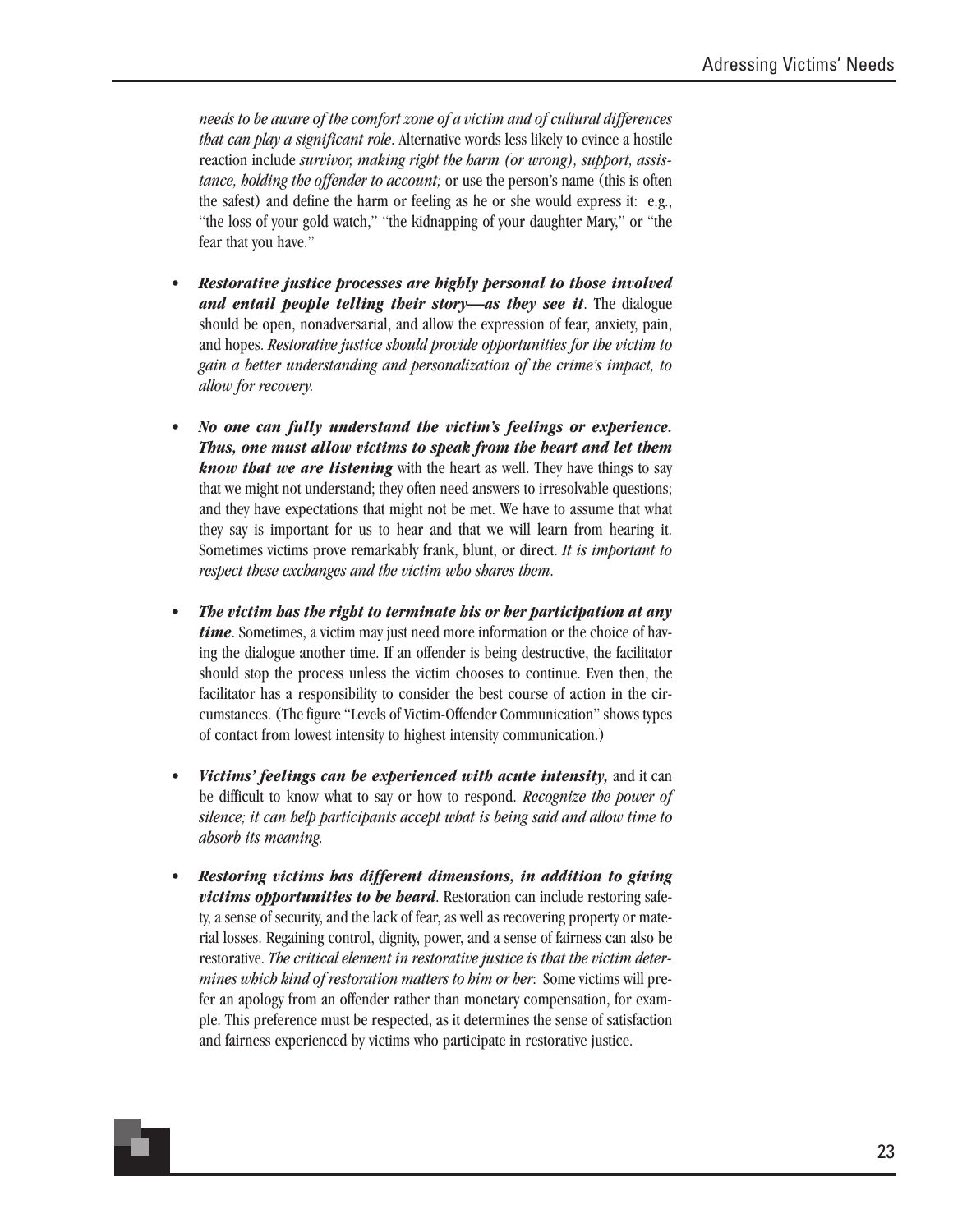**Lowest Intensity Victim-Offender Communication** Panel of victims tells stories to offenders (surrogate victims) Victim-offender mediation in property crimes and minor assaults. Family group conferencing (face-to-face meeting between the victim, offender, families, and support people nearly always in the community) Victim-offender mediated discussions in community Victim-offender dialogue in crimes of severe violence (face-to-face meeting between victim and offender, nearly always in a maximum security prison) **Highest Intensity Communication**

Levels of Victim-Offender Communication

SOURCE: Adapted from the Center for Restorative Justice and Mediation, University of Minnesota, in conunction with the Minnesota Department of Corrections, the Balanced and Restorative Justice (BARJ) Project of the U.S. Department of Juctice, Office of Juvenile Justice and Delinquency Prevention.

#### Value of Victim-Offender Dialogue

In one victim-offender dialogue, between the father of a murdered daughter and the killer, the father talked openly about his love for his daughter and recounted huge chunks of her life. He said to the offender, "I am not doing this to hurt you. I just need you to know you took my baby . . . my little girl ... my 'tomboy' ... my teenager ... a beautiful woman who was my daughter."7

• *Symbolic reparation can be very important to a victim*—for example, an offender indicating a willingness to respect the victim's needs by offering new information about the crime. It is also important for restoration agreements to be honored, and subsequent monitoring plays an important role in restorative justice. *The community needs to be active in the response to the needs of the victims.*

24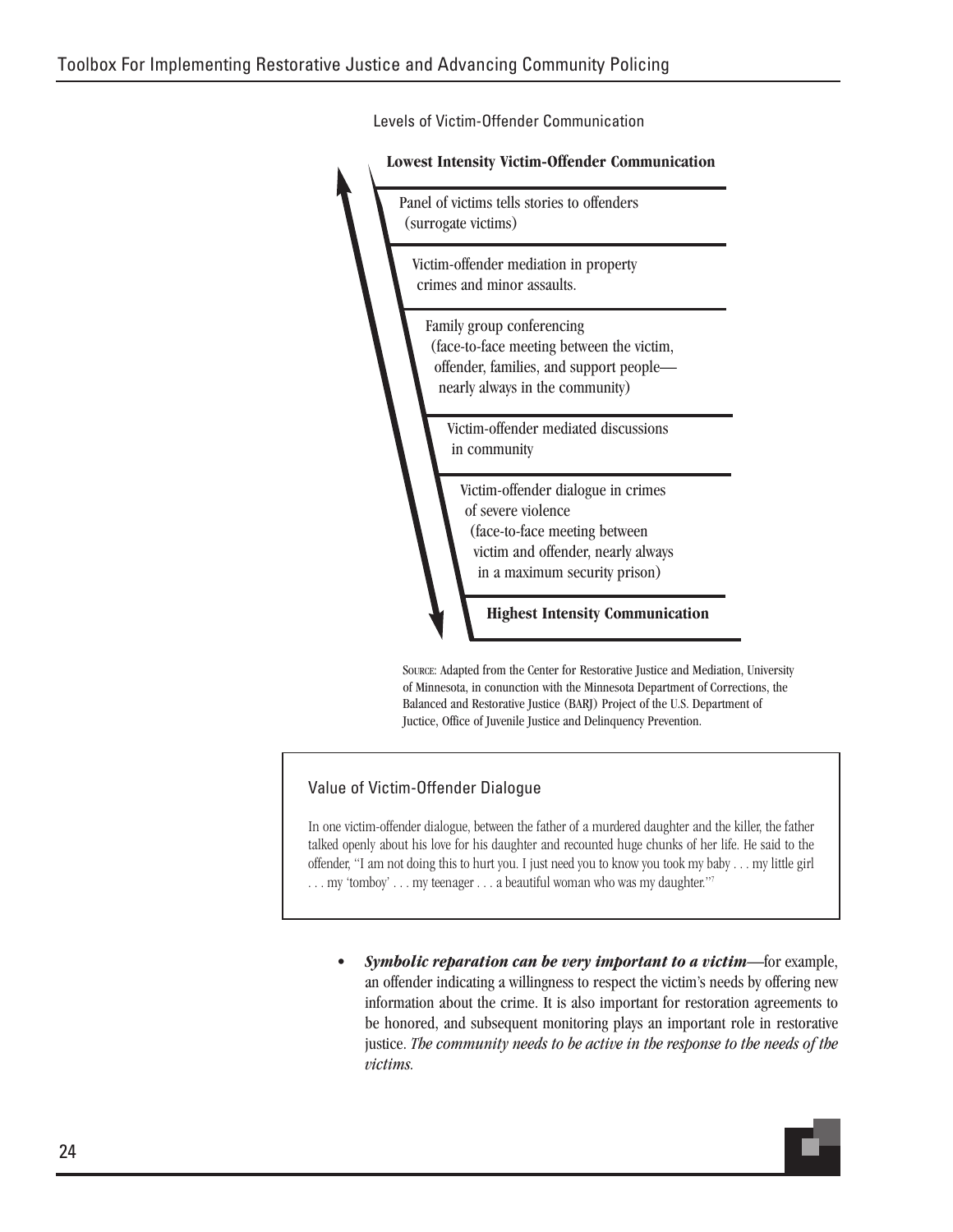- *An assessment of the current level of victim support in your jurisdiction is prudent and supports restorative justice processes*. While the victim's informal social network can do much to provide support, sometimes a broader support system needs to be mobilized after the victim has had the opportunity to express his or her needs. *A balance must be struck between responsiveness by the community and oversight and provision of services by the state: victims might need a coordination of health services, emotional support, property repairs or recovery, assistance in security and in personal safety, financial support, and careful handling of their involvement in the justice intervention.* These needs require a partnership effort to ensure that community support and state services are coordinated and generated with consistency.
- *Even when a crime is committed without the detection of the offenders, restorative justice can help by bringing victims together with community members and ex-offenders*. The police still have an important role here to show commitment to supporting and serving the interests of the victims. Victim panels may afford victims a chance to share their story with inmates, community groups, schools, or criminal justice professionals, which can help promote understanding about victims' trauma and their need for support. *Some crime victims have moved into advocacy work following such experiences, and many report that this has aided their recovery*. (See "Long-Term Benefits to Victims," in box.)

#### Long-Term Benefits to Victims **the Contract of Contract Contract Contract Contract Contract Contract Contract Contract Contract Contract Contract Contract Contract Contract Contract Contract Contract Contract Contract Cont**

Face-to-face meetings between victims and offenders carry potential risks and rewards. *Restorative justice is much more than a crisis intervention.* Victim support services can help victims reach the point where they feel less overwhelmed by their emotions. Restorative justice takes things one step further by enabling victims to overcome the offender's action by understanding why he or she did it. This understanding helps to balance emotions with cognitive thinking—which is conducive to putting the crime behind them. The hurt may not go away, but it changes over time. Some victims will require ongoing support through this process.

Victim participation in justice processes, either under the traditional criminal justice system or under restorative justice, is a relatively recent phenomenon, and too little is known about what victims truly gain from their involvement (or offer to the processes). *Feedback from crime victims from both kinds of processes is essential to learn what is beneficial and helpful.* This requires victim surveys, interviews, and research over many years. Think about how your program can contribute to this.

Part 6 of this toolbox explores how to evaluate restorative justice in relation to the victims of crime. These evaluation measures will help determine the shape and focus of your program.

We need to move away from the situation Zehr describes in which the victim's needs are sidelined in the traditional criminal justice system: "We may invoke [victims'] names to do all sorts

Victims have a tremendous stake in how restorative justice is implemented. Without their support, involvement, and input to learning, restorative justice is likely to be a fragile alternative to traditional criminal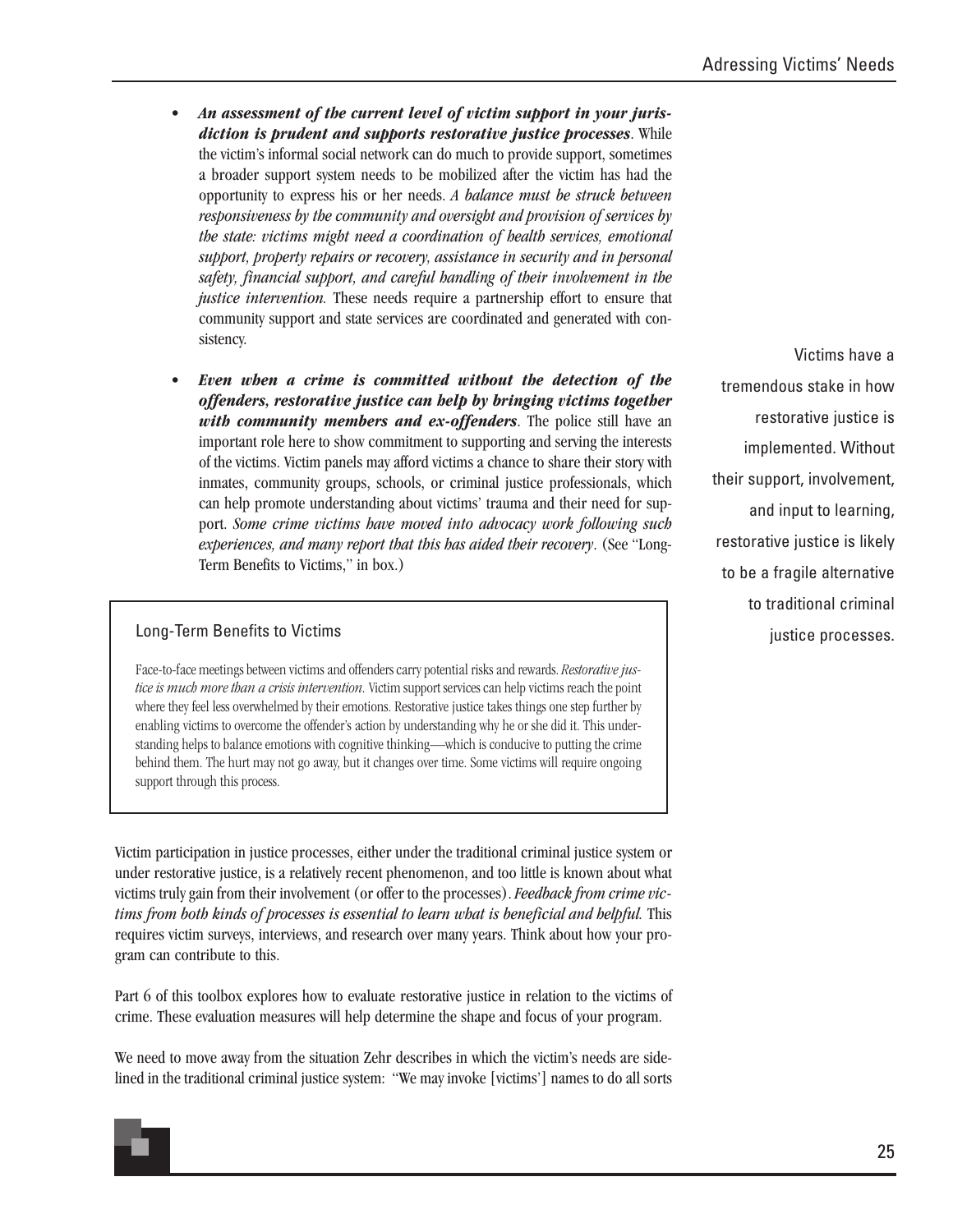of things to the offender, regardless of what the victims actually want. The reality is that we do almost nothing directly for the victim, in spite of the rhetoric. We do not seek to give them back some of what they have lost. We do not let them help to decide how the situation should be resolved. We do not help them to recover. We may not even let them know what has transpired since the offense."<sup>8</sup> It is important to elevate victims to a preeminent place in justice decisionmaking.

#### The Role of Victim Advocates

The last 20 years have witnessed significant improvements in the awareness of victims' needs, due largely to those who have worked in the victim's movement. Their role has been critical in promoting rights of access to crime victims, securing better information for victims, encouraging justice professionals to be more victim sensitive, and generally increasing the involvement of victims in decisions during the criminal justice process. One potential clash lies between those who maintain the need for victims' *rights* and those who hold that addressing the victims' *needs* is the proper course of action. Some victim advocates might see restorative justice's emphasis on needs as compromising their efforts to secure a more favorable balance of rights for victims, compared with the current emphasis on protections for offenders in adversarial criminal justice processes.

For this reason, it is important to maintain a dialogue with victims' groups to understand the issues they seek to address and to work out satisfactory solutions to the tensions that may exist about restorative justice. This is particularly relevant in the case of domestic abuse and in other serious, violent crime cases.

Consistent with the ethos of restorative justice, however, one should not assume that victim representatives can always speak for crime victims. It is important for victims to be treated as individuals who have their own unique experiences and views.

#### Summary

Victims' needs include:

- *Participation in planning.* Be prepared to give victims an active role, but don't pressure them.
- *Sensitivity*. Be careful not to use words that carry condescending connotations for the victim. The facilitator should not allow violence or profanity.
- Support. Since expressing emotions is encouraged, the victim should have relatives or other trusted persons present.
- *Others' listening.* The victim needs the opportunity to speak with emotional intensity. Allowing for silence also gives these words time to sink in.
- *Role in agreed outcome.* The victim's participation helps determine what sort of restoration will be meaningful.
- *Conclusion.* The victim must be able to opt out at any time.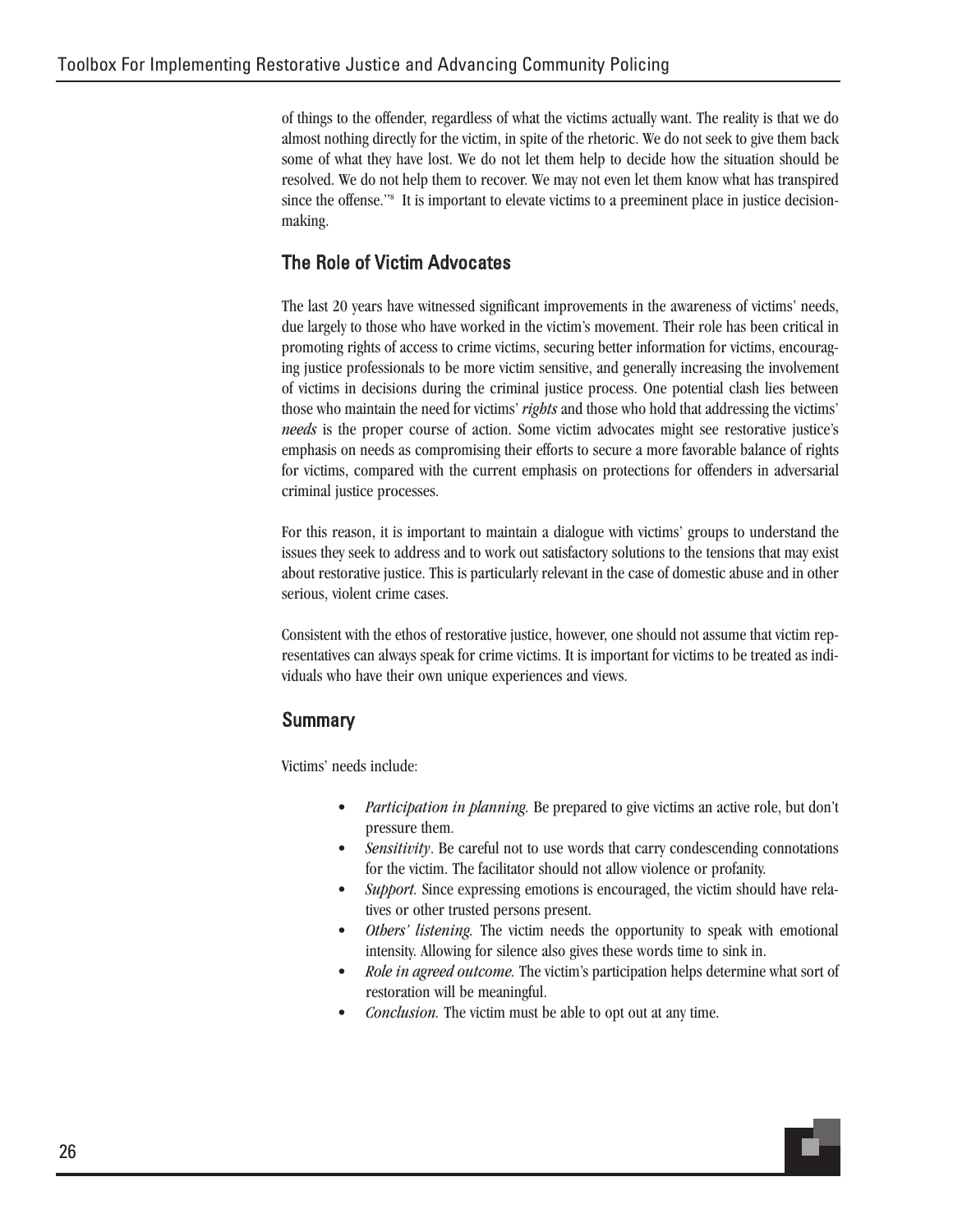

## Toolbox For IMPLEMENTING RESTORATIVE JUSTICE

AND ADVANCING COMMUNITY POLICING

Part 3. Holding Offenders to Account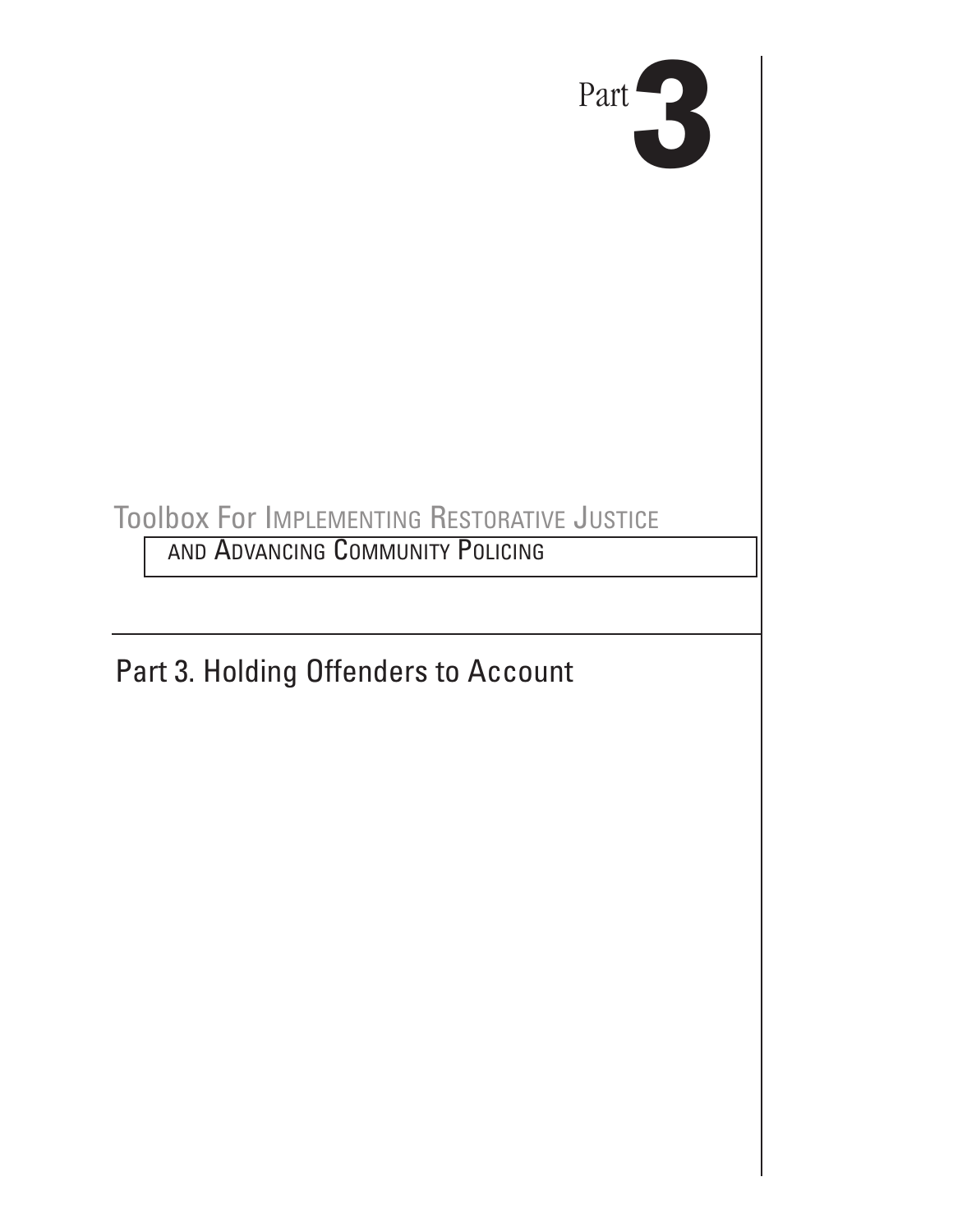### **Part 3. Holding Offenders to Account**

As a society we have been thinking that the only choice we have in responding to crime is to get meaner and meaner until we frighten people into behaving as we wish. But that is not the only choice we have for managing behavior, and fear is not the most powerful of measures.<sup>9</sup>

#### Introduction

Some say the criminal justice system is getting "meaner" because tougher sentencing is thought to be the only thing that works against crime. In the traditional view of crime fighting, offenders are different from law-abiding citizens, and public safety demands their segregation. This *us-versus-them* dichotomy is driving many crime control measures and is deep-seated in contemporary attitudes about crime:

Woe betide him who dares, even so faintly, to blur this elemental distinction.<sup>10</sup>

Restorative justice seeks not to blur the distinction so much as to expose it as a real obstacle to understanding crime and what can be done about its causes and consequences. *Restorative justice does not preclude the need for punishment, including incarceration; but punishment is not the focus*, nor is it seen as the last line of defense. The focus, instead, is on holding the offender accountable for his or her behavior in ways that are meaningful to the offender—as well as to the victim and the community. Meaningful means:

- *Making a clear distinction between the behavior and the offender.* Restorative justice condemns crime and wrongdoing; but it seeks to explore the reasons why a person behaved this way—not to excuse or justify the crime, but to find an explanation. The offender is treated with respect and dignity.
- *Involving the offender in the problem identification process.* He or she may hold valuable clues as to what past or current experiences might have contributed to the offense; offending behavior does not happen in a vacuum.
- *Encouraging the offender to learn that his or her actions have consequences and to take active responsibility for repairing the harm.*

Humiliating an offender makes it almost impossible for him or her to accept responsibility. But hearing directly from those who have been wronged encourages the offender to understand the consequences of his or her actions and to acknowledge that others have been harmed. It does so by tapping into normal shame about the wrongdoing. Shame plays a crucial role in relationships and social bonds.

The criminal justice system encourages offenders to avoid responsibility and to deny their offense, in the hope that they might get off. In families, such behavior would be considered dysfunctional. It should also be seen as dysfunctional in communities.<sup>11</sup>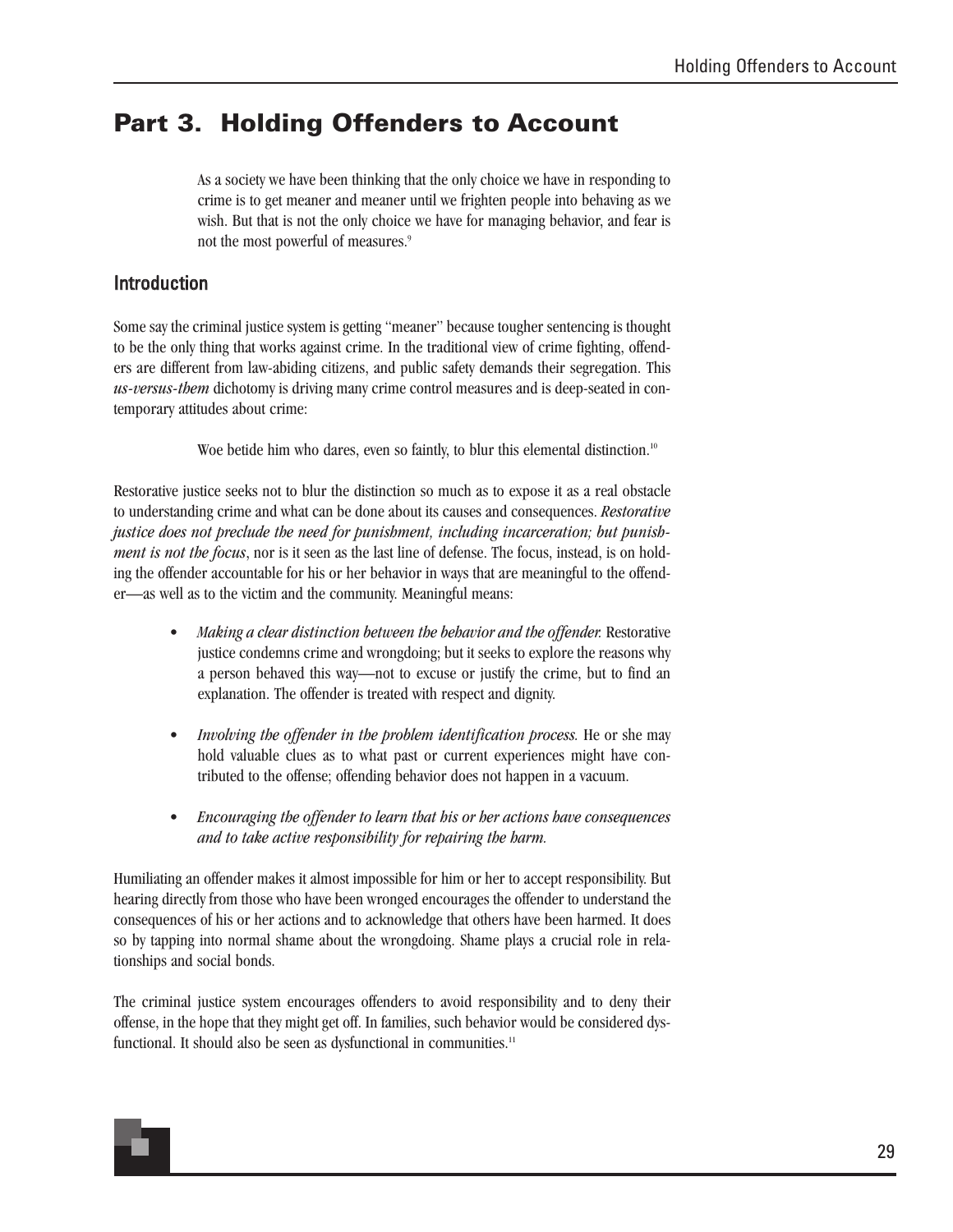#### Role of Positive Shaming

Shame plays an important role in restorative justice; but it is important to distinguish between *stigmatizing* or *negative shame* and *reintegrative* or *positive shame*, which is more constructive. Positive shaming brings home to the offender the seriousness of the crime. Negative shaming humiliates and hardens an offender, thereby strengthening his or her defensiveness and rationalization of the behavior.

John Braithwaite's theory on reintegrative shaming developed from his observations of the socialization process in raising children and how regulatory processes for dealing with corporate crime can be effective. Neither laissez-faire parenting nor authoritarian methods are effective in child development, for example. Parents need to confront and disapprove of their children's misbehavior—but do so with reasoning. Similarly, in the corporate world, persuasion in lieu of enforcement has worked to promote adherence to safety and security negotiations.

In crime cases, the *offender's behavior must be disapproved within a continuum of respect for the offender* that includes helping him or her to understand the reasons why the behavior was wrong:

> • *One needs to exercise care when discussing shame* because the word is laden with baggage suggesting that it means to *degrade*—rather than (as a verb) *to cause to feel regret or consciousness of guilt*. Shame is often hidden; but if victims share their story, the impact of the crime is likely to be accepted by the offender through understanding and empathy. *This acceptance helps the offender to think about taking responsibility to repair what harm has been done and to change his or her behavior*. (See "Keys to Positive Shame," in box.) Crime creates obligations that offenders are encouraged to meet.

#### Keys to Positive Shame

- Volition: Offenders have a choice whether to participate.
- Preparation: Make clear the possible consequences and that it will not be an adversarial setting.
- Atmosphere: Let the offender and victim speak and listen freely; authorities must not lecture or admonish the offender in a way that will put him or her on the defensive.
- Reparation: The agreed reparations must be meaningful, achievable, and tailored to the parties involved.
- Reconciliation: Reconciliation is marked by a symbolic ceremony where the offender acknowledges the harm he has done to the victim and has the opportunity to become part of the community again.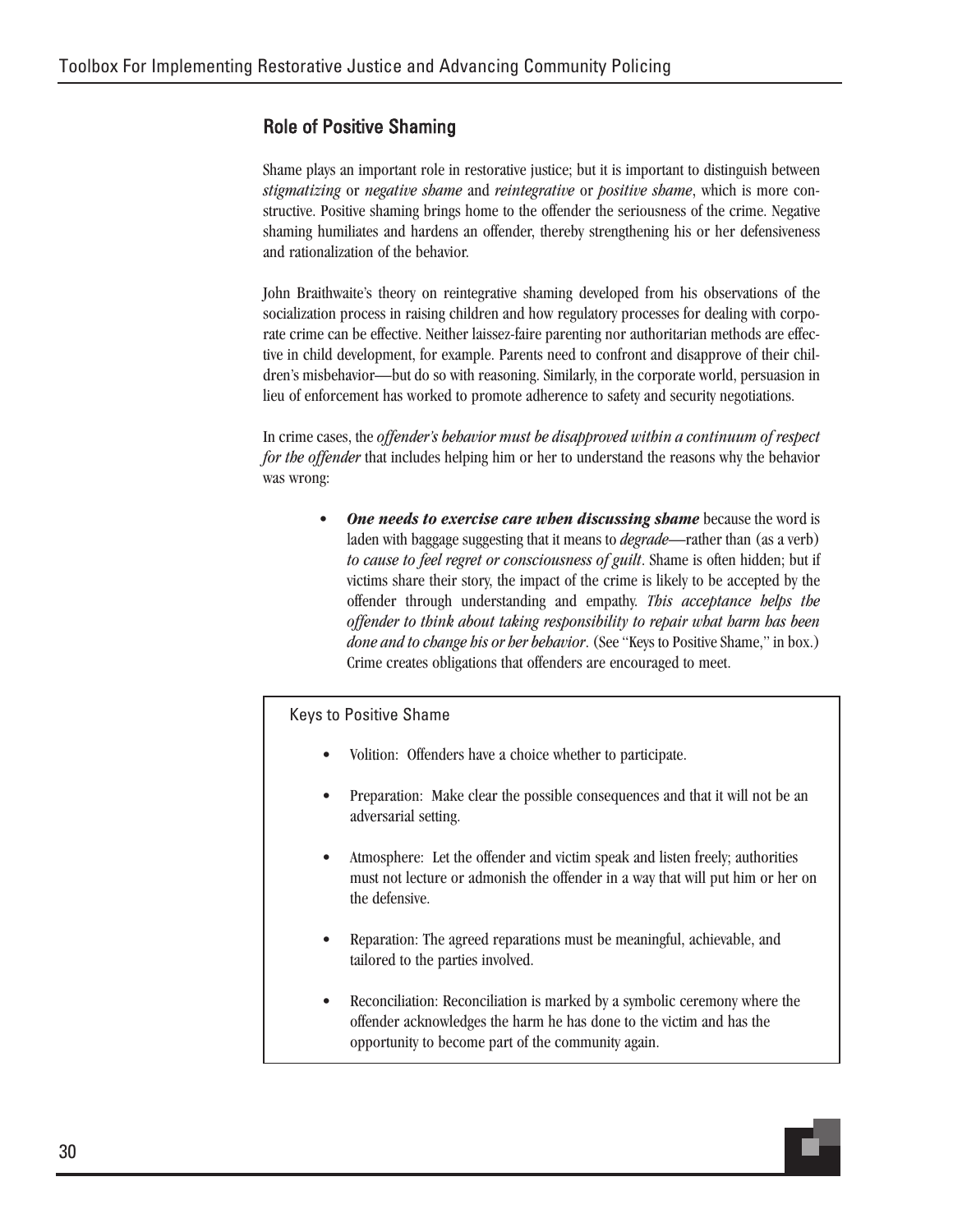- *Although an offender may make material reparation to a victim, as part of an agreement to carry out obligations, symbolic reparation may be more meaningful* to both the victim and the offender. The offender's willingness to show empathy or remorse may be the main contribution to a victim's recovery. The emotion of shame experienced by the offender is often visible and made known (for example, by crying, showing discomfort or embarrassment, looking at the victim and saying, "I'm sorry"). Victims can regain trust. *The expression or sharing of emotion allows the victim to see the offender as a human being.*
- *For the offender, the expression of shame connects him or her to the victim as well as to others*. Shame that is not shared tends to make a person feel isolated and inclined to repress the shame. Instead of hiding the shame, communicating shame enables the damage to the bond between the victim and offender to be repaired. *The offender can begin to move on by accepting responsibility for the crime and showing care for others*. The victim can also recover after learning the offender regrets his or her behavior.
- *In dialogue involving friends and family, the shame might be experienced by people other than the offender* (e.g., the offender's father, mother, sister). Sharing this shame can be done in positive ways that are respectful of the offender. Relentless finger-pointing or insulting the offender, however, is likely to provoke defensiveness and denial of shame in the offender. This interferes with the participants and the offender seeing one another as human beings.

#### Case Study Humiliating Shame Can Be Counterproductive

In a case of school vandalism in which graffiti had been daubed on the walls with defamatory statements about the teachers, an offender who admitted to spray-painting one statement maintained he had no idea who else was involved. One of the teachers attending the conference, who seemed especially upset, launched into a verbal attack on the offender and accused him of being a coward. The conference did not lead to an agreement between the parties. The offender repressed his shame and, therefore, would not talk.

• *Restorative justice promotes showing respect to all parties and seeing beyond the differences between the offender and others*. Restorative justice processes help people to understand that offenders, too, have mothers, fathers, children, siblings, friends, and neighbors: they too have feelings, strengths, and weaknesses. They too are human. *When we see shame in an offender we are able to recognize that they are like us; but we need to learn how to view shame positively*.

Shame must be managed to avoid it becoming a humiliating experience that promotes hiding shame.<sup>12</sup>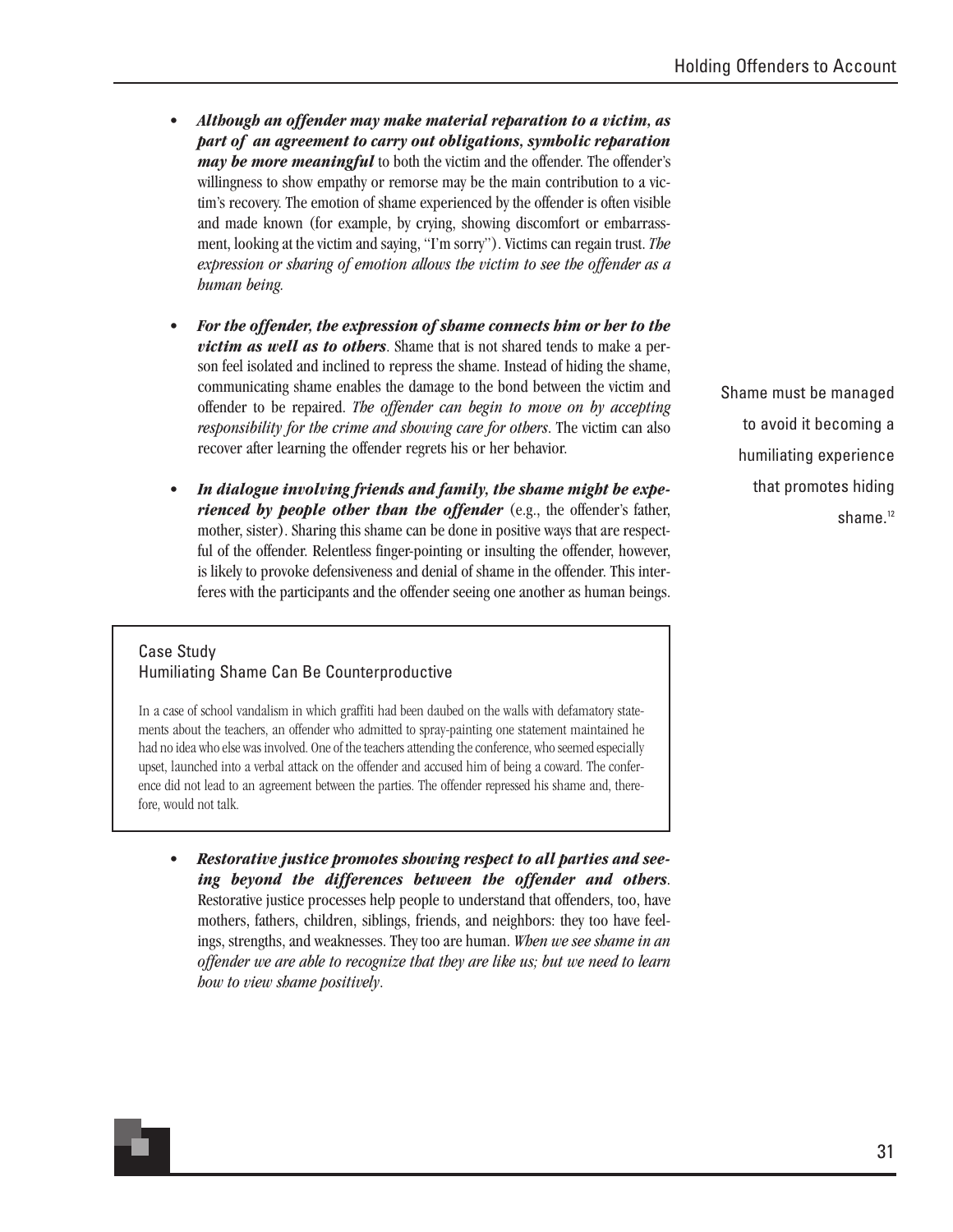#### How Can This Be Accomplished?

- *Only offenders who admit guilt and are willing to accept responsibility for the crime should participate*. Those denying their part in the crime should be dealt with by the formal justice system.
- *Offenders should be given the choice of whether or not to participate in restorative justice processes*. Coercion can be counterproductive if the victim is confronted with someone who is neither cooperative nor willing to engage in the dialogue. Coercion can make the offender defensive and emotionally closed. Coercion can also be construed as meaning only that the offender has an obligation to meet the victim if the victim is wanting a dialogue. If offenders feel they have no choice, what they say or do in the meeting may not be genuine.
- *Good preparation can help to overcome an offender's reluctance to participate.* Explaining the purpose of the dialogue, the process, who is likely to be there, and the possible outcomes can help an offender to see the benefits of participation. The offender might be encouraged to participate by learning that people who care about him or her can attend.
- *Some kind of risk assessment is required before approaching an offender about participating* in a restorative justice process. In the adversarial criminal justice process, these risks are seen to be related to the prior offending record and to the seriousness of the offense. *In restorative justice, the offender's attitude, capacity (e.g., level of verbal intelligence, psychological stability, honesty, and use/abuse of power), and willingness to cooperate in a dialogue are determinants*. Other determinants are the emotional risks for victims.
- *You need to think about the influence other people have on the offender*. In the traditional criminal justice system there is a presumption of innocence. Many legal representatives advise their clients not to admit guilt. This adversarial process can encourage offenders and their lawyers to minimize what they have done. *In restorative justice, the presumption of innocence is not as important as simply telling the truth*. Offenders should be informed that the process they will go through is entirely different from that of the adversarial criminal justice system. Their right to silence is transformed into an expectation that they will cooperate within the process.

#### I Wanted To Admit Guilt

A man who had served 19 years for his part in a kidnapping said, "For the first five years I was in prison I continued to deny what I had done. I wanted to admit guilt at the trial but my attorneys wouldn't have it." In his view, the criminal justice system helped to insulate him from reality, and the appeals system put off his coming to grips with the wrong that he had done.

Traditional criminal justice asks "who did what?" Restorative justice asks "what really happened?"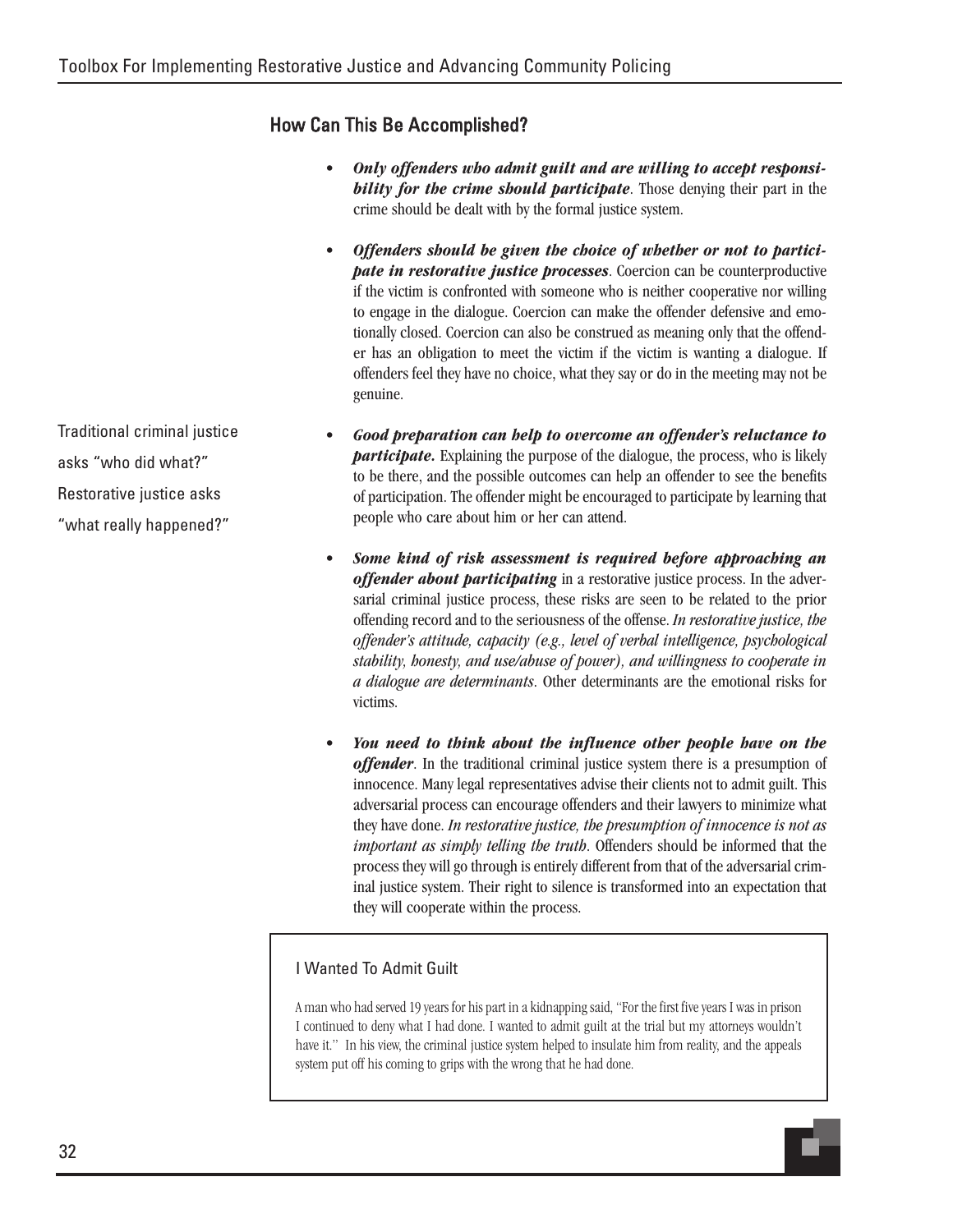- *Offenders may be confused by other aspects of the criminal justice system.* Plea bargaining is common in the traditional system, but it erodes the meaningful holding to account of offenders. *Restorative justice affords an opportunity to offenders to meet the victim in a controlled setting without the artificial rules, customs, and processes prevalent in court* that can mitigate against offenders taking responsibility.
- *Offenders should be advised that the process enables them to be seen in their life context as human beings*. The offender also has a choice about who he or she wishes to attend. Such choice supports the idea that restorative justice is about focusing on the harm committed by the offender—but in a way that shows concern for him or her.
- *We need to create an atmosphere that encourages the offender to actively listen and to talk openly* and honestly without fear. An offender may feel deeply embarrassed and ashamed; but if respect, care, and support are shown to the offender, he or she is likely to be able to participate in a constructive dialogue and learn from it. *The way the dialogue is conducted is likely to determine the extent to which it is experienced as restorative by the offender (and by the victim, too).*
- *We need to give offenders the chance to explain themselves.* They may be able to give reasons why they committed the crime. They might be able to respond to questions from the victims (and/or the community) and provide important answers that promote understanding about the crime and about their behavior and attitude. *This is an important part of problem solving following a crime.*
- *We need to give offenders the opportunity to learn the consequences of their behavior in a cooperative atmosphere*. Many offenders do not think through the likely impact of a crime on others. Offenders might be very anxious about meeting those who can confront them with the harm that has been done; but *this opportunity is critical to promoting their readiness to take responsibility.*
- *Care must be taken to avoid focusing only on the offender*. It is important for victims to have a key role in shaping the offenders' understanding of the harm that they have caused. If a crime is discussed only in factual terms by someone who did not experience the harm—the offender is less likely to comprehend what he or she has done.

The meeting may be uncomfortable for offenders, but when they are encouraged to understand, accept, and carry out their obligations with the support of those they care about, then they feel less threatened.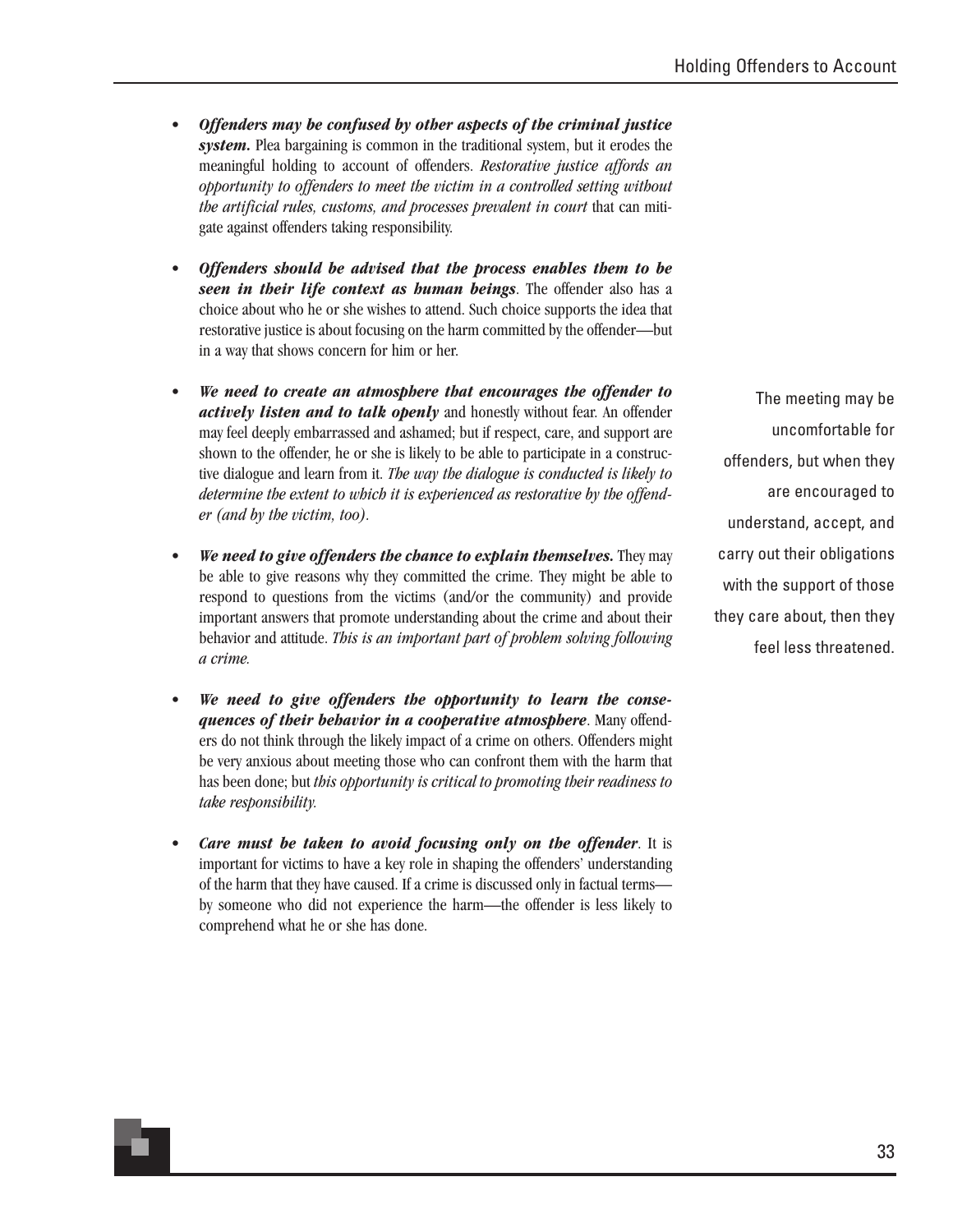#### Case Study Victim's Expression of Harm Helps Offenders

In a Houston prison, victims met a group of inmates over a period of several weeks. The victims were motivated by wanting to help offenders change their behavior by getting them to understand what their crimes do to people. One inmate had killed the man who had raped his wife. He had rationalized his own behavior by believing he had been provoked. He did not understand why he should have been given a long sentence for something "any normal man would do." One of the victims talked about her pain after her son had been killed in different circumstances. The inmate said only after hearing her did he realize his killing had taken a son from someone else. He understood, for the first time, how wrong his actions were.

You will find that a dialogue that brings an offender face-to-face with those who have been victimized is very powerful. The offender will not find it easy to ignore what is being said. This helps to get him or her to understand the obligations that arise following a crime. This is very different from the traditional justice process, which tends to insulate offenders from the damage they have done.

- *Use a trained facilitator*. The dialogue should be facilitated by someone who has been trained and understands restorative justice. Care needs to be taken to *avoid the dialogue being overtaken by a lecture to the offender about his or her behavior or by someone putting the offender down*. Police officers, for example, can readily slip into an authoritarian mode, particularly if the offender does not appear to be fully participating. For this very reason, it is a moot point whether or not officers who facilitate such meetings should wear uniforms. An arresting officer present at such meetings may find it hard to refrain from showing moral superiority.
- *If the dialogue becomes very intense—and it often does—allow room for silence*. This is particularly useful at the moment an offender expresses genuine shame and remorse. Giving time and space for these powerful expressions (and for people to receive them) is important. Emotions are encouraged, but they must also be channeled. Likewise excessive shaming of the offender can be balanced by a statement about the strengths of the offender (e.g., the offender has taken care of his or her sick mother or has volunteered to help the local charity).

It is also *important for an offender to recognize what the crime has done to him or her*. The dialogue should allow the offender time to say how he or she has been affected. This may involve feelings of shame, fear, sense of isolation, denial, confusion, or attacking or blaming someone else. Getting offenders to be in touch with what is going on for them can be useful to identify behavior and attitudes that need attention as part of a commitment to taking responsibility for the crime. The figure "Differences Between Traditional Criminal Justice and Restorative Justice" compares the goals and processes of the two approaches to justice.

Stigmatizing or negative shaming is counter productive to the offender getting in touch with his own shame—a necessary precursor to victim empathy and taking responsibility for his actions.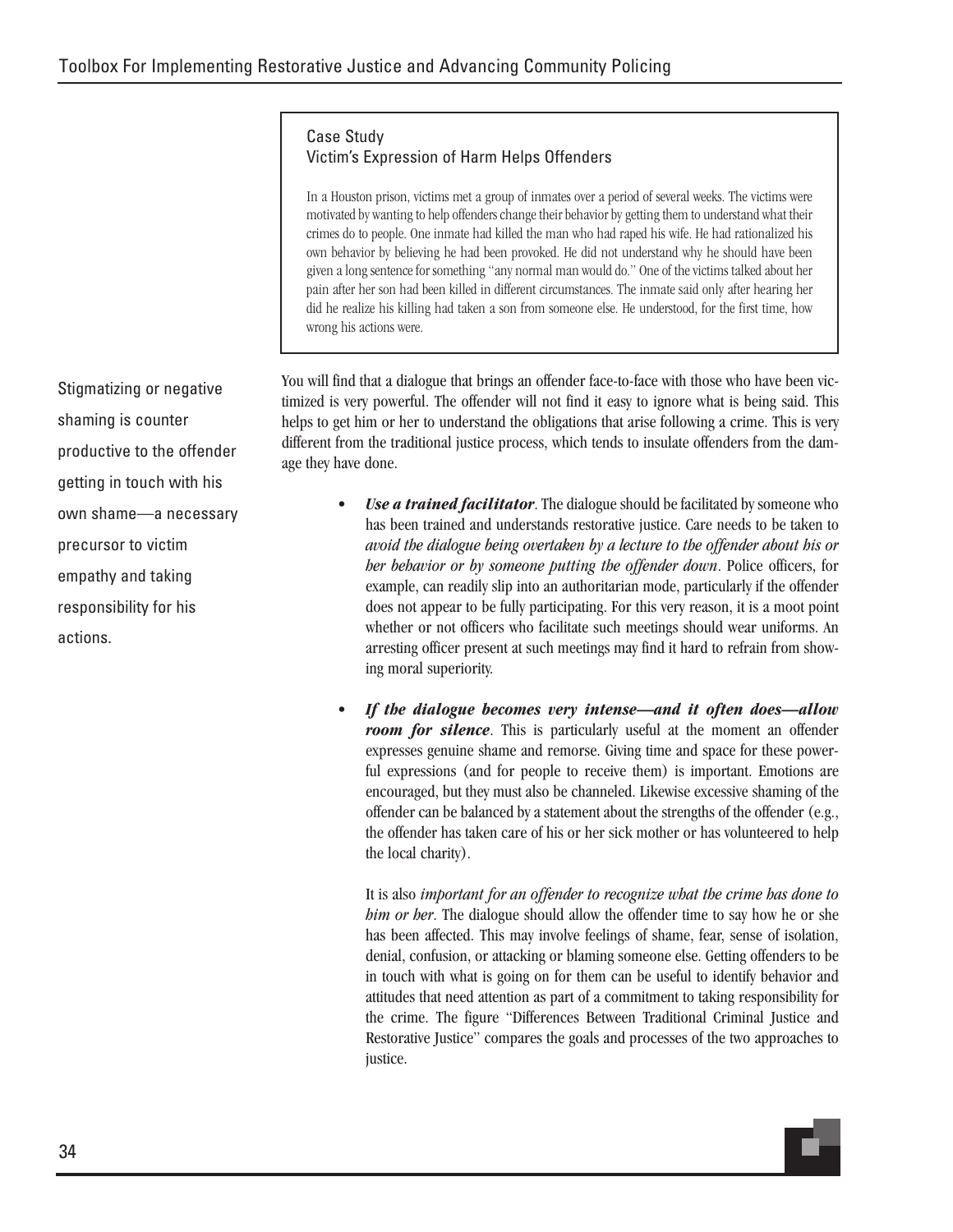## Case Study

## Victim's Expression of Care Affects Offender

An offender wanted to meet the person he had raped after forcing his way into her home. During the course of the rape, the victim had asked the offender what had happened to him to cause him to do this. "It burned my heart that she showed care," he said. "I did not realize until then what I was doing and nor did I see, until much later, that I did it because I felt inadequate."

## Case Study

# How Connected an Offender Feels Can Influence Behavior

Michael was a persistent young offender who had been in trouble with police since he was 9 years old. At the age of 15, after stealing scores of motor vehicles, he was asked what would it take to stop him. He said he didn't know, but said the only people who ever talked to him were people who were paid to talk to him like the police, the social workers, and the judge. He hung around the streets to find company, and stealing cars just relieved his boredom. Michael did not feel connected with anyone, let alone his victims.

# Offender Accountability

Accountability means:

- An offender getting over his or her justification, denial, or self-rationalization and acknowledging responsibility.
- Hearing the victims tell their story.
- Developing genuine empathy toward the victim.
- Taking active steps toward changing behavior to become a responsible, lawabiding citizen.

Restorative justice holds offenders to account in ways that reflect modern wisdom about cognitive thinking. Cognitive therapies focus on the way people think, how they deal with problems and choices, and the extent to which they anticipate the consequences of their actions. Cognitive restructuring attempts to change the content of beliefs, values, and attitudes with a view to improving a person's thought processes. *Similarly, restorative justice processes involve learning about the importance of social norms, of talking about these norms, of interpersonal connections that make for orderly behavior, and of actions that threaten public safety.*

"The criminal justice system doesn't have a form of apology. It never requires people to apologize for their behavior. But that's the first and most important part of reparation."13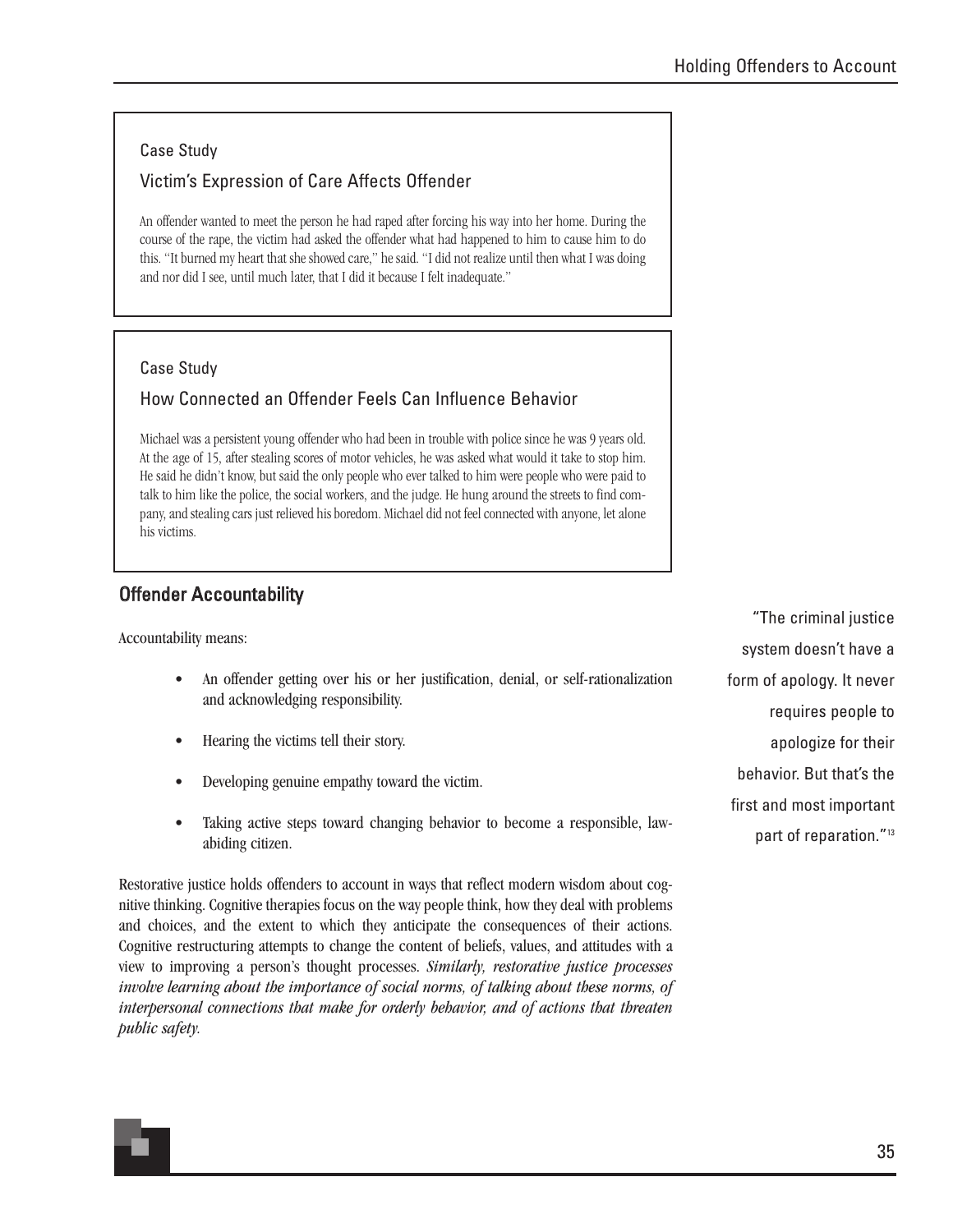| education deficit/rage         |                                        |  |  |                                                  |                     |  |
|--------------------------------|----------------------------------------|--|--|--------------------------------------------------|---------------------|--|
| drink/drugs<br><b>Offender</b> | immaturity                             |  |  | <b>Crimes</b>                                    |                     |  |
| peer pressure/greed            |                                        |  |  |                                                  |                     |  |
|                                |                                        |  |  |                                                  |                     |  |
| Factor<br>Compared             | <b>Traditional Criminal</b><br>Justice |  |  |                                                  | Restorative Justice |  |
| o 1 + 1 +                      | The advance to concern that were       |  |  | Distances and an interest and an interest of the |                     |  |

Differences Between Traditional Criminal Justice and Restorative Justice

| Factor<br>Compared                        | <b>Traditional Criminal</b><br>Justice                                                 | Restorative Justice                                                                                                                                                                                                                            |  |
|-------------------------------------------|----------------------------------------------------------------------------------------|------------------------------------------------------------------------------------------------------------------------------------------------------------------------------------------------------------------------------------------------|--|
| Goal in exploring<br>incident             | Determine guilt or<br>innocence                                                        | Discover causes, consequences, gain<br>understanding of<br>- harm done<br>offender's problem<br>repair needed<br>behavior change required<br>support needed                                                                                    |  |
| Role of victim,<br>offender,<br>community | No role for<br>victim, offender,<br>community                                          | - Offender asked why<br>- Victim tells offender and<br>community about the harm<br>Community engaged                                                                                                                                           |  |
| Outcomes and possible<br>consequences     | Punishment imposed:<br>compensation<br>fine<br>$\overline{a}$<br>imprisonment          | Agreed plan establishes reparations to<br>diminish/repair harm for all: e.g., service<br>(to victim and/or community), compen-<br>sation, actions to support behavior<br>change (e.g., drug/alcohol treatment,<br>counseling, training), other |  |
|                                           | Punish and deter (but<br>offender may feel isolated,<br>victimized, more<br>resentful) | Learning, improved relationships, offend-<br>er accountability, harm repaired, offender<br>integrated into community, crime pre-<br>vented, community strengthened                                                                             |  |

Inadvertently, the traditional, adversarial system stops people involved in a crime from learning these important elements of civil society. It is not uncommon for everyone in court except the offender to feel angry or upset about what has happened.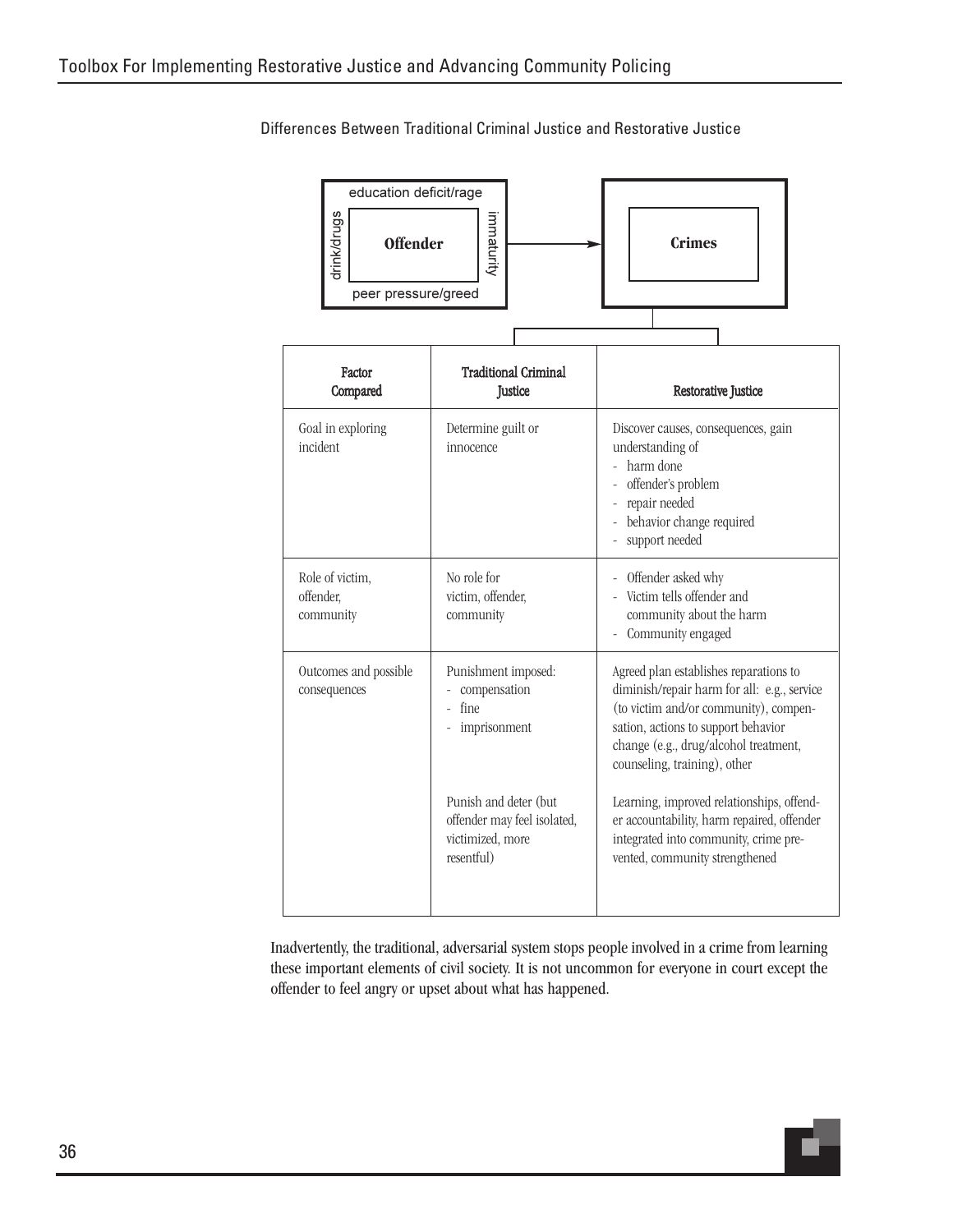Be aware that the focus of the dialogue is on identifying the harm and repairing it (see "Restorative Justice Promotes Repairing Harm," in box). Restorative justice rejects the concept of getting even with the offender (as in policies reflecting the *just desserts* theory). Instead, restorative justice calls for offenders to understand that their behavior has done harm, not by simply telling them that this is the case, but by *moral learning*. Hearing the victim tell how the crime has affected him or her is not necessarily, by itself, going to educate the offender as to what he should do to take responsibility. If, however, the victim speaks about how he or she wants the harm addressed or repaired, the offender will have a greater chance of learning how his actions have done wrong.

Be aware of the point in the dialogue when the offender can be reconciled. A critical element of offender accountability is *when the offender accepts responsibility for making good the harm and taking steps to change his behavior—because he recognizes why this is important.* It is then that reintegration into the community can begin. The likelihood of further offending behavior is reduced if the offender is supported by the community in fulfilling the obligations agreed at the meeting.

Where restorative justice has been evaluated, drops in recidivism and high levels of offenders fulfilling the terms of agreements are recorded. This is quite different from the experience with traditional criminal justice processes. Moral education requires explaining, not imposition of punishment in the hope that the offender will understand.

There is even a place in restorative justice processes for violent offenders, when victims are ready for a face-to-face dialogue. (See "Restorative Justice and Violent Offenders," in the box.)

*The reparation should be relevant to the victim and achievable by the offender.* It should be reasonable, fair, and tailored to the parties. Such reparation is much more than a mere alternative to a punitive sanction by the court.

## Restorative Justice Promotes Repairing Harm

The word reparation is often used interchangeably with restitution and compensation. Reparation can take many forms:

- Expressing full responsibility and making an apology
- Monetary payment to victims for property loss/damage
- Giving victims answers to questions they want answered about the crime (often the most important in cases of homicide survivors)
- Working directly for the victim or the community or undertaking work that is important to them
- Taking steps to obtain help to change behavior (e.g., drug treatment, counseling, education, finding work)
- Speaking to other offenders about what they learned through the restorative justice processes to prevent further victimization

The sentencing process attempts to force the offender to understand, but it is more likely to make him or her feel like a victim.

Some harms cannot be repaired. The important thing is that the offender responds to the obligations identified through the process. In some cases, not offending again may be the most meaningful accountability to the victim and the community.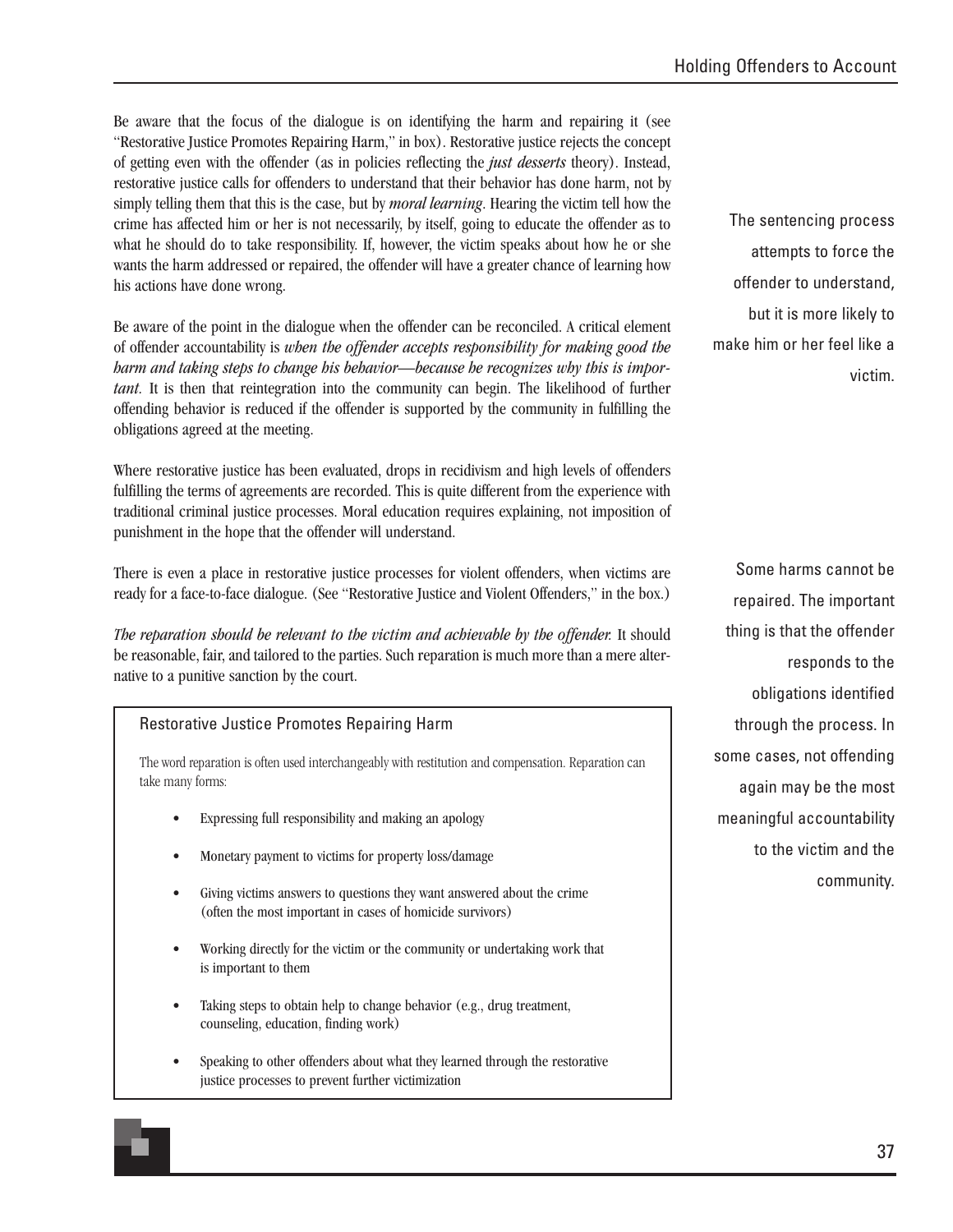## Restorative Justice and Violent Offenders

Some might find it incomprehensible how violent offenders can be dealt with by way of restorative justice. However, James Gilligan, who has worked with violent offenders for more than 25 years, comments, "Human violence is complex and tragic; if we only see it as a criminal justice issue, we limit the discourse—distinguishing only between violent and nonviolent people and the sane and the insane."14 Restorative justice allows a discourse that goes beyond the legal definition of violence and violent victimization. The reintegrative shame theory is relevant to violent crime; many violent offenders harbor deep shame, which they seek to repress and conceal. *Being sensitive to this is not condoning violence—it might help to break the vicious cycle of pathological shame.*

At the end of a restorative justice process, after a plan has been agreed to on how the offender should repair the harm, it is good practice to have a ceremony to allow people to release the tension experienced during the dialogue. In some cases, the *ceremony* occurs when reintegration of the offender, forgiveness of offenders, and apologies to the victim take place. What happens in this time out can be the most powerful symbolic reconciliation between the parties. The ceremony can take the form of a meal or a drink. In some processes, symbols are used (for example, a feather) to represent peace and are handed around the room.

#### Case Study

## Restorative Justice Enables Offenders to Come to Terms With Their Crimes

Many offenders don't give their crime much thought. One drug dealer who believed he had merely been successful at running a business told of his realization that he had victims too. He heard a woman talk about the loss of her daughter in a road traffic accident involving a drunk driver. The drug dealer serving time said, "for the first time, I learned I had caused people to die (driving under the influence), to steal (to pay for the drugs), to live in poverty (to sustain the habit). Until that moment he had believed his crime was victimless.

*The end of a dialogue should be seen as a beginning, not as an end.* The balanced approach of restorative justice seeks to build an offender's competence to become a law-abiding citizen and to realize his or her potential to make a contribution to society.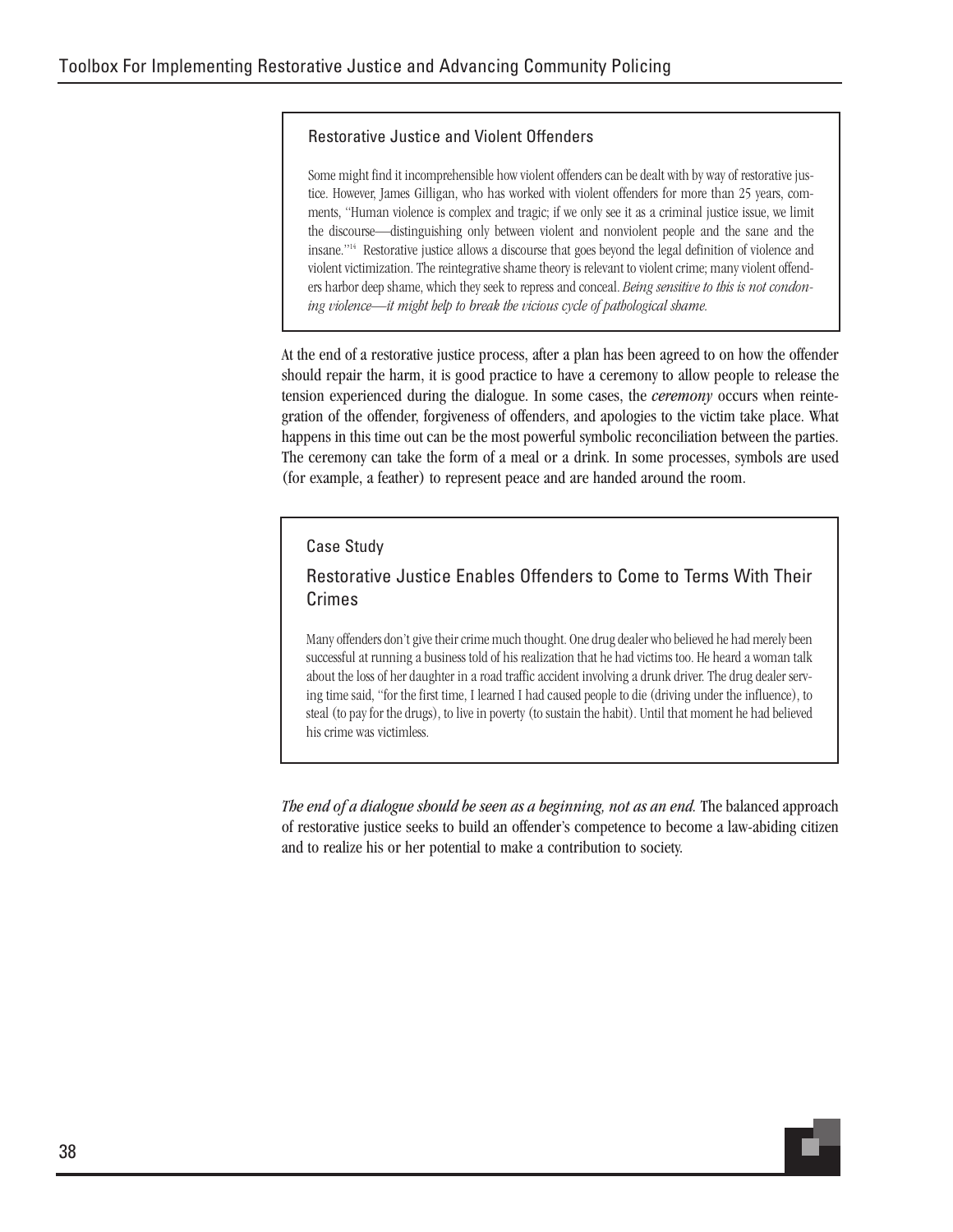

# Toolbox For IMPLEMENTING RESTORATIVE JUSTICE

AND ADVANCING COMMUNITY POLICING

Part 4. Building Community Capacity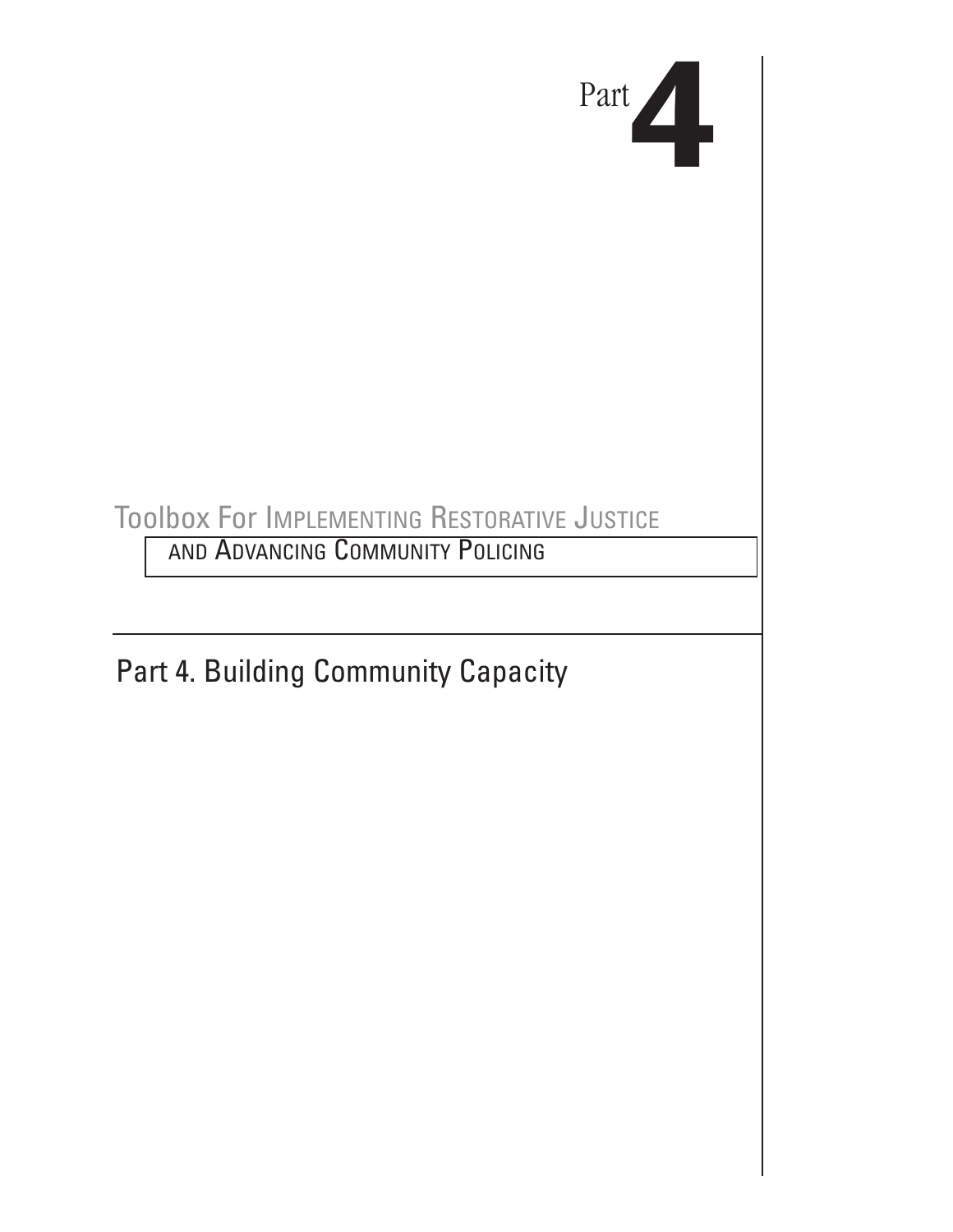# **Part 4. Building Community Capacity**

"Restorative justice never denies the offender personal responsibility. But we must also recognize crime does not happen in a vacuum. There are environmental and sociological factors that are undeniable predictors of human behavior."<sup>15</sup>

# Introduction

Communities are the primary source and recipient of crime, fear, and disorder. The traditional criminal justice system focuses on individual responsibility (ascertaining who is guilty) and individual punishment (determining how an offender should pay for his or her crime). Restorative justice promotes the notion of individual accountability (identifying obligations on the part of an offender to repair the harm caused by the crime), but the emphasis is not on individual responsibility alone.

Restorative justice acknowledges that communities are victims of crime; it also asserts that communities have responsibilities to support crime victims as well as offenders in repairing the harms of crime—to restore victims and communities. Restorative justice seeks also to promote transformation of the conditions that contribute to crime and aims to encourage social remedies. In other words, *restorative justice does not focus on the weakness, sinfulness, or other deficiencies of individual offenders without addressing the role of the community and the social and structural forces that promote crime.*

## Case Study

## Community Has Responsibilities to Support Transformations

A 17-year-old youth robbed a man in his fifties at gunpoint. The youth was sent to a detention center after admitting his offense. It was proposed that both he and the victim should go through a healing circle. The victim agreed to participate and told of his fear of losing his life when the youth pointed the gun at him. The youth explained that he had himself been robbed earlier that day after dealing in drugs and had been angry about losing his gains.

The youth's family was unaware he was involved in drugs and was shocked he had gained access to a gun. The youth admitted his life had gotten out of control and said his detention probably had saved his life.

Community members present at the circle asked what the visiting hours were at the detention center; they acknowledged that the youth and his family needed support if the youth was to make the necessary changes in his life. The victim told the youth he would have lunch with him when he got out of the center for the same reason: the offender needed to carry out his obligations but also needed support to keep away from guns, drugs, and bad company. The community, including the victim, was exercising violence prevention through informal social controls. The community also wants to do something collectively about the accessibility of firearms generally in the neighborhood.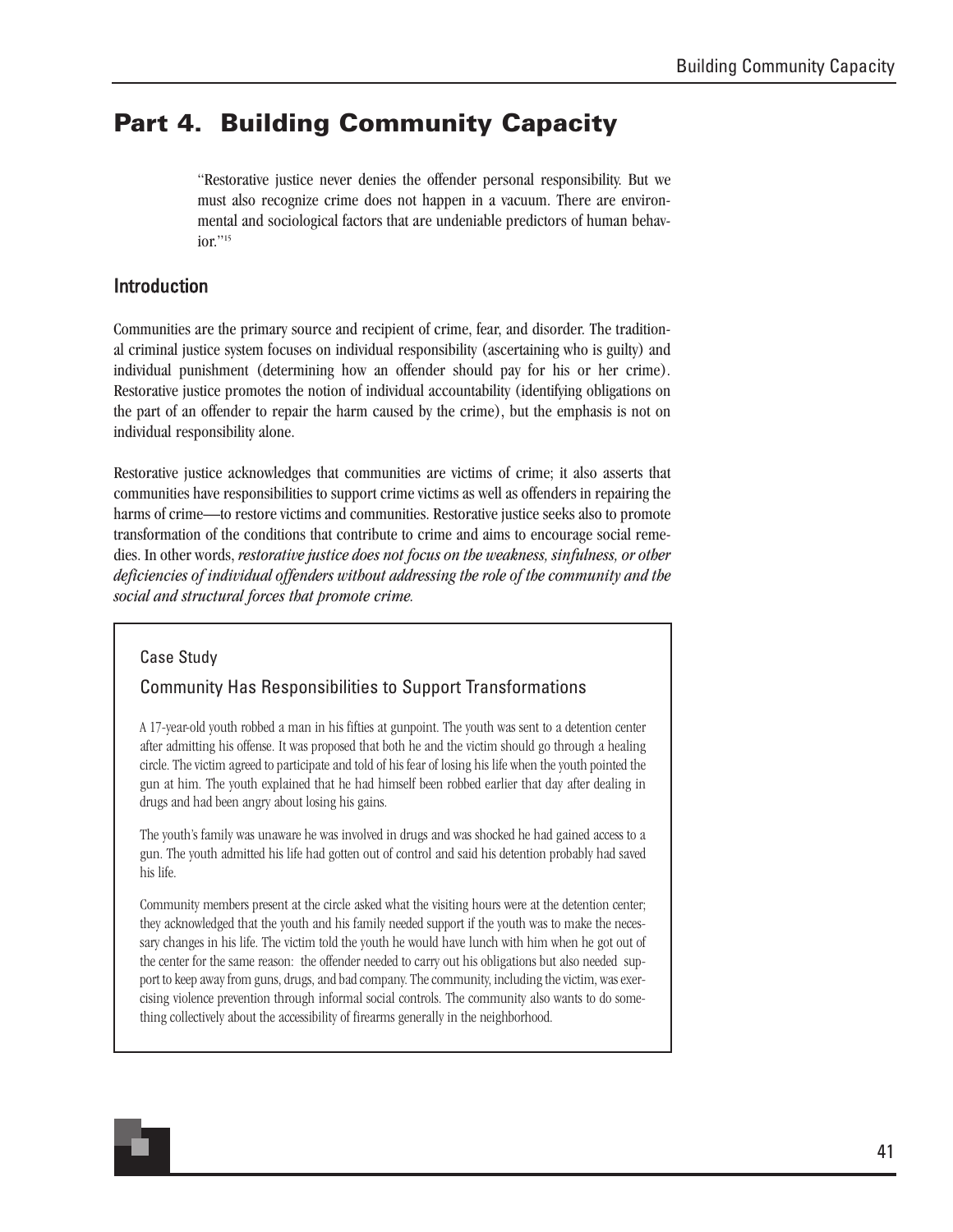The community, in relation to crime, occupies several roles:

- Community as **victim** - *weakened and harmed by crime*
- Community as **responsible** for its members - *victim and offender*
- Community as **stakeholder**
	- *in broader issues affecting its health*

How communities respond to these roles will have a significant impact on the health of communities and on public comity and order in the years to come.

## Is the Dream of Regenerated, Cohesive Communities Utopian?

I see a large number of people find life so complex and overloaded that they are no longer participating in community life . . .

Experience shows that people are ready for new opportunities. The real challenge today is to learn how to act as though what we do can make a difference.<sup>16</sup>

These two quotations reflect disparate views about the reality of regenerating or promoting cohesion in community life. There are those who are bleakly pessimistic about the prospect of dynamic, healthy communities in light of withering family relationships, urbanization, technological advances, consumerism, the global economy, and mobilization of resources—all compounded by the speed of change and a sense of disempowerment. Anticipating the future with the trends of longer working hours, lower incomes, resource shortages, 20-million-person cities, the automobile culture, and global health problems can cause one to question the legitimacy of the very concept of community—is it fact or fiction?

A report published by a bipartisan group, the National Commission on Civic Renewal, deemed America dangerously near to being a nation of spectators in which "community spirit and community life are on the wane."17

Others, however, share optimism that community life is not only alive, but—by virtue of people's dismay at the problems of society and their hunger to think and work together in new directions—is being revitalized. These people are confident that new partnerships and coalitions can achieve social change; perhaps only bit-by-bit at first, but opening up new possibilities for broader change in the process.

Amitai Etzioni, the founder of the communitarian movement, suggests that communities have *centripetal* forces, those that pull toward collective action, including a commitment to shared values, norms, and standards of behavior—and *centrifugal* forces, those that pull towards individualism and autonomy and that undermine community bonds. *Communities must endeavor to balance these two forces*. 18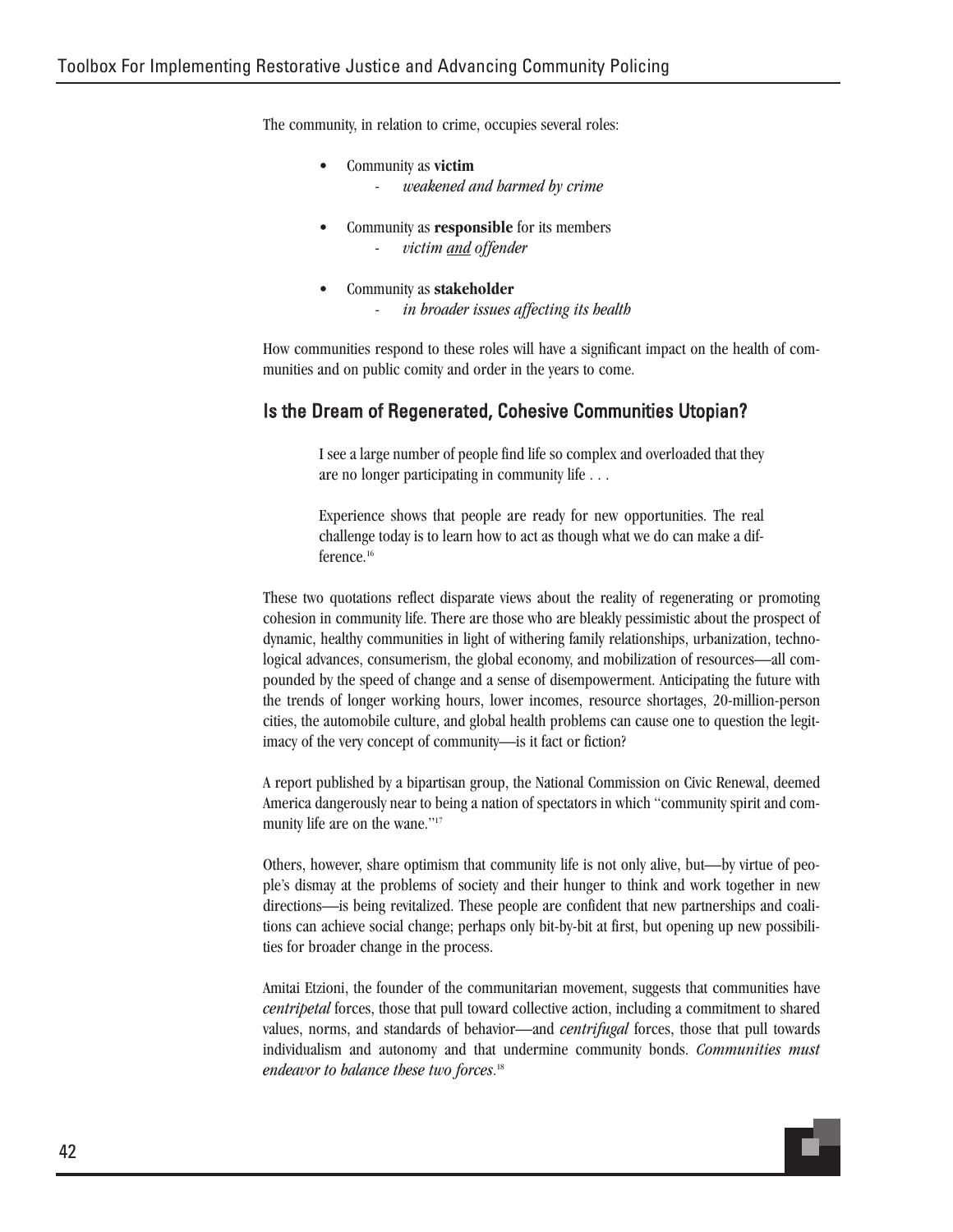# What Is Community?

Can communities be enlivened to provide a collective response to crime? Defining community in the context of restorative justice might seem an awesome challenge for contemporary society unless we accept the following:

- A *community is people*. Most people belong to communities by way of shared interests, culture, family, neighborhood, work, friendships, school, or church and through associations, clubs, and support groups. There are also people who could be said to be excluded from communities, such as the homeless, gang members, prisoners, and illegal immigrants.
- *Communities need to be active in some way*. Neighbors can live next door to one another for years with no other connection besides geographic proximity. Triggers to activating dormant communities might be a crisis, a crime, a problem, a complaint, a leader, media attention, or a precipitative event that promotes dialogue, engagement, sharing ideas, developing goals, identifying common values, and ongoing interaction. Responsive communities characterize active communities.
- *The whole community cannot be mobilized at once*. Activating communities often takes time. A gathering of a few members is a start—they can participate in a shared event or engage in a dialogue that can precipitate further interest. Communities are made up of a web of relationships, which spread by activity.
- *No one should assume who makes up the community or what the issues are— let the community tell you.* Communities have different strengths, problems, and expectations at different times. A definition of *community,* therefore, must incorporate flexibility. Communities are amorphous and dynamic. They also can be in denial: e.g., "*they* have the problem," "it's got nothing to do with me/us," "I am not interested," "I haven't the time," "we can't do anything." It is here that government has a role to play—providing opportunities for activating communities.

Etzioni also says that community can be defined, even if the term is not readily definable. The concept of a chair seems much simpler to define than almost any sociological term, let alone community; however, what is a chair? A place on which to sit? So are benches and sofas. A piece of furniture that has four legs? Some chairs have three legs. And so on. Yet we have little difficulty with using such a term.

It is therefore important to be open-minded about the existence of community, who makes up the community, and what communities are capable of. In light of modern life, the notion of community might at first appear ludicrous—but not if

Although communities are hard to define and to pinpoint, this does not mean they do not exist. When we learn a new word, or find a new street, it does not mean the word or street did not exist before. It's just we hadn't used them. Invisible is not the same as nonexistent.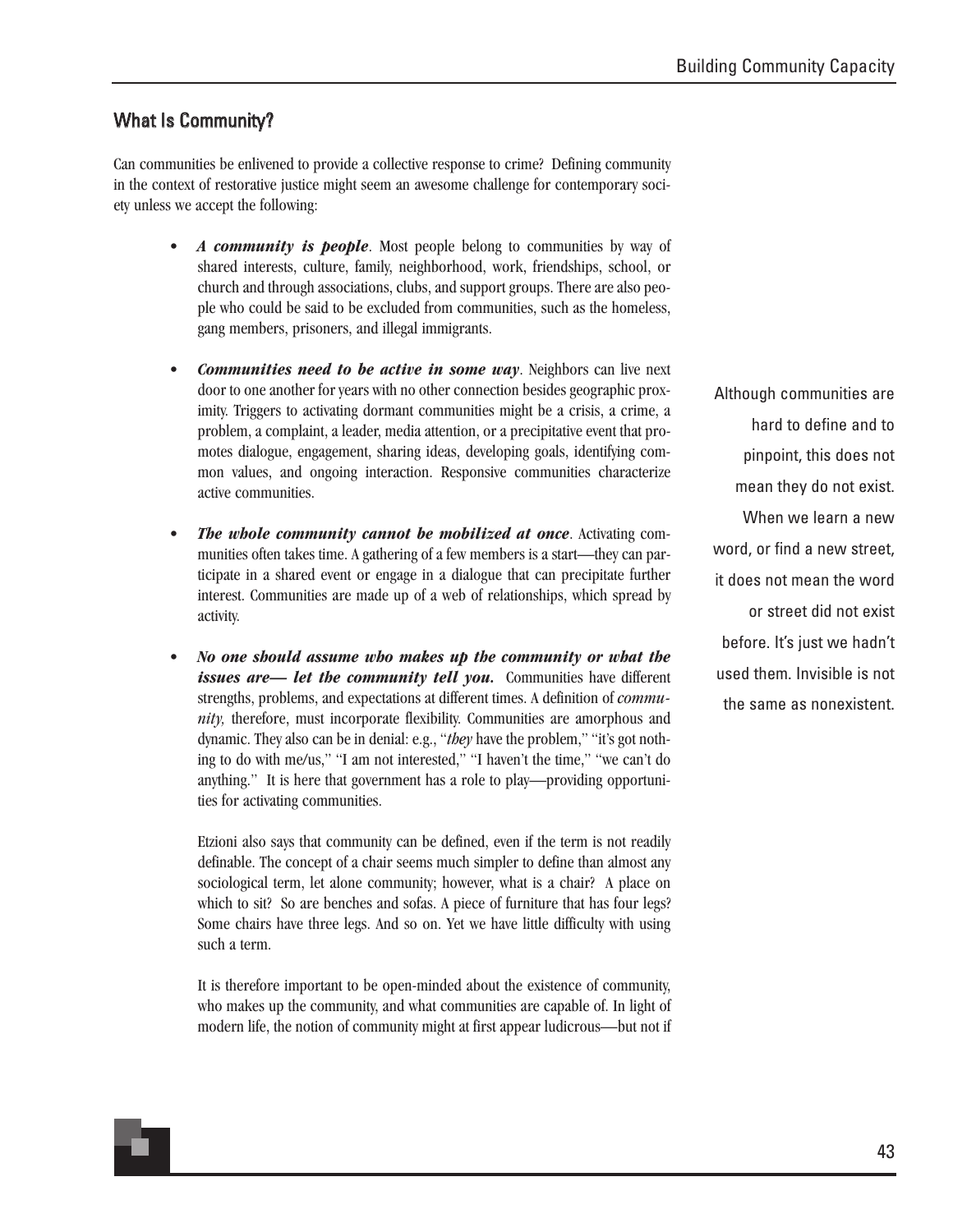we give communities a chance to show that they are not always apathetic, passive, uninterested, inhospitable, and lacking time.

- *Communities can become active either by self-generating or external forces*. Individual personalities, alliances, mutual care, religious or cultural customs, citizenship, or self-interest can stimulate communities. Outside forces such as accidents, crime, environmental threats, health problems, business activities, or outreach by organizations can also mobilize communities. Here are examples of such triggering events:
	- Police organizing *community meetings* to build interest in crime and public safety issues
	- Appointing community members to an *advisory board* or to become overseers of public policy implementation
	- *Volunteerism*, including the training of volunteers
	- Involving community members in *planning and decisionmaking*
	- Building community relationships through *mentoring and friendship programs*
	- Engaging the business community to provide *skills training or jobs* to promote crime prevention
	- *Providing information and inviting participation* at meetings of local issues of concern
	- Encouraging communities to be involved in *problem identification and problem solving*
	- *Holding forums* to listen to diverse views, explore shared values, and challenge assumptions

There is a tendency for professionals to plan without involving the community and for both professionals and the community to think of solutions in terms of professional services. Such thinking promotes an overdependence on professionals and weak, silent communities.

When Planning Community Meetings, Consider:

- Who has the right to be there?
- Who has a need to be there?
- Who has the energy to be there?
- Who needs help to be there?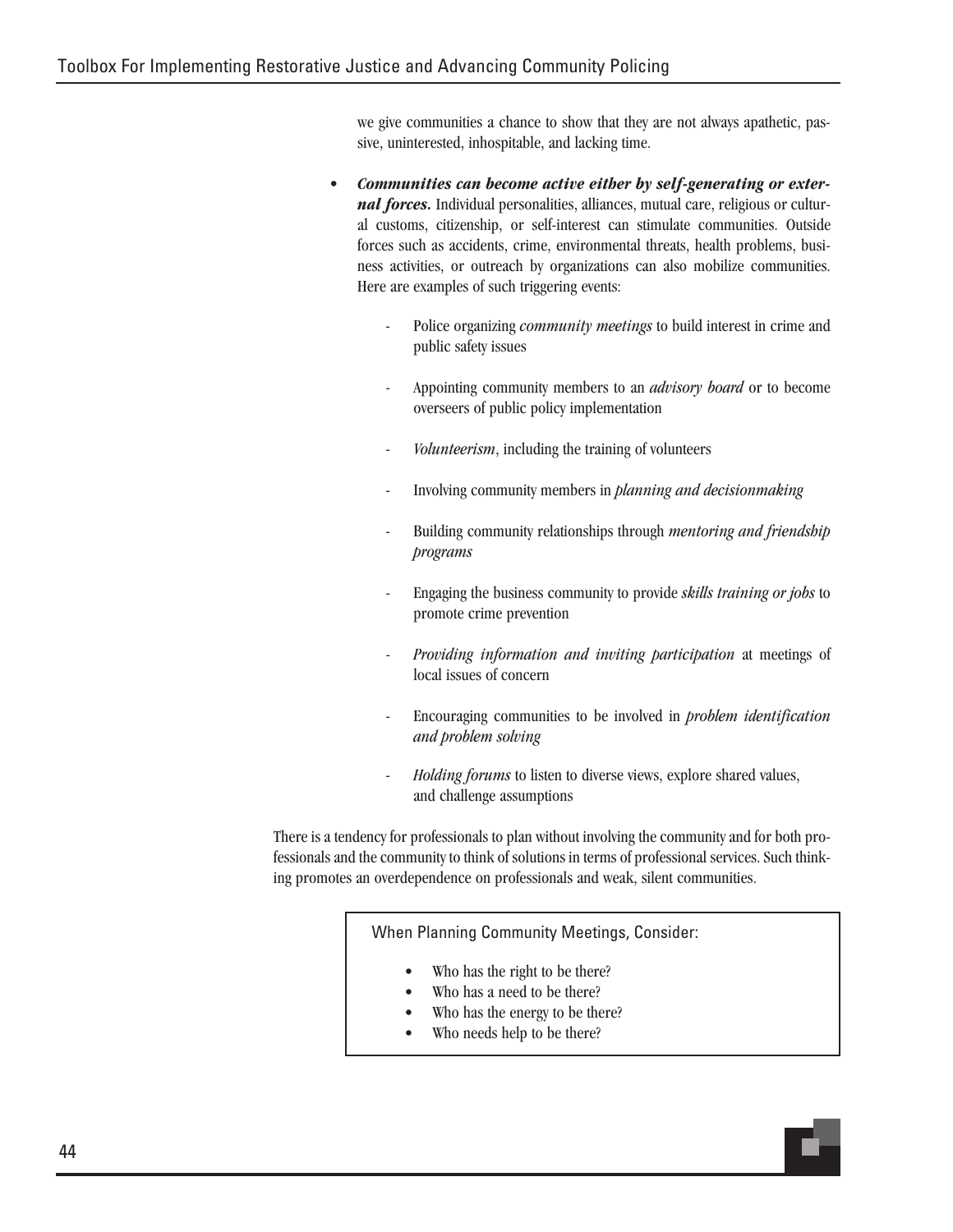In planning the implementation of restorative justice, you need to think about the following:

- The community *as a victim*
- The responsibilities of the community *toward the victim*
- The responsibilities of the community *toward the offender*
- The responsibilities of the community *toward itself*

Itself a victim, the community needs help to determine who has been affected by a crime, and how. Those affected may include all the community members or only some. Some may have been harmed more than others (e.g., a member who was away at the time may not be as affected as those who were nearby when the crime happened). During the preparation of a restorative justice process, efforts should be made to encourage everyone affected by a crime to participate in the dialogue.

Their participation, as with the victim and offender, should be voluntary. Such voluntary, direct participation promotes empowerment, shared ownership and responsibility, connections, and commitment to agreed goals.

Achieving such outcomes requires engaging in dialogue with those who can support people to attend and identifying those who might be excluded who should be invited to attend. Do not assume that you automatically know who should be participating or who has been affected by the crime.

*Community participation is desirable, because the active involvement of community members in identifying the harm or damage caused by crime is itself helpful; it contributes to building a sense of togetherness within the community.* "I" is replaced with "we." Mutual care and respect are promoted. Members learn that no single person has the truth—or all the answers. Members begin to readily share a sense of responsibility for the wellbeing of others. They learn that cooperation and mutual support are essential. Perhaps most important, members are encouraged to speak from the heart, openly and honestly. *Community engagement provides the opportunity for exploring shared values, problems, aspirations, threats, and opportunities.* Such meaningful communication is likely to promote informal crime controls and to reduce crime.

Even if communities are expecting you to have all the answers, be straightforward with them about your capacity as well as your limitations. You can provide leadership, resources, and organizational skills. However, you cannot define the problem without their help. Without their involvement, you can identify neither solutions nor all the needed resources—nor can you deliver solutions that strengthen the community without opportunities for dialogue that promote learning, understanding, and seeking the whole picture.

Communities do not have to be dysfunctional, a breeding ground for individual and social irresponsibility. Like a living entity, with the right inputs, communities develop in positive ways.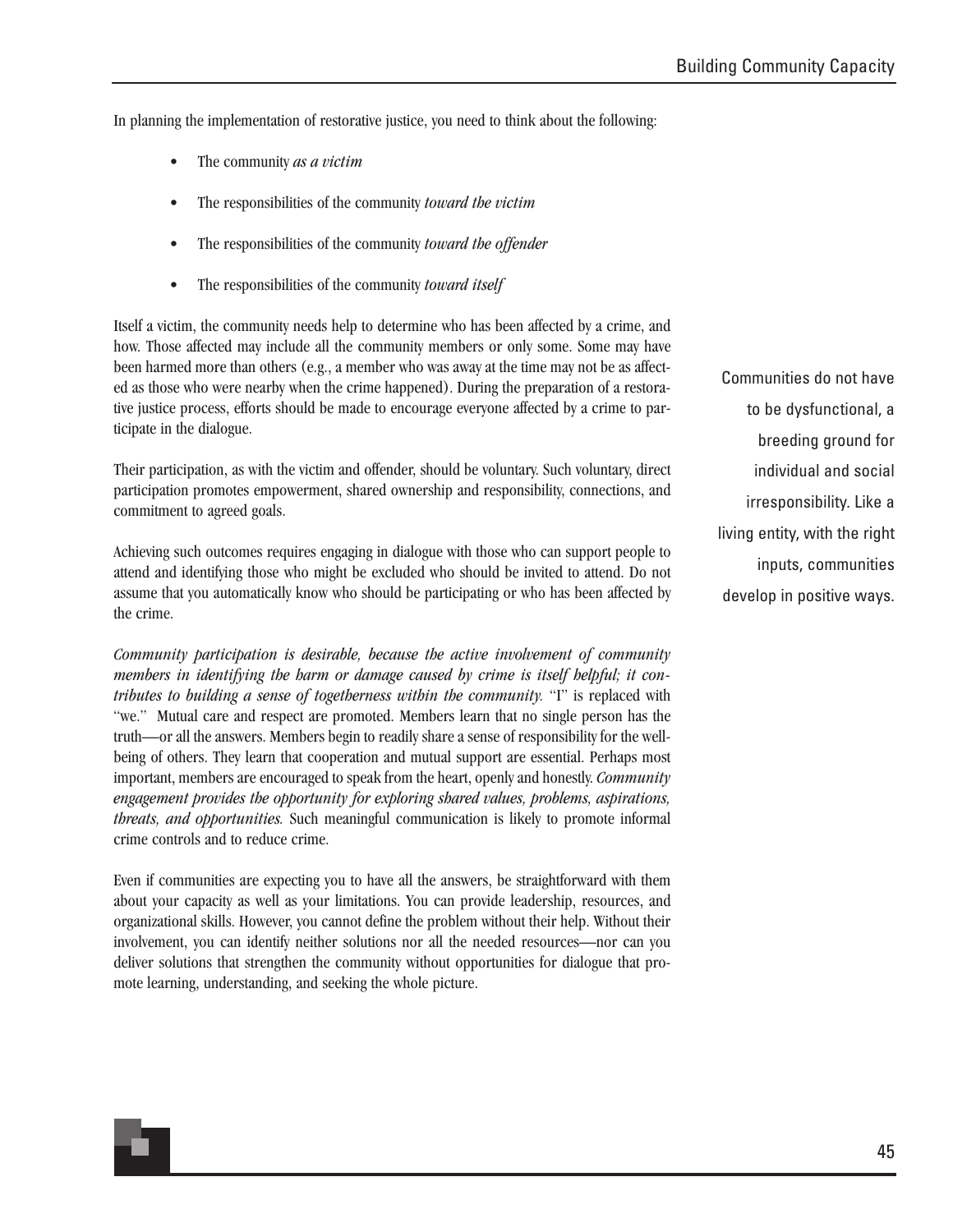# Community Responsibilities

Communities have responsibilities toward both the victim of crime and the offender. Fulfilling responsibilities toward the victim is affected by:

- The availability of victim services.
- Channeling general community resources of care, help, funding, and shelter.

Restorative justice processes are powerful vehicles for boosting the availability of victim resources and for mobilizing the resources in appropriate channels. Victim services programs traditionally have had to work tirelessly to overcome obstacles to their survival. Community participation in restorative justice processes spreads awareness of how important these services are and what can be done to improve them.

Community members who directly participate in restorative justice dialogues also learn what they as individuals can do to help victim recovery and to repair the harm done. *Affording communities education about the needs of victims is one of your primary tasks; it can be* achieved by public presentations, media input, and circulating literature, in addition to running restorative justice programs.

Community responsibilities toward the offender include:

- Holding him or her accountable for the harm he or she has caused.
- Providing support to help the offender become a law-abiding citizen.

Community members can help to identify the obligations of an offender. In addition to hearing from victims how they have been harmed, communities can provide opportunities to the offender to work to repay victims. By providing these opportunities, the community is affording the offender a chance to make amends, to gain skills, and to build a sense of connection to others. Such opportunities should be worthwhile to the victim as well as to the community, and should be achievable by the offender. The work or service should be meaningful for gaining closure for the victim and for reintegrating the offender into the community. You and your agency can help the community develop a range of opportunities for community service.

# Restorative Community Service

Community service can be restorative if it has the following characteristics:

- The work is *worthwhile* to the victim, community, and offender.
- The offender is seen as a *valuable resource*.
- The offender is able to learn the *consequence of his or her actions*.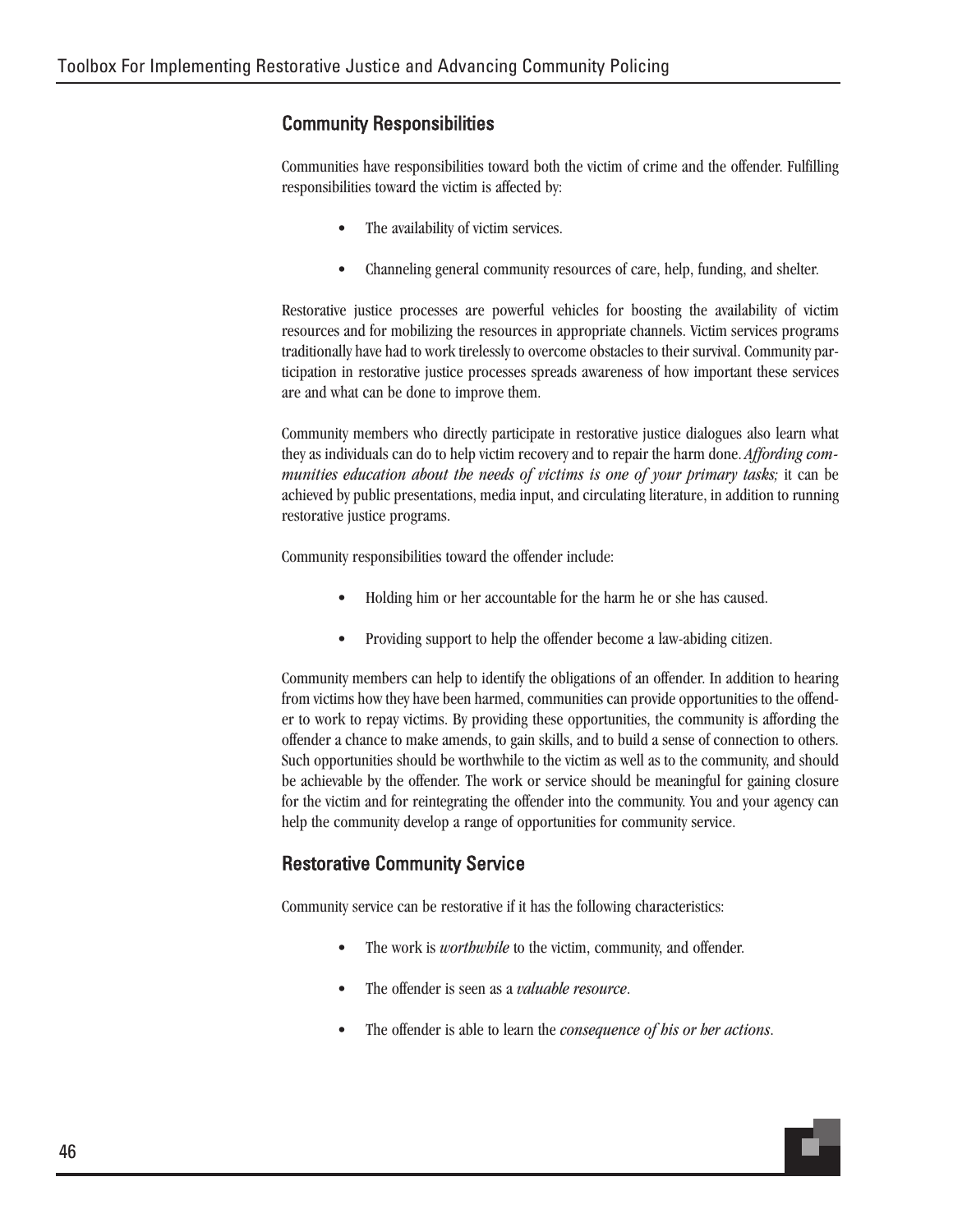- The work helps to *change the community's perceptions of the offender and vice vers*a (he or she feels more invested in the community).
- The work *develops skills* for the offender that are likely to help him or her become a contributing and law-abiding citizen.
- The work *promotes relationships* that strengthen the community.
- The work allows the offender to *make amends or repair the harm done by the crime*.
- The work increases the offender's *sense of belonging*.
- The work provides *positive role models* for the offender.

# Building Community Decisionmaking Capacity

Community decisionmaking capacity can be developed in many ways. Here are a few examples:

- *Hennepin County, Minnesota*. Children under 10 years old whose behavior is considered delinquent are dealt with by a coalition of police, YMCA, staff, prevention workers, parents, and the county attorney's office. A plan is developed for each child and monitored by community members and the partnership.
- *Washington County, Minnesota*. Conferencing processes, which are used for all types of offenses, most recently have been applied to racial tensions and school behavioral problems. Cases of harassment, assault, and threatening behavior are dealt with through large or small conferences involving community members.
- *Vermont*. Community reparative boards have been established throughout the State to develop agreements with offenders about the terms of their probation. The terms are based on restorative justice principles: repairing the harm to the victim and the community, teaching offenders the consequences of their behavior, and supporting the offenders to avoid further offending.
- *Citizens Council Family Service*s. CCFS provides support to families of inmates to help them maintain ties with the offender and ties between the offender and the community while the offender is serving his or her sentence. The goal is reintegrating the offender back into the community on completion of the sentence.
- *Bemidji, Minnesota*. A community-response-to-crime program has been developed to inform offenders how their offense has affected the community and to work through an agreement that allows the offender to make amends with the support of the community.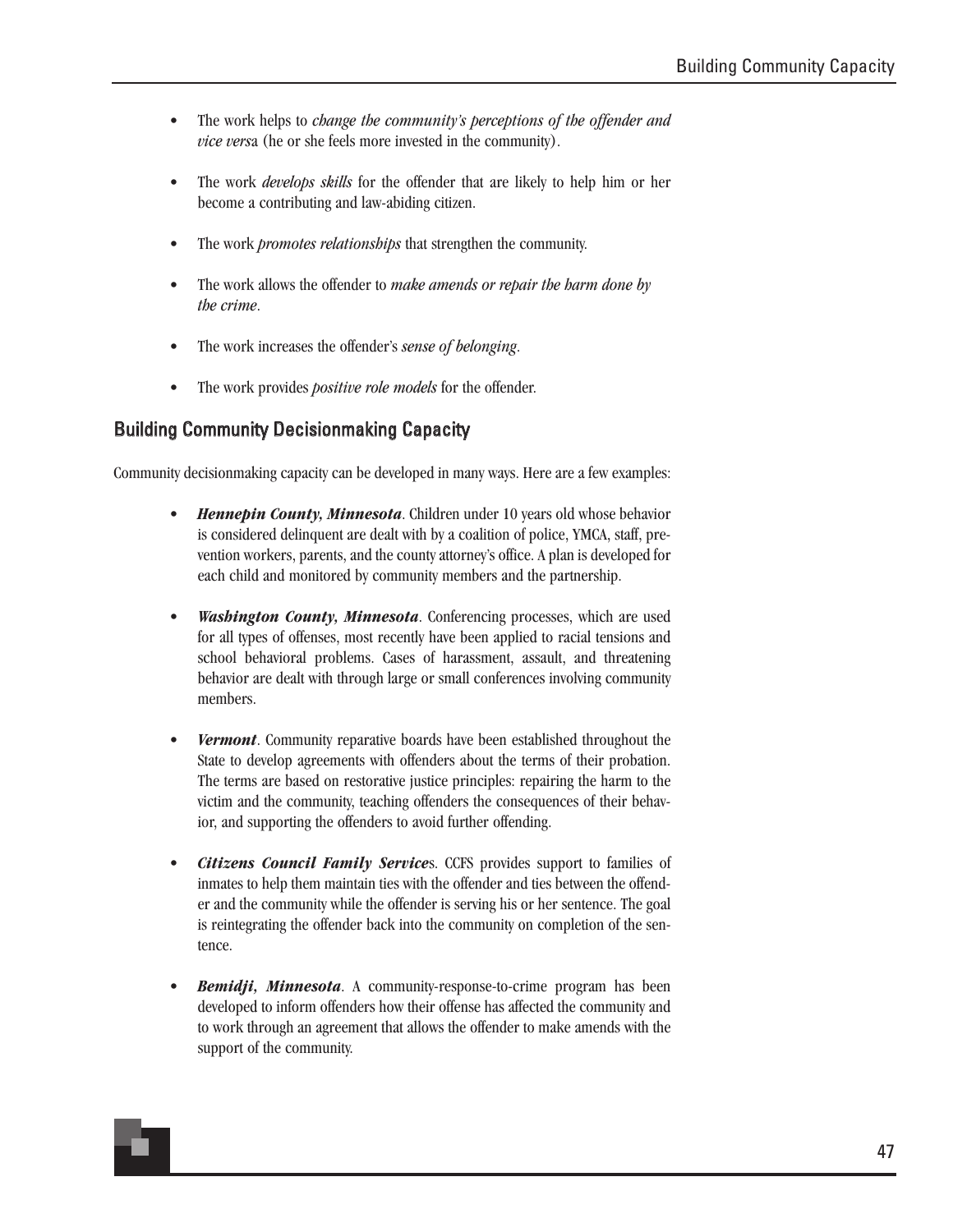- *Dakota County, Minnesot*a. Crime repair crews offer the offender opportunities to repay the community and learn new skills to promote life changes. The offender can meet his or her victim and the community to discuss the impact of the offense, and some will join the offender in working to build facilities in the community.
- **Bend, Oregon.** Businesses provide work opportunities for youth offenders so that they can repay their victims for the victims' monetary losses.
- *Minnesota*. Communities in Minnesota are using circles to address communitywide problems, such as youth delinquency and child welfare cases, as well as to address special education students who are at risk of dropping out of school.
- *Newbay, Vermont*. Inmates pay back the community through community services that restore historic buildings and refurbish facilities that otherwise would have to close. This work is saving the state money, but it is more than free labor. Offenders feel they are part of the community, and the community frequently has cooked meals for the inmates. One offender describes the experience this way: "I was the type of person I did what I wanted when I wanted and it didn't matter if I hurt people. But just seeing these people are willing to give you a choice, it's shown me that other people have feelings too." Skepticism about whether the criminals would do a good job has eroded; initial awkwardness in the relationship between citizens and inmates has disappeared.

Achieving an actively involved community requires strategies to engage community members, not just placing services in the community. The community also has a responsibility toward itself—to promote crime prevention and crime controls. Without the participation of community, community protection is always fragile. The role of the government includes breaking down the myth that the state can achieve order and safety without citizen participation.

Community development—community capacity building—strengthens the following characteristics of member interactions and community life:

- Respect
- Relationships
- **Involvement**
- **Learning**
- Understanding
- Having a stake
- Empowerment
- **Participation**
- Problem solving
- Establishing standards
- **Prevention**
- Results

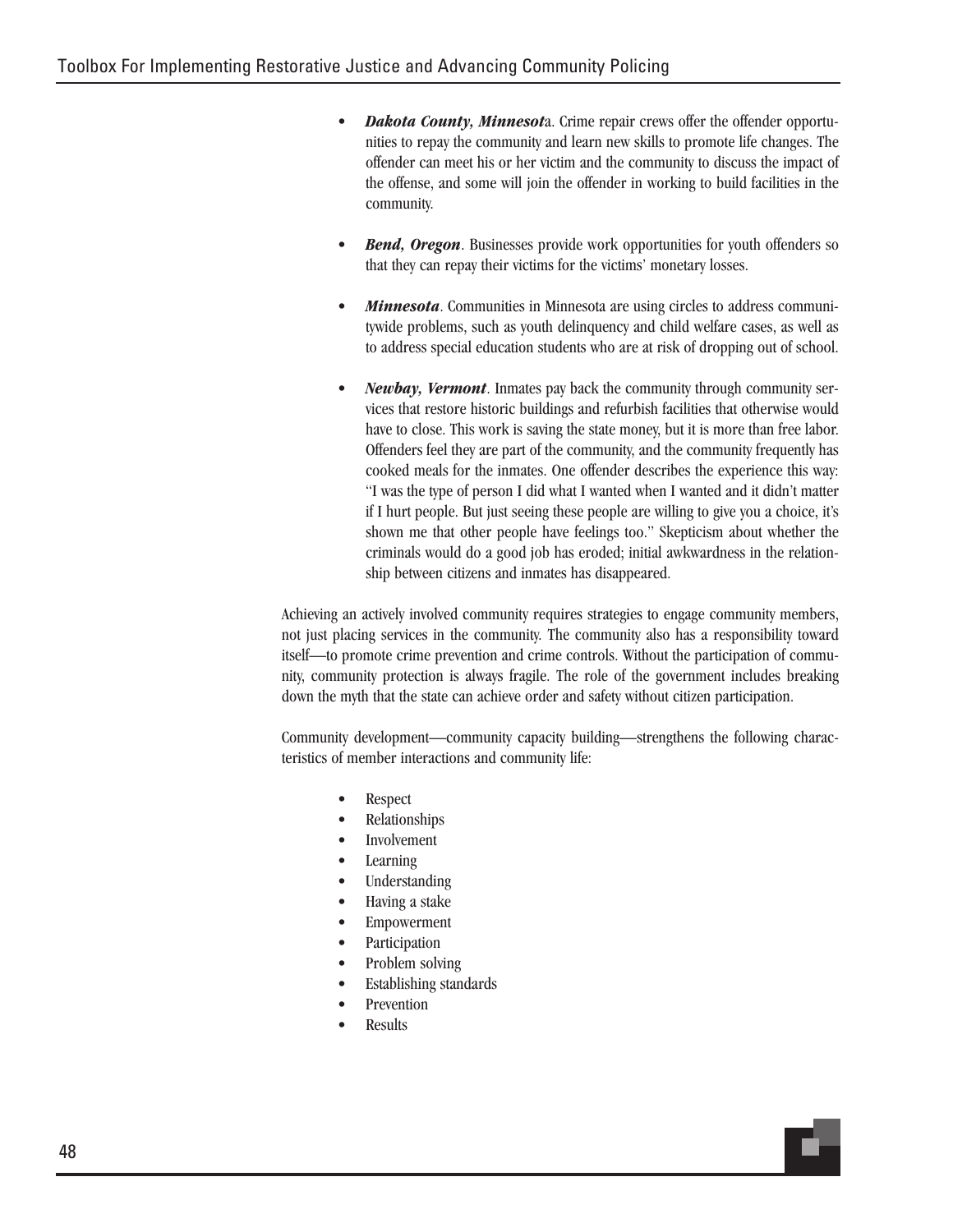The table "Community-Placed vs. Community-Based Justice Processes/Services" compares aspects of the traditional processes and services (those merely "placed" in the community) with those in which community members are actively involved (community-based).

| <b>Community-Placed</b>                                                                                                                                                                        | <b>Community-Based</b>                                                                                                                                                                                                                                                                             |  |  |
|------------------------------------------------------------------------------------------------------------------------------------------------------------------------------------------------|----------------------------------------------------------------------------------------------------------------------------------------------------------------------------------------------------------------------------------------------------------------------------------------------------|--|--|
| Narrow perspective<br>Offenders viewed primarily as<br>criminals<br>Individual characteristics of offenders<br>viewed as primary cause of crime and,<br>therefore, as primary target of change | <b>Broad perspective</b><br>- Offenders viewed as fathers,<br>daughters, drug addicts, employees<br>- Individual characteristics, family<br>dynamics, and community structure<br>and organization viewed as contribu-<br>tors to crime and, therefore, as equal-<br>ly important targets of change |  |  |
| Closed-system approach<br>Relationship is between the offender<br>and community corrections system<br>Restricts information from going to the<br>$\overline{\phantom{a}}$<br>community         | Open-system approach<br>- Information is shared with community<br>members and organizations<br>- Information sharing expands the net-<br>work of support for offenders; also<br>protects the community                                                                                             |  |  |
| Goal: offender reform<br>Requires changes in the offender<br>Requires offender conformity to<br>accepted community standards                                                                   | Goal: offender reintegration<br>- Requires changes in the offender (e.g.,<br>attitudinal and behavioral)<br>- Requires changes in the community<br>(e.g., acceptance, support,<br>opportunity)                                                                                                     |  |  |

SOURCE: Fulton, Betsy A. *Restoring Hope through Community Partnerships: The Real Deal in Crime Control. A Handbook for Community Corrections.* Lexington, KY: American Probation and Parole Association, 1996.

# Actions You and Your Agency Need to Take

Actions you need to take to build community capacity and reduce public passivity include the following:

- Meet your community
- Learn about your community
- Identify needs and expectations
- Establish common goals
- Establish common values
- Promote shared activities
- Celebrate achievements together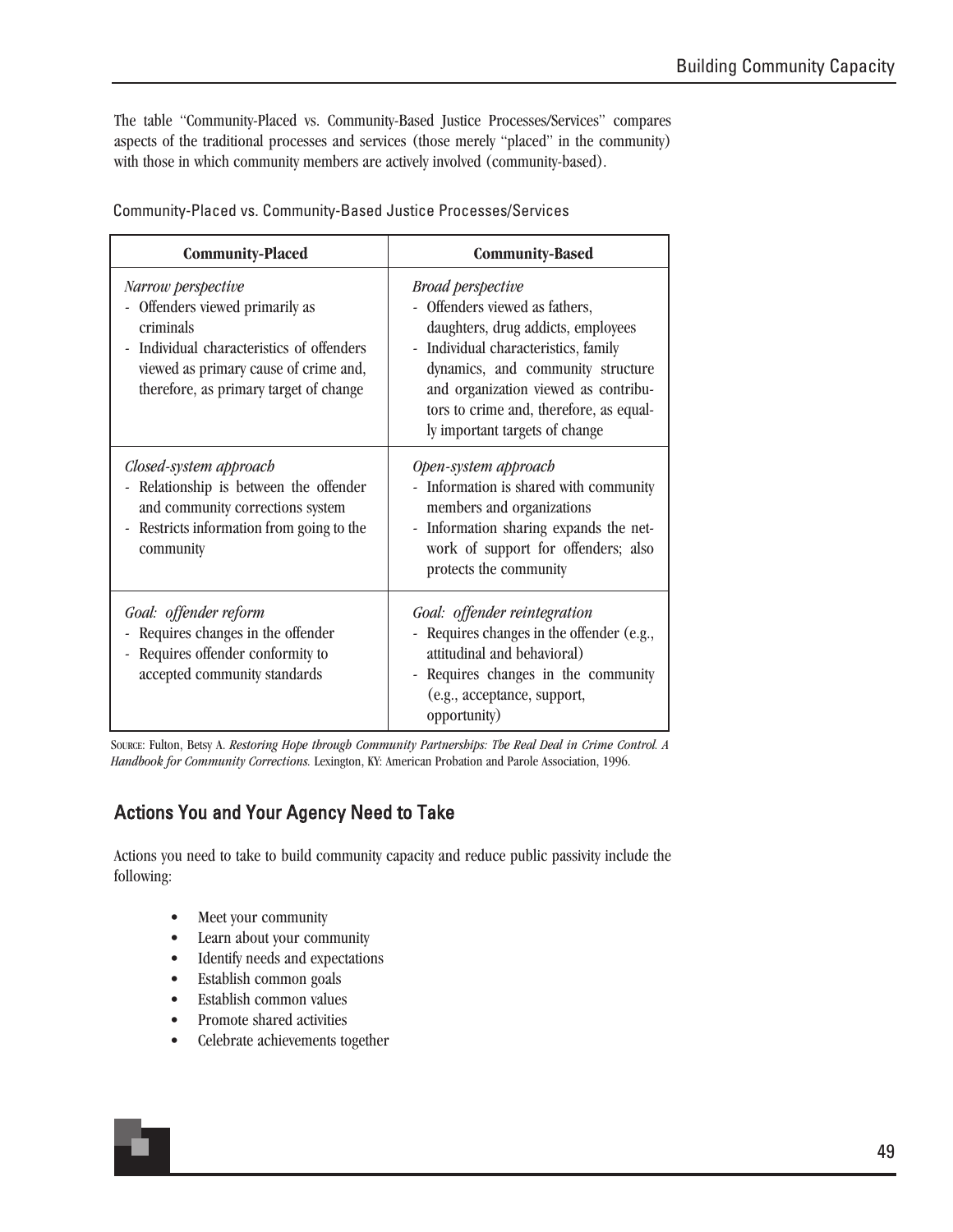The community must be engaged to provide—and to achieve—ongoing crime control and prevention. Indeed, the dominant role of the state should become unnecessary and be abandoned—but this will take time, adept leadership, and the will to cut back the power of the state. In some instances, resources are beginning to be redistributed from the state to communities; the establishment of justice councils in Burlington, Vermont, for example, has given the public a greater say in how resources are expended for justice.

Preparing the community to do its own work builds bonds as well as confidence that more work can be done by lay citizens. The transition from a state-dominant system of formal crime controls to a system in which a strong community is able to apply informal social controls may, however, have to progress through several stages.

# Stages in Transition to Strong Informal Social Controls

Stage 1:

- The justice system defines and "solves" the problem.
- Limited self-government by the community.
- Community dependent upon the professional system.
- Capacity of community to apply informal social controls undermined.
- System relies on use of force and coercion.

*Justice system operates independently of community.*

Stage 2:

- The justice system gives information to the community about what it does.
- Community learns its dependence on the professional system is misplaced.
- Community likely to seek more responsiveness from the professionals to meet their needs/expectations.

*Justice system begins to heed community needs/view.*

Stage 3:

- The justice system recognizes it cannot meet the needs and expectations of the community without its help.
- Tensions exist between the community (losing faith in the system) and the system (assuming that communities are incompetent).
- Partnerships might afford insights about what joint problem solving can achieve.

*Justice system applies more force and coercion to keep the public confident, while trying to figure out what communities can do.*



"Stigmatizing and

scapegoating of

individuals and groups

hands of responsibility for

care and control, and the

more informal

mechanisms have become

defunct. . . Not only are

communities gradually

losing their capacity for

local social control, they

are learning the rationales

and skills for actively

avoiding it."19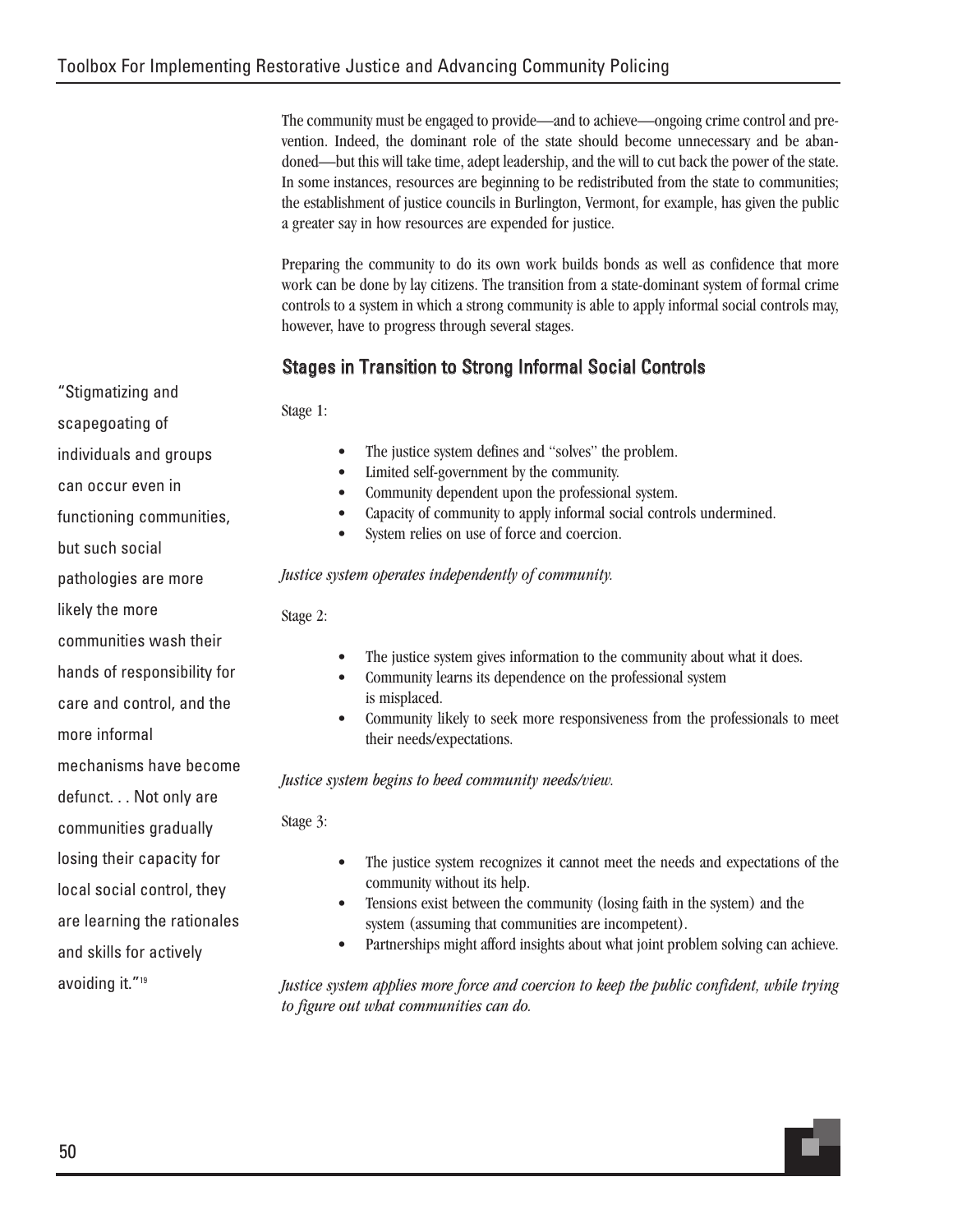Stage 4:

- Justice system recognizes that the community needs to be engaged in activities that promote crime control and crime prevention.
- Contribution of the community is seen as valuable.
- Experiments demonstrate that the community has competence and can apply informal controls.
- Relationship between the justice system and community begins to turn toward a partnership rather than only a service provider-client relationship.

#### *Justice system sees itself as a partner equal with the community.*

Stage 5:

- Communities develop confidence in their own capacity for defining problems and coming up with solutions.
- Communities learn more about their role and responsibilities in relation to offenders and victims.
- Justice system loosens its authoritarian stance and promotes a range of responses—formal and informal—but always with the community role in mind.
- Communities develop responses that help improve crime prevention in families, schools, neighborhoods.

#### *Justice system supports the community role in controlling and preventing crime.*

Crime is in fact a community problem—not just a professional or system problem. In the past 20 to 30 years, we have tended to send community problems to professional systems and wait for professionals to fix the problems. It turns out that it doesn't work. Communities must be intimately involved in solving their own problems—with the help of professionals but with a much greater community hand in shaping and implementing solutions."20

Your role as part of restorative justice is to facilitate a change in the relationship between government and the community, recognizing that the formal and informal systems of social control need to work together. Your role is one of enabling, supporting, coordinating, and providing resources for progress toward the engagement of citizens and communities. Your role also includes monitoring and oversight. We do not want oppressive communities, but the promotion of responsible citizenship. Despite these important roles, the community should be seen as an equal partner. The community has a responsibility to develop its social capital and to exert influence on those who seek continuing dependence on the formal system.

Communities can provide moral authority to their members. The state provides legal authority and should step in when the community's authority falters. The state must afford protection to individuals and invoke the formal system of controls for those who are a serious threat to public order and safety.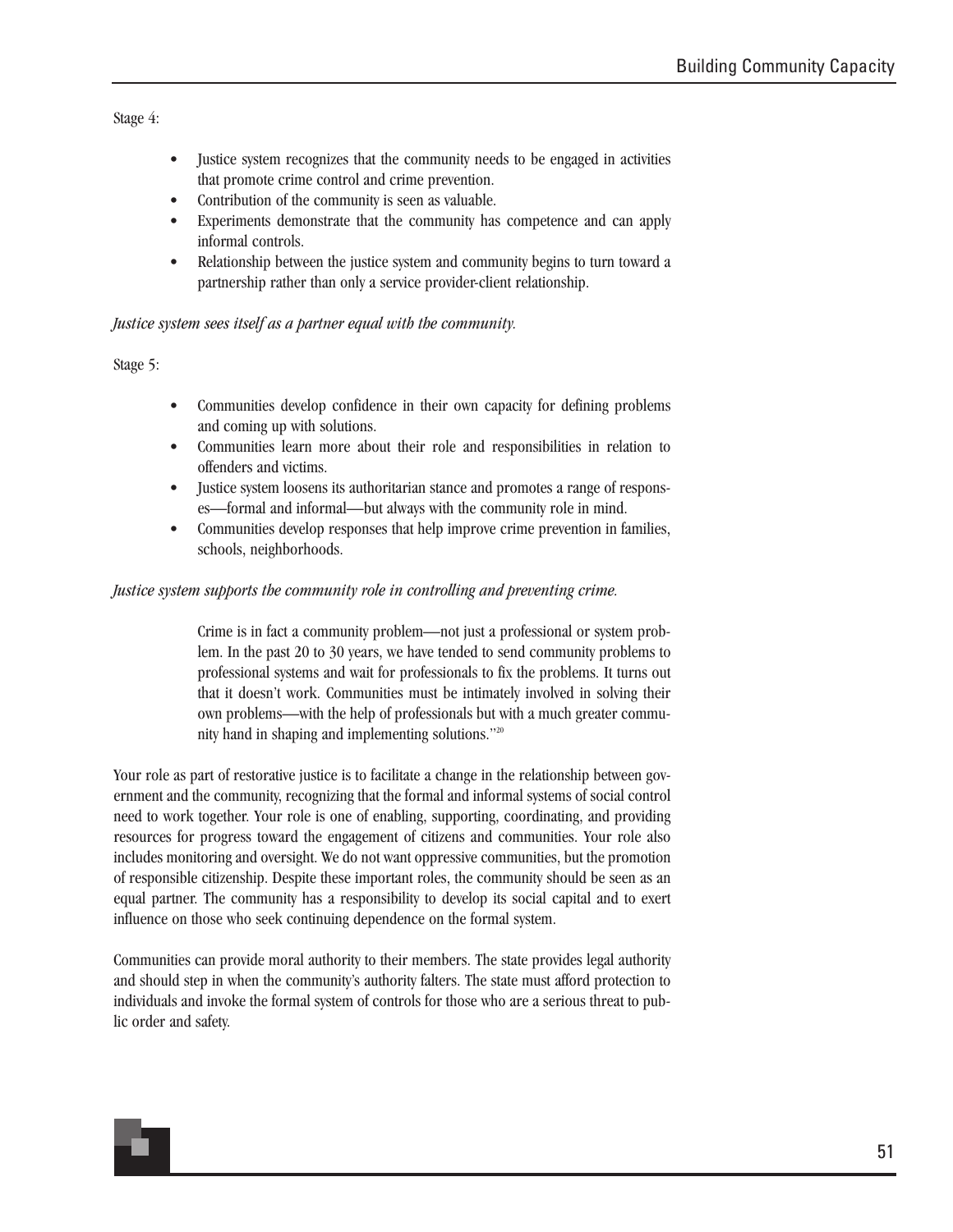## Case Study Progressing Toward Community Engagement

The Central City Neighborhood Partnership (CCNP) in Minneapolis, Minnesota, provides an example of the steps needed to promote a healthy partnership between the formal state system and the informal community authority:

- 1994 Local community associations met to discuss issues of common concern. Quality-of-life crimes were earmarked as persistent problems for residents. Consensus emerged that the police and local government were not able to fully address these.
- Research conducted in conjunction with the local university revealed 1996 bottlenecks in the criminal justice system that skewed its effectiveness in relation to offenders causing problems that contributed to the deterioration of community life. Shoplifters, prostitutes, vandals, and trespassers were being allowed to repeat their behavior over and over again. Courts did not give the matter serious attention, and there were weak lines of accountability. 1994 - 1996
- 1996 CCNP learned about the restorative justice vision and developed a local forum for resolving problems and conflicts. They established links with those in the formal system who were sympathetic. The local police chief, chief judge, and head of corrections, among others, supported the forum by arranging meetings in which information was exchanged on ideas, obstacles to change, level of support for change, and willingness to explore restorative justice.
- 1997 The attorney's office diverted misdemeanor crimes to the CCNP for conferencing. The police were asked to consider referring cases to the CCNP. About three restorative justice conferences a month were run. Community service projects were developed to support offenders in meeting their obligations toward victims.
- 1998 CCNP continues to develop with the support of the formal justice system. The system has supported training and technical assistance for the group. Confidentiality and data protection issues have been resolved. The introduction of sentencing circles is being explored. CCNP has been featured on local and national radio, securing public awareness of the group's work. Currently, many misdemeanors stay in the community for resolution without recourse to the formal justice system.

# **Summary**

Keys to building community capacity:

- The state should *activate*, *not dominate*.
- Encourage the community to *support victims and offenders*.
- Let the *community set the priorities*.
- Keep an *eye out for the excluded*.
- Allow for *plenty of time* and *several stages*.
- *Participatory dialogue* is a must.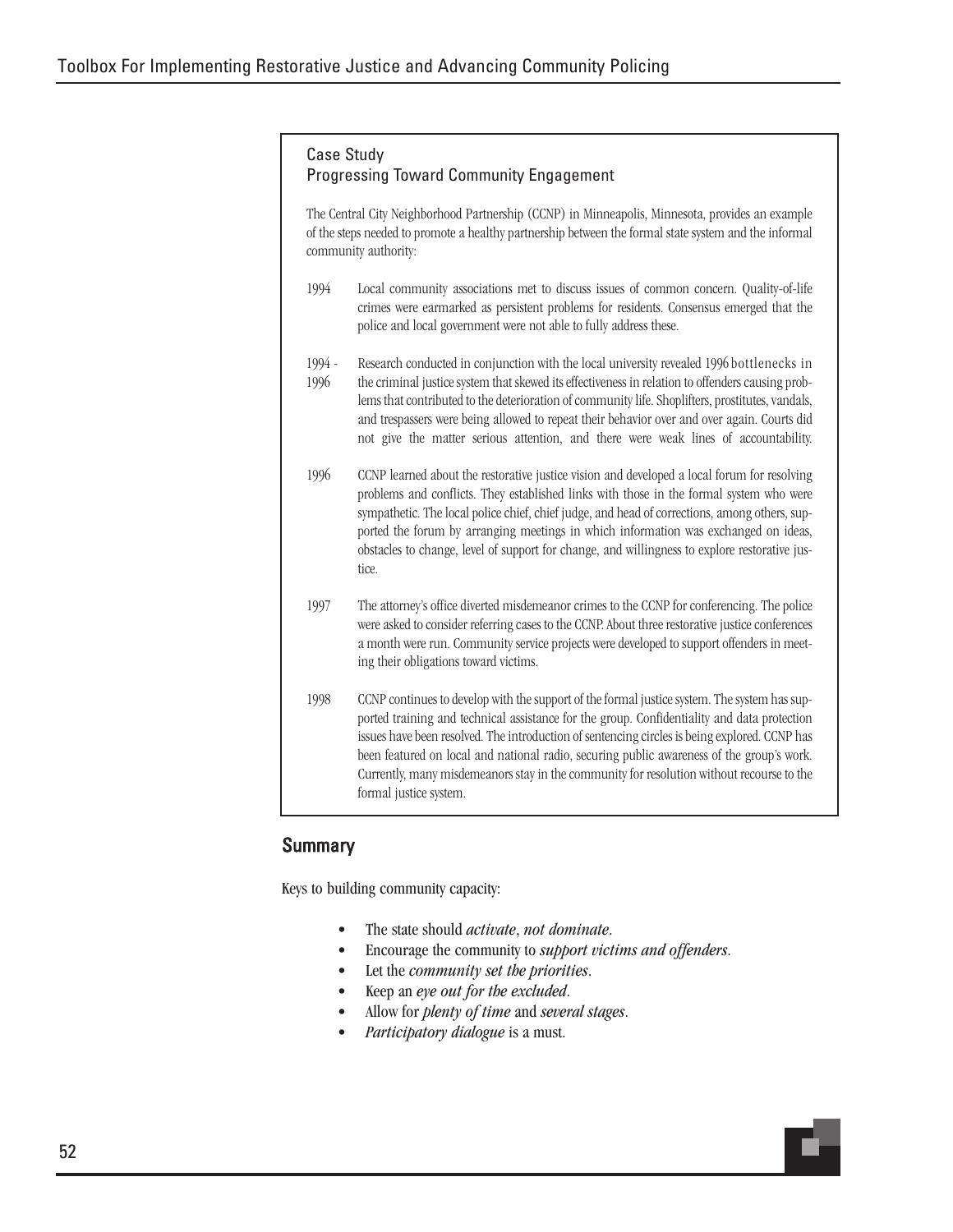

# Toolbox For IMPLEMENTING RESTORATIVE JUSTICE

AND ADVANCING COMMUNITY POLICING

Part 5. Developing a Program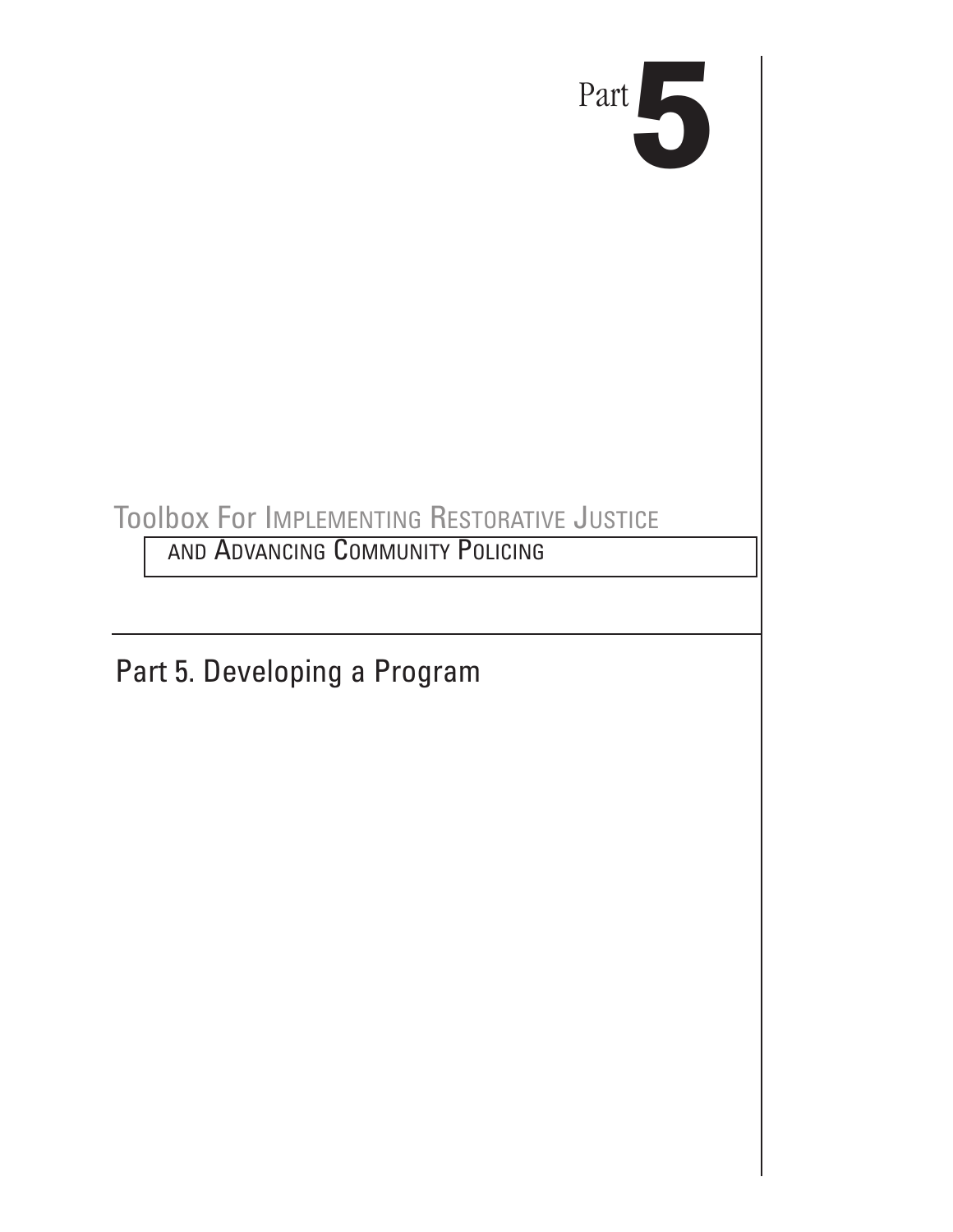# **Part 5. Developing a Program**

## Introduction

Restorative justice requires vision, clarity of goals, and a commitment to its values and principles. Implementing restorative justice necessitates a new way of thinking about crime and offending behavior as well as shifts in roles. It also requires an understanding that community engagement, participation, and devolved decisionmaking are inherent characteristics of restorative justice.

Because restorative justice involves fundamental changes in the way crime is addressed, tensions can arise among agencies, between professional service providers and communities, between victim services and offender treatment providers, and between traditional subcultures and those seeking change. Restorative justice requires a commitment to working collaboratively, to including people, to open communications, and to step-by-step planning, as well as openness to learning the need to do things differently.

Outreach to the community and community engagement throughout the planning phase is important to develop a shared vision and sense of ownership for the program. *In particular, restorative justice thrives on consensus building and partnerships, and requires bringing to the table those who might otherwise be excluded.* For example, consider inviting youth representatives or ex-offenders to planning sessions. This will help to increase awareness of all the issues that your plan needs to incorporate. Planning meetings can be critical for ironing out problems and potential obstacles.

Some jurisdictions have chosen to develop a *task force* of different agencies and community representatives to build understanding of restorative justice and to promote a common vision. Such a task force can help widen the focus of the program to capture all the needs and interests in the community. Workshops in schools, community groups, service organizations, and youth clubs can also help to identify levels of support for innovation.

Gaining support for your program can take as long as *12–18 months*, depending on the size of your jurisdiction. Recognize that this time and effort is an important investment for the eventual success of your program. You will gain knowledge of issues that you might not have considered important. You will also be more confident that what you are doing will work.

Restorative justice is a learning process that seeks to bring together people who are willing to work toward common goals. Bear in mind throughout the planning process that the goals (and the means of achieving those goals) must be consistent with restorative justice values. Remember also that it is easy to stray from the path and get bogged down in isolated issues, rather than keeping an eye on the larger picture. *No program will be perfect on the first try.* The aim should be to develop changes that promote harm reduction, respect, and sensitivity. By listening to the views of others and working out common objectives, you can get there.

Developing a restorative justice program requires more than the desire to try something new. It requires sharing why you think change is necessary and inviting feedback.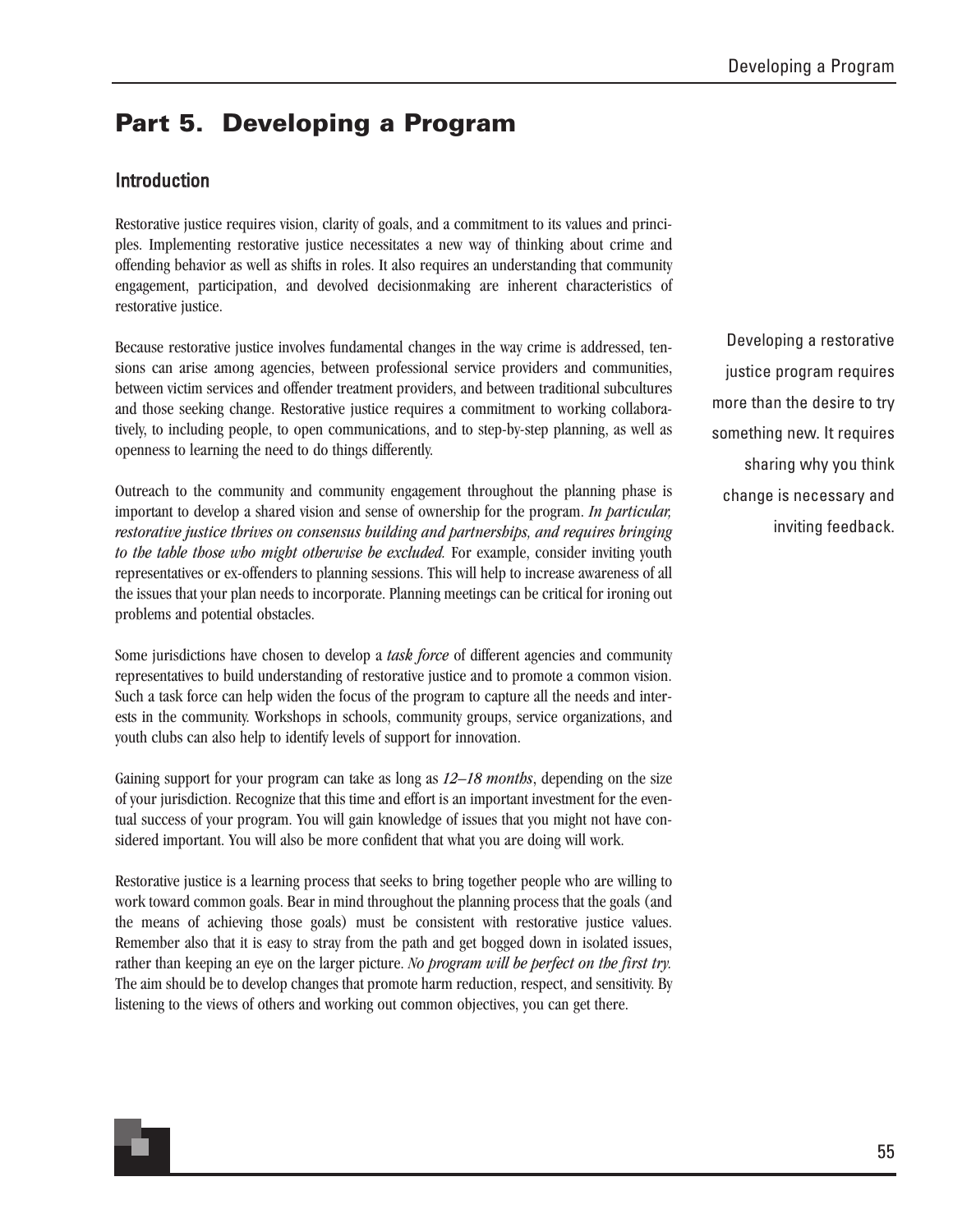Liaison with a wide variety of community groups is recommended. *Restorative justice processes need to be culturally sensitive so that people feel safe and comfortable.*

Requirements To Develop a Vision and Program for Restorative Justice

- Cultivate partnerships.
- Clarify your mission and goals.
- Develop training.
- Attract funding, resources, organization, and oversight.

The *primary objectives* should include healing the victim's harm, promoting social harmony, putting right the wrong, and preventing further crime.

## Stages of Developing a Restorative Justice Program

The following are the key stages involved in developing and implementing a restorative justice program:

- *Hold discussion forums* to generate dialogue on restorative justice, explaining the values and principles. Sharing the restorative justice vision will help to highlight that restorative justice is more than a program. This stage is important for gaining willingness to experiment with restorative justice in a climate where the get-tough-on-crime attitude is prevalent.
- *Identify who should be engaged* in securing ownership and commitment for piloting restorative justice. This involves working with community representatives and community-based organizations (schools, churches, youth associations), victim services, criminal justice agencies, business groups, and the voluntary sector. This stage lays the groundwork for determining stakeholders' needs and interests.
- *Develop a stakeholder coalition* to develop a plan for implementing restorative justice. The multiagency and community-based partnership should work out the mission of any program, its goals, objectives, protocols, and resource needs—and identify barriers to implementation.
- **Determine the model—the kinds of crime problems to be addressed, the** type of offender (e.g., adult, youth, violent, nonviolent), and the categories of victimization and/or disorder problem. The community in which the restorative justice pilot is to be implemented should have a say in this decisionmaking process, reflecting the principle that the proper locus of justice delivery is the community.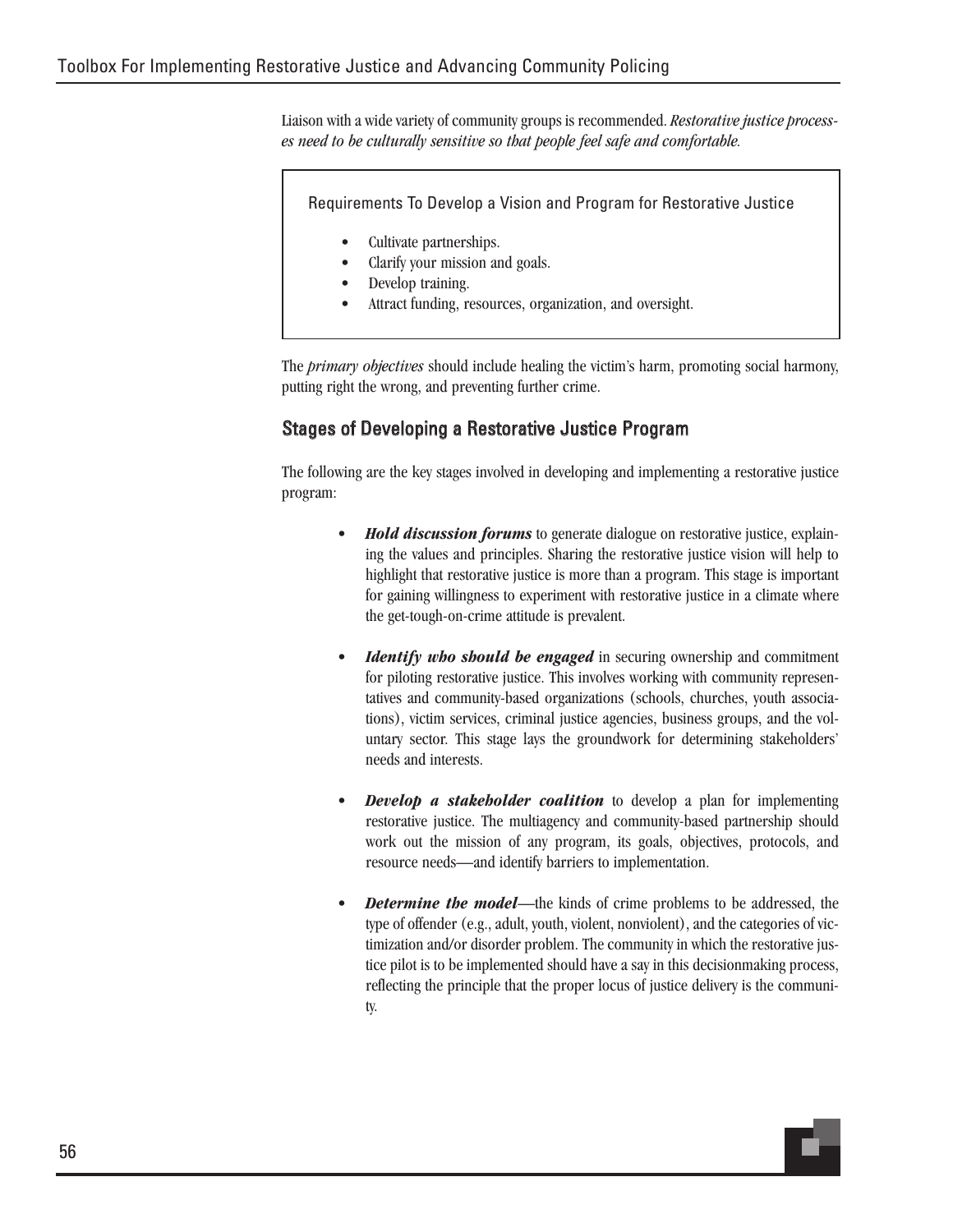- *Develop a training and volunteer program*, including the dissemination of information materials on restorative justice, protocols, ground rules, supervision, and oversight.
- *Develop evaluation and monitoring processes*. These might include base surveys to gauge shifts in attitudes among communities, participants, and criminal justice professionals; victim and community levels of satisfaction; engagement in problem solving; changes in levels of crime, fear, and disorder; and the fulfillment of plans for holding offenders to account. These are the minimum measures that should be incorporated into program design.

The remaining sections of "Part 5. Developing a Program" should help you think through some of the general issues to be resolved through discussion with your partners. Plan your program step-by-step and you will be ready for your first case referral.

# Gaining Public Support for Restorative Justice

Restorative justice can be mistaken for a *soft option*, and its goals can seem unrealistic. It is important to explain to the public what your intentions are and how you intend to accomplish them.

Ideally, *community representatives* should be invited to participate in the planning, design, and implementation of restorative justice. Media representation may also be helpful to ensure that the purpose and methods of your program are portrayed accurately. Community input may be very valuable in determining the path ahead.

Studies across the United States have shown that the public is less vindictive than often portrayed. In Vermont, Minnesota, Delaware, Oregon, Maryland, and North Carolina, surveys show that the public is in favor of restitution and community-based sanctions rather than imprisonment. The public has shown consistent support for public spending on education and job training. In Minnesota, 82 percent of survey respondents indicated that they would be interested in participating in a face-to-face mediation meeting with the offender.<sup>21</sup> These findings lend support to the idea of expanding restorative justice. Consider conducting a local survey to find out the views of your community.

Support for restorative justice from other criminal justice practitioners and victim groups can be critical to the success of a program.

# Case Referrals

How cases get referred to your program will depend on various decisions; for example, is your program going to run as a pre-adjudication diversion or as part of a sanctioning process after a finding of guilt by the court? What kinds of offender/crime categories will be included? Through liaison with those responsible for making the decision to refer a case to restorative It is important to build new programs on a solid foundation that reflects the values of restorative justice.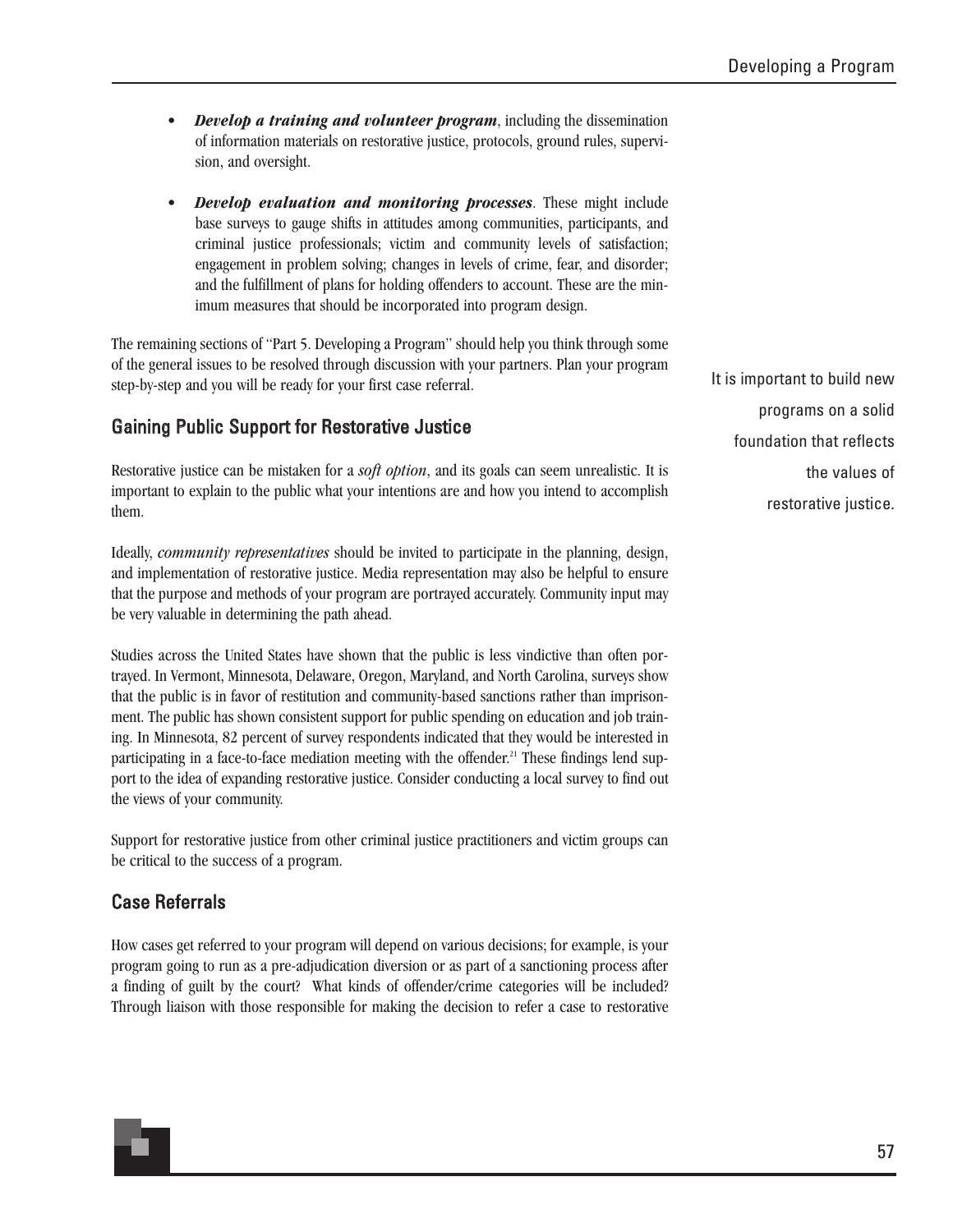justice, you should make them aware of the rationale of the program and give them clear criteria on which to base their decisions. In addition, to secure as many referrals as is appropriate, ask those who are the referral source whether your program staff can select cases—after negotiation with them about the process. This will promote trust and confidence that people are working to the same ends, encouraging more referrals.

To receive more cases, a very assertive and cooperative communication strategy must be employed to help a large bureaucracy change the manner in which it understands and responds to crime. This is no easy task. One should never assume that good intentions and philosophical support for mediation means more referrals. . . . More often than not, the lack of referrals to victim-offender mediation programs has more to do with the program itself and the communication strategies it uses than it does with the larger system actively resisting the concept. If the program staff make it easy for the referral source to send cases and the referral source sees it in their interest to reduce their caseload, most internal sources will eventually send plenty of cases, sometimes even too many. . . . In the quest to receive more referrals, it is important to never lose touch with the underlying values of restorative justice.<sup>22</sup>

## Intolerant Communities

A major concern for anyone implementing restorative justice is the danger that the program might be a formal empowerment of intolerant and punitive views in a community.

The need for safeguards against vigilantism, bigotry, and infringements of individual rights requires that restorative justice programs have built-in checks, such as monitoring and oversight by broad-based groups. These groups should receive training in the values of restorative justice and develop systems for protecting the rights of minorities, human rights, and the right to privacy. These groups should also include members who have knowledge of the law and the formal justice system—to monitor the proportionality and fairness of agreements.

This work can be achieved, it is hoped, through a process of community development involving education and discussion. A community and an oversight board might choose to develop a local code of practice that reflects the values of restorative justice and can be used to gain commitment to working responsibly.

# Obtaining Resources and Funding

A commitment to restorative justice will inevitably involve the need to identify dedicated resources to run programs, to coordinate community volunteers, to conduct monitoring and evaluation, and to keep other stakeholders and the public informed of what is going on. Equipment, telephone expenses, space, and vehicles may also be needed. These resources can come from redirecting existing resources (which may become easier down the line if dependence on the formal justice sysem declines). Otherwise, funding from other sources must be sought.

The process of developing or sharing responsibility for justice not only requires the state to allow communities greater ownership, but also requires communities to take an active role, taking seriously the standards of human rights and acting within the law.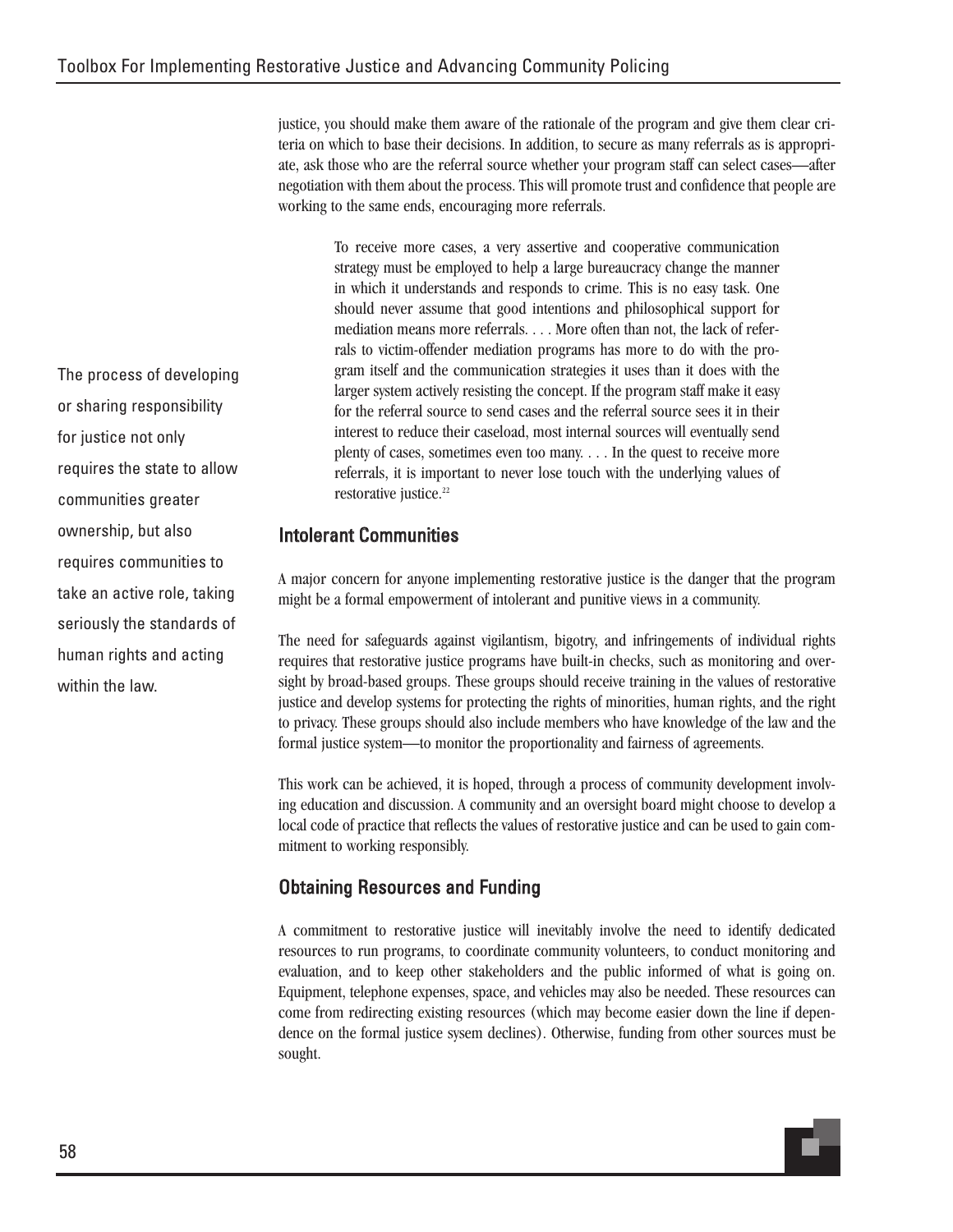Although Federal and state government grants may help, it is also worth looking at l*ocal resources* that might be available. There is merit in considering sponsorship from local organizations that are willing to make a contribution to community safety.

A key component of a restorative justice program is providing materials on restorative justice and giving presentations, training, and information. Technical assistance in the form of training facilitators and program management may be provided through collaboration with a local university or college that has an interest in restorative justice.

Restorative justice promotes community engagement, and the use of *volunteers*—such as retired people, part-time workers, parents, and youth workers—should be considered. These volunteers can assume roles in preparing and conducting meetings, writing letters and articles, maintaining records, and giving presentations.

# Advisory Board

It is helpful to set up a board or advisory group to oversee the design, implementation, and evaluation of restorative processes. Ideally, the group should include the expertise and knowledge of a diverse range of people, including the medical profession, the church, academia, criminal justice agencies, community representatives, corrections facilities, counselors, and cultural minorities. The group should include males and females, young and old, and various religions. The role of the board is to provide oversight on the achievement of program goals, adherence to restorative justice values, resource management, and marketing. In particular, the board can help to ensure that program managers are equipped with the necessary skills, knowledge, and sensitivity to run restorative justice processes.

# Developing Skills in Sensitivity to Victims

Those dealing with victims should possess good general knowledge of victims' issues, including victim trauma, counseling, interview techniques, the needs of special victim groups (e.g., victims of domestic abuse or of hate crimes, youth victims, elderly victims, child abuse victims), and how to provide appropriate support.

# Cultural Sensitivity

It is important to implement restorative justice in ways that are sensitive to different cultures. Not everyone speaks English; not everyone is comfortable with certain kinds of practices or processes: some people are rather uncomfortable with direct confrontation with eye contact (in which cases, consider indirect mediation using proxies); some people are uneasy about sharing emotions; for some, saving face is more important than owning up to their own role in the crime; and some people are suspicious of anything that the state system does.

Awareness of these issues should be incorporated into your program. Do not take for granted that you understand the differences. Be respectfully curious and promote such curiosity in the dialogue. Take a broad view of *culture*, including differences in gender, sexual orientation, religion, age, class, etc. Cultural values affect how people interact and can have an influence on outcomes. It takes a skillful facilitator to be sensitive to these issues, and feedback on your proBad practice will lead to the disrepute of restorative justice.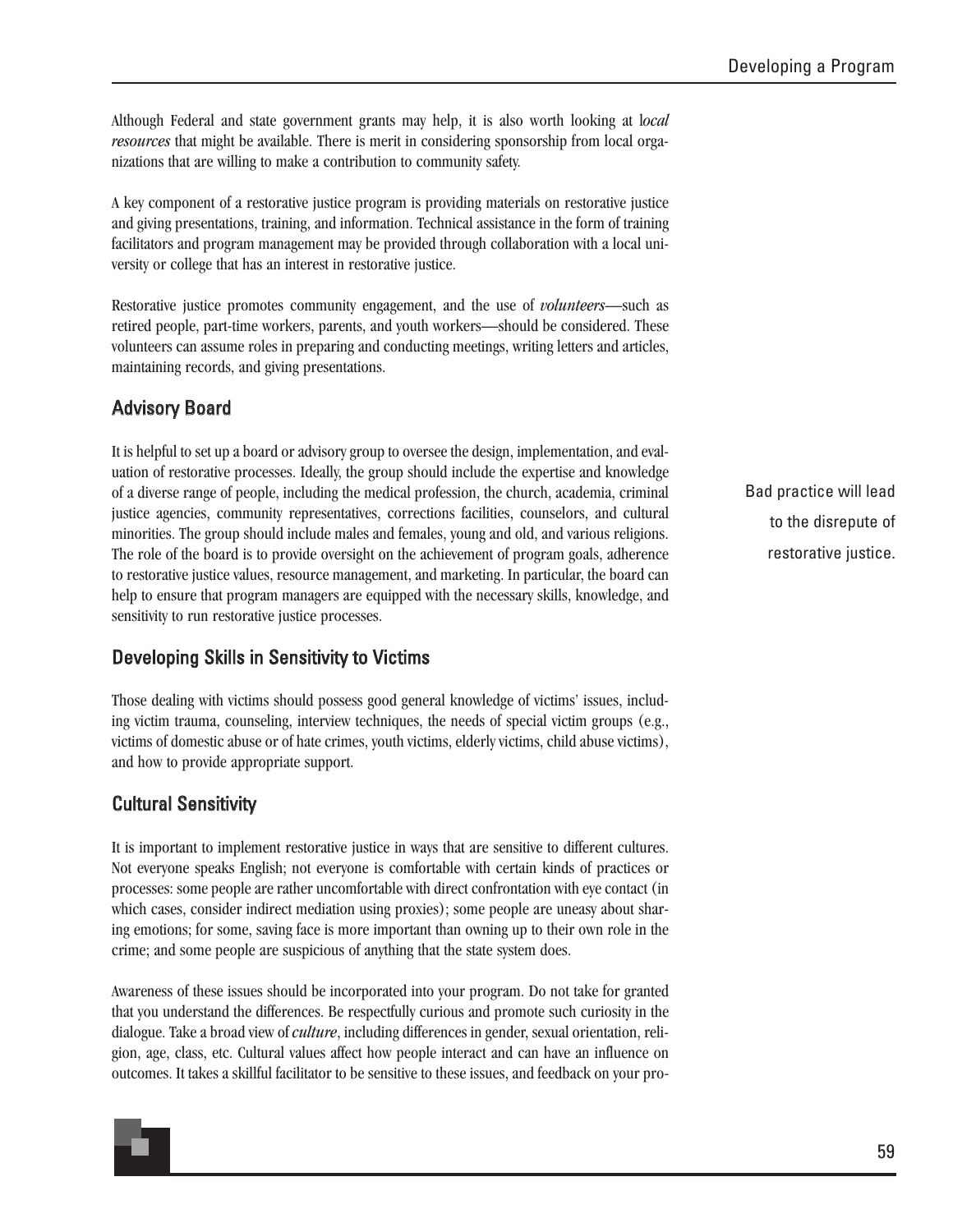gram should be encouraged to identify cross-cultural tensions. Cultural sensitivity can be difficult to manage for any agency used to standard operating processes in the criminal justice system. Attention to cultural differences can promote more informality than the agency itself is comfortable with, but this is an appropriate tension.

# Key Role of Preparation Meetings

The program design should include resources for preparatory meetings to be held with victim and offenders before their face-to-face meeting and dialogue. These preparation meetings should be built into your program. Training for those conducting these preparatory meetings will be required. Those conducting the meeting should be advised to explain their role and their agency's role and the relationship with the other parties; to tell them how long a face-to-face meeting will take; and to give a telephone contact number to reinforce the message that they are important. The people who conduct these meetings may require victim-sensitivity and offender-awareness training, otherwise their contact might be counterproductive. Neither party attending a meeting should be confronted with surprises, such as an offender not being present when the victim expects him or her to be there.

*Preparation meetings prior to the dialogue are essential* to those who will conduct the meetings as well as other participants, to learn about the case in its entirety: who was victimized by the crime, the feelings of the people involved, and the appropriateness of referring the case. Preparation is also essential to secure the involvement of the parties and of the community.

Both the victim and offender should be prepared for their participation in a restorative justice process. Thus the facilitators need to explain the purpose of the dialogue, to clarify expectations and to help them understand the ground rules and the implications in relation to the criminal justice system (e.g., will victims be able to ensure that their losses are recovered? will the offender still be prosecuted?).

Preparatory meetings are an important part of a restorative justice process to encourage people to participate and to enable them, based on all the available information, to make a choice. Case referrals to restorative justice processes can often be thwarted when the parties are not adequately prepared.

# Neutral Role of the Facilitator and Agency

An essential ingredient of restorative justice is that communities, victims, and offenders should have a greater say in the development and management of justice processes. However, since current resource distribution is stacked in favor of criminal justice professionals, it is easy for them to assume greater control over running those processes than is compliant with the ethos of restorative justice. *The role of the facilitator is to enable these other key players to arrive at decisions—not to dictate or control.*

It is incumbent on those running restorative justice programs to be aware of the danger of confusing their traditional roles with the new roles needed for restorative justice. *Their job descriptions, in most cases, will not fit the needs of restorative justice.* (See "Suggested Traits and Skills for Restorative Justice Workers," in box.)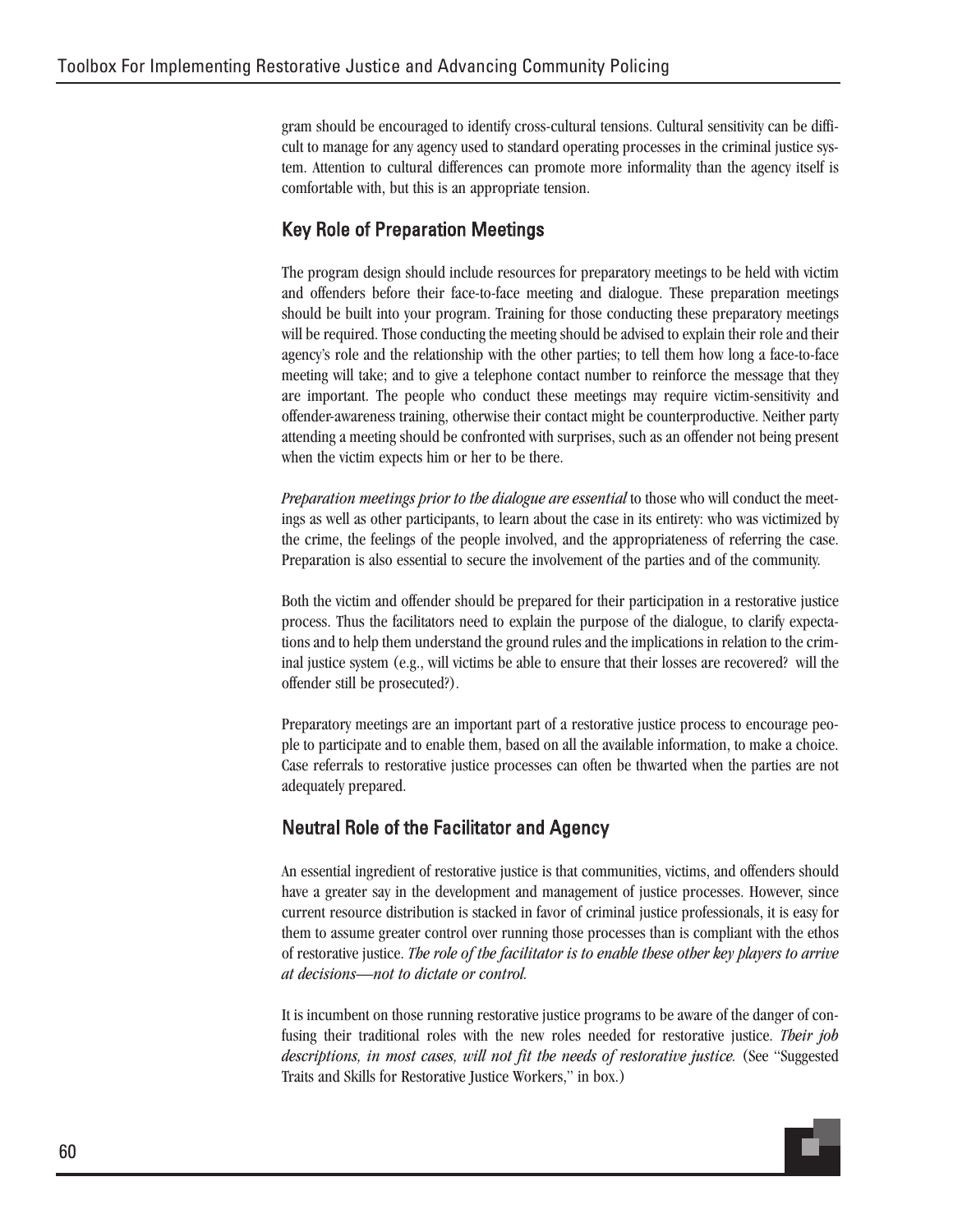An important aim of

restorative justice is to

process. It is more about

humanize the justice

people than about

systems.

| <b>Traits</b>            | <b>Skills</b>              |  |  |
|--------------------------|----------------------------|--|--|
| Approachable             | Communication              |  |  |
| Compassionate            | Conflict management        |  |  |
| Consensus-builder        | Letting go (sharing power) |  |  |
| Empathetic               | Managing uncertainty       |  |  |
| Energetic                | Public speaking            |  |  |
| Flexible                 | Reading body language      |  |  |
| Nonjudgmental            | Victim sensitivity         |  |  |
| Organized                |                            |  |  |
| Patient                  |                            |  |  |
| Positive attitude        |                            |  |  |
| Responsive               |                            |  |  |
| Sensitive to limitations |                            |  |  |
| Team player              |                            |  |  |
| Walk the talk            |                            |  |  |

Suggested Traits and Skills for Restorative Justice Workers

# Participation of Relatives

A victim's wish to participate in a restorative justice process may not be supported by his or her family or friends. It is important to recognize that the victim's willingness to meet an offender might seem odd to those around him or her. Friends and family members can feel especially protective toward a crime victim, to the point that they inadvertently impinge on the victim's right to make decisions. A facilitator should prepare victims for this potential tension in addition to offering to provide information to those who might object to the victim meeting the offender.

In some cases, victims might be willing to have the preparatory meeting tape-recorded, which could then allow family members to listen to what happened in the process. This can help reduce the victim's sense of isolation in making the decision to participate and help promote appropriate support of the victim after the meeting.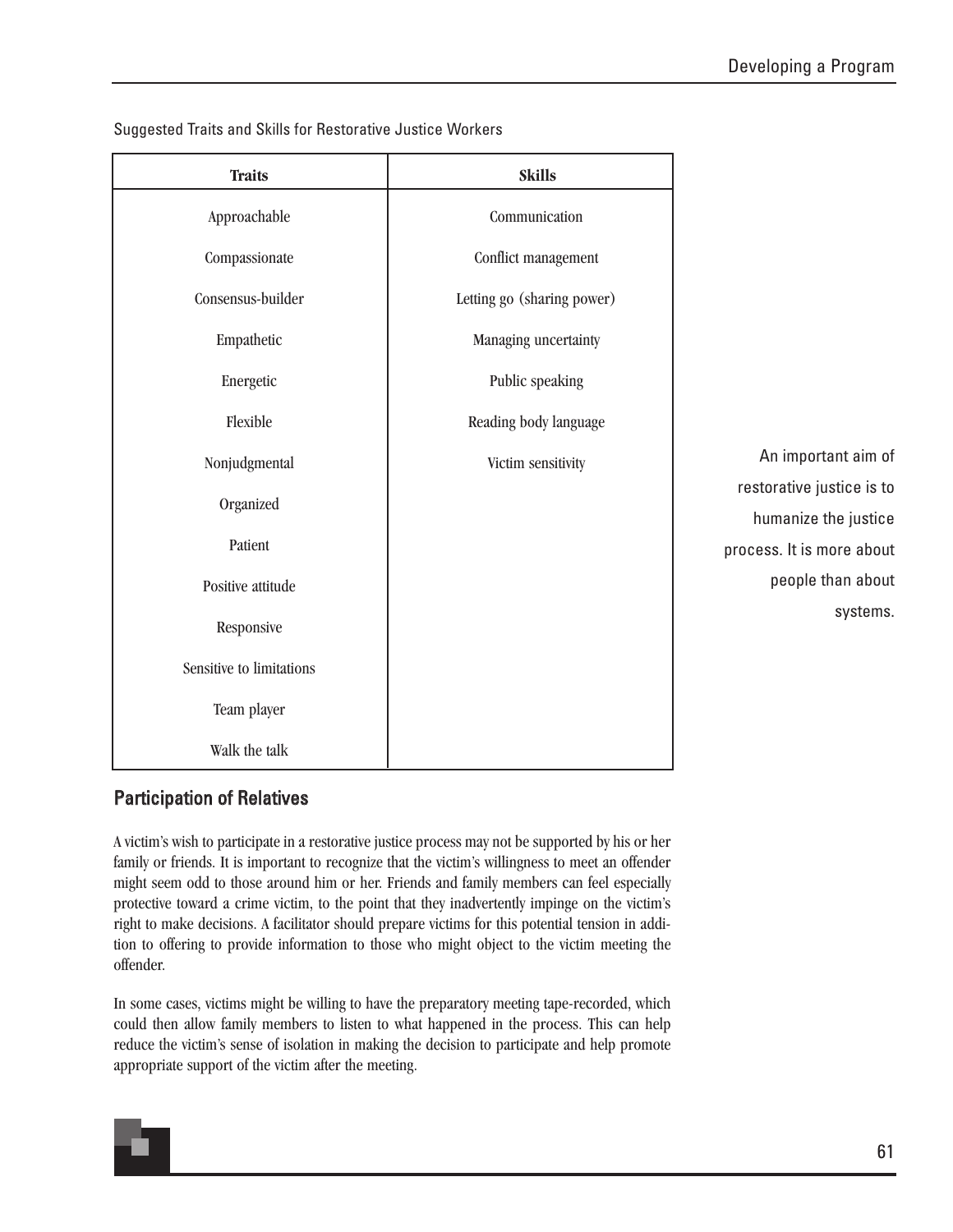On the other hand, a facilitator might be wise to consider information from friends, family members, and others (e.g., therapist, counselor, colleagues) that might cast doubts on the capacity of a victim to go through a dialogue and meeting. In serious violent crime cases, or cases involving several abuses, a counselor should always be consulted as to the suitable timing and appropriateness of any meeting.

# Resource Sharing

If justice is to become increasingly community-based, processes should engage ordinary citizens in decisions traditionally the preserve of justice system professionals. There will come a time when resource sharing is appropriate. If communities need to rely on professional agencies for their training, meeting venues, and program operation, community empowerment may be seriously eroded. One way of tackling this issue is to enable the community to have a greater say in how resources are distributed and to earmark funding specifically for restorative justice programs.

# Accountability for Public Safety

What happens if an offender who has gone through a restorative justice process commits a crime that violates personal safety—and the victim (or victim's family) wishes to sue for negligence? This is the ultimate clash of the two paradigms, and incidents are likely to occur as restorative justice continues to spread. Who, if anybody, should be held accountable? The agency that conducted the restorative justice process (even though it did so with community support and community involvement)? Or, is this an *acceptable risk* to be taken when deciding whether a case is suitable for this approach?

It would be regrettable if restorative justice were to become subject to bureaucratic protocols and rigid mandates in an effort to preclude the risk of such lawsuits.

While no restorative justice intervention should ever ignore the wider public safety issues inherent in any crime (or possibly associated with the offender), accountability should be based on a more holistic platform—as explained in "Part 6. Benchmarks for Evaluation."

# When Cases Need Specially Skilled Facilitation

The facilitation of restorative justice processes in serious crime cases is unsuitable for police officers unless they are specially trained in this intensive work. This is where volunteers with mediation skills can be useful. The preparation for such cases can take many hours (see the case study, in box).

# Use of Victim/Offender Letter to Initiate a Process

In some cases an agency will be approached by either a victim or an offender wishing to meet face-to-face in a restorative justice dialogue. This is likely to become more common as publicity about victim-offender mediation and other restorative justice processes become widespread.

Restorative justice is not just another legal intervention: it is a humanistic approach to justice in which assessments are made by people about the interests and needs of others.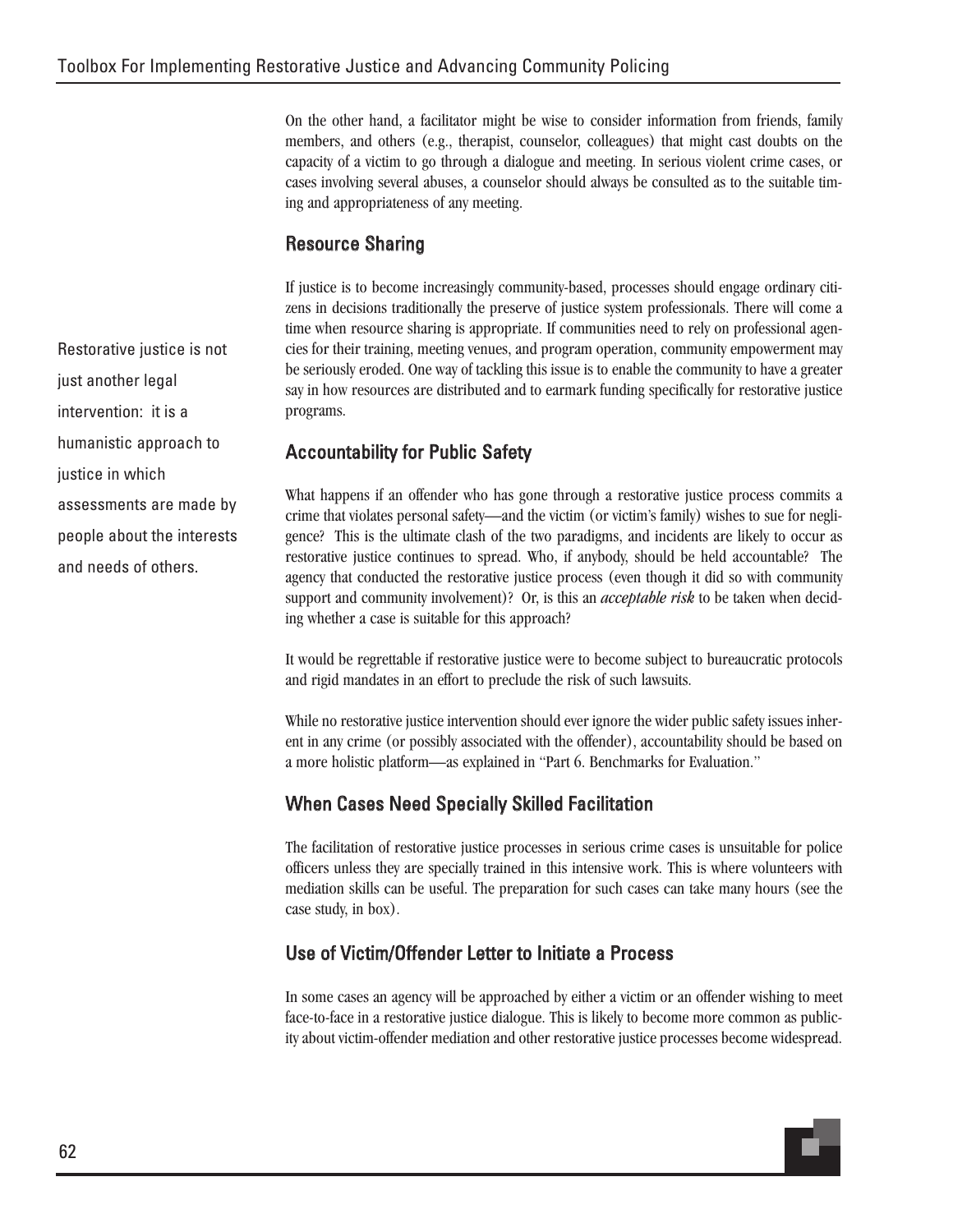## Case Study: Dialogue in Serious Crime Case Has Powerful Effect\*

In one case of aggravated robbery, sexual assault, and murder of an 18-year-old girl, the facilitator spent many hours over a period of 13 months to reach a point where a meeting could take place between the victim's mother and the convict:

| Meeting with victim                   | 10 hours |
|---------------------------------------|----------|
| Meeting with offender                 | 9 hours  |
| Telephone conversations with victim   | 20 hours |
| Telephone conversations with offender | 0 hours  |
| Conflicts with prison officials       | 12 hours |
| Total hours before actual meeting:    | 51 hours |

The actual meeting between the victim and the prisoner was spread over two sessions; in the first session the victim focused more on her own feelings. In the second meeting, the victim's main concern was the accountability of her daughter's killer when she pressed him for answers to questions about the rape/murder. She was also able to turn her attention to his self-image, how he used his time in prison, and how to care for the offender's children.

The first meeting between this victim and offender took place several years after the crime.

#### *Comments from the victim:*

"[The mediation] changed my life–I feel like a new person."

*From the offender:*

"I feel like I have made a difference."

*From a prison official:*

"It was a great honor to be a part of it . . . very powerful."

\*These insights were provided by David Doerfler of the Texas Department of Criminal Justice.

In these cases an assessment of the case should be made based on what is known about the crime incident and the parties involved. It is also appropriate to suggest that the person requesting the meeting write a letter introducing his intention and outlining his motives in wanting to meet. The response of the recipient of the letter will be helpful in ascertaining the appropriateness of starting preparatory steps to arrange a meeting. Letters can also be used to clarify personal issues that either party might have, questions that one might have of others, and expectations. This kind of information exchange can contribute to the parties' decisions to participate in a face-to-face dialogue and will often contribute to the creation of a safe atmosphere. Uncovering information that might otherwise come as a surprise at the actual meeting is an important part of the preparation.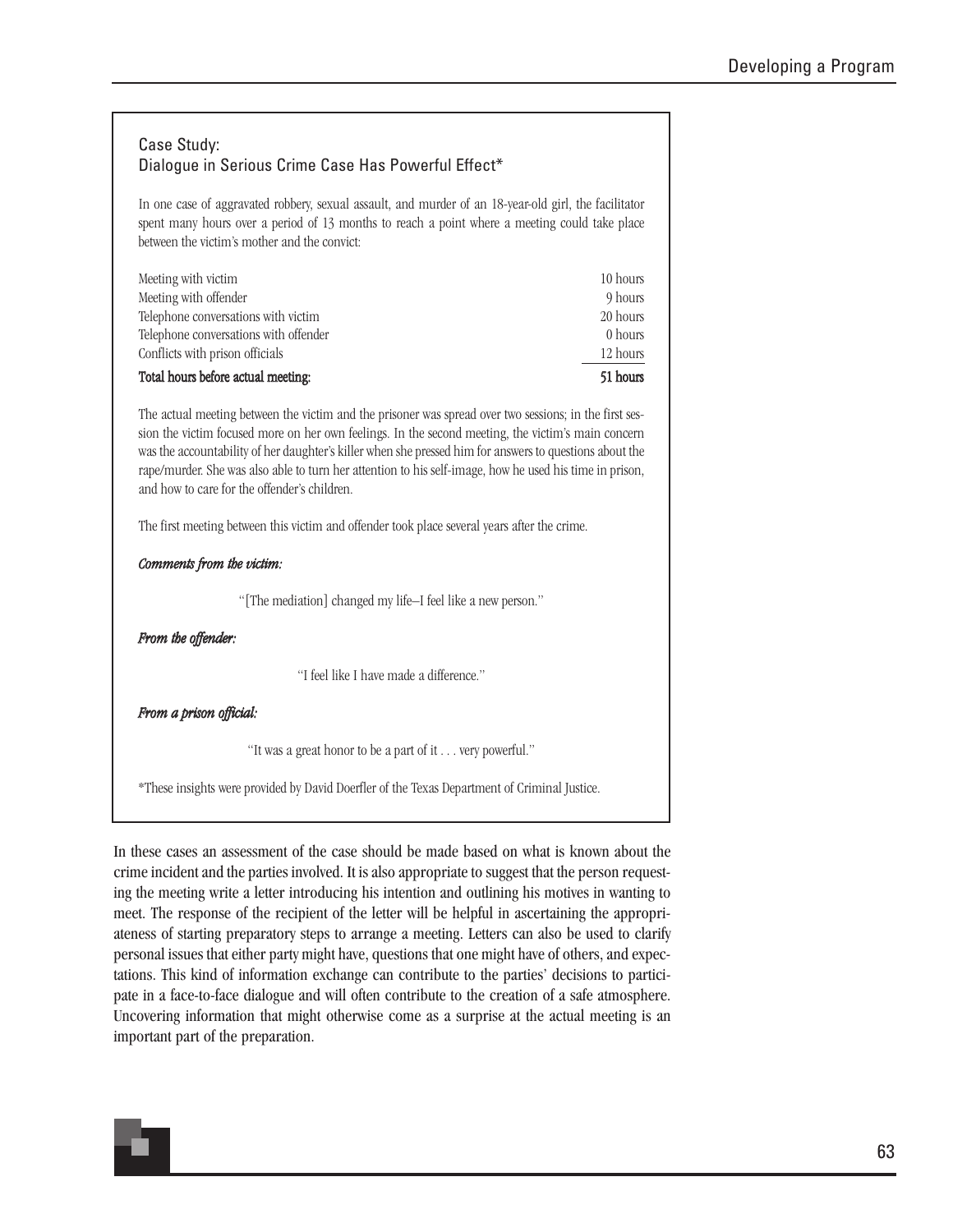# When One Victim Participates But Another Says No

There is no reason why one victim who chooses not to participate in a restorative justice process should obstruct another victim's choice to meet face-to-face with the offender. However, this requires sensitive handling by the facilitator. For example, the direct victim of a child abuse case might not have any desire to meet the perpetrator, but the parent(s) of the victim might feel very differently. Again, a tape recording of any dialogue might be useful to the other victim at some future stage.

# Volunteers

The use of volunteers as facilitators or program coordinators can be a positive step toward sharing responsibility for the justice process with citizens.

Recruitment and training require identifying the needed personal qualities and skills. These include maturity, ability to listen, commitment, and good interpersonal skills. Volunteers can play a crucial part in developing community capacity but they need encouragement, support, and respect. Teamwork can help to provide ongoing supervision and support as well as avoid burnout. Teamwork can also provide a structure for working on all the logistics of preparing and conducting meetings, reporting agreements, and monitoring the program. *Volunteers should receive recognition for the important work they do;* their involvement makes a program more restorative by virtue of reducing the dependence on the formal system to resolve crime problems.

When community members do not feel they can impact social change through their participation . . . they often withdraw into their own worlds not so much from apathy, but from helplessness. It is not that people do not want to contribute to the overall resolution of social problems in their neighborhoods—it is that we have not allowed them meaningful access to our social institutions which allow community mobilization to occur.23

# Matching Cases with the Skills and Experience of the Facilitator

The power of restorative justice dialogues and meetings is enormous. No meeting should be arranged unless there is an adequately trained facilitator who understands the process, understands the emotional risks involved for anyone who participates, and is capable of dedicating adequate time and attention to each of the participants—whether or not they choose to complete the process. Crimes should not be seen merely as cases to be processed through a system. The handling of all stages of any restorative justice dialogue and meeting requires sensibility, patience, and respect for the parties involved. It also requires an appreciation that the process can be easily derailed or co-opted by any failure to adhere to the values of restorative justice.

# Should Restorative Justice Be Entirely Voluntary?

Many restorative justice experiments so far have included an element of coercion to secure the attendance of offenders. The willingness to cooperate with an organization running restorative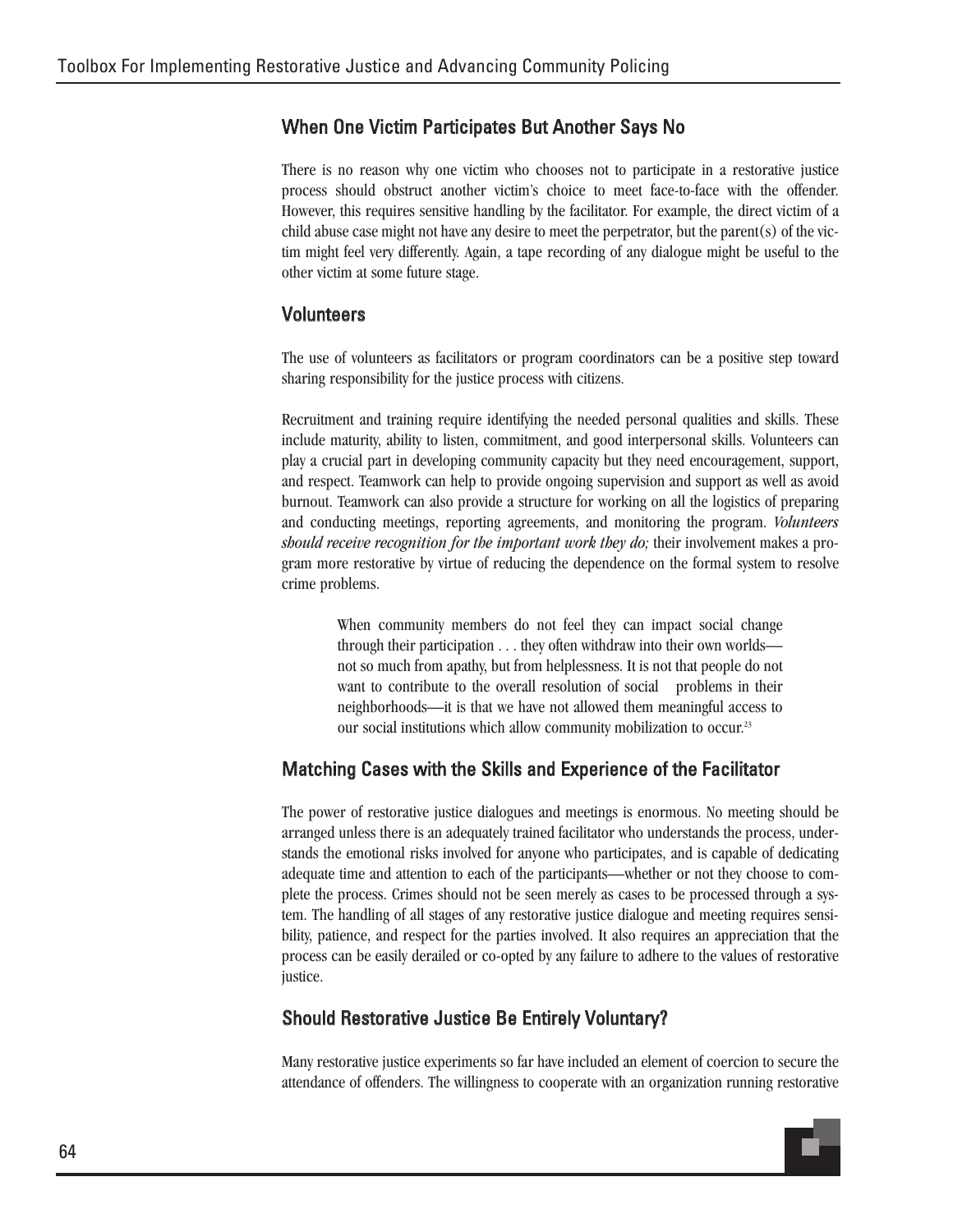justice processes may be rare among certain categories of offenders, particularly if little preparatory work is done. Some commentators believe restorative justice is doomed to being applied only to minor crimes committed by young and infrequent offenders, rather than to more serious crimes committed by hard-core criminals—unless the voluntary element is buttressed by the coercive powers of the justice system.<sup>24</sup>

The coercion suggested by some includes court referrals to a restorative justice process and the application of sanctions that are restorative in nature but enforceable by the courts.

These suggestions raise the specter of two systems of justice working on the same case, each with different goals and values. While it is possible for the formal system to adopt more of a restorative stance, it remains a moot point whether this dual-system approach would eventually water down the potential of restorative justice to achieve its balanced goals. The application of restorative justice to violent crime may, however, require such compromise to offset threats to public safety. Experiments on different approaches—and their evaluation—will, over time, reveal the full range of possibilities and problems.

# Job Descriptions for Program Personnel

You will need to think about job descriptions for those tasked with coordinating or running a restorative justice program. It is unlikely that existing job specifications will match the qualities and skills required for restorative justice.

## **Summary**

Keys to program development:

- Be clear about your goals.
- Work closely with key stakeholders in the design and implementation.
- Work out protocols and standards that protect people's rights.
- Think about the skills and training required.
- Step-by-step planning will prepare you for your first case referral.

Don't worry if you do not have all the answers at the outset. That would be virtually impossible—it takes time to adjust to a new way of thinking.

Restorative justice is a way of thinking. It is a fundamentally different framework for understanding and responding to crime and victimization in communities. Correctional systems adopting a restorative justice approach are no longer driven by offender concerns alone. Instead, they acknowledge the need for a three-dimensional response involving victims, offenders, and the community.<sup>25</sup>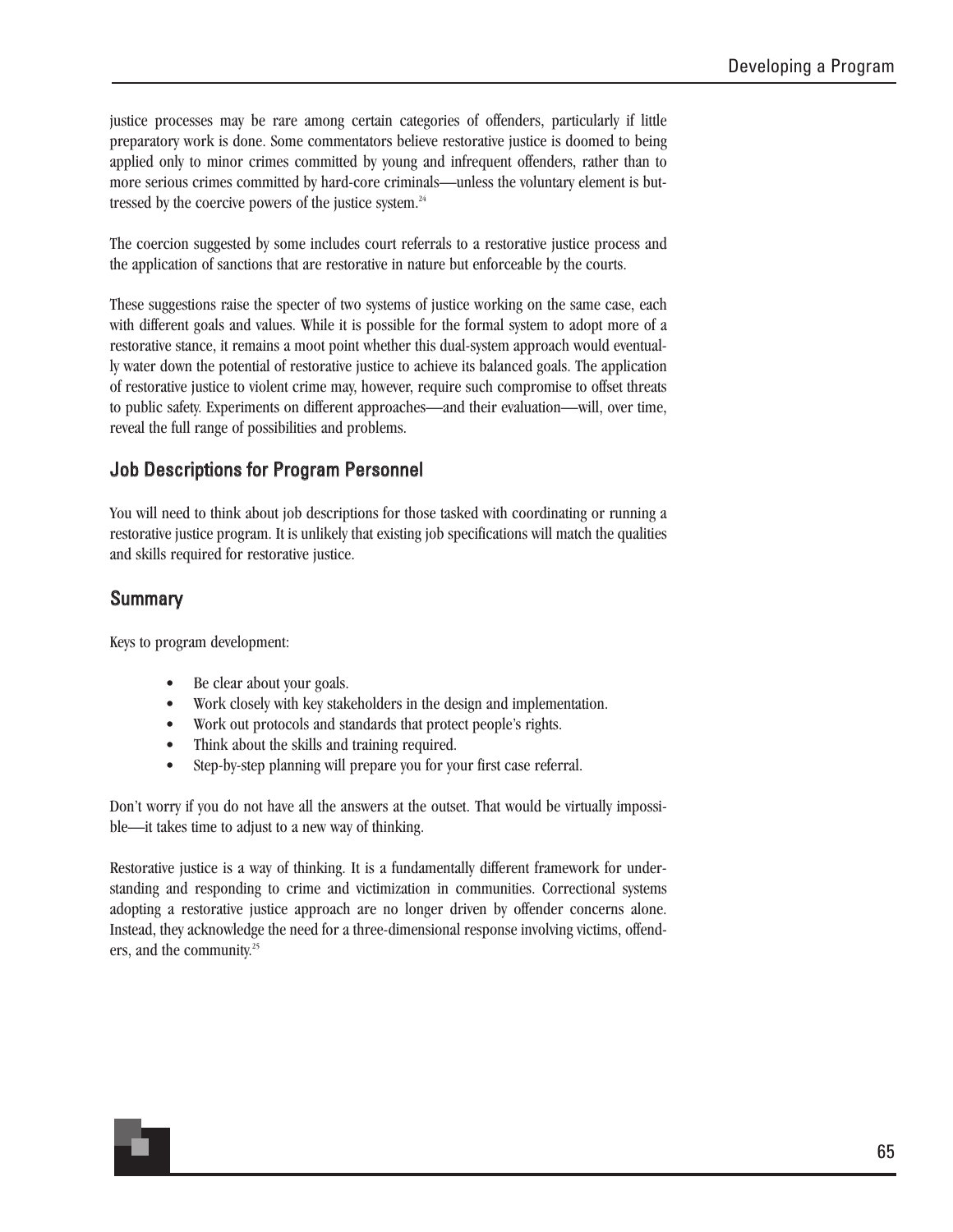

# Toolbox For IMPLEMENTING RESTORATIVE JUSTICE

AND ADVANCING COMMUNITY POLICING

Part 6. Benchmarks For Evaluation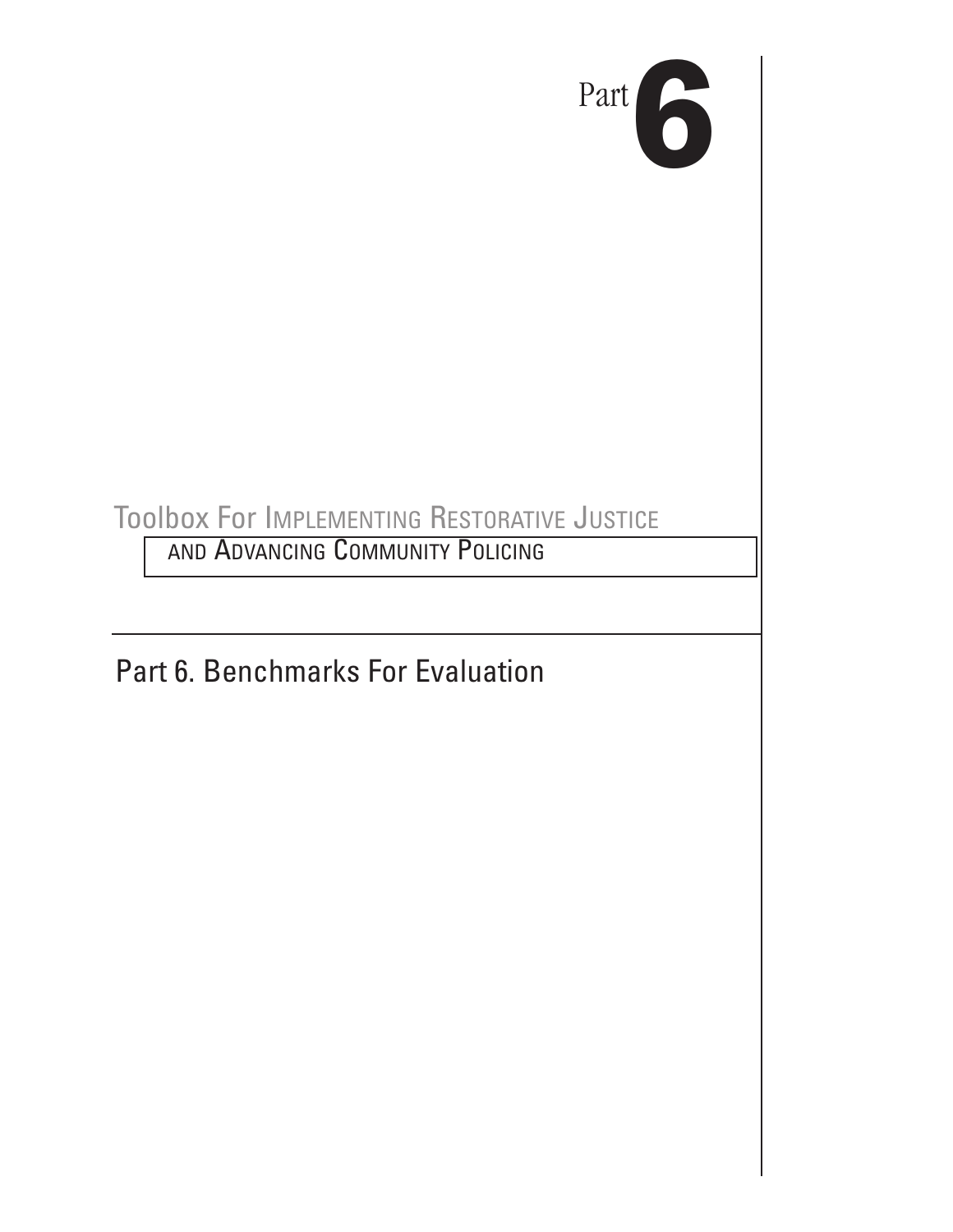# **Part 6. Benchmarks for Evaluation**

# Introduction

Implementing restorative justice in the context of policing, either in partnership with other agencies or by a police department, requires more than a "hunch" that such change is desirable or needed. The judgment of police managers is important in assessing the merits of putting a new program in place; however, accountability to the public and stakeholders, before the program is implemented as well as after, is critical. Accountability is relevant for several reasons:

- The response to recorded crime is important to society and should address basic requirements of individual and public safety, fairness, effectiveness, and efficiency.
- The needs and expectations of different stakeholders should be assessed carefully and provided for to the extent practically possible.
- Benchmarks are key targets to be met in conducting activities essential for carrying out the mission and for meeting stakeholders' expectations. Benchmarks help to steer implementation toward the vision and also promote the best practice.
- Record keeping is important for case management as well as for evaluation. Program monitoring tests the accomplishment of objectives and identifies areas needing improvement.

Accountability is important to test your thinking about what the goals of your program should be, how those goals should be met, and how much planning is required. Ideally, your structure for developing program accountability will include the following:

- *Time for broad consultation with the public and all stakeholders*. Their views and input should influence and shape your overall strategy.
- *Time to reflect on the values of restorative justice and their meaning in terms of implementation*. Programs can be more restorative or less restorative, depending upon the attention given to all the elements that are described in "Part 1. Values of Restorative Justice" in this toolbox.
- *Time to gain support for what you want to do*—this includes political support as well as legal justification. You will need to work with the media and in other communications channels to open a dialogue about restorative justice and how it can be applied. You will need to collaborate with other criminal justice agencies to ensure that your program works in tandem with other justice interventions.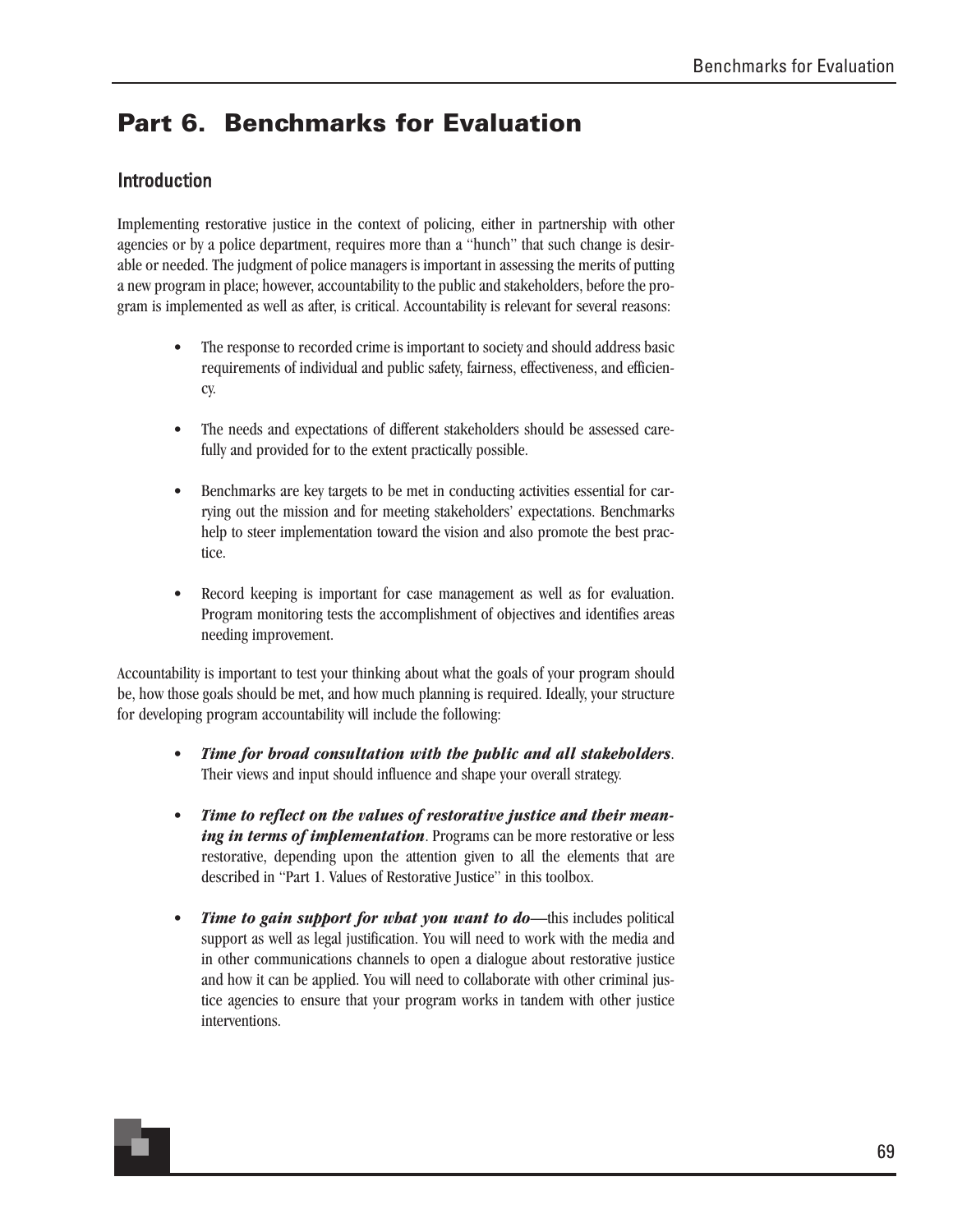• *Time to gain internal and external support and accrue resources for operating the program*. Restorative justice can, initially at least, seem like an attempt to decriminalize offenses or appear "soft." It can also appear threatening to those who are used to more traditional means of handling crime. Accountability includes listening to those who might be skeptical and working out ways to provide resources.

Accountability is also important during implementation of the program, to determine what the program achieves and what it fails to achieve.

For these reasons, accountability should be seen as something that is not only essential but highly desirable. Accountability teaches all of us.

Listed below are additional accountability factors that need to be considered when designing your program:

Restorative justice is still an emerging paradigm. There is much we do not know. Your program could provide useful lessons about what works well and what is problematic.

- Restorative justice promotes a balanced approach to crime and *requires a framework of performance indicators and benchmarks that reconcile and promote the needs of victims and offenders, as well as the community.* You will also need to consider how your program will account to the wider public, which has a right to know how justice is being delivered.
- Restorative justice promotes a new relationship between the justice system and the community. *It is important for the community to have a say in what accountability measures are incorporated in the program and how these measures are used*. An advisory board made up of different stakeholders in the community will provide added oversight and will promote shared ownership of the program. Think about the measures that could determine how the community is taking responsibility, e.g., the number of program volunteers, whether citizens offer support to victims, and whether communities monitor the offender's fulfillment of agreements and obligations.
- Consider whether there is a demand for qualitative as well as quantitative measures of accountability. If so, this will influence the way you operate the program: the *style and manner in which you implement restorative justice will be important* and will require keeping more than numerical records. *Oversight by way of qualitative research (observation, surveys, face-to-face interviews) will be necessary*. In particular, qualitative measures will help to reveal training and development needs.
- Are there perceived risks to introducing restorative justice, and if so, how can these be assessed in the performance of your program? For example, victims' services may fear that crime victims will not be adequately prepared to make an informed choice about whether to participate in the program. *Thought must be given to what measures could be introduced to minimize the risk of victims feeling coerced*; the voluntary participation of victims is a key value of restora-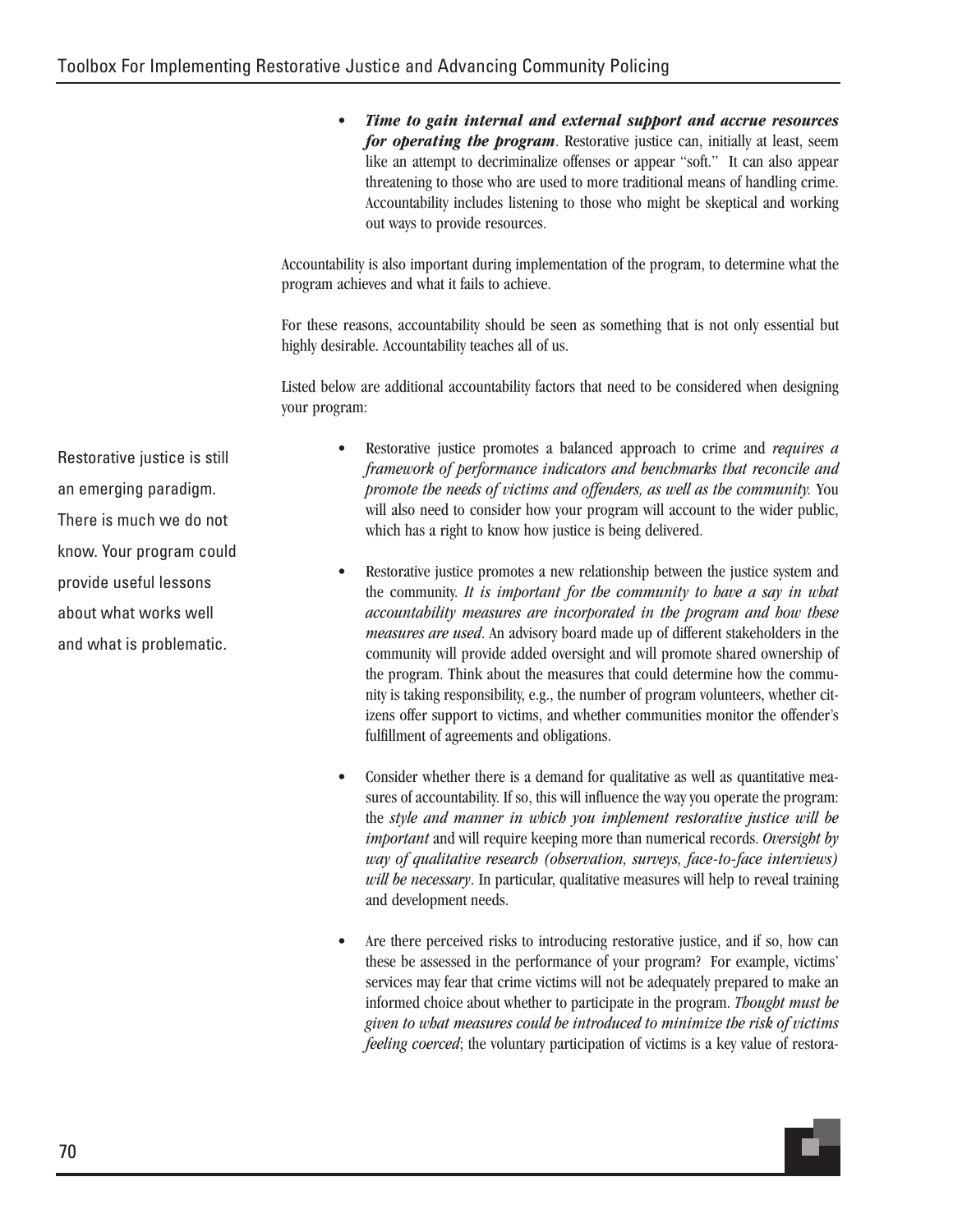tive justice theory. Feedback interviews from crime victims who have participated in a program will provide excellent insights into how sensitive your program staff are about what is required to allow victims to make a voluntary, informed choice.

- *Consider what specific benefits you hope to achieve* through the program and how these might be assessed. For example, if offender recidivism is important, then consideration must be given to developing a longitudinal record-keeping system to monitor all offenders coming into the program. This will undoubtedly call for *research assistance* to ensure that the information required for monitoring is included in your records from the start.
- *Consider whether comparisons are likely to be made* between what happens to cases dealt with by the traditional criminal justice process and those dealt with by the restorative justice program. Such comparisons would require *early consultation with other agencies* in the criminal justice system to ensure that separate records are kept for monitoring purposes.
- *Consider whether there are intangibles that you would like measured* in some way following the implementation of the program. If so, it is probably necessary to conduct a baseline survey before you start the program. For example, you may wish to assess the attitude of crime victims or your own staff toward offenders generally and monitor changes in attitudes during the lifetime of the program. *A baseline assessment might be invaluable to gauge how people's views are changing.*
- Is the program susceptible to challenge on account of resources and, if so, *what cost/ benefit analysis would be helpful?* For example, if some stakeholders perceive that restorative justice offers savings in police time, because officers do not have to attend court, how can the savings be measured vis-à-vis the expenditure needed to run the restorative justice program?
- *Are there particular crimes or offenders that stakeholders especially want dealt with* by restorative justice processes, and if so, how can case referrals be maintained? For example, many people support the use of restorative justice for nonviolent youth offenders but are skeptical of its suitability in other instances. *Your selection criteria may need to be clarified to ensure that your program meets the mandate you have.* In time, as the program evolves, other categories of offense/offender might be supported for referral to restorative justice; such change will necessitate altering the screening process. All this will have an impact on evaluation.
- Perhaps most important, *what measures will help to assess the extent to which the values of restorative justice are reflected in your program?* For example, an important element of restorative justice is showing respect to all parties. Can you think how to measure this to promote respectful behavior? You might

"Restorative justice is about redrawing the lines of accountability within the criminal justice arena, re-engaging the community, and reducing the focus on accountability to the abstract state. . . It seems consistent with these fundamental principles that the community accept responsibility for making the project work."26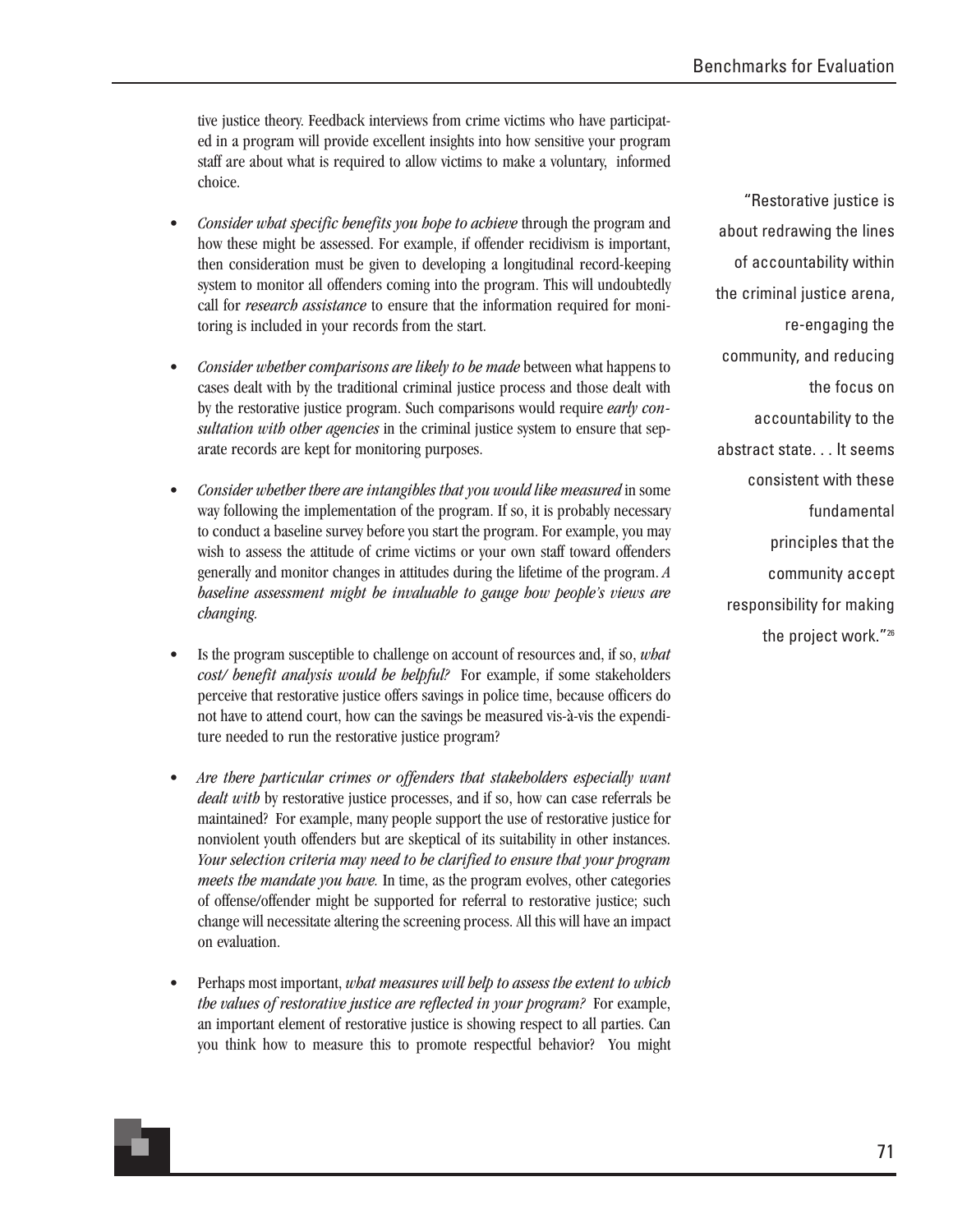achieve respectful behavior through good training of facilitators and sound preparation of all those who take part in the program. However, regular surveys or feedback from participants about how they felt during and after their involvement in the program could be valuable.

All these factors should help you think about the benchmarks that are needed as part of your program to test its desirability and, over time, its strengths, areas that need improvement, and how well it is meeting your objectives.

In addition to these factors, you might have a hunch that restorative justice will have an impact on the internal culture of the police department and that public support for restorative justice might lead to calls for changes in such areas as legislation, public policy, and expenditure on prevention.

There is nothing wrong with having these aspirations, but be careful that they are not the only driving force for initiating your program. It is important to understand the extent to which restorative justice will change things. You need to think through what these changes may be and consider how they can be measured. Documenting change is important for true accountability and to keep the program on track in a way that optimizes the benefits and minimizes the risks of applying restorative justice.

# Core Aims and Related Benchmarks

The following are core aims of restorative justice for you to think about when introducing any restorative justice program. Some will require monitoring or assessment before you start referring cases to a restorative justice process.

Restorative justice:

- Seeks to redefine the meaning of crime.
- Involves victims, offenders, and the community.
- Seeks victim restoration.
- Seeks offender competency.
- Seeks community safety and connectedness.
- Seeks to learn how to prevent crime.

Benchmarks to reflect these aims of restorative justice will help to make your program more, not less, restorative. Some can be measured by statistical analysis of your cases, others will require qualitative research, including surveys. Each of the core aims is considered below, along with possible indicators or benchmarks.

## **1. Redefining the meaning of crime**

The focus of the restorative justice process is more on the *harms* of crime and less on the violation of the law. Therefore, identification of the harm is a critical factor. After a few months, you should be able to come up with two lists of identified harms that victims and communities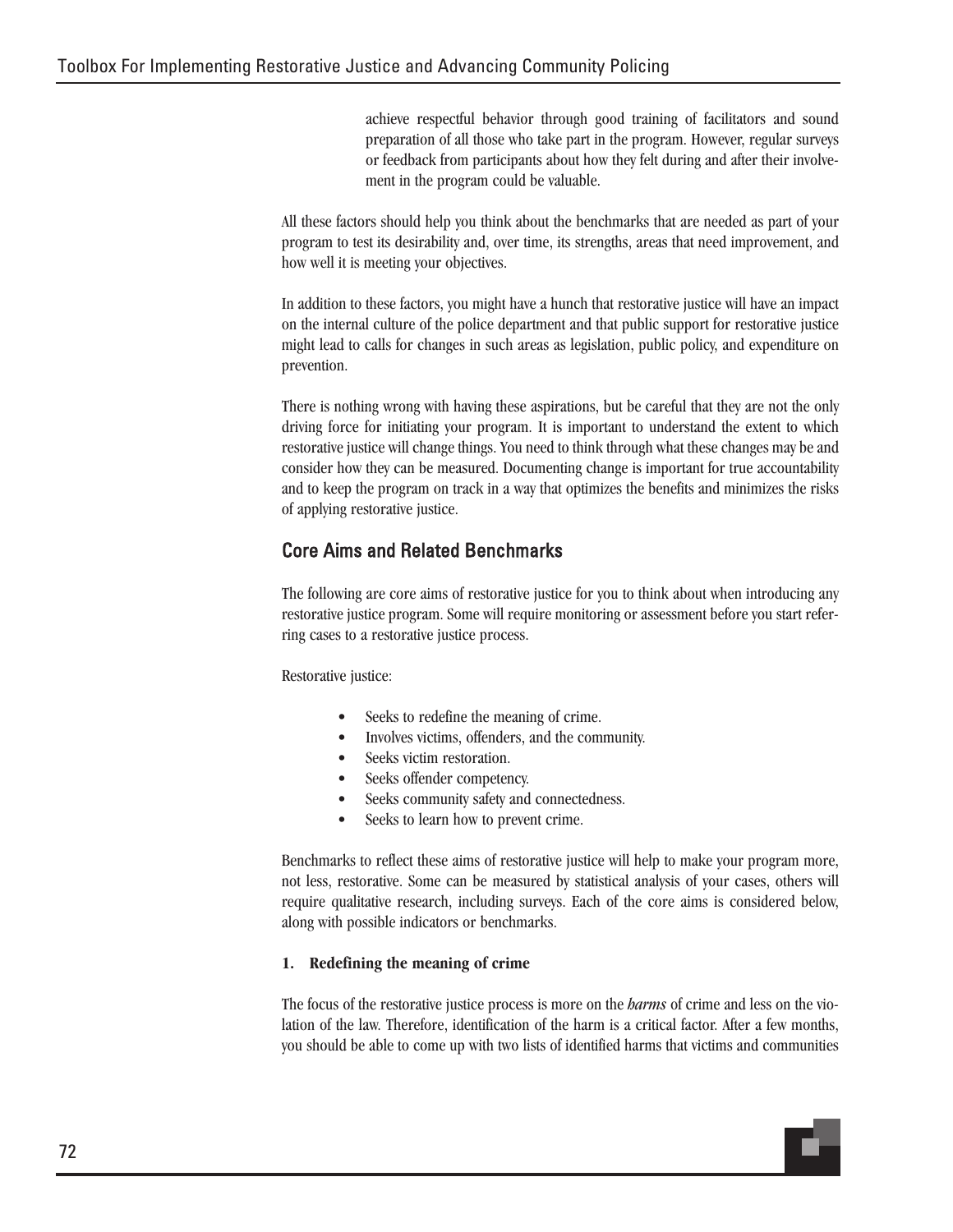experience following a crime. You will have one list for victim harms and another for community harms; some harms may appear on both lists.

Use these lists for training officers who respond to crime and create awareness among the public of the impact of crime. Over time more people will understand that crime requires investment in prevention if these harms are to be avoided.

### **2. Involving victims, offenders, and communities**

The more that citizens are involved in your program, the more likely it is that the benefits of restorative justice will be achieved. As with problem-solving policing, the more engagement there is, the more information you receive to identify the real issue that needs to be tackled. Keep a record of who participates—as well as additional information that came from participants who added value to the restorative justice process. In time you might be able to discern how influential to the process and/or outcomes are family members, peers, friends, and nonfamilial guardians, as well as specific community groups. This information will help in planning future restorative justice meetings and dialogues.

There is nothing more powerful than stories about what happens in a restorative justice process. They convey what restorative justice focuses on, how crime can be resolved through collaboration and problem solving, and how victims, offenders, and communities can be positively affected by their participation. Keeping a record of your cases is an essential part of spreading learning about what restorative justice can achieve.

### **3. Restoring victims**

Repairing the harm experienced by victims (and communities) is necessary to help victims recover and to hold offenders to account in meaningful ways. *Keep a record of how offenders have restored the losses or damage.* This includes making things right in relationships (e.g., a letter of apology, a showing of remorse, agreeing to work for the victim or help the victim in some way).

Victim involvement is a fundamental requirement of restorative justice. It is easy to assume that the victims feel involved simply because they were invited to participate. *You must check with the victims themselves about whether your program is meeting their needs and expectations.* This will often necessitate survey work or face-to-face interviews at some stage after their case was dealt with. You need to check:

- The extent to which *victims felt they were given ample information* for deciding whether or not to participation in a restorative justice process.
- The extent to *which victims felt they were free to choose whether to participate* or not—and to leave the process at any time (e.g., was it really voluntary).
- The extent to which victims *felt their role was central to the process:* did they, for example, feel their involvement was seen as important of itself—and not only to hold the offender accountable?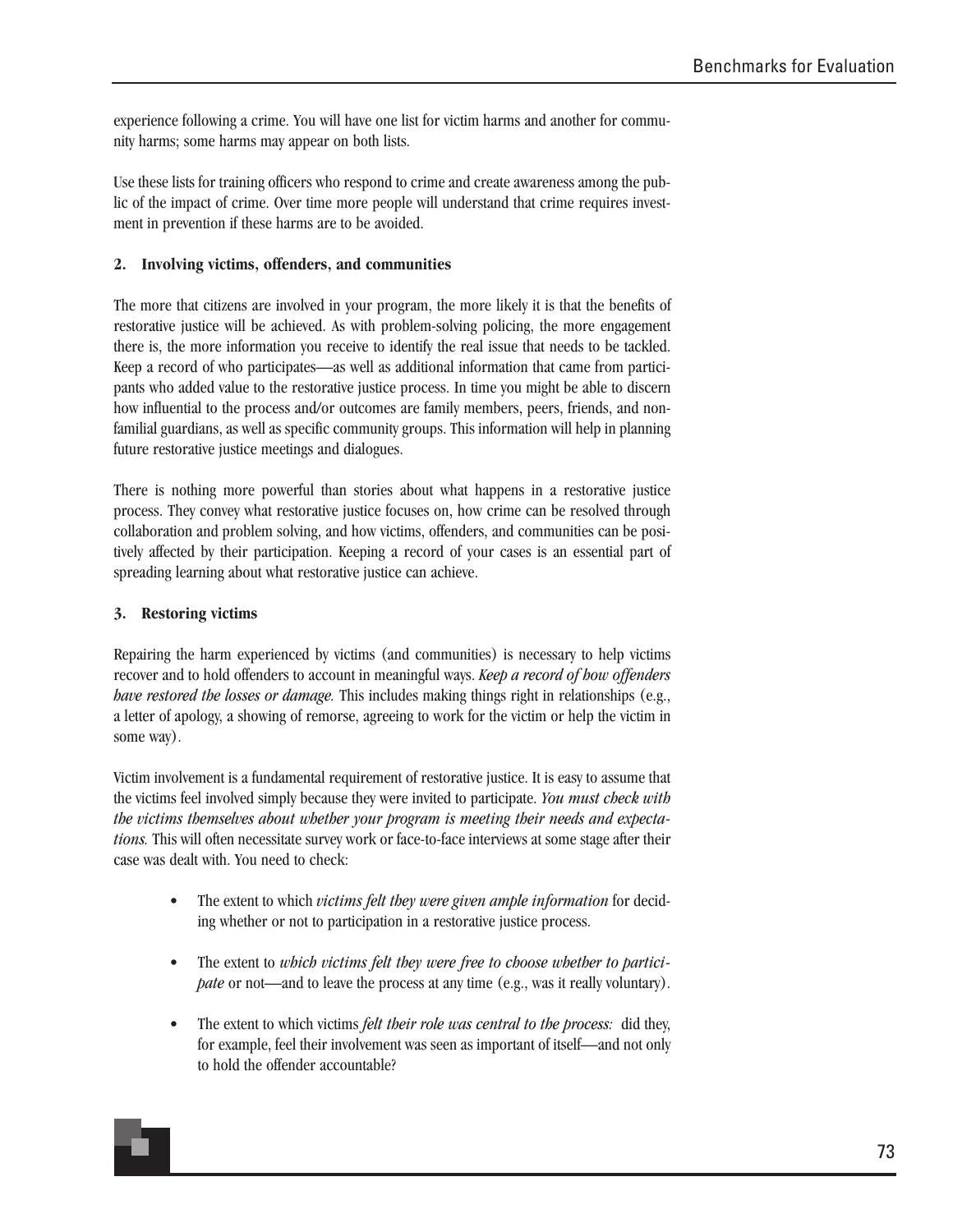• The *level of preparation victims felt was provided* prior to the restorative justice process. Were they, for example, confronted with surprises that ought to have been discussed or revealed during a preparatory meeting?

- The extent to which *victims felt able to express* how they had been harmed, and the extent to which they felt they had been heard.
- The extent to which *victims felt they had an influence* on the agreed plan to hold the offender accountable and to restore their losses.
- The extent to which *victims felt respected and dealt with sensitivel*y by the facilitator and other program staff.
- The extent to which *victims felt sufficiently protected*.
- The extent to which *victims' feedback was followed up* with program adjustments or improvement.

Evaluation of these items will help ensure that your program provides victim choice, offers victim empowerment, and takes victims' interests seriously.

## **4. Seeking offender competency**

Those who commit crime also suffer harm; that is seldom acknowledged by the criminal justice system. *Identifying how offenders feel about their offenses is often the first step toward their reintegration into the community. Think about keeping a record of what offenders say about their crime*—the information will help to break down stereotype images of monster criminals. Such images are a barrier to reintegration.

The amount of harm repaired is a critical benchmark for any restorative justice program. The amount of restitution or community service completed by offenders should, therefore, be measured. The number of reparative agreements completed by offenders also should be monitored. The fulfillment of an agreement indicates that the offender understood the consequences of his or her behavior and wanted to change.

Offender competency development refers to the changes offenders are willing to make to reduce the likelihood of committing crime again and to increase their contribution to society as law-abiding citizens. Offenders completing drug treatment, counseling/ therapeutic programs, skills training, education courses, etc., are positive signs that restorative justice is supporting important life changes.

*Recidivism* is a traditional indicator of effectiveness and *will be a useful monitor of restorative justice programs*. The process itself may have a sufficiently powerful effect on an offender—or it might be the direct involvement of community members in monitoring or supporting the offender to complete the reparative agreement that influences the offender sufficiently to reduce recidivism.

"Recidivism is only one of a range of issues to be measured. Program outcomes have more to do with the mutual needs of victims, communities, offenders, and government."27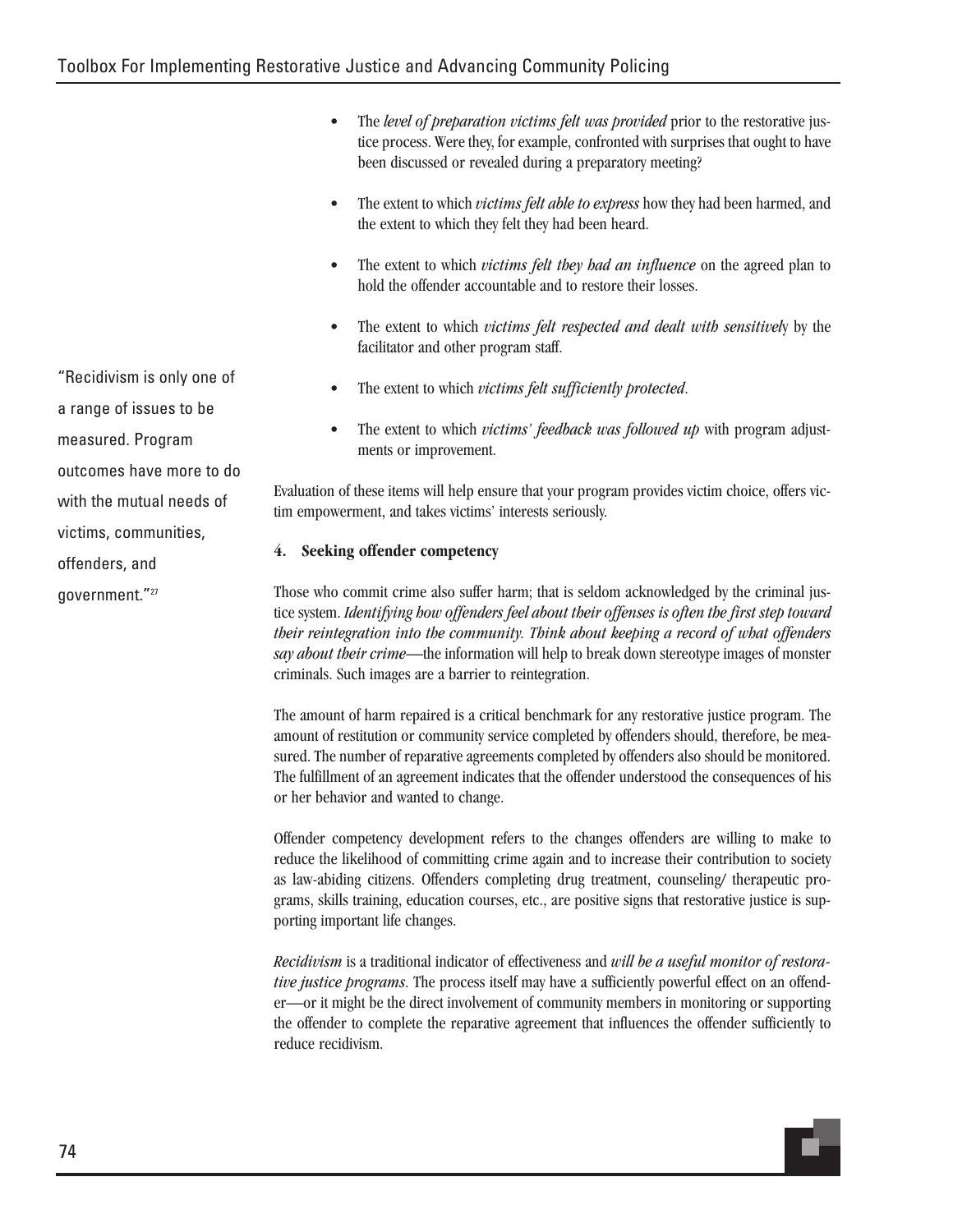Other measures of program effectiveness in promoting offender competency include the following:

- Are offenders given *the opportunity to participate and to make amends* to the victim? Does the program restrict the types of offenders dealt with by restorative justice?
- To what extent does the reparative agreement *address the needs of the offender and plan for his or her reintegration* into the community?

A balance should be struck between cases referred to restorative justice and those that require a formal justice response. Monitoring case referrals is a way of assessing whether the balance is right and identifying obstacles to using restorative justice processes.

#### **5. Seeking community safety and connectedness**

Restorative justice seeks to give primary responsibility for decisionmaking to victims, offenders, and the community, with the support of the state. Community empowerment and participation need to be monitored. Consider the following:

- Who is invited to participate? (This could indicate how much power is really being shared.)
- Are community concerns heard?
- Are community safety issues addressed?
- Does the community influence offender accountability and play a part in victim recovery?
- Is there a focus on training community volunteers to facilitate restorative justice processes?
- Are there changes that occur in the community after a restorative justice process or after a few months of program operation (e.g., community begins to solve its own problems by way of restorative justice processes, supports new victim services, or tackles crime prevention)?

Community involvement in restorative justice processes will promote stronger communities in which members actively participate in community life and support the well-being of those who live, work, and play there. Benchmarks of a successful program might include the following:

- *More dialogue about crime* and what can be done by the community to prevent crime.
- More *willingness to engage* in volunteer work or participate in partnership activities with public organizations.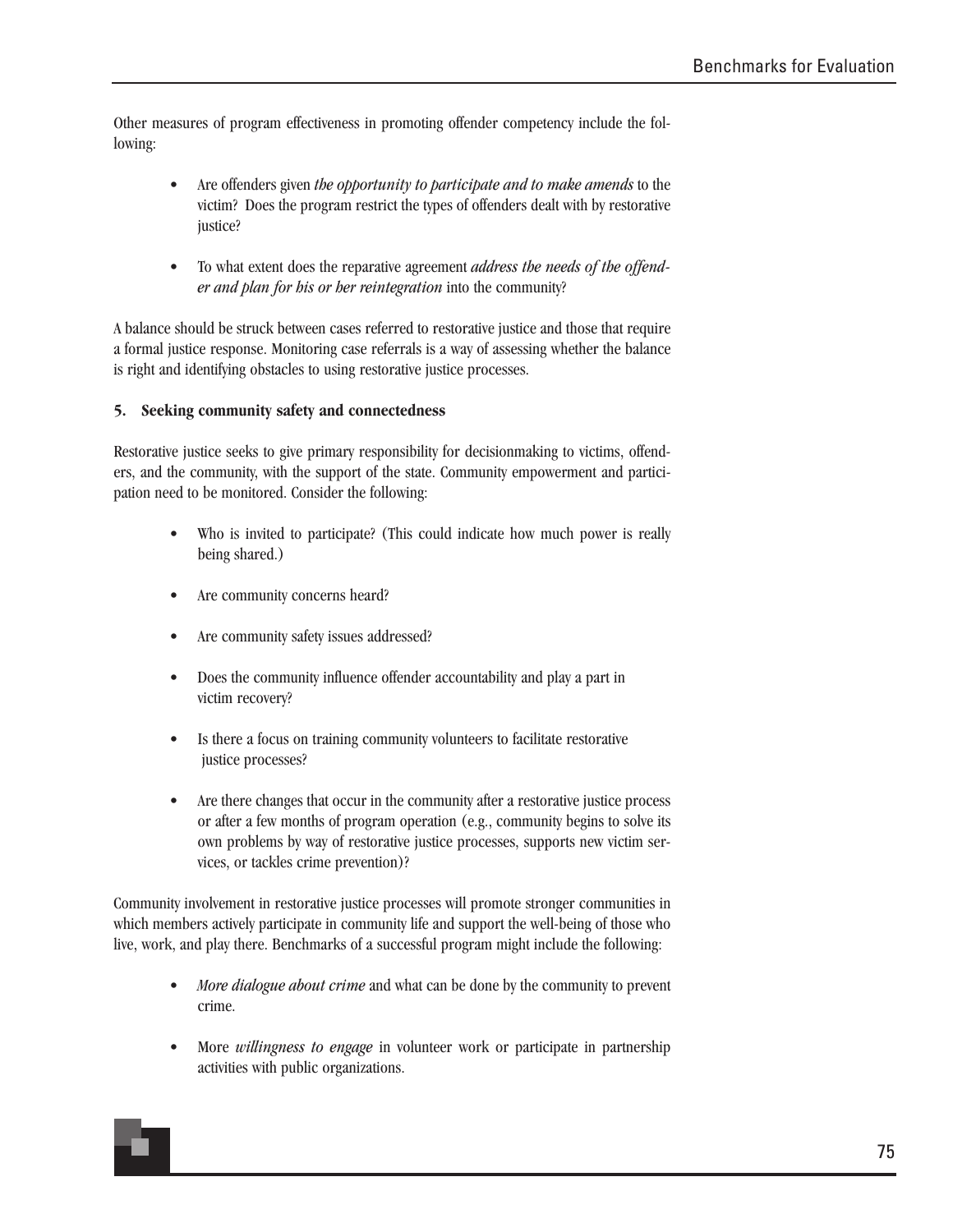- *Improved relationships* between different elements of the community.
- Support for more restorative justice processes to *address different kinds of conflict,* e.g., in schools, businesses, local government.
- *Less fear* of crime, more confidence in justice interventions.

Relationships should be strengthened by restorative justice process interventions, not weakened by them. A survey of participants will afford insights into the bonds that have been strengthened and the divisions that have been maintained.

#### **6. Learning how to prevent crime**

Community involvement in restorative justice processes promotes understanding of why crime happens and what would help to prevent offending behavior. To examine how fruitful this understanding is in your community, look for:

- A willingness to support and promote *local policies aimed at reducing crime that focus on prevention* rather than punishment.
- More reliance on *informal controls*, such as mentoring, youth assistance, support for the elderly to protect them against crime.
- The *scope of partnership activity* to address crime, fear, and disorder; for example, is there a citywide or community task force involving all kinds of groups (e.g., churches, youth, ethnic minorities, gays, businessmen, activists)?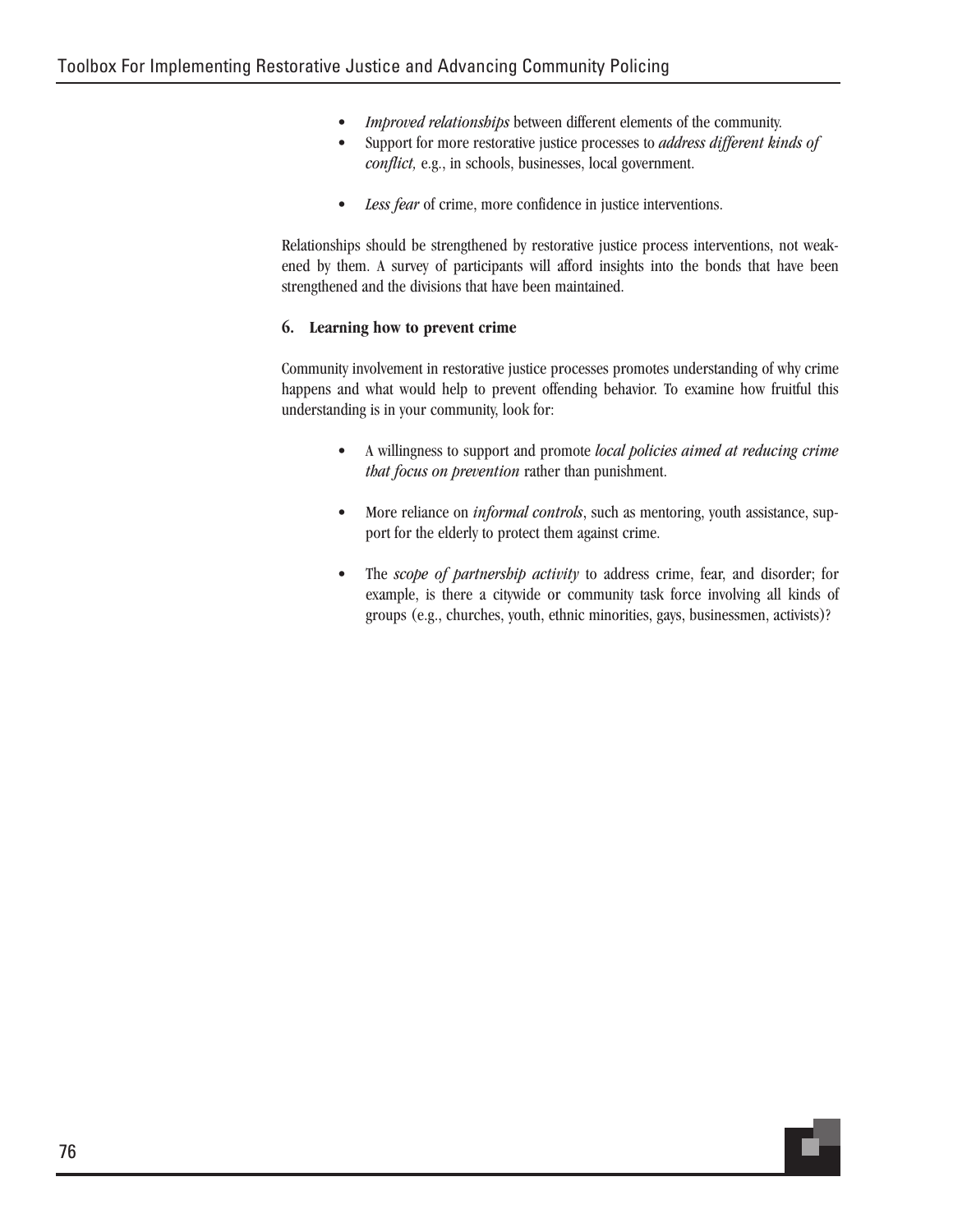## Testing How Restorative Your Program Is

You can use a survey like the following to assess how restorative your program is:

### Sample Survey

#### **(5=Strongly agree 3=Neutral 1=Strongly disagree)**

| <b>VICTIMS</b>                                                                                                                                                 |   |                |                |                  |               |  |
|----------------------------------------------------------------------------------------------------------------------------------------------------------------|---|----------------|----------------|------------------|---------------|--|
| Victims and their families receive support and<br>assistance                                                                                                   | 5 | $\overline{4}$ | $\overline{3}$ | $\overline{2}$   | 1             |  |
| Victims are made aware of the case throughout the<br>entire process and are given choices                                                                      | 5 | 4              | $\overline{3}$ | $\overline{2}$   | $\mathbf{1}$  |  |
| Victims are directly and actively involved in the<br>justice process (from early stages to the end)                                                            | 5 | 4              | $\overline{3}$ | $\overline{2}$   | $\,1$         |  |
| Victims are financially restored and restitution is<br>given priority by the justice system                                                                    | 5 | $\overline{4}$ | $\overline{3}$ | $\overline{2}$   | $\mathbf{1}$  |  |
| Victims have the opportunity to shape how the<br>offender will repair the harm                                                                                 | 5 | $\overline{4}$ | $\overline{3}$ | $\boldsymbol{2}$ | $\mathbf{1}$  |  |
| Victims are satisfied with the justice process                                                                                                                 | 5 | 4              | $\mathfrak{Z}$ | $\overline{2}$   | 1             |  |
| Victims have the opportunity to offer guidance<br>and feedback to justice professionals by serving on<br>planning and advisory groups, and through other means | 5 | 4              | $\overline{3}$ | $\overline{2}$   | $\mathbf{1}$  |  |
| <b>OFFENDERS</b>                                                                                                                                               |   |                |                |                  |               |  |
| Offenders complete financial and other forms<br>of restitution in a timely fashion                                                                             | 5 | 4              | $\overline{3}$ | $\overline{2}$   | $\mathbf{1}$  |  |
| Offenders use their assets to give back to<br>the community                                                                                                    | 5 | $\overline{4}$ | $\overline{3}$ | $\overline{2}$   | $\mathbf{1}$  |  |
| Offenders are given opportunities to develop<br>relationships with the community                                                                               | 5 | $\overline{4}$ | $\overline{3}$ | $\overline{2}$   | $\mathbf{1}$  |  |
| Offenders face the personal harm caused by<br>their crime                                                                                                      | 5 | 4              | $\overline{3}$ | $\overline{2}$   | 1             |  |
| Offenders develop the ability to be empathetic<br>for their victims and others                                                                                 | 5 | $\overline{4}$ | $\overline{3}$ | $\overline{2}$   | 1             |  |
| Offenders learn and practice competencies to<br>reduce the likelihood of returning to crime                                                                    | 5 | $\overline{4}$ | $\overline{3}$ | $\overline{2}$   | $\mathbf{1}$  |  |
| Offenders understand their obligation to their<br>community and learn mutual responsibility                                                                    | 5 | 4              | $\overline{3}$ | 2                | 1             |  |
| Offender's family or significant others are<br>involved in similar programs as the offender                                                                    | 5 | 4              | $\overline{3}$ | $\overline{2}$   | $\mathbbm{1}$ |  |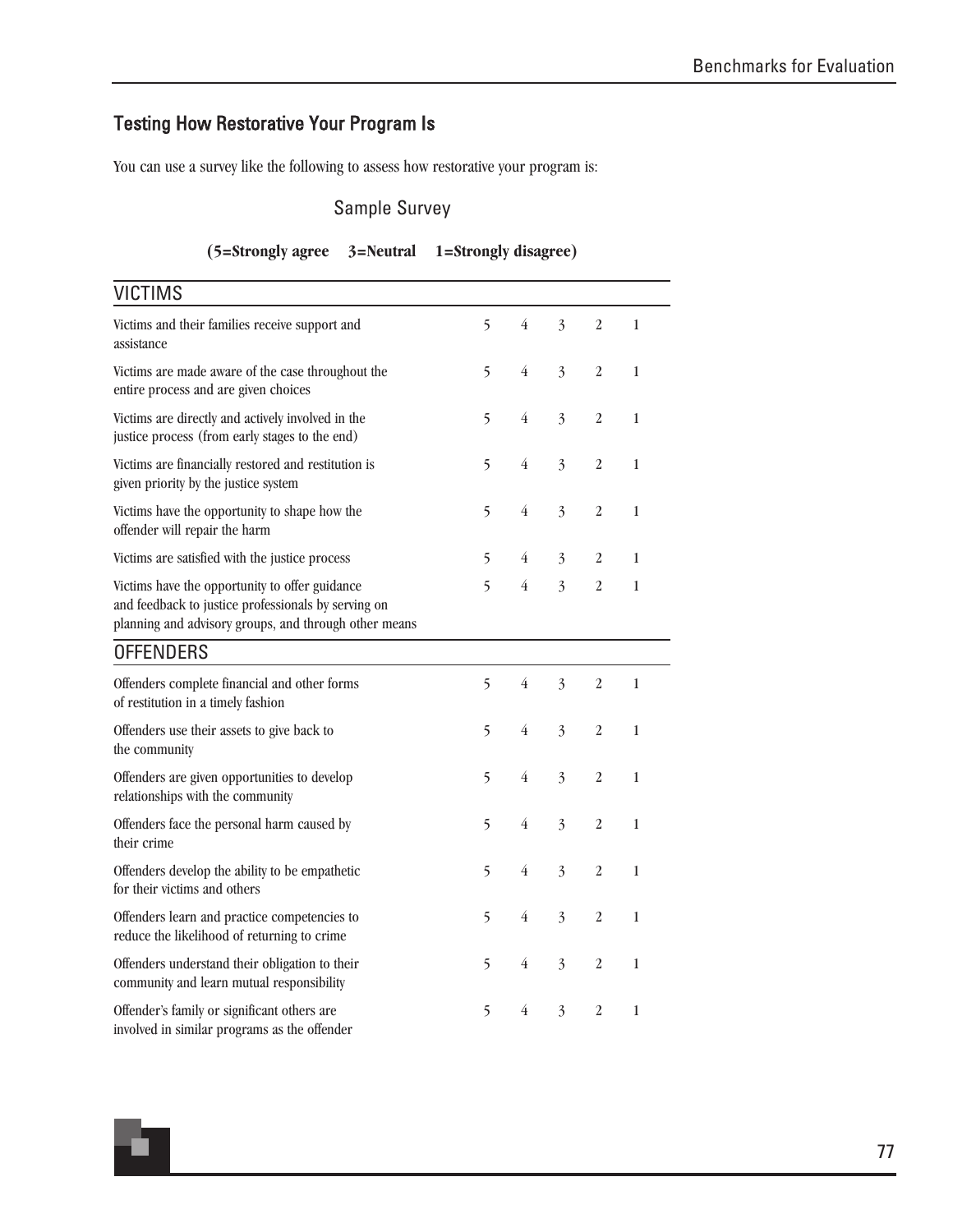| <b>COMMUNITY</b>                                                                                                                                                                               |   |                |                |                  |              |
|------------------------------------------------------------------------------------------------------------------------------------------------------------------------------------------------|---|----------------|----------------|------------------|--------------|
| The community allows the offender to repair<br>harm through meaningful work                                                                                                                    | 5 | 4              | $\overline{3}$ | $\overline{2}$   | 1            |
| Volunteers are recruited and trained to provide<br>services to offenders, victims, and the community                                                                                           | 5 | $\overline{4}$ | $\overline{3}$ | $\boldsymbol{2}$ | 1            |
| The community provides mentors for the offenders<br>and their significant others, and offers assistance<br>to increase their skills                                                            | 5 | $\overline{4}$ | $\overline{3}$ | $\overline{2}$   | $\mathbf{1}$ |
| Community businesses provide training and work<br>for offenders                                                                                                                                | 5 | $\overline{4}$ | $\overline{3}$ | $\overline{2}$   | $\mathbf{1}$ |
| The community allows the offender to repair<br>harm through meaningful work                                                                                                                    | 5 | 4              | $\overline{3}$ | $\overline{2}$   | 1            |
| Community members have opportunities to offer<br>guidance and feedback to justice professionals<br>by serving on planning and advisory groups,<br>and help set the goals of the justice system | 5 | $\overline{4}$ | $\overline{3}$ | $\overline{2}$   | 1            |
| <b>JUSTICE SYSTEM</b>                                                                                                                                                                          |   |                |                |                  |              |
| The system gives <i>balanced</i> attention to the<br>victim, offender, and the community, and<br>views each as equal                                                                           | 5 | $\overline{4}$ | $\overline{3}$ | $\overline{2}$   | 1            |
| Policymakers allocate resources to meet<br>objectives of safety, accountability, and<br>competency development                                                                                 | 5 | $\overline{4}$ | $\overline{3}$ | $\overline{2}$   | $\mathbf{1}$ |
| Restoration of victim, offender, and community<br>is given higher priority than cost savings, time<br>saved, small caseloads                                                                   | 5 | $\overline{4}$ | $\overline{3}$ | $\overline{2}$   | 1            |
| System outcome measures reflect restorative<br>justice values                                                                                                                                  | 5 | $\overline{4}$ | $\overline{3}$ | $\overline{2}$   | $\mathbf{1}$ |
| Measures of individual staff performance<br>identify expectations                                                                                                                              | 5 | 4              | $\overline{3}$ | $\overline{2}$   | 1            |
| System has ongoing training and orientation<br>sessions on topics central to restorative justice                                                                                               | 5 | 4              | 3              | $\overline{2}$   | 1            |
| System seeks to hire employees with values<br>consistent with restorative justice                                                                                                              | 5 | $\overline{4}$ | $\overline{3}$ | $\sqrt{2}$       | 1            |
| System provides ongoing training on victimology<br>and victim sensitivity                                                                                                                      | 5 | $\overline{4}$ | $\overline{3}$ | $\boldsymbol{2}$ | 1            |
| System provides ongoing training on victimology<br>and victim sensitivity                                                                                                                      | 5 | $\overline{4}$ | $\overline{3}$ | $\boldsymbol{2}$ | $\mathbf{1}$ |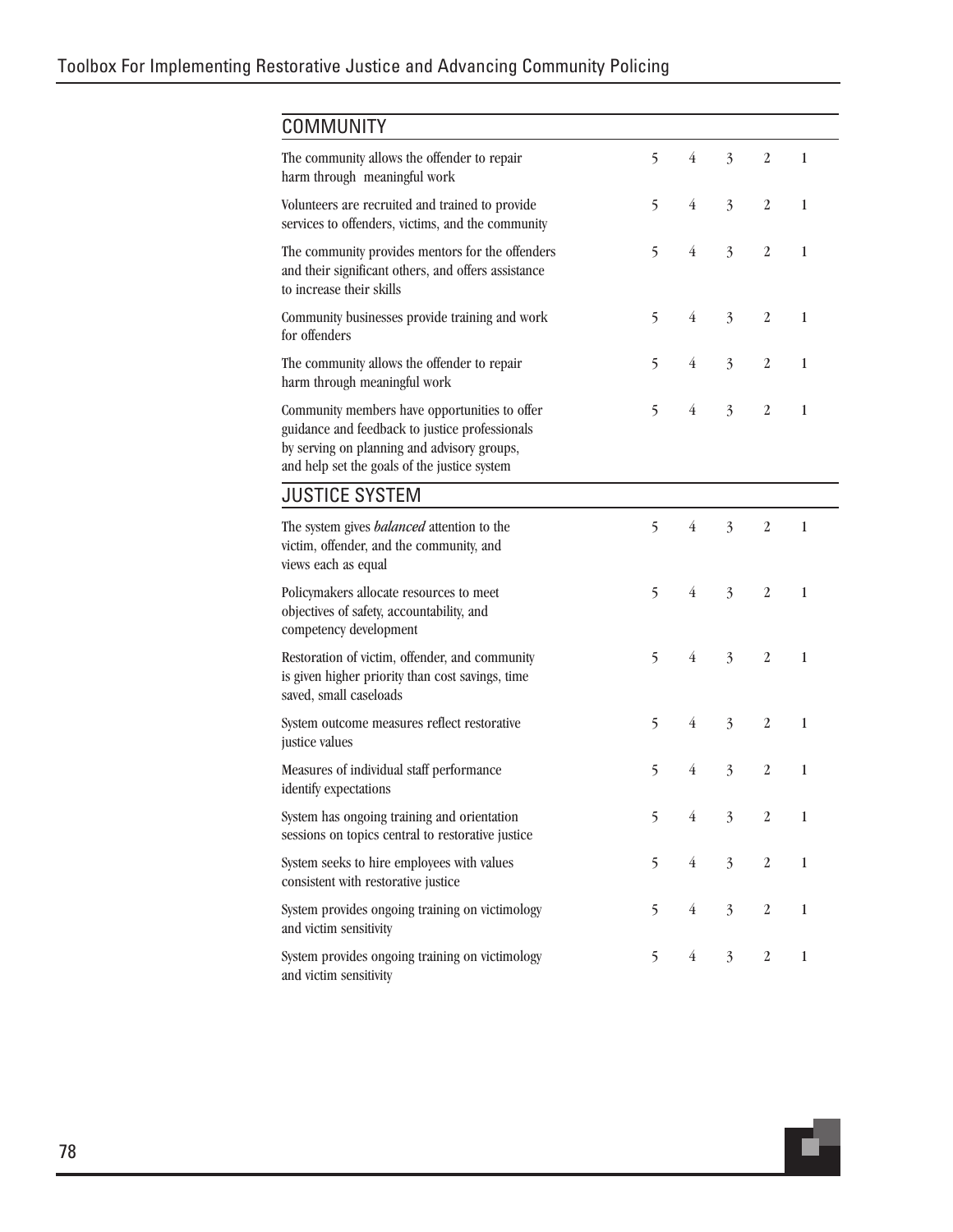Think about these benchmarks too:

- Participants in restorative justice processes should, ideally, *perceive the process and outcomes as fair and satisfactory. Frequent surveys* will help you to assess the extent to which your program is perceived as fair and satisfactory by all parties affected by crime.
- You may wish to find out if the program has promoted *respect for the police and greater trust*. Again, surveys might be helpful to gauge whether there have been changes in police-community relations.
- Restorative justice processes provide a vehicle for citizens to be mobilized for problem solving and crime prevention. A *survey of police officers might help to ascertain how much confidence there is among officers in the capacity of lay communities* to engage in policing and justice delivery.
- *Fear is a useful barometer* of how successful an intervention is. *Surveys asking victims and the community about the precautions they have taken* since a crime was dealt with by the restorative justice process will help determine the extent to which public safety needs have been addressed.

The role of the state in restorative justice is one of supporting the parties through a process. The facilitators used in a program should be assessed in terms of:

- Making the parties feel *comfortable* and safe.
- Allowing them *plenty of time to speak* and to be listened to.
- Allowing the parties to work out an *agreement*.
- *Supporting the participants* throughout the preparatory and postmeeting stages.
- *Being fair* to reflect a balanced approach that addresses the needs of victims, offenders, and the community.

Restorative justice programs should contribute to reduced investment in prisons since restorative justice is measured not by how much punishment is given to offenders but by how much reparation is achieved. Restorative justice programs should also reduce the number of cases that must be dealt with by the criminal justice system. Both results would free up resources for early intervention and treatment of offenders, as well as other crime prevention tactics.

The table "Characteristics of the Most and Least Restorative Justice Systems" indicates the potential of fully implementing restorative justice—and the costs and dangers of limiting society's response to crime to a victim- and punishment-oriented adversarial process.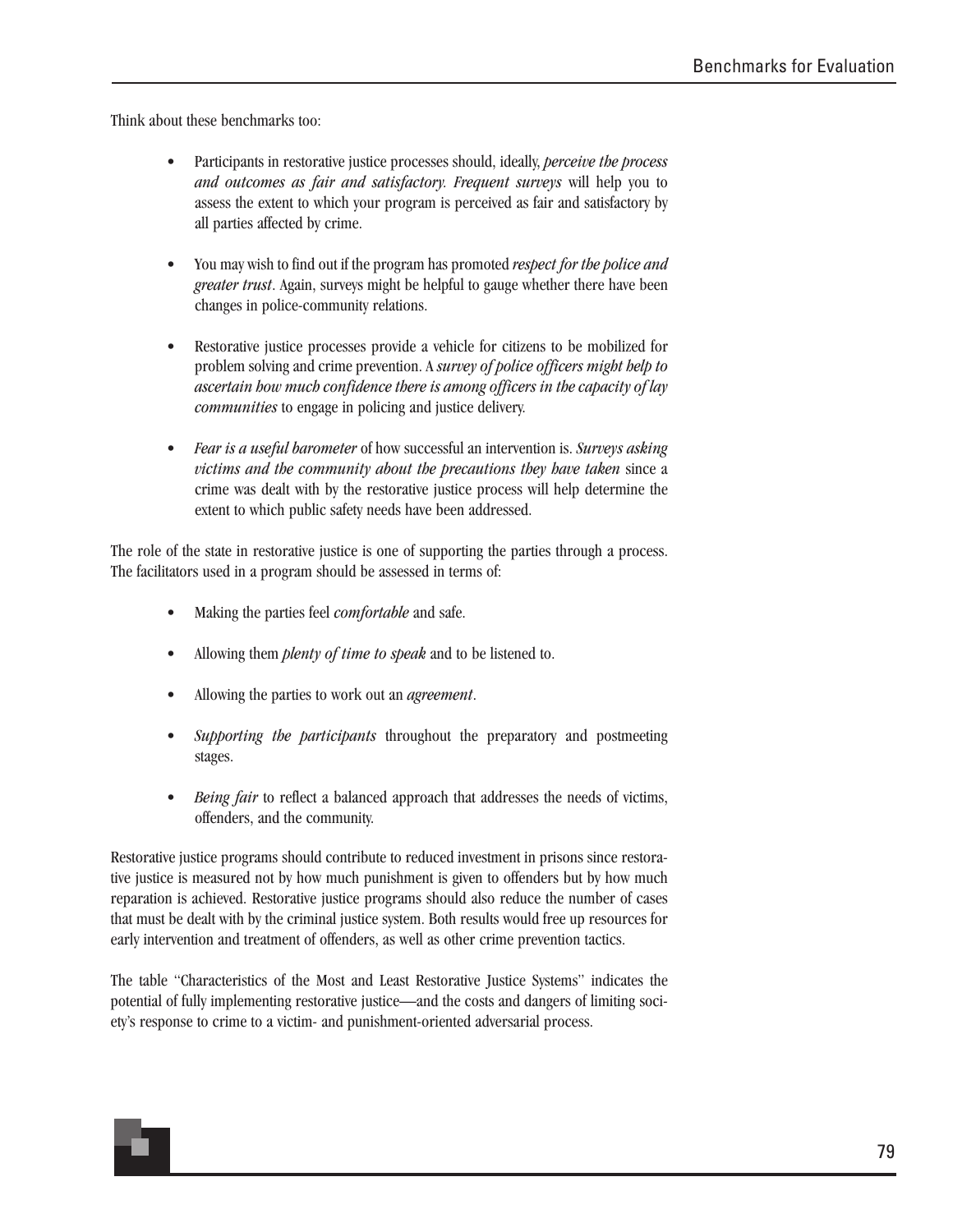| <b>Most Restorative</b>                                                                 | <b>Least Restorative</b>                                                                   |
|-----------------------------------------------------------------------------------------|--------------------------------------------------------------------------------------------|
| Justice response balanced between<br>government and community.                          | Justice response dominated by the state<br>and very costly-emotionally and<br>financially. |
| Communities empowered to participate<br>and contribute to health of all its<br>members. | High fear in the community. Some<br>communities feel angry and alienated.                  |
| Very low crime rate.                                                                    | Very high crime rate.                                                                      |

Characteristics of the Most and Least Restorative Justice Systems

#### **Summary**

When it comes to benchmarks . . .

- Pay attention to local conditions: every community is different.
- Focus on qualitative, as well as quantitative, measures.
- Don't forget the balanced approach—address the needs of victims, offenders, and the community.
- Figure out how to calculate the benefits to the state, but focus on benefits to society.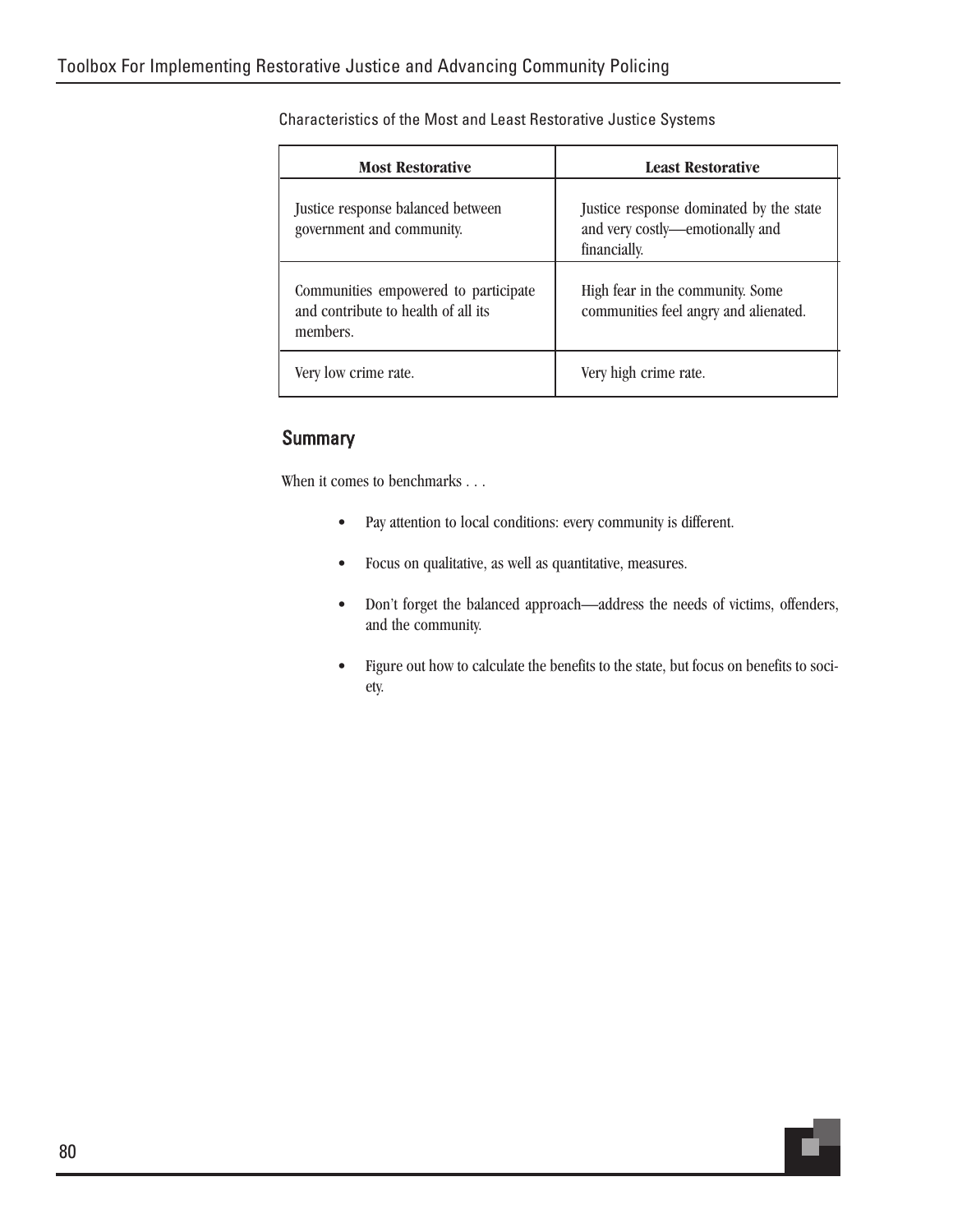

# Toolbox For IMPLEMENTING RESTORATIVE JUSTICE

**AND ADVANCING COMMUNITY POLICING** 

Part 7. Unresolved Issues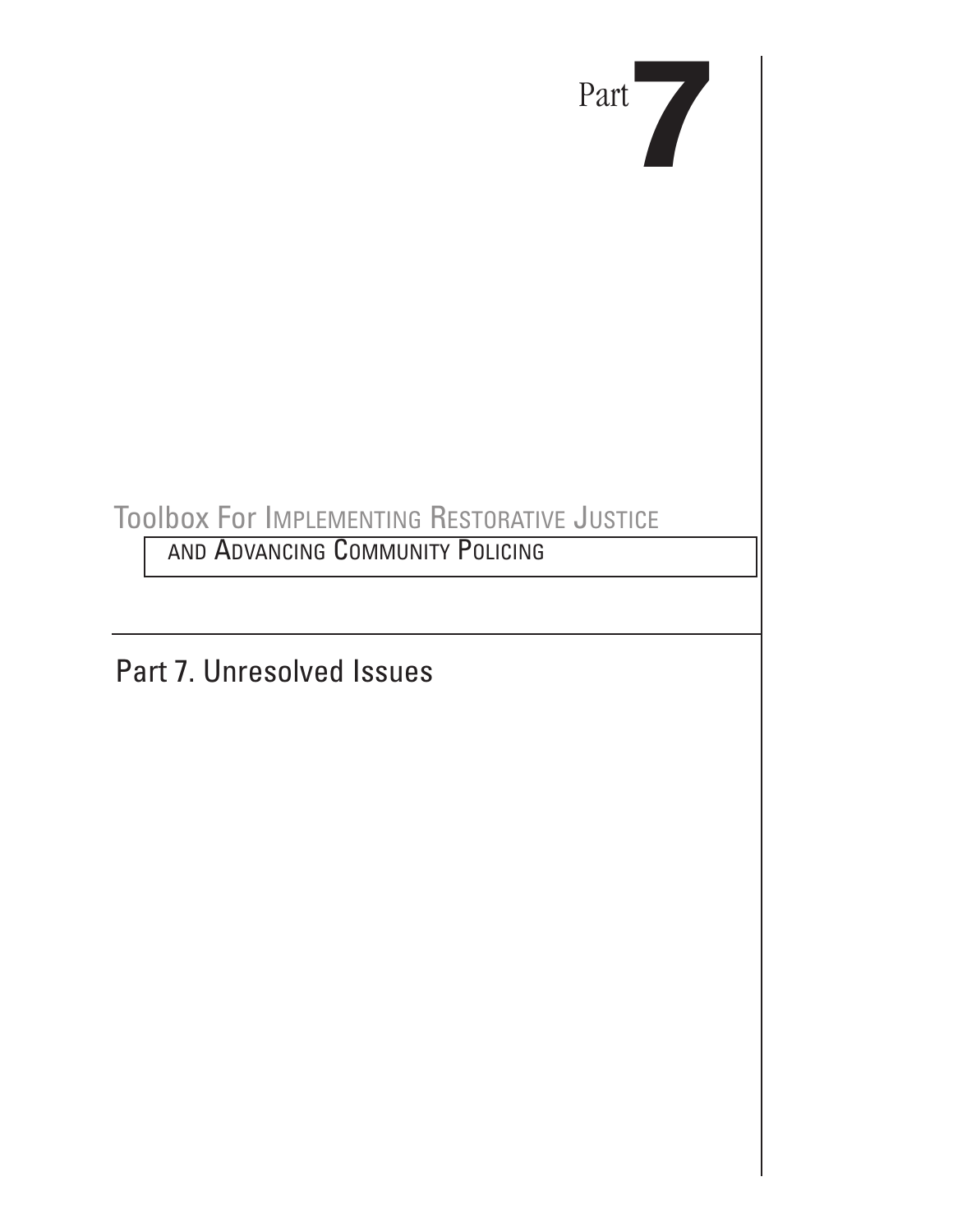## **Part 7. Unresolved Issues**

#### Introduction

Restorative justice is a simple idea:

- Recognize the harms of crime
- Repair the damage
- Heal relationships
- Teach civility
- Promote safety and harmony
- Promote strong communities

Who could disagree with these goals?

The implications of changing policy and practice to support these goals, however, are considerable. The difficulties are exacerbated by two factors: first, the traditional system of justice must be maintained; second, the new system has yet to be fully developed.

> Restorative justice is a framework but has not got all the answers. It's a compass but not a map.<sup>28</sup>

#### Threats to Guard Against

Restorative justice, while becoming more widespread and popular, has also become a journey of exploring the values and different processes without a full paradigm. In short, *restorative justice is still in the experimental stage of development with a number of unresolved issues and unanswered questions.* The transition can be a difficult challenge with a number of threats or problems:

> • Co-optation of the new values and principles is a real danger, particularly because of the conflict between the values of retributive justice and restorative justice. *Restorative justice does not seek to advance the traditional goal offender accountability through punishment. Its objectives are entirely different.*

> > I fear that we have not yet figured out how to avoid the introduction of paternalistic, discriminatory, and other attitudes and stances that are radically inconsistent with the loving and empowering values that should be at the heart of what is done in the name of restorative justice.<sup>29</sup>

• The focus on developing familiarity with different restorative justice processes such as victim-offender mediation, circles, and conferencing—*can divert attention from the need to examine the context and operating environment*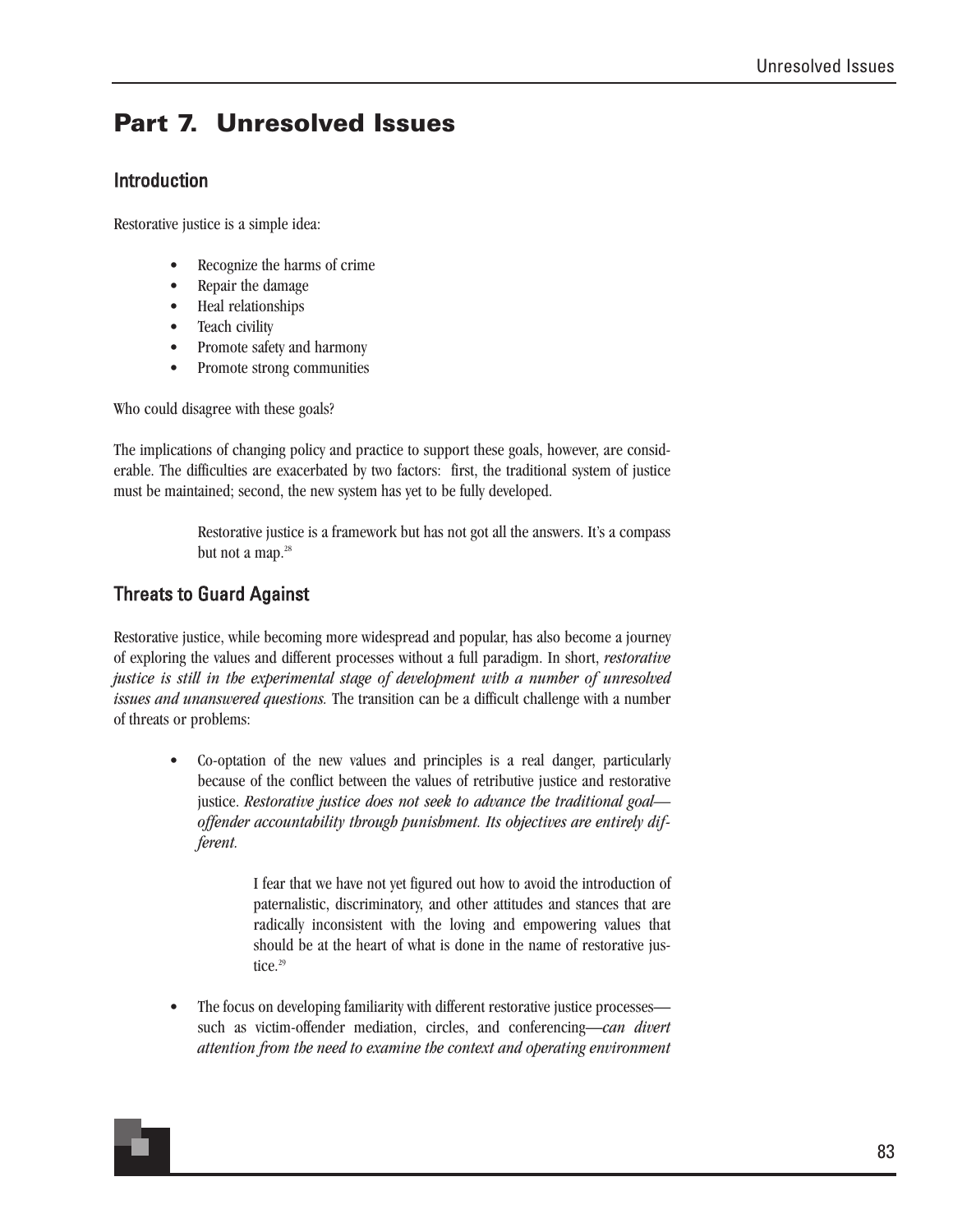in which these are being proposed. The implementation of restorative justice by an organization that retains assumptions and beliefs that are not in sync with those of restorative justice can seriously undermine the restorative goals of the effort. *Many agencies currently experimenting with restorative justice have failed to think through the contradiction between how they propose to deal with external conflict (between offenders, victims, and communities)—and their methods of tackling internal conflict, which are adversarial, blame fixing, and focused on punishment.*

- Change advocates must be aware that their reforms can go astray; the implementation of restorative justice involves *more than mere tinkering with the current system* of justice. It requires, in many cases, challenging the underlying assumptions of the appropriateness of criminal justice. As Howard Zehr writes, for example, "It will not do to promote alternative punishments. The concept of punishment itself must be questioned."30 Agents of change need to be aware that the values and assumptions of traditional criminal justice are deeply embedded in our thinking. It is easy to replicate that system; initial efforts to implement restorative justice, for example, can undermine the *balanced approach* (victim, offender, community) because the focus on offenders in the traditional system is so strong.
- In making choices about using traditional criminal justice and restorative justice, *more than individual discretion* is required. Police officers are used to exercising decisionmaking authority to pursue criminal charges or to divert cases outside the traditional court system; but *clear selection criteria need to be in place that respect and reflect the values of both systems, as well as allow flexibility for specific circumstances*. The criteria also ought to take into account the level of skills training that has been provided vis-à-vis different categories of offense. For example, although a victim of a serious violent crime might wish to meet face to face with his or her offender, it would be reckless to conduct such a dialogue unless there is an adequately trained facilitator to work with this kind of case. *The advice is to walk before you run*, despite the temptation to embrace restorative justice more fully when assigning cases. (The figure "Traditional Criminal Justice and Restorative Justice: Two Ways of Thinking and Working" provides a cautionary reminder of how different the two approaches are.)
- Maintaining consistency and equity, with which the criminal justice system has struggled, runs counter to the restorative justice principle that the process and outcomes should be tailored to individual and local needs. There will be an ongoing tension in accommodating both philosophies, particularly after the attention given to sentencing guidelines, to proportionality, and to mandatory minimum sanctions. How this tension will unfold depends in large part on:

If there is a danger that we could be damaging people, we should limit activity until the model is properly developed.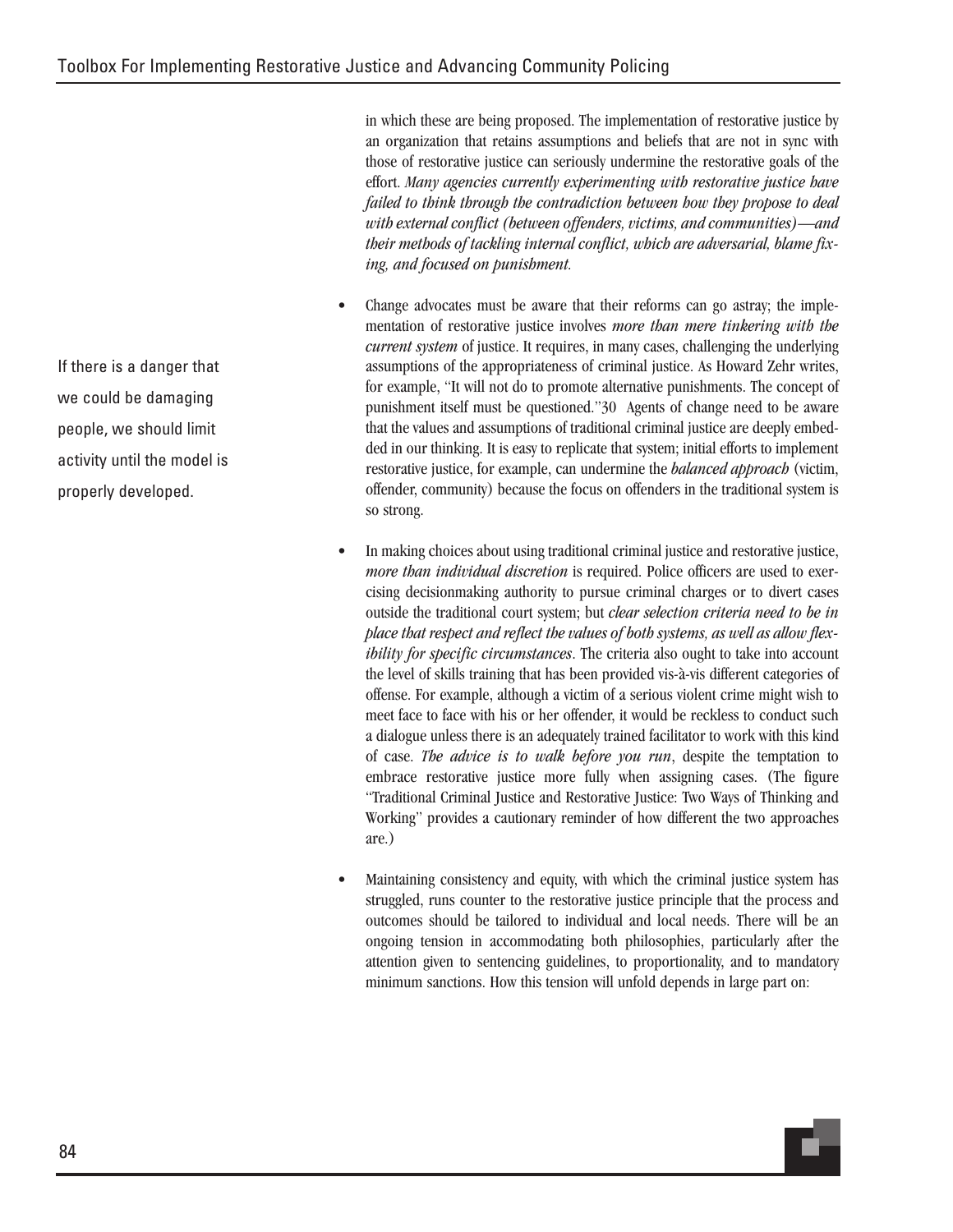- 1. The extent to which the formal system is willing to share power, authority, and decisionmaking with the community through restorative justice processes.
- 2. How satisfactory the accountability of restorative justice processes and programs is with regard to reducing reoffending rates, to victim and community satisfaction, and to the percentage of agreements fulfilled following restorative justice.

The manner in which interventions are implemented is likely to determine the degree to which the interventions are actually experienced by victims and offenders as restorative. Interventions that appear to be intrinsically restorative may, in fact, not be. It is predictable that socalled 'restorative' interventions could easily be co-opted to meet primarily justice system bureaucratic needs rather than those most affected by crime . . . this could lead to the 'fast food' version . . .<sup>31</sup>

Traditional Criminal Justice and Restorative Justice: Two Ways of Thinking and Working



The questions about coercion require further experimentation and research. We have a sense of what the ideal situation would be (voluntary participation) and the countereffect of coerced participation. How to steer an appropriate middle course will become clearer over time.

### **Confidentiality**

Public accountability requires that records be kept of how crime is responded to, and with what results. *While the fact that a case has been dealt with by restorative justice should be made public, and the agreements (fulfilled or otherwise) should be on record, the substance of the dialogue in any restorative justice intervention should be kept confidential.* Without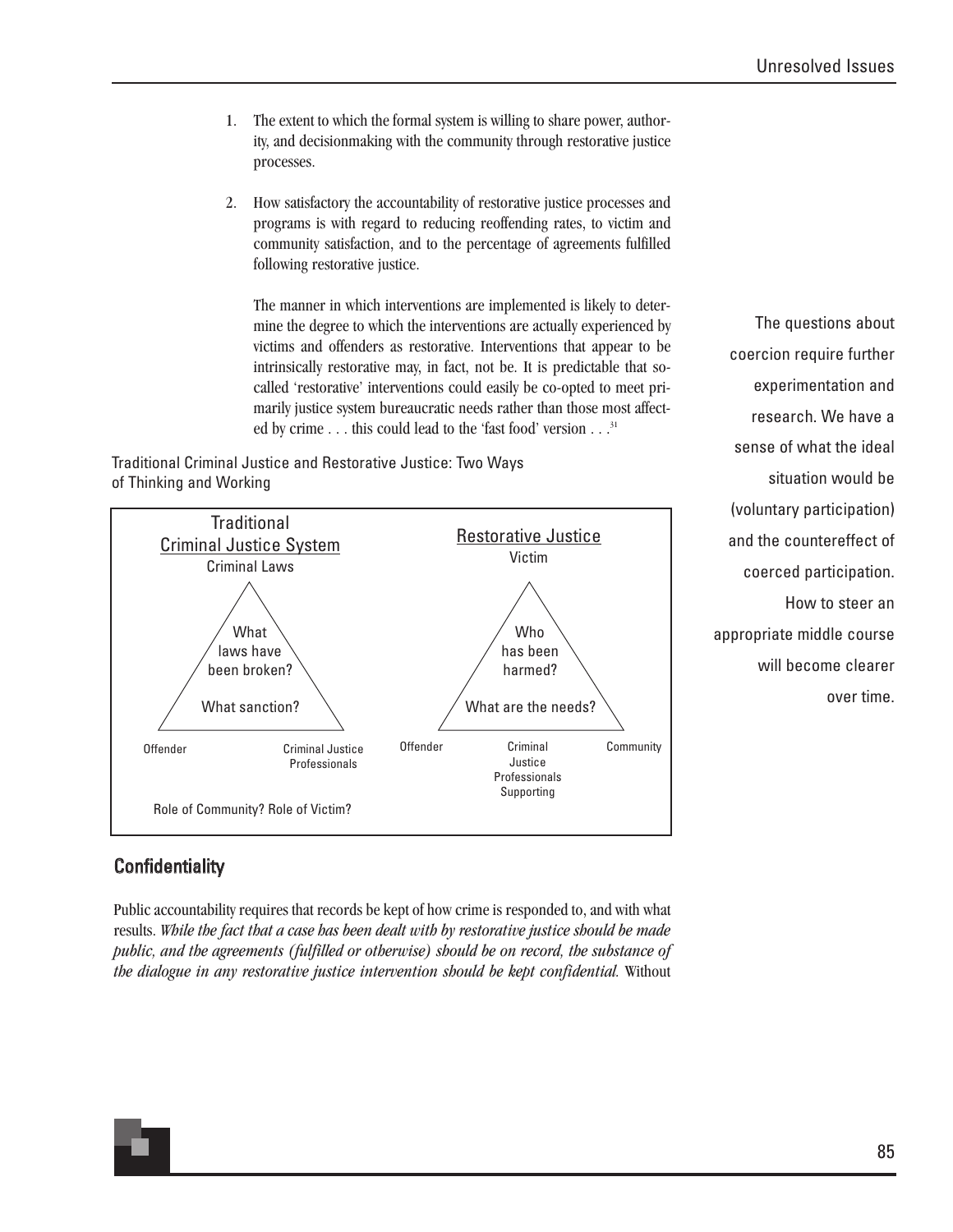the consent of the participants, no such information should be given out at any time. This necessary policy, however, minimizes the opportunities for broader sharing of lessons learned and thus limits the opportunities for gaining support for restorative justice. Balancing the needs of confidentiality with those of informing the public about restorative justice can be problematic.

All of the parties to a dialogue should be advised that there may be some information that is legally admissible in a court of law.

#### Coercion<sup>32</sup>

*A victim should never be forced or put under pressure to participate*. Although coercion is inappropriate, it is incumbent on the facilitator to present to victims adequate information on which to base a decision. While this can be interpreted as persuasion, a skillful facilitator will encourage victims to consider fully the risks and benefits of restorative justice without exerting undue influence. Voluntariness is a basic principle of restorative justice: removing choice disempowers victims and is likely to reduce the sense of experiencing restorative justice as fair and beneficial.

For offenders, coercion is more problematic for several reasons. Although offenders ideally are invited to participate and their participation is voluntary, a fine line exists between:

- 1. The needs of victims, who wish to meet the offender, and the needs of an offender, who might not feel up to such a meeting.
- 2. The mere obligation of an offender, on the one hand, and ensuring that the offender meets the obligations in ways that are meaningful for the victims and the offender. Forcing an offender to participate may make any subsequent conversation or actions lack genuineness, thereby undercutting the learning process and restoration that are the aims of restorative justice.

If a restorative justice process is conducted subsequent to a finding of guilt in court, via probation or as a diversion court on condition that the offender completes an agreement, the voluntary nature of the offender's participation can be compromised. The use of state coercion can be counterproductive. Preparation can be helpful to overcome some of those problems, but great care should be taken not to assume that offenders will repair the harm or that they will alter their behavior in the future; and without these results, the program is unlikely to be experienced as restorative by either the victim or the offender.

Some programs insist that offenders participate but provide an option for offenders to leave the program.

*In all cases, the offender cannot be involved in a voluntary capacity unless he or she freely accepts responsibility for the harm caused by the crime*. Without this acceptance, the offender is entitled to be treated according to due process of law, starting with the presumption of innocence and the right to legal representation.

The state has an important function in restorative justice—to support the engagement of victims, offenders, and communities in identifying harms done and the obligations that arise from these harms; supporting harm repair and victim restoration; and promoting conditions that make further harm less likely.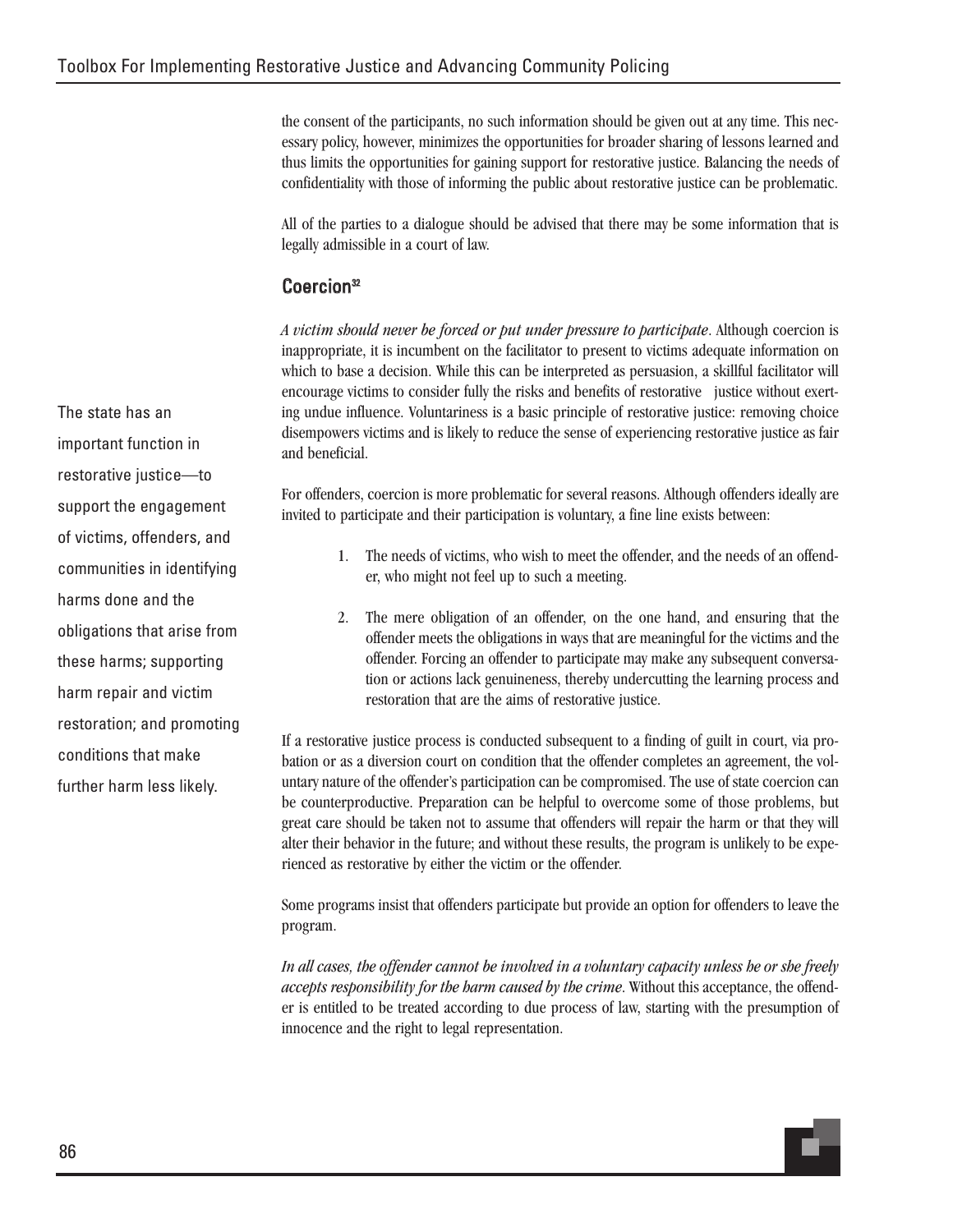If an offender refuses to cooperate with the victim's request for a meeting, *the victim should still be afforded the opportunity to receive restoration*, e.g., compensation from a victim fund, meeting other offenders to tell how they have been harmed, and support from the community.

#### Role of the State

Under the traditional criminal justice system, crime is seen as an act against the state. In restorative justice, crime is seen as harming *people*; the state still contributes to the justice process, but in different ways.

The state has a responsibility to provide opportunities for such engagement and to safeguard the correct application of procedures and individual legal rights.

The state also has a role in applying the formal system of crime control in cases where *public safety is threatened*, where the parties do not agree to participate, or where the voluntary agreements stemming from a restorative justice intervention are inadequate in some way. These assessments demand fine judgment to avoid ignoring behavior that is dangerous to restorative justice. Care is needed, however, to ensure that restorative justice is not used only in minor cases when it suits the state.

Restorative justice calls for maximizing the opportunities for community, victim, and offender engagement—and the state has the primary responsibility to *create the framework for distributing cases appropriately between the formal system of justice and restorative justice.* Even when it is deemed necessary to deal with a case by traditional criminal justice processes, the state has an obligation to seek ways of involving elements of restorative justice—to promote victim recovery, offender competency, and community safety.

A classic example of a clash between the formal adversarial system and restorative justice is the categorization of crime. Courts and the traditional criminal justice system attempt to define crimes either as *serious* or *not serious* (felony/misdemeanor), making the assumption that victims of crime experience a standard reaction to criminal behavior. This not only is a gross oversimplification of how crime is experienced, but also is at odds with what is being discovered in restorative justice experiments. (See the case study "Traditional Classification of Crime Can Be Inappropriate," in box.)

The state has a role in *developing a vision of restorative justice, educating the public about restorative justice, and providing technical assistance for communities trying restorative justice.* The state also has a role in *promoting research* on restorative justice (as well as the adversarial criminal justice process), including *monitoring and evaluation of programs and processes.* This research, over time, will secure better understanding of what restorative justice can realistically achieve and how improvements can be made to existing practices.

The state needs to take care that it does not make assumptions about the seriousness of cases based on traditional criteria.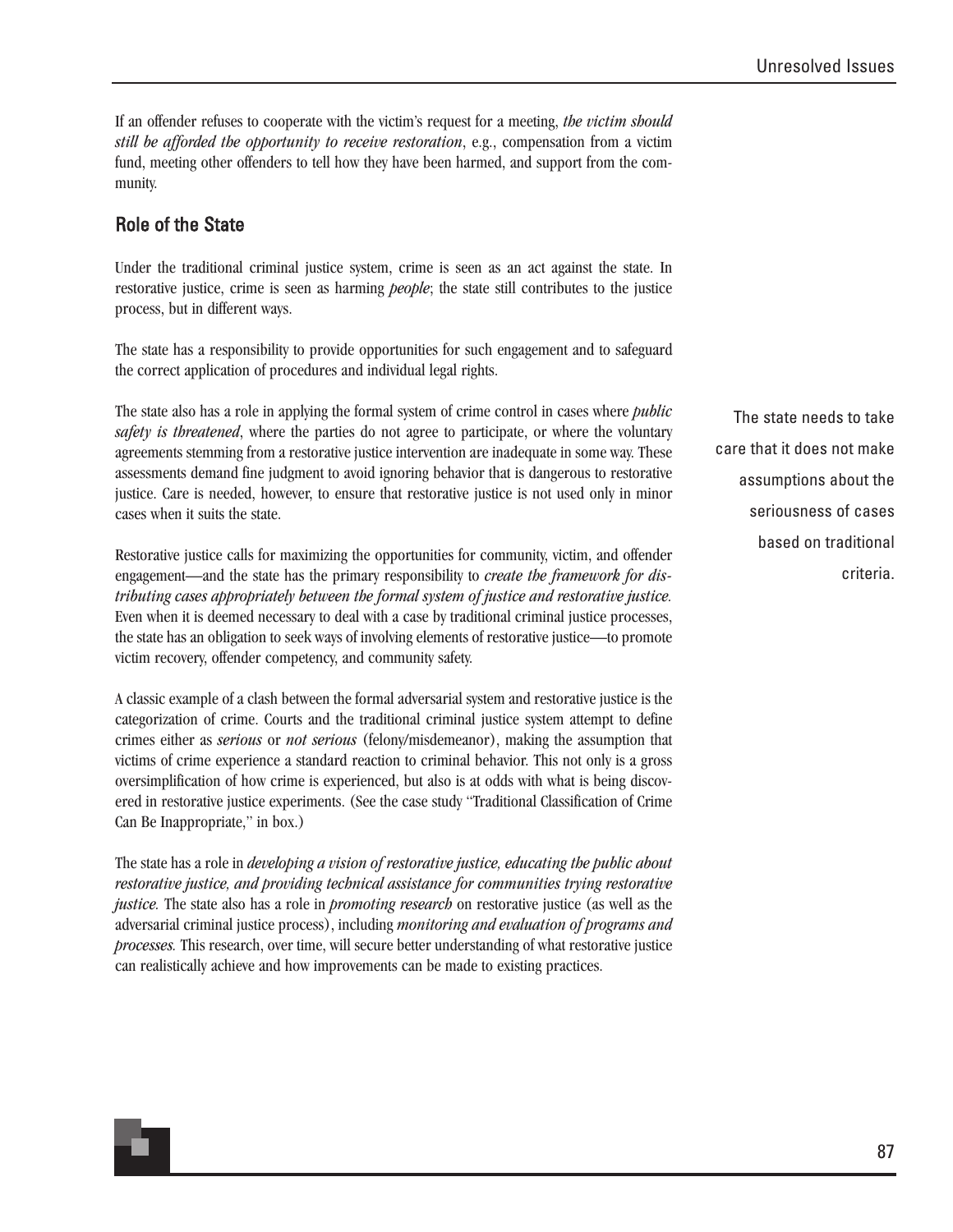#### Case Study: Traditional Classification of Crime Can Be Inappropriate

A 68-year-old man noticed two youths attempting to steal his car outside his house. He ran after them and collapsed in the street. His wife, who had seen him running, was desperately worried, as he had suffered a heart attack several months before. She managed to get her husband safely back into their house, and then she ran to a nearby park to let her son know what had happened. As she approached her 20-year-old son who was playing football, the wife had a heart attack. The traditional approach would have categorized this crime as a minor property crime: an attempted theft of a motor vehicle. In restorative justice, the full harm experienced by the victim and his whole family would be acknowledged. At the conference held 2 months later, the son, whose parents were now both suffering from heart problems, could not avoid showing his anger toward the youths who had tried to steal his father's car. An hour later, the same man was telling the offenders he would like them to call him any time they were tempted to get in trouble again, saying, "I'd do anything to help you not to do this again."

The offenders agreed and have not been in trouble since. A "property" crime can hide a multitude of consequences!

### Relationship Between the Traditional Criminal Justice System and Restorative Justice

The police have to serve the traditional, adversarial criminal justice system as well as any restorative justice programs they implement. This raises difficult questions about the response of the police from the time a crime is reported. The first steps they take at the scene of a crime, or in response to a witness or victim, can be of critical importance to the criminal justice process in terms of gathering evidence. Police officers also have to think about restorative justice's requirements of problem solving, victim protection, and the engagement of those who might participate in the restorative justice process.

Since it is unlikely that a decision about the appropriate disposition of the case can be made at this early stage, the investigative process must still be conducted. *Only when the offender is identified and freely admits the crime can there be a cessation of the investigative process.*

In serious offenses, however, (e.g., child abuse, serious violence, domestic abuse, arson), it may be necessary to prepare for prosecution. In addition, the views of the victim, incidents involving multiple crimes and offenders, and the attitude and capacity of the offender, are factors that should be taken into account in deciding the course of an investigation.

In some cases, a restorative justice process might not be the appropriate means of handling the crime until several months after the crime—or after the case has been dealt with by the court. For example, victims of serious violence may not be ready to meet their offender for several years. In these cases, it is unlikely that the police department is the most appropriate agency to conduct a restorative justice process.

Two trends . . . are conflicting with one another. On the one hand there is a move towards a greater punitiveness and social exclusion in penal policy . . .

In all cases the police should work as much as possible with other agencies or volunteers, promoting a sense that it is the general community that is upholding standards of behavior and providing opportunities for restoration.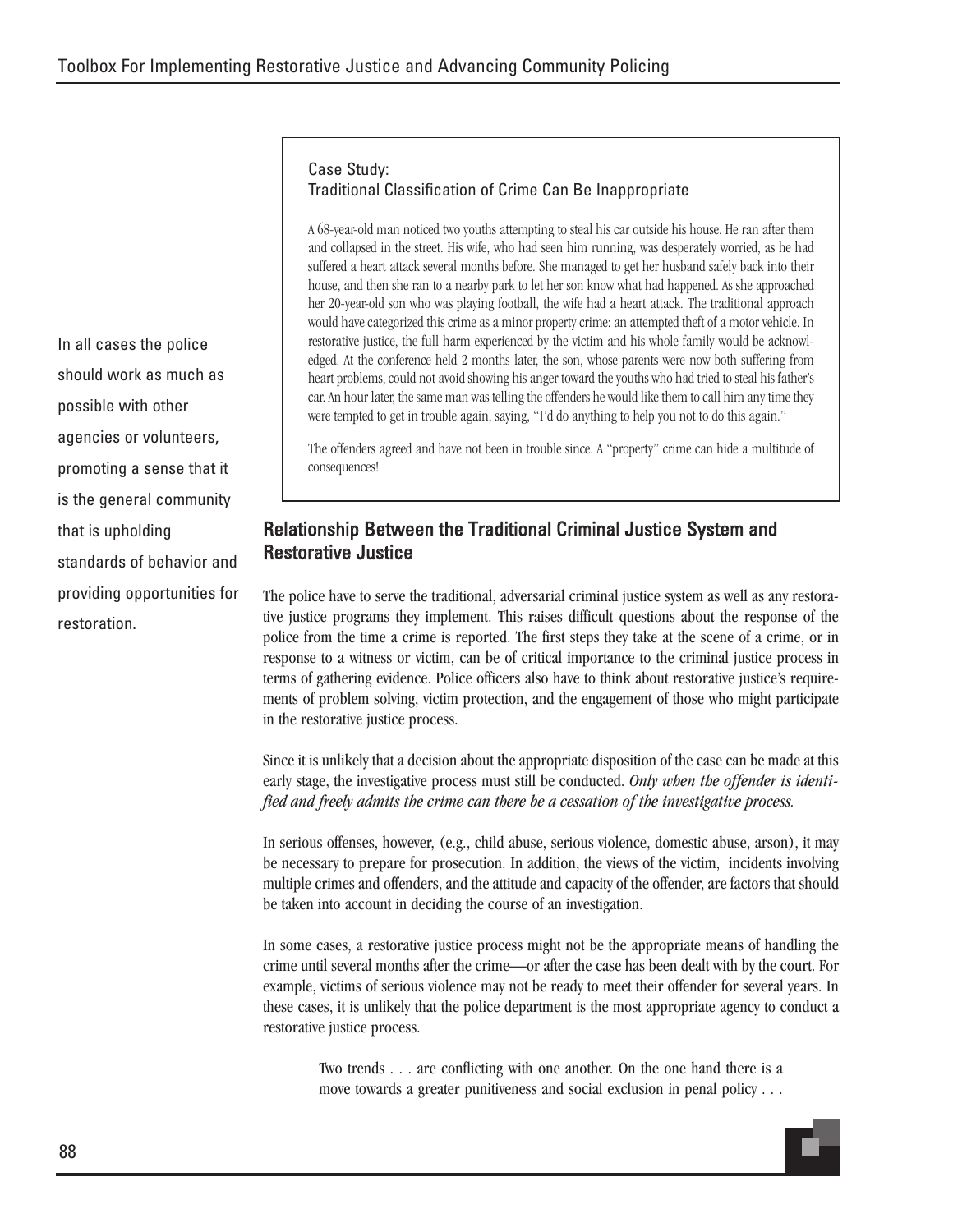on the other hand, there are moves towards a more inclusive penal policy which attempts to promote social cohesion and safer communities through problem-solving policing, restorative justice, and the empowering of communities to tackle the causes and effects of criminal behavior.<sup>33</sup>

Nonetheless, the police can develop processes to:

- *Increase general awareness of harms* done by crime (e.g., by victim impact panels, school programs, and sharing case studies).
- *Encourage people to take responsibility* for supporting victims and offenders through programs that, for example, promote victim recovery and offender competency.
- *Foster community processes for holding offenders to account* through community service and community reparative boards.

In some cases a prison sentence is appropriate to secure a sense of safety in the community, but there still are opportunities to implement restorative justice, such as prison inmates working on community projects, speaking to victims to learn the impact of their behavior, treatment and skills training that promote behavioral change, and providing information to the victim. These ideas can be implemented as part of a partnership response to the aftermath of crime, and there is no reason why police officers cannot be engaged in facilitating these efforts.

#### Police Role in Restorative Justice

If conference coordinators fall into more authoritarian leadership and communication patterns, the process actually could lead to offenders experiencing conferences as "shaming and blaming"or even as processes of "breaking down kids and then trying to build them up," rather than as "'reintegrative shaming" in which criminal behavior is denounced but offenders are treated with respect and feel safe enough in the presence of so many adults to grow up and express themselves. $34$ 

The police involvement in restorative justice can be contentious, notwithstanding the benefits of dealing with crime in a restorative way. The police have exposure to victims, offenders, and communities as well as to the workings and flaws of the formal justice system. They are used to working in particular ways, however, and are trained as figures of authority. Making the leap from traditional police methods to restorative justice can be onerous because of the prevailing cultural views about crime fighting, relative inexperience with dealing with victims of crime, skepticism about the capacity of communities, and the police's unique powers of arrest and of the use of force. Officers, by the very nature of their job, have to be able to work with "command and control." Moving away from adherence to procedures and practices that made perfect sense under a different paradigm is not easy.

The police have a tendency to make assessments based on information and observations that might not be appropriate in a restorative justice setting. Some police officers will not find it easy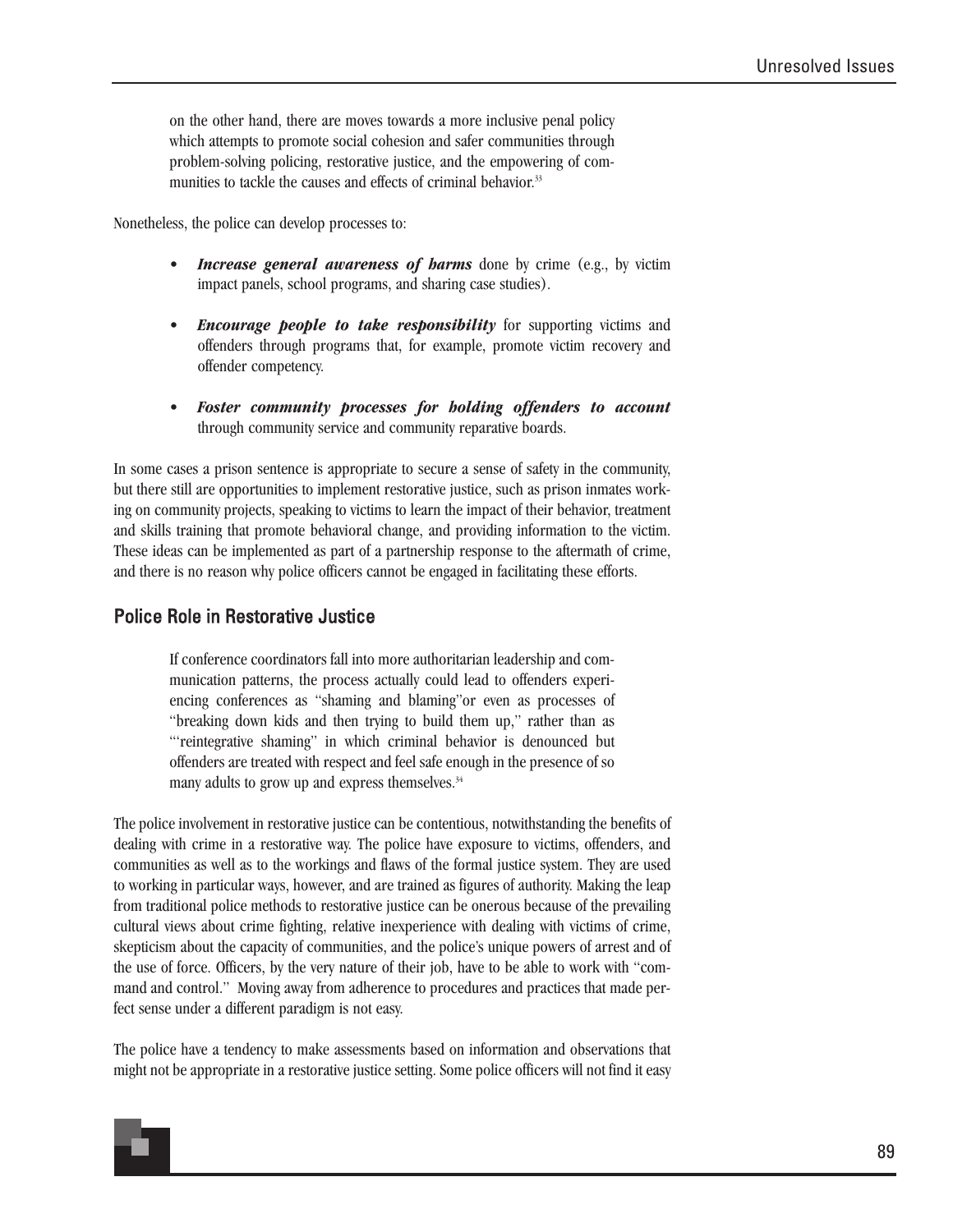to move from being an active decision maker to a facilitator, enabling others to make decisions. The personnel makeup of a police department can also determine the likelihood of officers having the capacity for cultural sensitivity that is so often necessary in restorative justice.

*How a department deals with its own internal conflict can also be a barrier to developing an appropriate environment for restorative justice.* For example, many police departments are used to dealing with personnel, welfare problems, grievances, sexual harassment complaints, and poor performance through processes that are adversarial and steeped in hierarchical power distribution. Such processes are the antithesis of what restorative justice stands for: sharing power and decisionmaking in relation to wrongdoing, harm, needs, and interests to promote healing, competency building, problem solving, and harmony.

Police must avoid implementing a restorative justice program in isolation from other operational changes. The environment and context in which restorative justice is implemented can be a critical factor in determining how restorative the program is.

A police department wishing to take up the challenge of implementing restorative justice must recognize its own strengths and weaknesses in terms of being prepared to take on such a different approach; considerable training and development might be necessary to acquire the insights and skills base that support alternative methods of conflict resolution. How the selection and performance review of officers is conducted might determine how serious the department wishes to be about restorative justice: selecting officers who are only interested in traditional crime fighting, or assessing officers only on numbers of arrests, can send the wrong message.

Instead, a police department might promote the recruitment of people who already have experienced conflict resolution processes and might measure those indicators that suggest improved teamwork (e.g., staff sickness, staff turnover, and team problem solving or the number of grievances/complaints resolved informally).

Police officers must also be aware of how the public perceives them: restorative justice requires facilitators of programs to be neutral. *If the public sees the police as representing only the victim or an authority of the state, there may be problems in getting people to participate freely on the understanding that their input is a vital part of the decisionmaking process, not merely an adjunct to police decisionmaking.* It is easy for the public to look to the police to make decisions, and the facilitator should be clear from the start about the role that he or she plays in the program.

Restorative justice processes can broaden the powers of the police, compromising the separation of powers among legislative, executive, and judicial branches of government. Police officers can be guilty of dominating restorative justice processes and failing to accommodate and promote the empowerment of victims, offenders, and the community.

Nevertheless, citizens in Wagga Wagga, New South Wales, Australia, where police-based conferences were started, supported police officers acting as facilitators, claiming they added "gravity" to the proceedings.<sup>35</sup> *Police officers can also lend a presence that makes people feel safe.* One possible option, should a local community feel intimidated by the presence and role of the police, is to have co-mediators/facilitators who are community volunteers. *This can provide a natural balance to the dominance of the police.*

Some would also claim that an investigating officer should not facilitate a restorative justice process because of the inclination to dominate the proceedings when they know so much about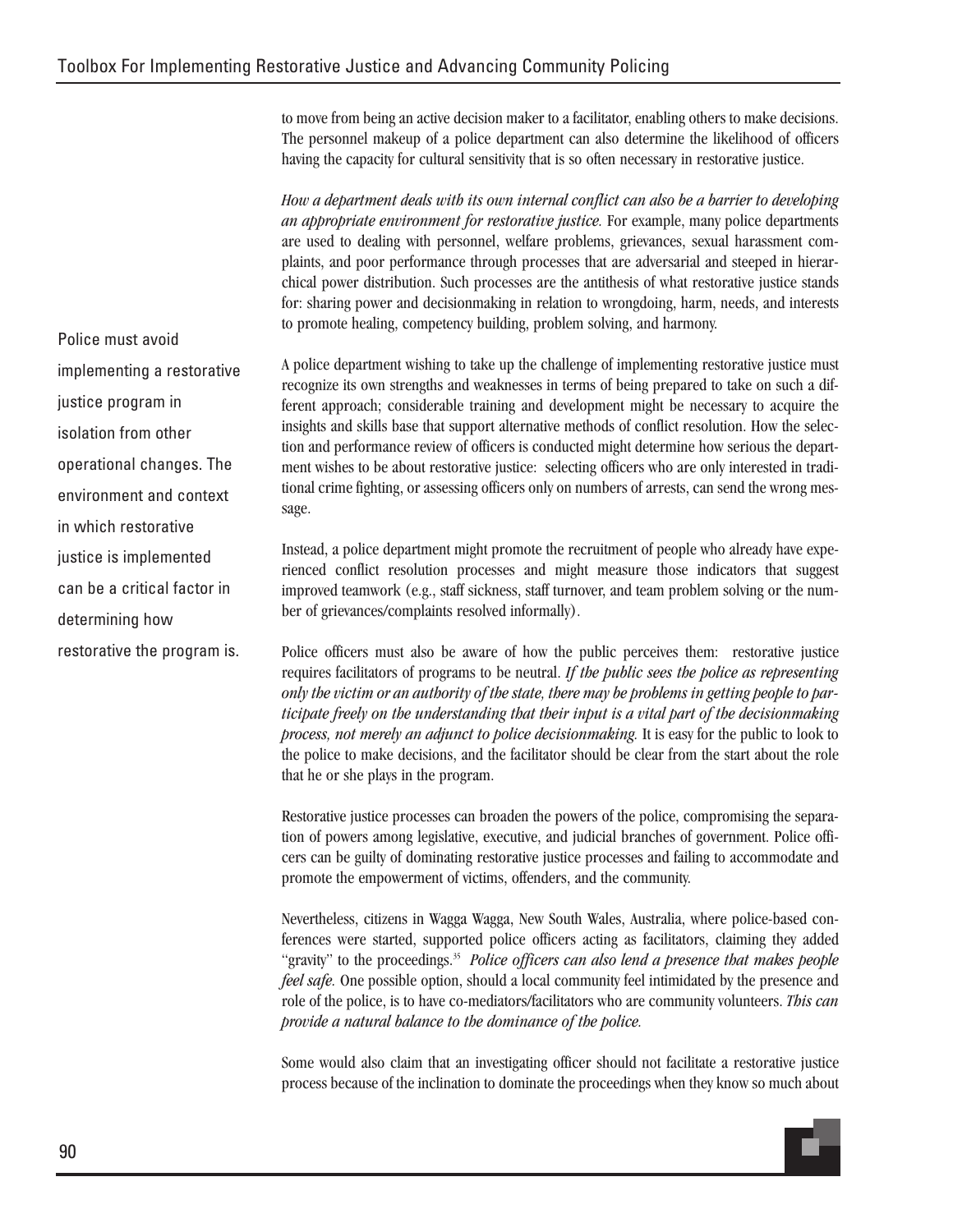the case. *The police need to be sensitive to perceptions that they are investigator, prosecutor, judge, and jury all rolled into one.* Close monitoring of these issues is essential to avoid restorative justice becoming owned by one state agency. Opening restorative justice processes to outside observers might also help to dispel that perception. For the same reason, consider not holding restorative justice processes in police stations.

### Proportionality Versus Tailored Program

In criminal justice there has been emphasis on *just desserts*—the idea that sanctions should be proportionate in their severity to the gravity of the offense.

This sense of proportionality runs deep in the retributive system, but its transferability to restorative justice is problematic. Restorative justice is not focused on punishment, and the assumption that crime is only or primarily a violation of law is challenged to encompass the notion that crime harms people. Harms are experienced differently by different people; so the question arises: "Can there be proportionality with regard to the obligations of an offender to repair the harm?"

A complication arises by virtue of the fact that the people who identify the obligations are not representatives of the state. Experience in restorative justice to date suggests that *participants in restorative justice processes properly focus on the needs emerging from the dialogue* and can be creative in deciding how these needs should be met, regardless of traditional sanctions. Restorative justice encourages the participants to negotiate what harms require reparation and how they should be repaired/restored—*without a fixed formula.* On the other hand, the facilitator has the responsibility to ensure that the agreement is relevant, fair, and realistically achievable. *In this way, restorative justice can be evaluated on whether an agreement appears to be proportionate when compared to other such agreements and when compared to traditional sanctions.* However, the goals of the two systems are entirely different, and restorative justice requires flexibility.

#### What if the Offender Fails to Fulfill the Agreement?

Preparation of the victim is important, and failure of an offender to fulfill his or her agreement can be especially damaging to a victim who has participated in restorative justice. The courts can require extra reparation from the offender, but this suggests that the process is coercive more than voluntary. There is no ready answer to the problem of noncompliance. However, proper risk assessment as part of the preparation for a restorative justice meeting might help reduce the danger of lack of offender cooperation. (Related issues are considered in the "Coercion" section, earlier in "Part 7. Unresolved Issues.")

#### Widening the Net

Restorative justice raises concerns about treating minor cases—those that would largely be ignored by the adversarial criminal justice system—as if they require interventions that go far beyond traditional expectations. On the other hand, concerns about widening the net (expanding the number of cases requiring time and resources) rubs up against the notion of supporting early intervention to reduce youth offending. A balance needs to be struck between the desirability of more formal state controls and that of informal community regulation.



Communities with weak or nonexistent bonds present enormous challenges to restorative justice. They require unique leadership and a strong commitment to developing informal social controls that do not rely on being punitive or promote stigmatizing offenders.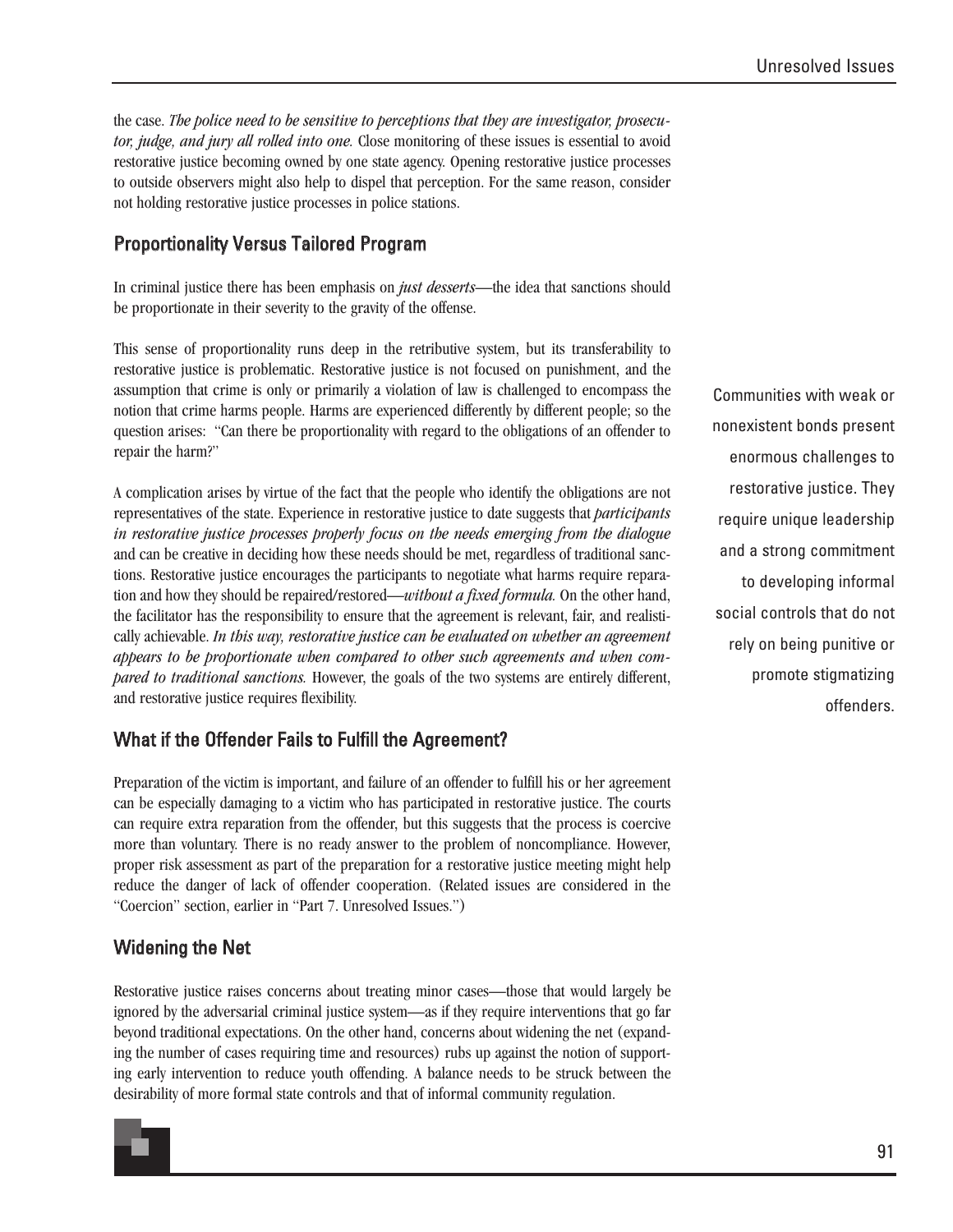#### Scope for Applying Restorative Justice in Inner Cities and Frustrated Communities<sup>36</sup>

The involvement of the community is essential to restorative justice, yet many offenders (and victims, for that matter) lack family and community ties. Although we can be imaginative about the people who might be significant in the lives of the parties involved in crime, it is probably also fair to say that some communities have weak or nonexistent bonds, making their involvement unrealistic. Community in modern society is problematic—and not a synonym for virtue. Communities can be harsh, intolerant, and exclusionary. Some communities do not share values: social and economic divisions can make conflict resolution virtually impossible, for example, if there is no consensus on how crime should be defined. Many communities feel no shared interest. Some tolerate racism, sexism, and homophobia and are likely to replicate the punitive approach of the court system.

#### Case Study Communities With Diverse Views Can Have Shared Values

Clementine Barfield-Dye is a mother whose sons were shot in Detroit. She began to make links with other victims' families—more than 400, which grew to well over 1,000. The families decided to build a memorial for all those children who had been killed. Some people, including the local police, suggested that those who had been responsible for the shootings should not have their names included on the wall. But the community overcame these objections and held up their memorial as teaching peace, not war.

### Mentally Ill or Substance-Abusing Offenders

The issues of mental illness and drug addiction among offenders cannot be ignored in deciding whether or not to include a case in a restorative justice program. Both raise safety concerns for the victim and other participants. There is also the possibility that the offender is neither willing nor able to participate in an open dialogue in which the free expression of emotions can take place in an atmosphere conducive to problem solving. On the other hand, restorative justice can offer these offenders an opportunity to learn the consequences of their behavior, and it might be able to promote changes that reduce the likelihood of future offending. Great care is needed in identifying who should be invited to participate, including the consideration of psychiatrists, counselors, and other experts. Restorative justice also affords opportunities for the community to understand more about drug and alcohol addiction and mental health problems, which might foster less stereotyping and more compassion and care. *A person is still part of the community, even if he or she has health problems.*

The restorative justice movement also faces a number of important risks. Perhaps the greatest risk is that of 'window-dressing' in which criminal and juvenile justice systems redefine what they have always done with more professionally acceptable and humane language while not really changing the policies and procedures of their system. A few pilot programs may be set up on the margins . . . while the mainstream of business is entirely offenderdriven and highly retributive with little victim involvement and services, and even less community involvement.<sup>37</sup>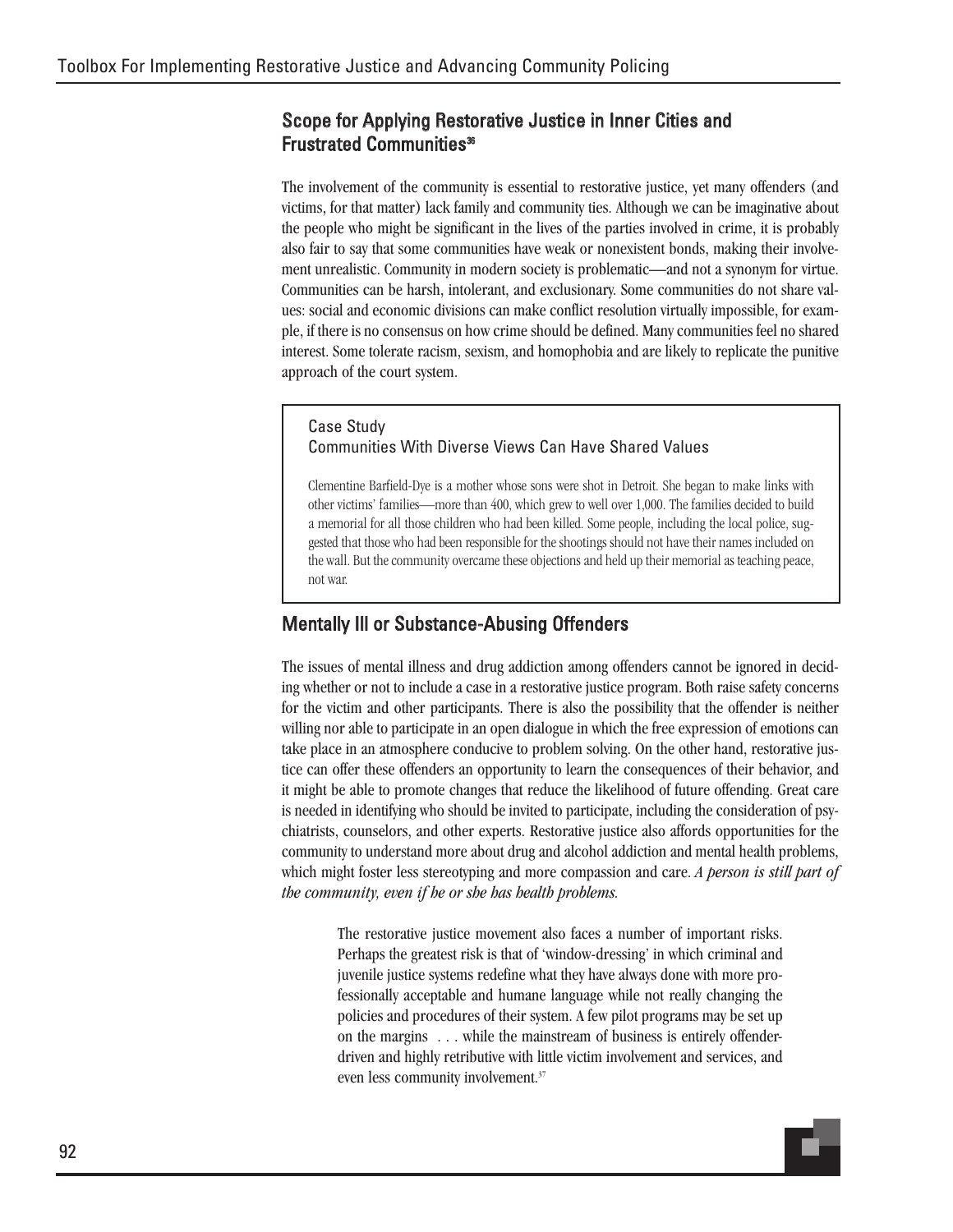### Issues for You to Resolve

As you plan for a restorative justice program, think about and discuss the following questions. Formulate the best answers you can for this stage of your experience and knowledge.

- How can your departmental environment exhibit restorative justice values?
- How should you balance confidentiality with the public's need for information?
- How can you bring offenders to the table without being coercive?
- When is state intervention needed before a restorative justice intervention?
- How can the police themselves represent to the public the values of restorative justice?
- How can you make the restoration fit the offense—in particular instances?
- What should you do with communities that promote hostile or clashing values?

Finally . . . remember the "Re" factor.

Each step or decision toward the implementation of restorative justice will need to be redone at some time. You will need to:

- Re . . learn
- Re . . plan
- Re . . develop
- Re . . evaluate
- Re . . assess

And don't forget:

• Re . . mind yourself of the restorative justice values.

Good Luck!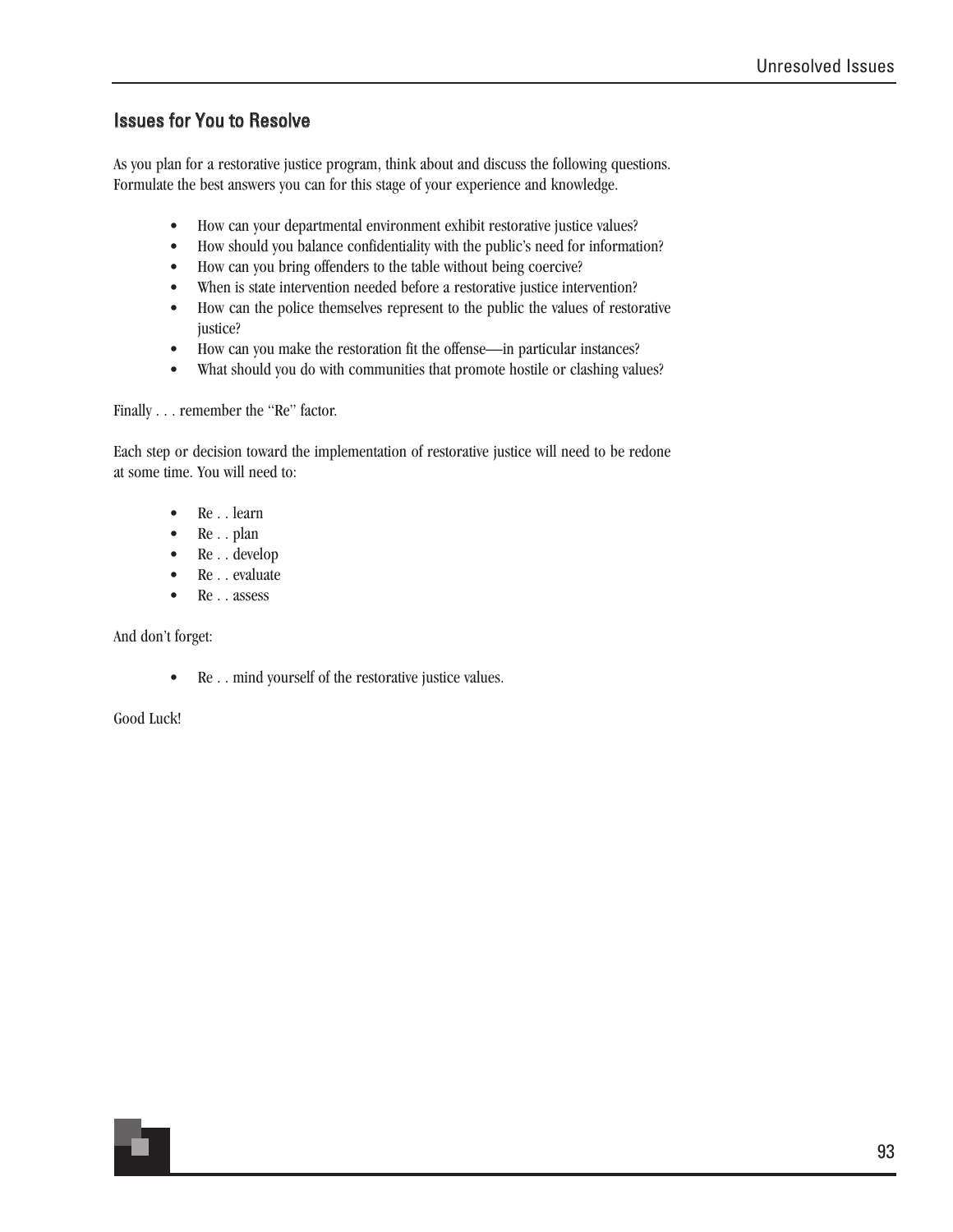## Toolbox For IMPLEMENTING RESTORATIVE JUSTICE

AND ADVANCING COMMUNITY POLICING

References and Notes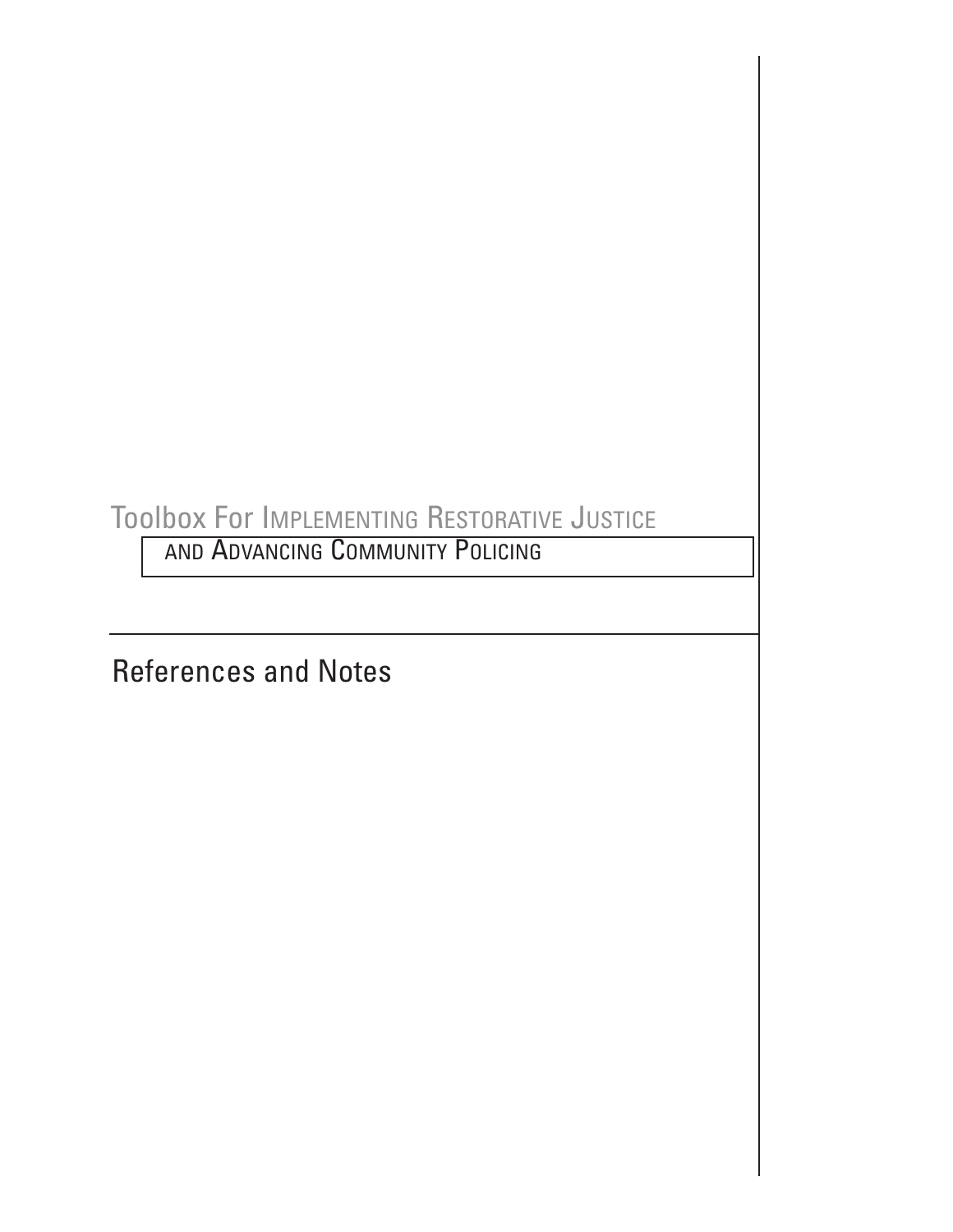## **References and Notes**

- 1. For a full account of restorative justice and its relevance to policing, see the monograph that accompanies this toolbox, *Community Policing, Community Justice, and Restorative Justice: Exploring the Links for the Delivery of a Balanced Approach to Public Safety.*
- 2. Wright, Martin. *Justice for Victims and Offenders: A Restorative Response to Crime*. Winchester, United Kingdom: Open University Press, 1991, p. 159.
- 3. Northey, W. Restorative Justice: *Rebirth of Ancient Practice*. Winnipeg, Manitoba, Canada: Canadian Mennonite Central Committee, 1994.
- 4. For a good insight into victim trauma, see Judith Herman's book *Trauma and Recovery*, New York: Basic Books, 1997.
- 5. David Doerfler, conversation with the author, October 1997.
- 6. "Signposts: Restorative Justice." Bookmark available from the Mennonite Central Committee (MCC) U.S., Akron, PA, and the MCC, Winnipeg, Manitoba, Canada.
- 7. Texas Department of Criminal Justice Services. *The Victim's Informer*. Newsletter of the Texas Department of Criminal Justice Services, Crime Victim Clearinghouse, Austin, TX, February 1997, page 3.
- 8. Zehr, H. *Changing Lenses*. Scottsdale, PA: Herald Press, 1995, p. 32.
- 9. Pranis, K. "The Minnesota Restorative Justice Initiative: A Model Experience." *Crime Victim's Report*, May/June 1997; pp. 19, 20, 22.
- 10. Miller, Jerome K. *Last One Over the Wall: The Massachusetts Experiment in Closing Reform Schools*. Ohio State University Press, 1992.
- 11. Judge Barry Stuart, conversation with the author, November 1997.
- 12. Scheff, Thomas J. *Emotions and Violence: Shame and Rage in Destructive Conflicts*. Lexington, MA: Lexington Books, 1991.
- 13. Pollard, C., Chief of Police, Thames Valley Police, conversation with the author, November 1998.
- 14. Gilligan, J. *Violence: Our Deadly Epidemic and Its Causes*. New York: G.P. Putnam, 1996.
- 15. Kittle, Bruce. *Restorative Justice Project Course Materials*. Available from the University of Wisconsin-Madison Law School.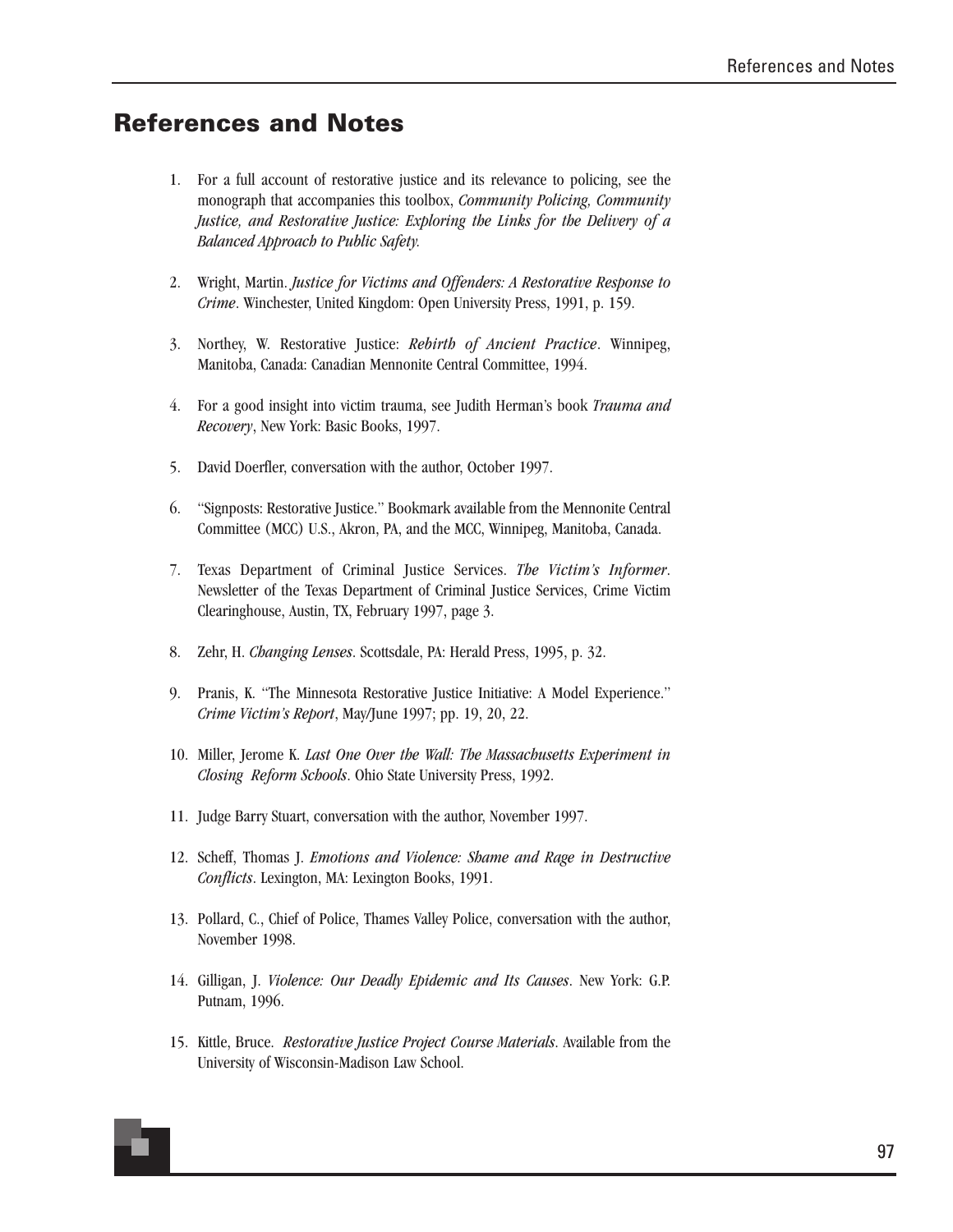- 16. Theobald, Robert. Reworking Success: New Communities at the Millenium. British Columbia, Canada: New Society Publishers, 1997.
- 17. National Commission on Civic Renewal. *A Nation of Spectators: How Civic Disengagement Weakens America and What We Can Do About It*. College Park, MD: University of Maryland, 1998.
- 18. Etzioni, A. "The Responsive Community: A Communitarian Perspective." *American Sociological Review*, February 1996;61(1):1–11.
- 19. Marshall, T. "Grassroots Initiatives Towards Restorative Justice: the New Paradigm?" Paper prepared for the Fulbright Colloquium 1992, Penal Theory & Penal Practice, held at the University of Stirling, September 1992, pp. 1–4.
- 20. Pranis, K. "Rethinking Community Corrections: Restorative Values and an Expanded Role for the Community. *The ICCA Journal on Community Corrections*, August 1997;8(1):36–39.
- 21. Pranis, K., and Umbreit, M. P*ublic Opinion Research Challenges Perception of Widespread Public Demand for Harsher Punishment*. Minneapolis, MN: Minneapolis Citizens Council, March 1994.
- 22. Umbreit, Mark S. "Crime Victims and Offenders in Mediation: An Emerging Area of Social Work Practice." *Social Work*, January 1993;38(1).
- 23. Alford, S. "Professionals Need Not Apply." *Corrections Theory*, Winter 1997.
- 24. Walgrave, L., and Geudens, H. "Restorative Community Service in Belgium." *Overcrowded Times Newsletter*, 1997.
- 25. Umbreit, M., and Carey, Mark. "Restorative Justice: Implications for Organizational Change." *Probation*, March 1995;59:1.
- 26. Pulney, R. "A Grassroots Approach to Restorative Justice." *ICCA Journal on Community Corrections*, 1997; pp. 20–21.
- 27. Walter, L., and Perry, J. Description of the Vermont Reparative Probation Program. *The ICCA Journal on Community Corrections*, December 1997.
- 28. Zehr, H., speaking at a local community seminar on Restorative Justice in Washington County, MN, on September 26, 1997.
- 29. Harris, K.H. "Dilemmas in Restorative Justice." *Contemporary Justice Review*, 1998;1(1).
- 30. Zehr, H. "Justice Paradigm Shift?" *Mediation Quarterly*, Spring 1995;12(3).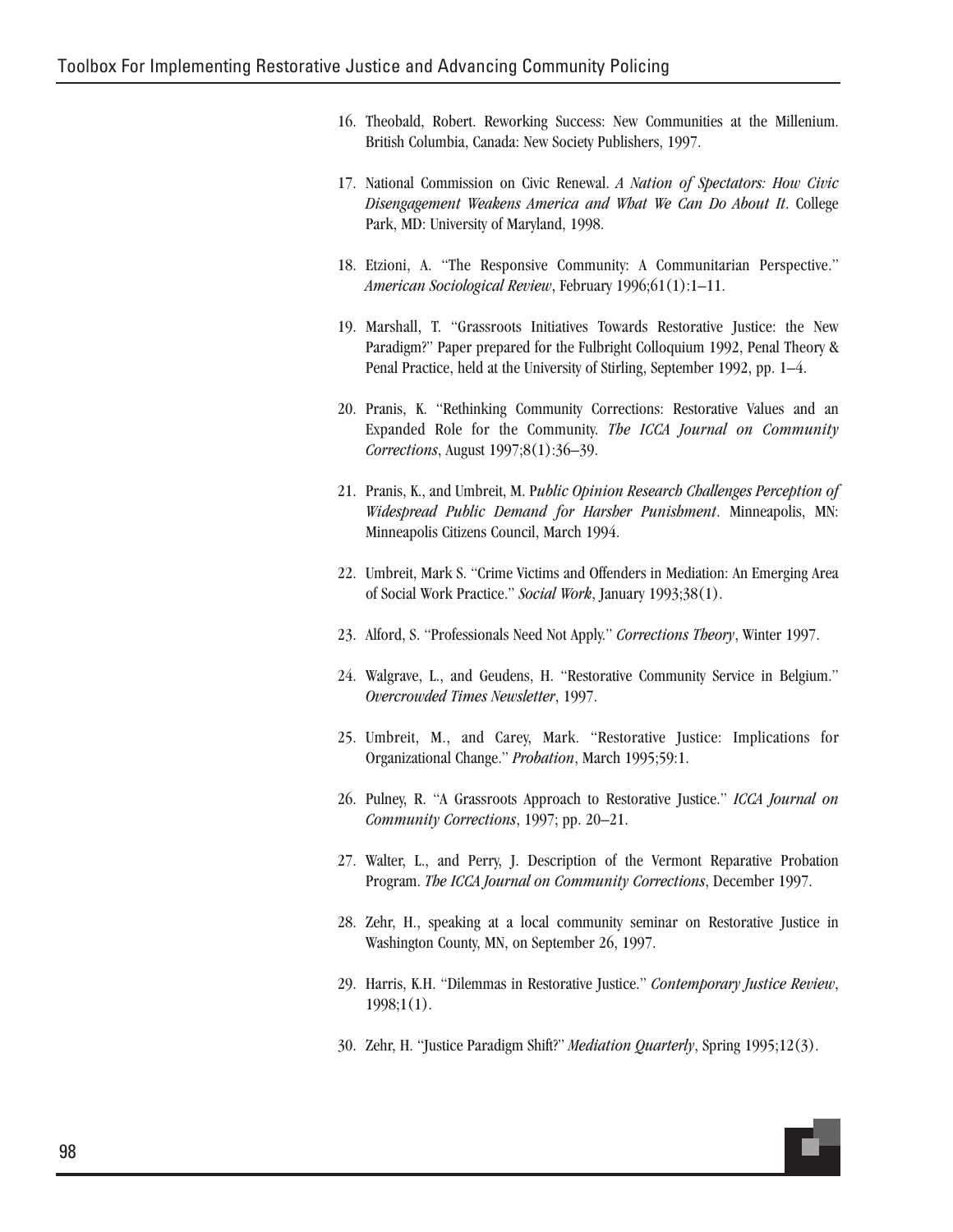- 31. Umbreit, M. "Quality Restorative Justice Practice: Grounding Interventions in Key Restorative Justice Values." *The ICCA Journal on Community Corrections*, August 1997; pp. 52–53.
- 32. See also the section "Should Restorative Justice be Entirely Voluntary?" in "Part 5. Developing a Program."
- 33. Smith, Michael. "Notes on Public Safety and the Criminal Justice System." Final Report of the Temporary State Commission on Constitutional Revision in New York, October 1994, p. 47.
- 34. Umbreit, M., and Zehr, H. "Restorative Family Group Conferencing: Different Models and Guidelines for Practice." *Federal Probation*, September 1996.
- 35. Braithwaite, J. *Crime, Shame and Reintegration*. New York: Cambridge University Press, 1994.
- 36. See also the section "Intolerant Communities" in "Part 5. Developing a Program."
- 37. Umbreit, M. *Information on Research Findings Related Uniquely to Restorative Justice Interventions: Victim Offender Mediation and Family Group Conferences*. St. Paul, MN: Mediation, School of Social Work, University of Minnesota Center for Restorative Justice, 1996.